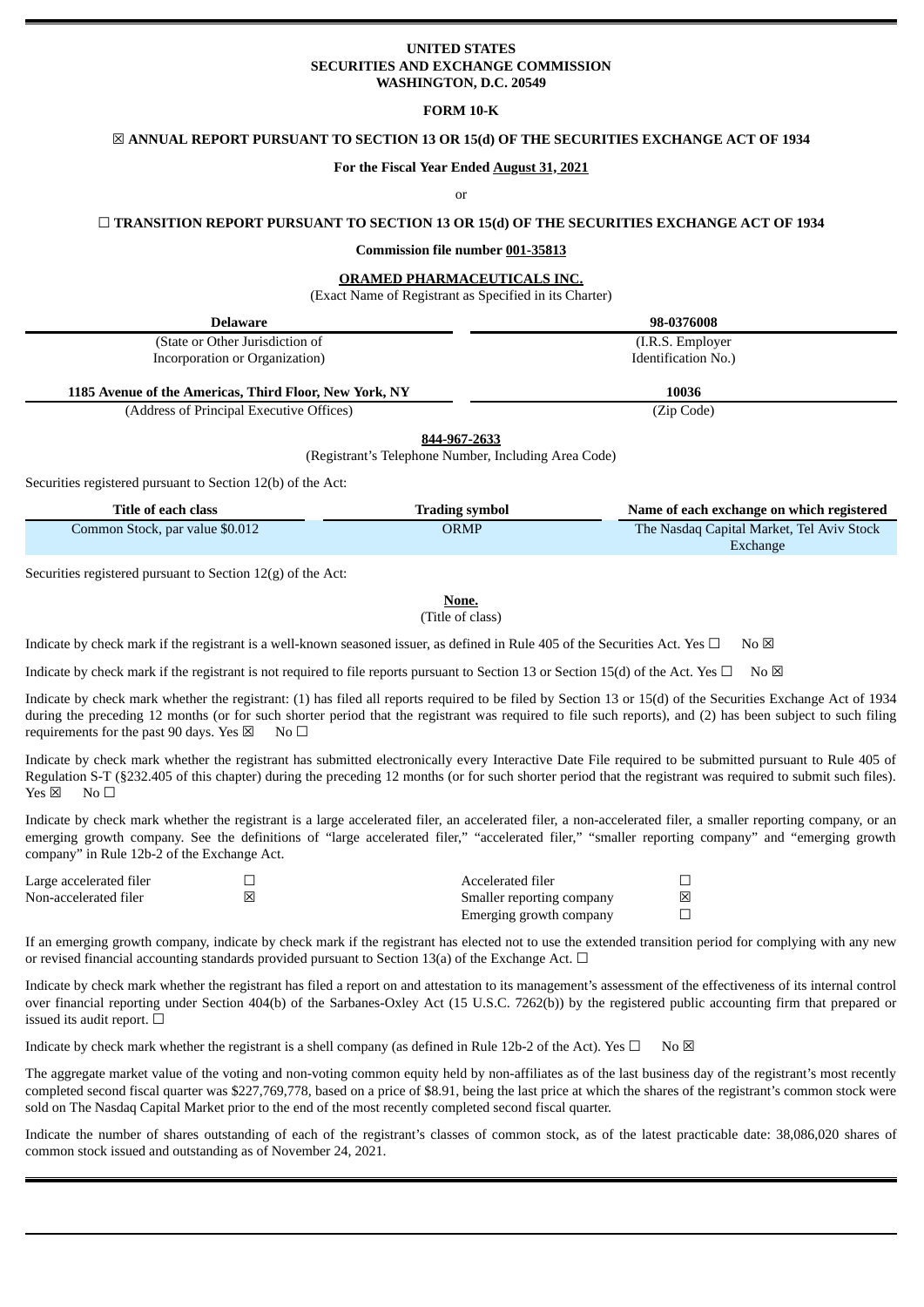# **ORAMED PHARMACEUTICALS INC.**

# **FORM 10-K (FOR THE FISCAL YEAR ENDED AUGUST 31, 2021)**

# **TABLE OF CONTENTS**

| <b>PART I</b>   |                                                                                              | $\mathbf{1}$ |
|-----------------|----------------------------------------------------------------------------------------------|--------------|
|                 | <b>ITEM 1. BUSINESS</b>                                                                      | 1            |
|                 | <b>ITEM 1A. RISK FACTORS</b>                                                                 | 11           |
|                 | <b>ITEM IB. UNRESOLVED STAFF COMMENTS</b>                                                    | 20           |
|                 | <b>ITEM 2. PROPERTIES</b>                                                                    | 20           |
|                 | <b>ITEM 3. LEGAL PROCEEDINGS</b>                                                             | 20           |
|                 | <b>ITEM 4. MINE SAFETY DISCLOSURES</b>                                                       | 20           |
|                 |                                                                                              |              |
| <b>PART II</b>  |                                                                                              | 21           |
|                 | <b>ITEM 5. MARKET FOR REGISTRANT'S COMMON EQUITY, RELATED STOCKHOLDER MATTERS AND ISSUER</b> |              |
|                 | <b>PURCHASES OF EQUITY SECURITIES</b>                                                        | 21           |
|                 | <b>ITEM 6. [RESERVED]</b>                                                                    | 21           |
|                 | ITEM 7. MANAGEMENT'S DISCUSSION AND ANALYSIS OF FINANCIAL CONDITION AND RESULTS OF           |              |
|                 | <b>OPERATIONS</b>                                                                            | 21           |
|                 | <b>ITEM 7A. QUANTITATIVE AND QUALITATIVE DISCLOSURES ABOUT MARKET RISK</b>                   | 26           |
|                 | <b>ITEM 8. FINANCIAL STATEMENTS AND SUPPLEMENTARY DATA</b>                                   | 27           |
|                 | ITEM 9. CHANGES IN AND DISAGREEMENTS WITH ACCOUNTANTS ON ACCOUNTING AND FINANCIAL            |              |
|                 | <b>DISCLOSURE</b>                                                                            | 27           |
|                 | <b>ITEM 9A. CONTROLS AND PROCEDURES</b>                                                      | 27           |
|                 | <b>ITEM 9B. OTHER INFORMATION</b>                                                            | 28           |
|                 | ITEM 9C. DISCLOSURE REGARDING FOREIGN JURISDICTIONS THAT PREVENT INSPECTIONS                 | 28           |
|                 |                                                                                              |              |
| <b>PART III</b> |                                                                                              | 29           |
|                 | ITEM 10. DIRECTORS, EXECUTIVE OFFICERS AND CORPORATE GOVERNANCE                              | 29           |
|                 | <b>ITEM 11. EXECUTIVE COMPENSATION</b>                                                       | 33           |
|                 | ITEM 12. SECURITY OWNERSHIP OF CERTAIN BENEFICIAL OWNERS AND MANAGEMENT AND RELATED          |              |
|                 | <b>STOCKHOLDER MATTERS</b>                                                                   | 43           |
|                 | ITEM 13. CERTAIN RELATIONSHIPS AND RELATED TRANSACTIONS, AND DIRECTOR INDEPENDENCE           | 44           |
|                 | <b>ITEM 14. PRINCIPAL ACCOUNTANT FEES AND SERVICES</b>                                       | 45           |
|                 |                                                                                              |              |
| <b>PART IV</b>  |                                                                                              |              |
|                 | <b>ITEM 15. EXHIBITS AND FINANCIAL STATEMENT SCHEDULES</b>                                   | 46           |
|                 | <b>ITEM 16. FORM 10-K SUMMARY</b>                                                            | 51           |
|                 |                                                                                              |              |

# i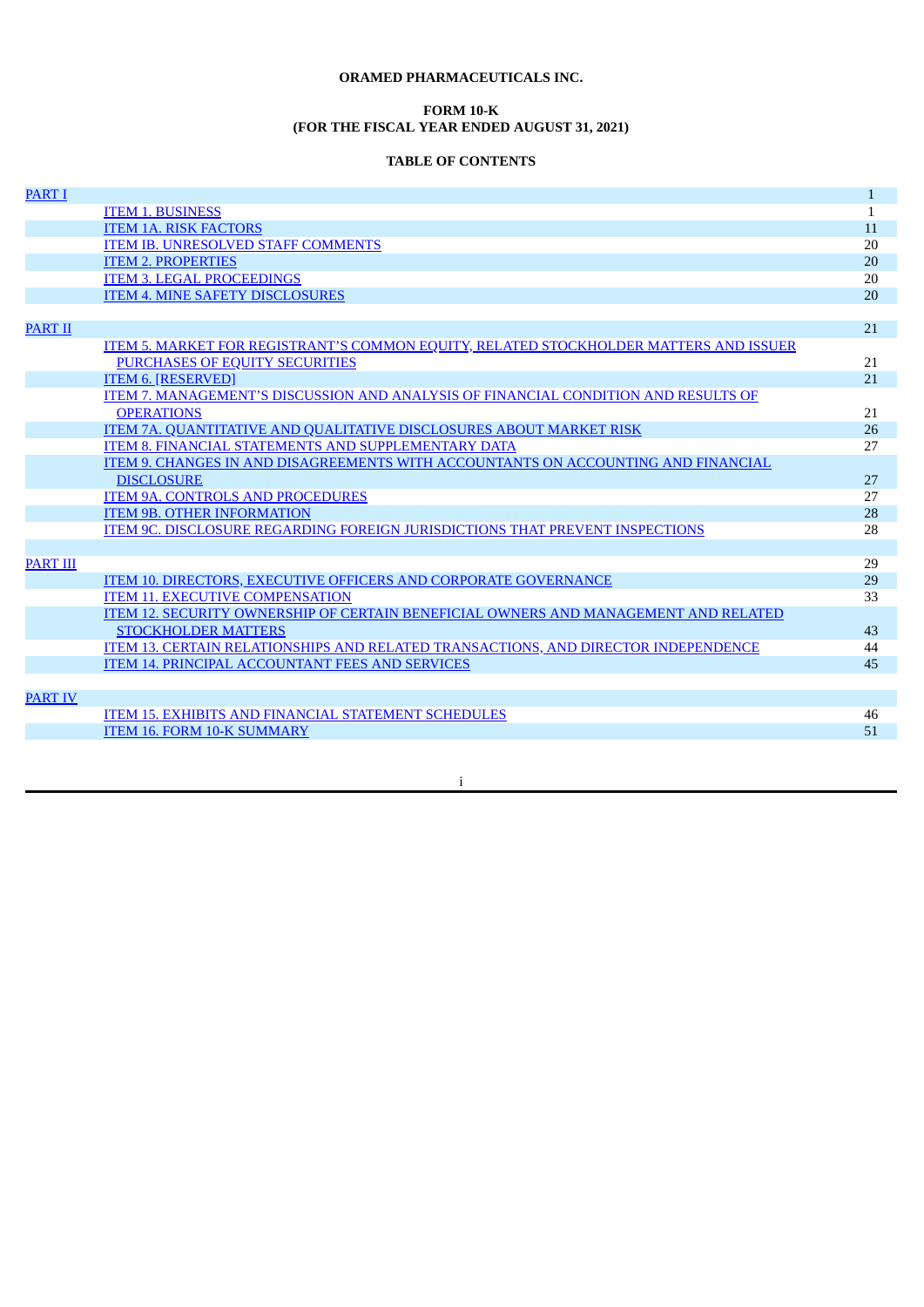As used in this Annual Report on Form 10-K, the terms "we," "us," "our," the "Company," and "Oramed" mean Oramed Pharmaceuticals Inc. and our wholly-owned subsidiaries, Oramed Ltd. an Israeli corporation, and Oramed HK Limited, a Hong Kong corporation, unless otherwise indicated. All dollar amounts refer to U.S. dollars unless otherwise indicated.

On August 31, 2021, the exchange rate between the New Israeli Shekel, or NIS, and the dollar, as quoted by the Bank of Israel, was NIS 3.207 to \$1.00. Unless indicated otherwise by the context, statements in this Annual Report on Form 10-K that provide the dollar equivalent of NIS amounts or provide the NIS equivalent of dollar amounts are based on such exchange rate.

# **CAUTIONARY STATEMENT REGARDING FORWARD-LOOKING STATEMENTS**

The statements contained in this Annual Report on Form 10-K that are not historical facts are "forward-looking statements" within the meaning of the Private Securities Litigation Reform Act of 1995 and other federal securities laws. Words such as "expects," "anticipates," "intends," "plans," "planned expenditures," "believes," "seeks," "estimates" and similar expressions or variations of such words are intended to identify forward-looking statements, but are not deemed to represent an all-inclusive means of identifying forward-looking statements as denoted in this Annual Report on Form 10-K. Additionally, statements concerning future matters are forward-looking statements. We remind readers that forward-looking statements are merely predictions and therefore inherently subject to uncertainties and other factors and involve known and unknown risks that could cause the actual results, performance, levels of activity, or our achievements, or industry results, to be materially different from any future results, performance, levels of activity, or our achievements, or industry results, expressed or implied by such forward-looking statements. Such forward-looking statements appear in Item 1–- "Business" and Item 7–- "Management's Discussion and Analysis of Financial Condition and Results of Operations," as well as elsewhere in this Annual Report on Form 10-K and include, among other statements, statements regarding the following:

- the expected development and potential benefits from our products in treating diabetes;
- the prospects of entering into additional license agreements, or other partnerships or forms of cooperation with other companies or medical institutions;
- future milestones, conditions and royalties under the license agreement with Hefei Tianhui Incubator of Technologies Co., Ltd., or HTIT;
- expected timing of a clinical study for the potential Oravax Medical Inc., or Oravax, vaccine and its potential to protect against the coronavirus, or COVID-19, pandemic;
- our consideration of ways in which our shareholders could benefit more directly from Oravax, including the potential issuance of some of our shares in Oravax to our shareholders as a dividend;
- our research and development plans, including pre-clinical and clinical trials plans and the timing of enrollment, obtaining results and conclusion of trials, including without limitation, our expectation that we will initiate two six-month Phase III clinical trials, and our expectation to file a Biologics License Application, or BLA, thereafter;
- our belief that our technology has the potential to deliver medications and vaccines orally that today can only be delivered via injection;
- the competitive ability of our technology based product efficacy, safety, patient convenience, reliability, value and patent position;
- the potential market demand for our products;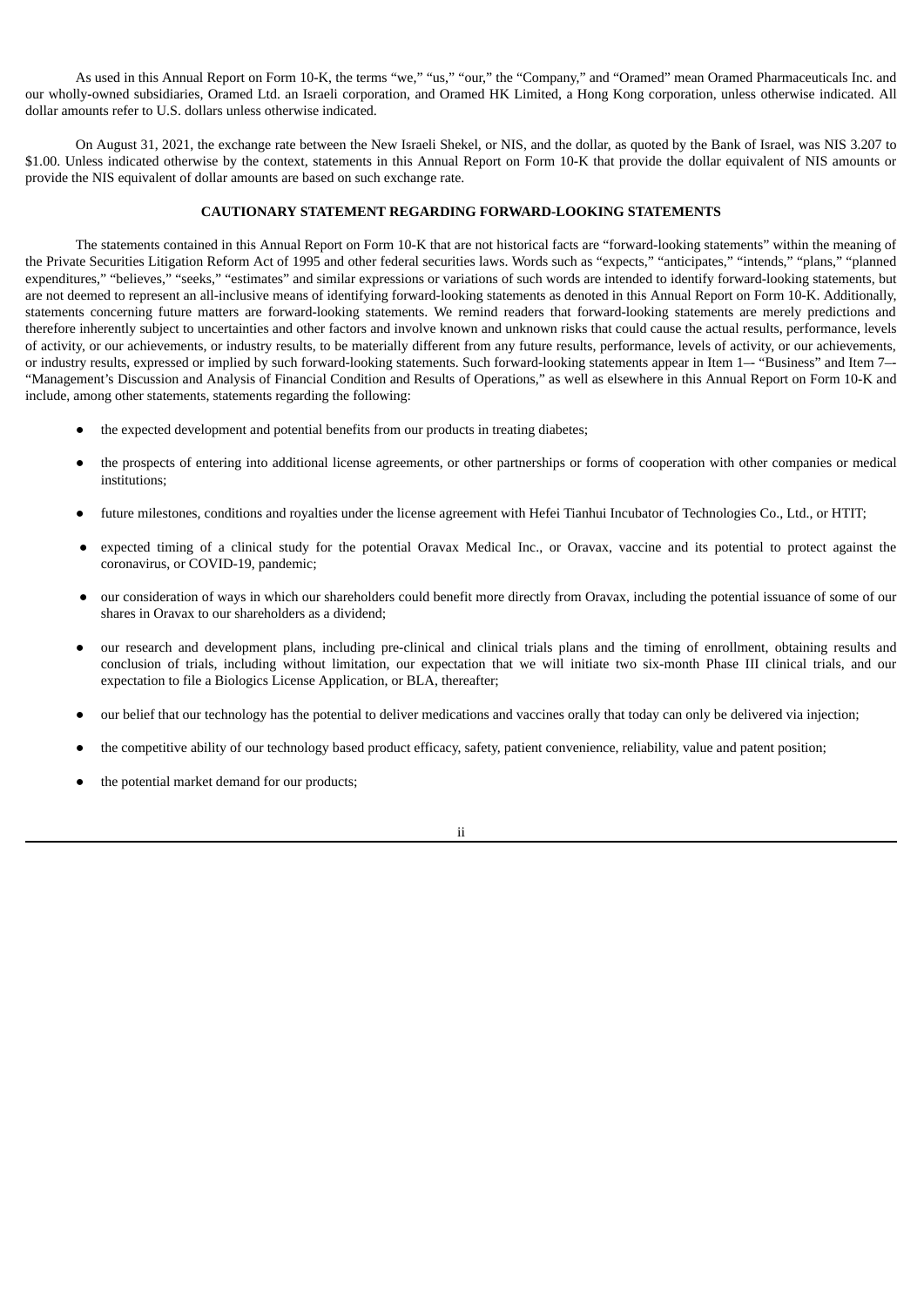- our expectation that in the upcoming year our research and development expenses will continue to be our major expenditure;
- our expectations regarding our short- and long-term capital requirements;
- our outlook for the coming months and future periods, including but not limited to our expectations regarding future revenue and expenses;
- information with respect to any other plans and strategies for our business; and
- our expectations regarding the impact of the coronavirus, or COVID-19, pandemic, including on our clinical trials and operations.

Although forward-looking statements in this Annual Report on Form 10-K reflect the good faith judgment of our management, such statements can only be based on facts and factors known by us at the time of such statements. Consequently, forward-looking statements are inherently subject to risks and uncertainties and actual results and outcomes may differ materially from the results and outcomes discussed in or anticipated by the forward-looking statements. Factors that could cause or contribute to such differences in results and outcomes include, without limitation, those discussed herein, including those risks described in Item 1A. "Risk Factors", and expressed from time to time in our other filings with the Securities and Exchange Commission, or SEC. In addition, historic results of scientific research, clinical and preclinical trials do not guarantee that the conclusions of future research or trials would not suggest different conclusions. Also, historic results referred to in this Annual Report on Form 10-K could be interpreted differently in light of additional research, clinical and preclinical trials results. Readers are urged not to place undue reliance on these forward-looking statements, which speak only as of the date of this Annual Report on Form 10-K. Except as required by law, we undertake no obligation to revise or update any forward-looking statements in order to reflect any event or circumstance that may arise after the date of this Annual Report on Form 10-K. Readers are urged to carefully review and consider the various disclosures made throughout the entirety of this Annual Report on Form 10-K which attempt to advise interested parties of the risks and factors that may affect our business, financial condition, results of operations and prospects.

iii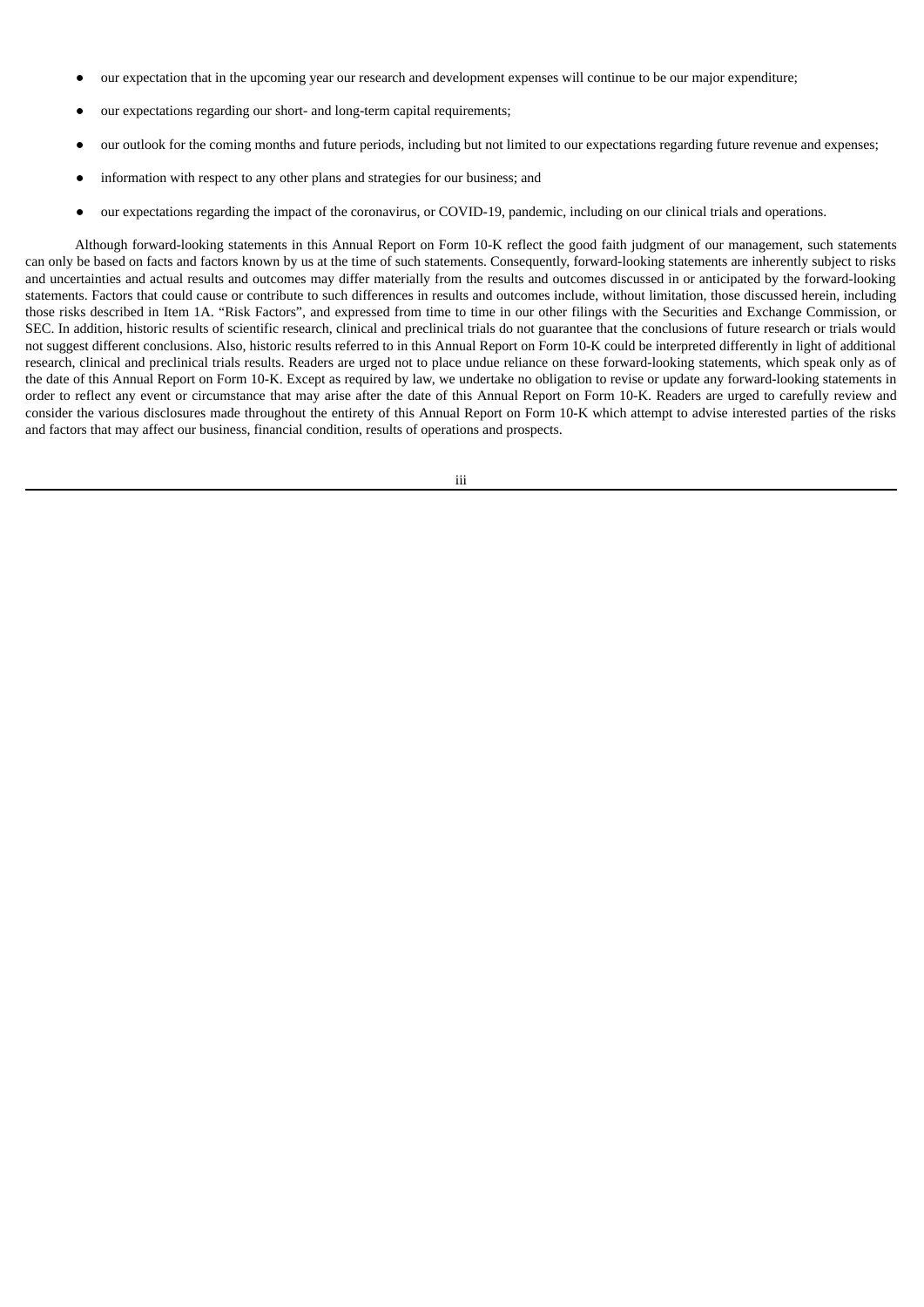### **PART I**

# <span id="page-4-1"></span><span id="page-4-0"></span>**ITEM 1. BUSINESS.**

# **DESCRIPTION OF BUSINESS**

## **Research and Development**

We are a pharmaceutical company currently engaged in the research and development of innovative pharmaceutical solutions, including an oral insulin capsule to be used for the treatment of individuals with diabetes, and the use of orally ingestible capsules or pills for delivery of other polypeptides. We utilize Clinical Research Organizations, or CROs, to conduct our clinical studies.

Through our research and development efforts, we have successfully developed an oral dosage form intended to withstand the harsh environment of the stomach and intestines and effectively deliver active insulin or other proteins, such as Glucagon-like peptide-1, or GLP-1, leptin, and others. The excipients in the formulation are not intended to modify the proteins chemically or biologically, and the dosage form is designed to be safe to ingest. We plan to continue to conduct clinical trials to show the effectiveness of our technology.

*Oral insulin*: Our proprietary flagship product, an orally ingestible insulin capsule, or ORMD-0801, allows insulin to travel from the gastrointestinal tract via the portal vein to the bloodstream, revolutionizing the manner in which insulin is delivered. It enables the passage in a more physiological manner than current delivery methods of insulin.

*FDA Guidance:* In August 2017, the U.S. Food and Drug Administration, or FDA, instructed us that the regulatory pathway for the submission of ORMD-0801 would be a BLA. If approved the BLA pathway would grant us 12 years of marketing exclusivity for ORMD-0801, from the approval date, and an additional six months of exclusivity may be granted to us if the product also receives approval for use in pediatric patients.

*Phase IIb Study:* In May 2018, we initiated a three-month dose-ranging Phase IIb clinical trial of ORMD-0801 (Cohort A). This placebo controlled, randomized, 90-day treatment clinical trial was conducted on 269 type 2 diabetic, or T2D, patients in multiple centers throughout the United States pursuant to an Investigational New Drug application, or IND, with the FDA. The primary endpoints of the trial were to assess the safety and evaluate the effect of ORMD-0801 on HbA1c levels over a 90-day treatment period. Secondary endpoints of the trial included measurements of fasting plasma glucose, or FPG, post-prandial glucose, or PPG levels, during a mixed-meal tolerance test, or MMTT, and weight. In May 2019, we initiated an extension of this protocol for approximately 75 T2D patients, who were dosed using a lower dosage of insulin (Cohort B).

*Cohort A*: In November 2019, we announced positive results from the initial cohort of the Phase IIb trial. Patients randomized in the trial to once-daily ORMD-0801 achieved a statistically significant (p-value 0.036) reduction from baseline in HbA1c of 0.60% (0.54% with placebo adjustment). This 0.54% reduction in HbA1c is clinically meaningful. Treatment with ORMD-0801 demonstrated an excellent safety profile, with no serious drug-related adverse events and with no increased frequency of hypoglycemic episodes when compared to placebo. In addition, during this 90-day trial, no weight gain was observed. In the initial cohort, 269 U.S.-based patients were enrolled and treated with a dose-increasing approach: 16 mg initial dose, titrated to 24 mg per dose, and then titrated to 32 mg per dose. Patients were randomized into three groups to assess dosing frequency: once-daily (32 mg per day), twice-daily (64 mg per day), thrice daily (96 mg per day). There was a corresponding placebo for each treatment arm. Two hundred nine (209) patients completed treatment to the 12-week endpoint and were included in the data analysis (24 subjects did not complete the full 12 weeks of treatment). The twice-daily arms achieved statistically significant (p-value 0.042) reductions from baseline in HbA1c of 0.59% (0.53% with placebo adjustment). The thrice-daily arm did not meet statistical significance (p-value 0.093). In addition, due to evidence of treatment-by-center interaction, two sites (36 patients (13.4% of enrolled subjects)) were excluded from the statistical analysis as they showed results opposite from the rest of the statistically significant results. Our internal investigation as well as an independent investigation did not find a cause for such discrepancy.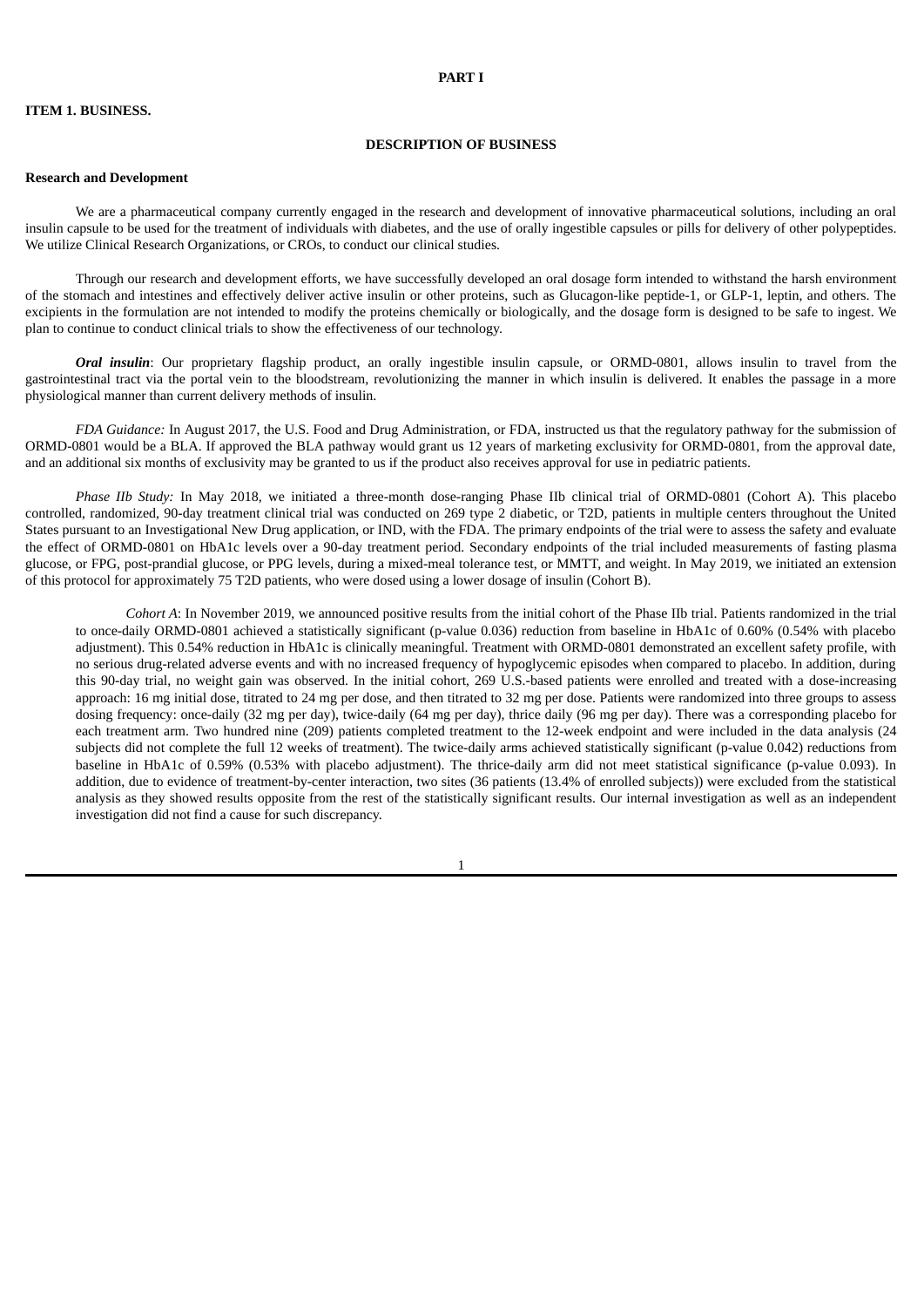*Cohort B*: In February 2020, we announced positive topline data from the second and final cohort of the Phase IIb trial with a different regimen across three daily dose ranges (8 mg, 16 mg, 32 mg). Patients randomized in the trial treated with 8 mg of ORMD-0801 once-daily achieved a statistically significant (p-value 0.028) observed mean reduction of 1.29% from baseline and a least square mean reduction of 0.95% from baseline, or 0.81% adjusted for placebo. Patients who had HbA1c readings above 9% at baseline and received 8 mg of oral insulin once-daily experienced a 1.26% reduction in HbA1c by week 12. Treatment with ORMD-0801 at all doses demonstrated an excellent safety profile, with no serious drug-related adverse events and with no increased frequency of hypoglycemic episodes or weight gain compared to placebo. The primary efficacy endpoint was a reduction in HbA1c at week 12.

*Phase III Study*: Based on guidance received from the FDA as part of the end-of-phase II meeting process for our oral insulin candidate, ORMD-0801, we have submitted to the FDA the protocols for our upcoming pivotal Phase III studies. In line with the FDA's expectations and recommendations, we intend to conduct two Phase III studies concurrently in patients with T2D. These studies involve about 1,125 patients to provide evidence of ORMD-0801's safety and efficacy in T2D patients over a treatment period of 6 to 12 months. A geographically diverse patient population will be recruited from multiple sites throughout the United States, Europe, and Israel. Our Phase III study will be composed from 2 protocols:

*ORA-D-013-1*: This study will treat T2D patients with inadequate glycaemic control who are currently on 2 or 3 oral glucose-lowering agents. This U.S. study will recruit 675 patients from at least 75 clinical sites located throughout the U.S. Patients will be randomized 1:1:1 in this double-dummy study into cohorts of: 8 mg ORMD-0801 once-daily at night and placebo 45 minutes before breakfast; 8 mg ORMD-0801 twicedaily, at night and 45 minutes before breakfast; and placebo twice-daily, at night and 45 minutes before breakfast. The primary endpoint of the study is to evaluate the efficacy of ORMD-0801 compared to placebo in improving glycaemic control as assessed by HbA1c, with a secondary efficacy endpoint of assessing the change from baseline in fasting plasma glucose at 26 weeks. We initiated this trial in December 2020. In November 2021, we announced that 75% of the 675 patients were enrolled and randomized.

*ORA-D-013-2*: This study will include T2D patients with inadequate glycaemic control who are managing their condition with either diet alone or with diet and metformin monotherapy. A total of 450 patients will be recruited through 36 sites in the U.S. and 25 sites in Western Europe and Israel. Patients will be randomized 1:1 into two cohorts dosed with: 8 mg ORMD-0801 at night; and placebo at night. The primary endpoint is to evaluate the efficacy of ORMD-0801 compared to placebo in improving glycaemic control as assessed by HbA1c over a 26-week treatment period, with a secondary efficacy endpoint of assessing the change from baseline in fasting plasma glucose at 26 weeks. We initiated this trial in the U.S. in March 2021. In August 2021, we announced that over 25% of the 450 patients were enrolled and randomized.

We expect to receive the efficacy data from the trials after patients have completed the first 6 months of treatment. Safety will be further monitored as patients will be exposed to the drug over an additional 6 months (total 12 months). The trial's topline results are expected in 2022 and we anticipate filing a BLA with the FDA in 2023. A BLA would grant us 12 years of marketing exclusivity from the date of approval in the U.S.

*NASH trial:* In June 2020, we presented topline data of 8 patients from an open-label trial that assessed the safety, tolerability, and early effects of 16 mg ORMD-0801 (2x8 mg capsules) on liver fat in T2D, patients with nonalcoholic steatohepatitis, or NASH. The 12-week dosing had no serious adverse events and it induced an observed mean 6.9±6.8% reduction in liver fat content (p-value: 0.035), and the relative reduction of 30%, as measured by MRI-derived proton density fat fraction, or MRI-PDFF. In parallel, concentrations of gamma-glutamyltransferase (GGT), a key marker of chronic hepatitis, were significantly lower after 12 weeks of treatment as compared to baseline (-14.6±13.1 U/L; p value: 0.008).

In September 2020, we initiated an open label clinical trial of our oral insulin capsule, ORMD-0801, for the treatment of NASH. This 10 patient multi-center trial is comprised of three clinical sites in Belgium. The trial will measure change and percent change in MRI-PDFF from baseline to week 12.

In December 2020, we initiated a double blind, placebo controlled clinical trial of our oral insulin capsule, ORMD-0801, for the treatment of NASH. This 30 patient multi-center trial is comprised of five clinical sites: three in the U.S. and two in Israel. The trial will measure change and percent change in MRI-PDFF from baseline to week 12. In September 2021, we announced that over 50% of the patients were enrolled and randomized.

*Oral Glucagon-Like Peptide-1:* Oral Glucagon-Like Peptide-1, or GLP-1, is an incretin hormone, which stimulates the secretion of insulin from the pancreas. In addition to our flagship product, the ORMD-0801 insulin capsule, we use our technology for an orally ingestible GLP-1 capsule, or ORMD-0901.

In February 2019, we completed a Phase I pharmacokinetic trial to evaluate the safety and pharmacokinetics of ORMD-0901 compared to placebo in healthy volunteers. We initiated a follow-on trial in T2D patients, in June 2021 in the U.S. under an IND submitted to the FDA.

 $\overline{2}$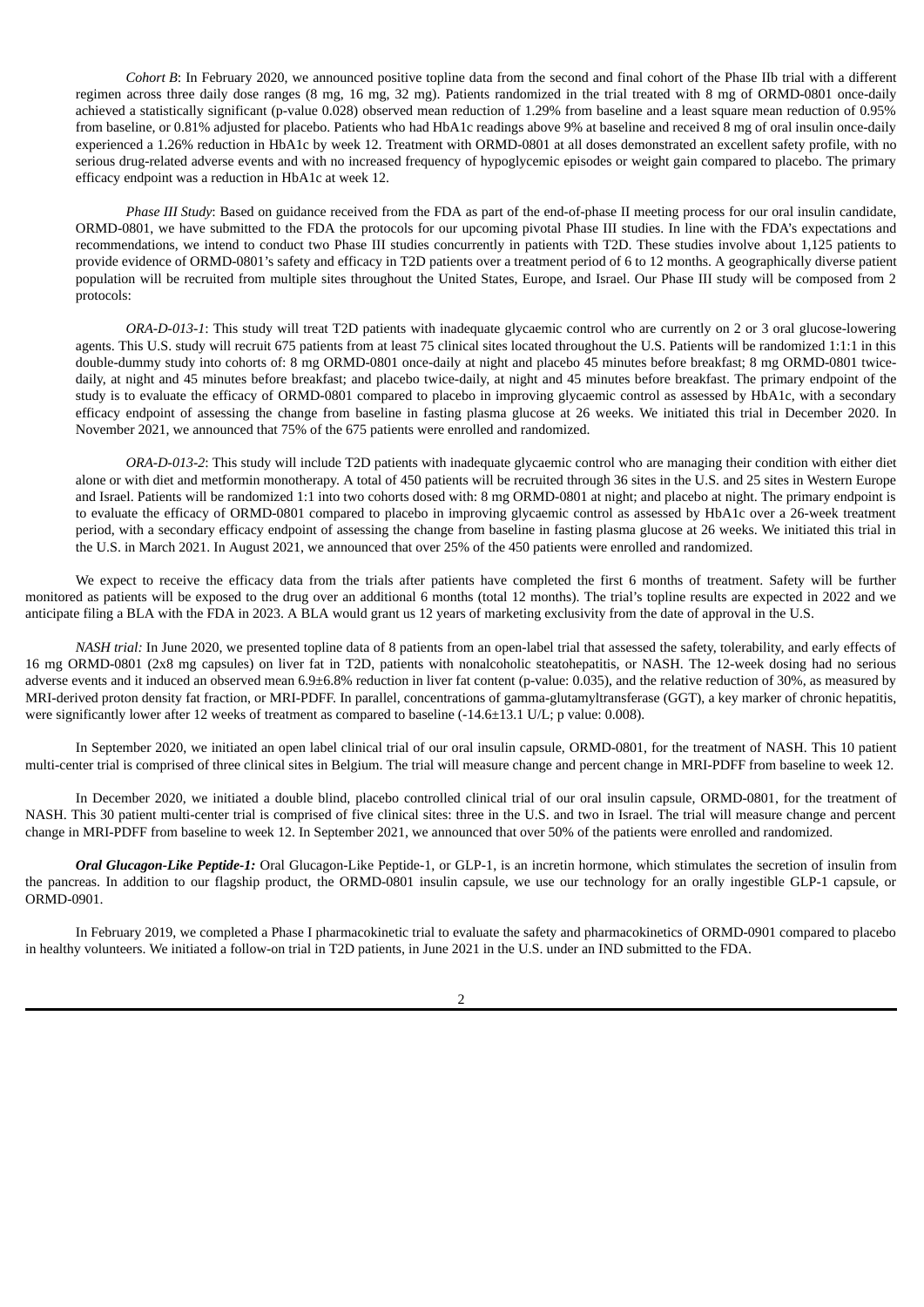The following table gives an overview of the above described primary R&D pipeline:



Our clinical trials are planned in order to substantiate our results as well as for purposes of making future filings for drug approval. We also plan to conduct further research and development by deploying our proprietary drug delivery technology for the delivery of other polypeptides in addition to insulin, and to develop other innovative pharmaceutical products.

#### *Oral Vaccine*

On March 18, 2021, we entered into a license agreement, or the Oravax License Agreement, with Oravax. For more information about the Oravax License Agreement, please see below under "Out-Licensed Technology".

Oravax, Oramed's 63% owned joint venture combines our proprietary POD™ oral delivery technology and the novel vaccine technology of Premas Biotech Pvt. Ltd., or Premas. We are considering ways in which our shareholders could benefit more directly from Oravax, including potentially issuing some of our shares in Oravax to our shareholders as a dividend, which would make Oravax a publicly held company that may in turn apply for listing on a stock exchange.

A single dose of Oravax's oral vaccine produced a significant antibody response in a preclinical *in-vivo* study. Oravax's novel vaccine technology may be a candidate for protection against COVID-19 and its variants due to triple antigen targeting, easier distribution and ease of administration.

On October 29, 2021, we announced Oravax's oral COVID-19 vaccine has received clearance from the South African Health Products Regulatory Authority to initiate Phase I trial and subsequently to commence patient enrollment in a first in human, Phase 1 clinical trial, for its oral COVID-19 vaccine.

### *Other Products*

We are developing a new drug candidate, a weight loss treatment in the form of an oral leptin capsule. During the third quarter of the 2020 calendar year, we finalized a proof of concept single-dose trial for this candidate to evaluate its pharmacokinetics and pharmacodynamics (glucagon reduction) in 10 type 1 adult diabetic patients without any safety issues. Patients who received leptin on average had a decrease in glucose as compared to the placebo group during the first 30-180 minutes following dosing. At different time periods, the leptin treated patients on average had glucagon values that were either lower than or similar to, those in the placebo group. We are currently in the middle of a second study of 15 type 1 adult diabetic patients who serve as both the active and placebo arms in this study, with anticipated results in the fourth quarter of the 2021 calendar year.

#### *Raw Materials*

Our oral insulin capsule is currently manufactured by Fidelio Healthcare, a diversified European Contract Development and Manufacturing Organization (CDMO) in the pharmaceutical and healthcare industries.

In July 2010, Oramed Ltd. entered into the Manufacturing and Supply Agreement, or MSA, with Sanofi-Aventis Deutschland GMBH, or Sanofi-Aventis. According to the MSA, Sanofi-Aventis will supply Oramed Ltd. with specified quantities of recombinant human insulin to be used for clinical trials.

We purchase, pursuant to separate agreements with third parties, the raw materials required for the manufacturing of our oral capsule. We generally depend upon a limited number of suppliers for the raw materials. Although alternative sources of supply for these materials are generally available, we could incur significant costs and disruptions if we need to change suppliers. The termination of our relationships with our suppliers or the failure of these suppliers to meet our requirements for raw materials on a timely and cost-effective basis could have a material adverse effect on our business, prospects, financial condition and results of operations.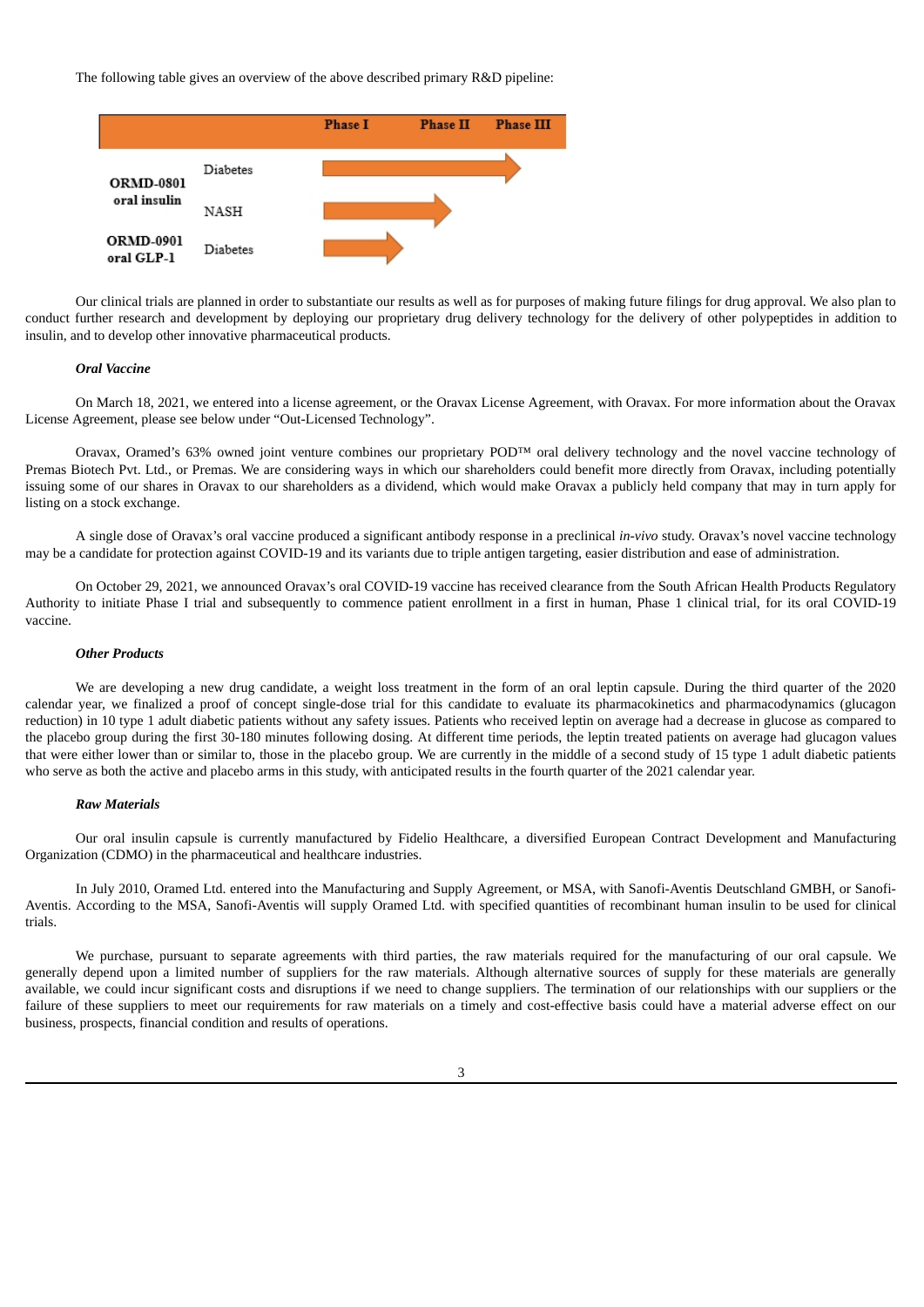# **Market Overview**

Diabetes is a disease in which the body does not produce or properly use insulin. Insulin is a hormone that causes sugar to be absorbed into cells, where the sugar is converted into energy needed for daily life. The cause of diabetes is attributed both to genetics (type 1 diabetes, or T1D) and, most often, to environmental factors such as obesity and lack of exercise (T2D). According to the International Diabetes Federation, or IDF, an estimated 463 million adults (20-79 years) worldwide suffered from diabetes in 2019 and the IDF projects this number will increase to 700 million by 2045. Also, according to the IDF, in 2019, an estimated 4.2 million people died from diabetes. According to the American Diabetes Association, or ADA, in the United States there were approximately 34.2 million people with diabetes, or 10.5% of the United States population in 2018. Diabetes is a leading cause of blindness, kidney failure, heart attack, stroke and amputation. The latest report of the ADA that analyzed the economic costs of diabetes in the U.S in 2017 indicates that the total cost of diagnosed diabetes in the United States in 2017 was \$327 billion.

# **Intellectual Property**

We own a portfolio of patents and patent applications covering our technologies, and we are aggressively protecting these technology developments on a worldwide basis.

### **Leadership**

*Management*: We are led by an experienced management team knowledgeable in the treatment of diabetes. Our Chief Scientific Officer, Miriam Kidron, PhD, is a recognized pharmacologist and a biochemist and the innovator primarily responsible for our oral insulin technology development and know-how.

*Scientific Advisory Board*: Our management team has access to our internationally recognized Scientific Advisory Board whose members are thought-leaders in their respective areas. The Scientific Advisory Board is comprised of Dr. Roy Eldor, Dr. Ele Ferrannini, Dr. Alexander Fleming, Dr. Avram Hershko, Dr. Harold Jacob, Dr. Julio Rosenstock and Dr. Jay Skyler.

### **Strategy**

We plan to ultimately seek a strategic commercial partner, or partners, with extensive experience in the development, commercialization, and marketing of insulin applications and/or other orally digestible drugs. We anticipate such partner or partners would be responsible for, or substantially support, late-stage clinical trials (Phase III) to increase the likelihood of obtaining regulatory approvals and registrations in the appropriate markets in a timely manner. We further anticipate that such partner, or partners, would also be responsible for sales, marketing and support of our products in these markets. Such planned strategic partnership, or partnerships, may provide a marketing and sales infrastructure for our products as well as financial and operational support for global clinical trials, post marketing studies, label expansions and other regulatory requirements concerning future clinical development. In 2015, we successfully executed this strategy when we, Oramed Ltd. and HTIT entered into a Technology License Agreement pursuant to which we granted HTIT an exclusive commercialization license in the territory of the People's Republic of China, Macau and Hong Kong, or the Territory, related to our oral insulin capsule, ORMD-0801. Any future strategic partner, or partners, may also provide capital and expertise that would enable the partnership to develop new oral dosage forms for other polypeptides. While our strategy is to partner with an appropriate party, no assurance can be given that we will in fact be able to reach an agreeable partnership with any third party. Under certain circumstances, we may determine to develop one or more of our oral dosage forms on our own, either world-wide or in select territories.

In line with our strategy, we have entered into a joint venture focused on the development of novel oral COVID-19 vaccines, based on our proprietary oral delivery technology and our partners' novel vaccine technology.

In addition to developing our own oral dosage form drug portfolio, we are, on an on-going basis, considering in-licensing and other means of obtaining additional technologies to complement and/or expand our current product portfolio. Our goal is to create a well-balanced product portfolio that will enhance and complement our existing drug portfolio.

### **Potential Material Impact of COVID-19**

The COVID-19 pandemic has negatively impacted the global economy, disrupted consumer spending and global supply chains and created significant volatility and disruption of financial markets. Although to date the COVID-19 pandemic has not had a material adverse effect on us, the COVID-19 pandemic may have a material adverse effect on our business and financial performance in the future. The extent of the impact of the COVID-19 pandemic, including our ability to execute our business strategies as planned, will depend on future developments, including the duration and severity of the pandemic, which are highly uncertain and cannot be predicted.

 $\overline{\mathbf{A}}$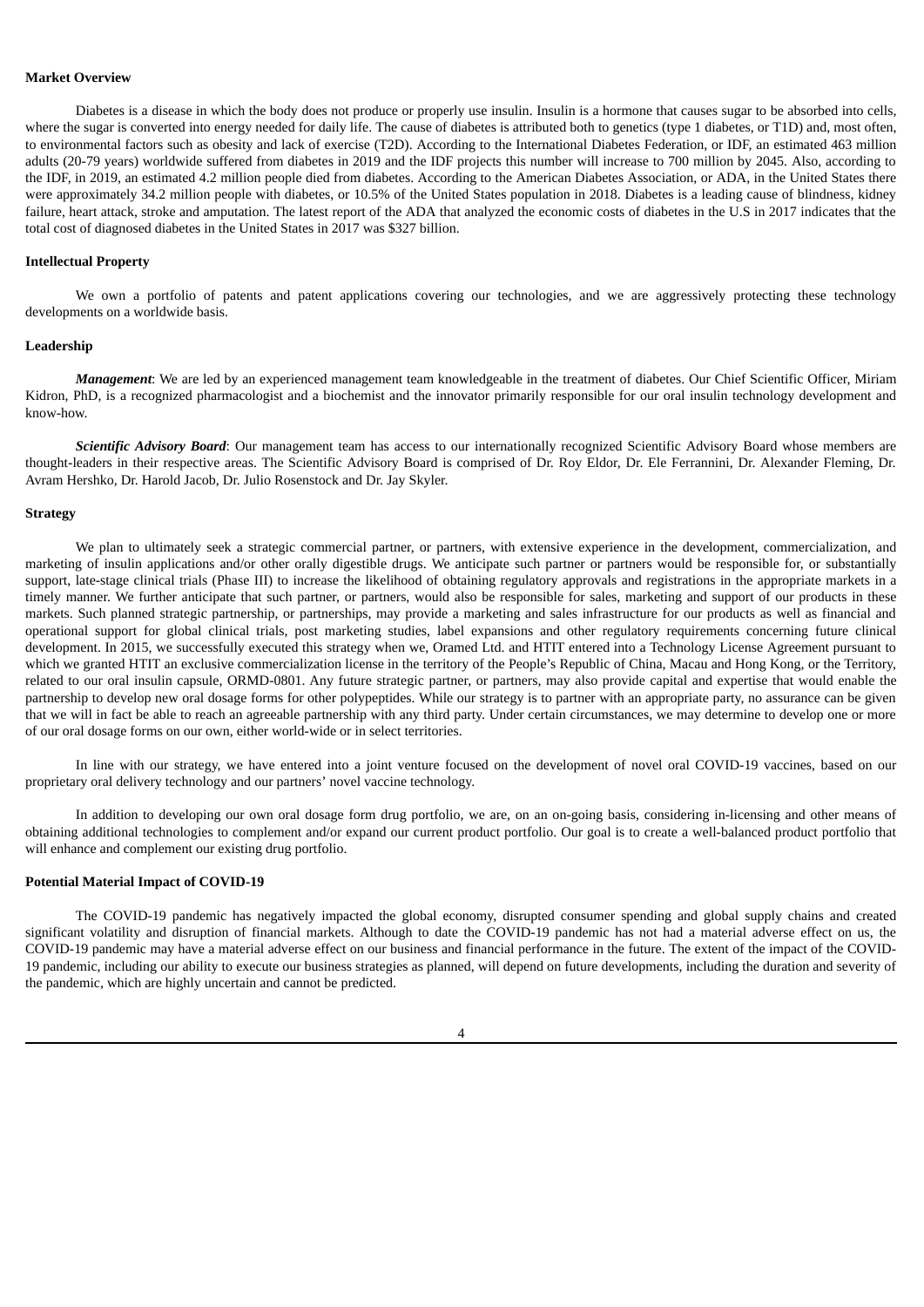Although, as of the date of this Annual Report on Form 10-K, we do not expect any material impact on our long-term activity, the extent to which COVID-19 impacts our business will depend on future developments, which are highly uncertain and cannot be predicted, including new information which may emerge concerning the severity of COVID-19 and the actions to contain COVID-19 or treat its impact, among others.

# **Patents and Licenses**

We maintain a proactive intellectual property strategy, which includes patent filings in multiple jurisdictions, including the United States and other commercially significant markets. We hold 36 patent applications currently pending, with respect to various compositions, methods of production and oral administration of proteins and exenatide. Expiration dates for pending patents, if granted, will fall between 2026 and 2039.

We hold 87 patents, one of which was issued during the fiscal year ended August 31, 2021, or fiscal 2021, including patents issued by the United States, Swiss, German, French, U.K., Italian, Netherlands, Swedish, Spanish, Australian, Israeli, Japanese, New Zealand, South African, Russian, Canadian, Hong Kong, Chinese, European and Indian patent offices that cover a part of our technology, which allows for the oral delivery of proteins; patents issued by the Australian, Canadian, European, Austrian, Belgian, French, German, Irish, Italian, Luxembourg, Monaco, Netherlands, Norwegian, Spanish, Swedish, Swiss, U.K., Israeli, New Zealand, South African, Russian and Japanese patent offices that cover part of our technology for the oral delivery of exenatide; and patents issued by the European, Austrian, Belgian, Denmark, French, German, Irish, Italian, Luxembourg, Monaco, Netherlands, Norway, Spanish, Swedish, Swiss, U.K. and Japanese patent offices for treating diabetes.

Consistent with our strategy to seek protection in key markets worldwide, we have been and will continue to pursue the patent applications and corresponding foreign counterparts of such applications. We believe that our success will depend on our ability to obtain patent protection for our intellectual property.

Our patent strategy is as follows:

- Aggressively protect all current and future technological developments to assure strong and broad protection by filing patents and/or continuations in part as appropriate,
- Protect technological developments at various levels, in a complementary manner, including the base technology, as well as specific applications of the technology, and
- Establish comprehensive coverage in the United States and in all relevant foreign markets in anticipation of future commercialization opportunities.

We also rely on trade secrets and unpatentable know-how that we seek to protect, in part, by confidentiality agreements. Our policy is to require our employees, consultants, contractors, manufacturers, outside scientific collaborators and sponsored researchers, our board of directors, or our Board, technical review board and other advisors, to execute confidentiality agreements upon the commencement of employment or consulting relationships with us. These agreements provide that all confidential information developed or made known to the individual during the course of the individual's relationship with us is to be kept confidential and not disclosed to third parties except in specific limited circumstances. We also require signed confidentiality or material transfer agreements from any company that is to receive our confidential information. In the case of employees, consultants and contractors, the agreements provide that all inventions conceived by the individual while rendering services to us shall be assigned to us as the exclusive property of the Company. There can be no assurance, however, that all persons who we desire to sign such agreements will sign, or if they do, that these agreements will not be breached, that we would have adequate remedies for any breach, or that our trade secrets or unpatentable know-how will not otherwise become known or be independently developed by competitors.

# **Out-Licensed Technology**

### *ENTERA BIO*

In June 2010, Oramed Ltd. entered into a joint venture agreement with D.N.A Biomedical Solutions Ltd., or D.N.A, for the establishment of Entera Bio Ltd., or Entera.

Under the terms of a license agreement, as amended, that was entered into between Oramed Ltd. and Entera in August 2010, we out-licensed technology to Entera, on an exclusive basis, for the development of oral delivery drugs for certain indications to be agreed upon between the parties. The out-licensed technology differs from our main delivery technology that is used for oral insulin and GLP-1 analog and is subject to different patent applications. Entera's initial development effort is for an oral formulation for the treatment of osteoporosis. In March 2011, we entered into a patent transfer agreement, or the Patent Transfer Agreement, to replace the original license agreement pursuant to which Oramed Ltd. assigned to Entera all of its right, title and interest in and to the patent application that it had licensed to Entera in August 2010. Under this agreement, Oramed Ltd. is entitled to receive from Entera royalties of 3% of Entera's net revenues and a license back of that patent application for use in respect of diabetes and influenza.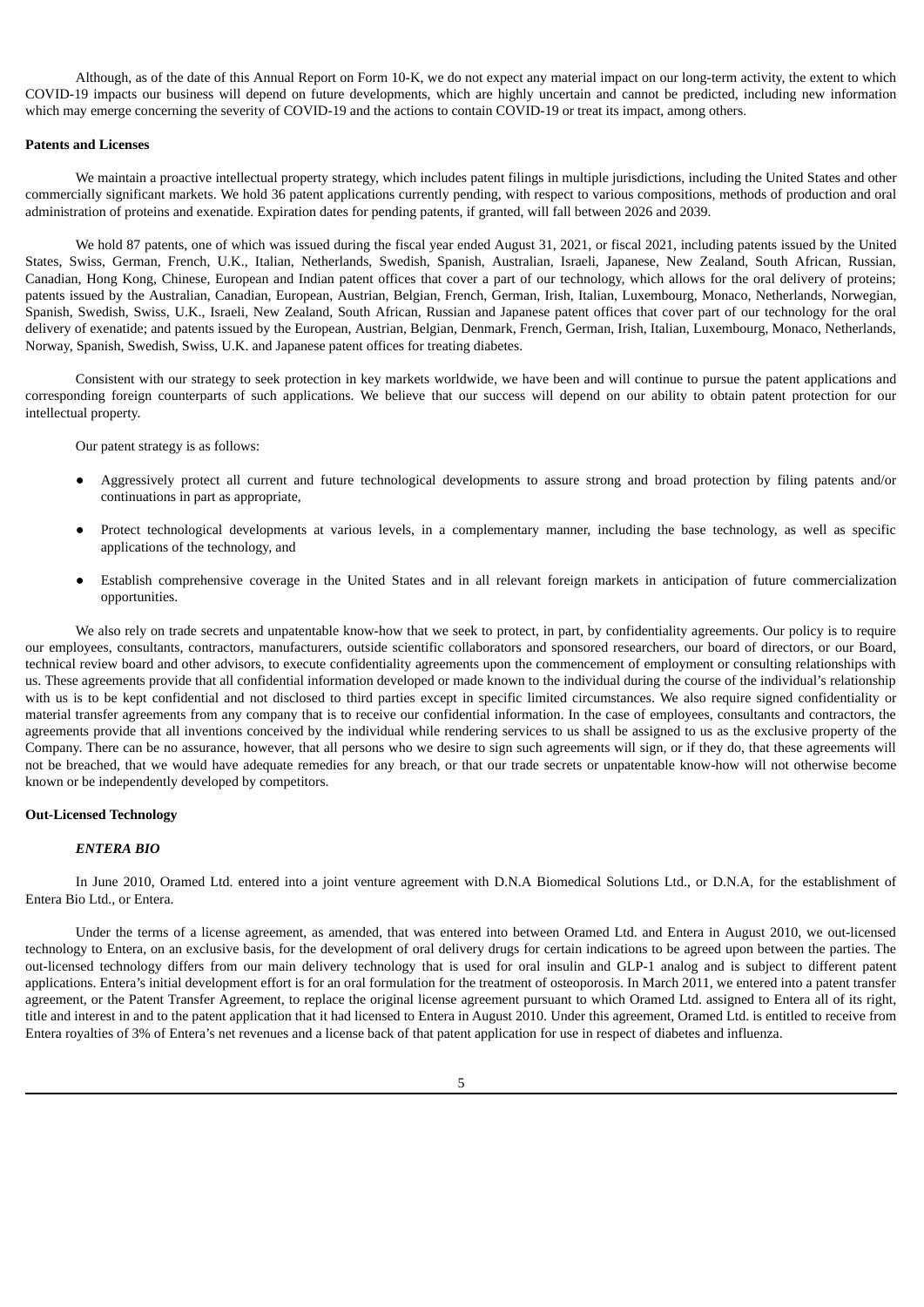In March 2011, we also consummated a transaction with D.N.A, whereby we sold to D.N.A 47% of Entera's outstanding share capital on an undiluted basis, retaining a 3% interest as of March 2011. In consideration for the shares sold to D.N.A, we received, among other payments, ordinary shares of D.N.A. The D.N.A ordinary shares are traded on the Tel Aviv Stock Exchange and its quoted price is subject to market fluctuations, and may, at times, have a price below the value on the date we acquired such shares. In addition, the ordinary shares of D.N.A have historically experienced low trading volume; as a result, there is no guarantee that we will be able to resell the ordinary shares of D.N.A at the prevailing market prices. During the years ended August 31, 2021, 2020 and 2019, we did not sell any of the D.N.A ordinary shares. As of August 31, 2021, we held approximately 1.7% of D.N.A's outstanding ordinary shares.

On December 11, 2018, Entera announced that it had entered into a research collaboration and license agreement, or the Amgen License, with Amgen Inc. related to research of inflammatory disease and other serious illnesses. As reported by Entera, under the terms of the Amgen License, Entera will receive a modest initial technology access fee from Amgen and will be responsible for preclinical development at Amgen's expense. Entera will be eligible to receive up to \$270,000,000 in aggregate payments, as well as tiered royalties up to mid-single digits, upon achievement of various clinical and commercial milestones if Amgen decides to move all of these programs forward. To the extent the Amgen License results in net revenues as defined in the Patent Transfer Agreement, Oramed Ltd. will be entitled to the aforementioned royalties.

## *HTIT*

On November 30, 2015, we, Oramed Ltd. and HTIT entered into a Technology License Agreement, or TLA, and on December 21, 2015, these parties entered into an Amended and Restated Technology License Agreement that was further amended by the parties on June 3, 2016 and July 24, 2016, or the License Agreement. According to the License Agreement, we granted HTIT an exclusive commercialization license in the Territory, related to our oral insulin capsule, ORMD-0801, or the Product. Pursuant to the License Agreement, HTIT will conduct, at its own expense, certain precommercialization and regulatory activities with respect to our subsidiary's technology and ORMD-0801 capsule, and will pay (i) royalties of 10% on net sales of the related commercialized products to be sold by HTIT in the Territory, or Royalties, and (ii) an aggregate of \$37.5 million, of which \$3 million was payable immediately, \$8 million will be paid subject to our entry into certain agreements with certain third parties, and \$26.5 million will be payable upon achievement of certain milestones and conditions. In the event that we will not meet certain conditions, the Royalties rate may be reduced to a minimum of 8%. Following the final expiration of our patents covering the technology in the Territory in 2033, the Royalties rate may be reduced, under certain circumstances, to 5%. The royalty payment obligation shall apply during the period of time beginning upon the first commercial sale of the Product in the Territory, and ending upon the later of (i) the expiration of the last-to-expire licensed patents in the Territory; and (ii) 15 years after the first commercial sale of the Product in the Territory, or the Royalty Term. The License Agreement shall remain in effect until the expiration of the Royalty Term. The License Agreement contains customary termination provisions. Through August 31, 2021, we received aggregate milestone payments of \$20.5 million out of the aggregate amount of \$37.5 million.

On August 21, 2020, we received a letter from HTIT, disputing certain pending payment obligations of HTIT under the TLA. We wholly dispute said claims and we are in discussions with HTIT in an attempt to reach a mutually agreeable solution.

### *Oravax License*

On March 18, 2021, we entered into the Oravax License Agreement with Oravax, pursuant to which we will grant to Oravax an exclusive, worldwide license , or the License, under our rights in certain patents and related intellectual property in which Oravax will receive certain rights relating to our proprietary oral delivery technology to further develop, manufacture and commercialize oral vaccines for COVID-19 and other novel coronaviruses based on Premas's proprietary vaccine technology involving a triple antigen virus like particle, or the Oravax Product, which was previously owned by Cystron Biotech LLC, or Cystron, and later acquired by Akers Biosciences Inc., or Akers.

In consideration for the grant of the License, the Oravax License Agreement provides that we will receive (i) royalties equal to 7.5% on net sales, as defined in the Oravax License Agreement, of each product commercialized by Oravax, its affiliates and permitted sublicensees related to the License during the term specified in the Oravax License Agreement, (ii) sublicensing fees equal to 15% of any non-sales-based consideration received by Oravax from a permitted sublicensee and (iii) other payments ranging between \$25 million to \$100 million, based on certain sales milestones being achieved by Oravax. The parties further agreed to establish a development and steering committee, which will consist of three members, of which two members will be appointed by us, that will oversee the ongoing research, development, clinical and regulatory activity with respect to the Oravax Product. In addition, we agreed to buy and Oravax agreed to issue to us 1,890,000 shares of common stock of Oravax, representing 63% of the common stock of Oravax for the aggregate amount of \$1.5 million. Akers agreed to contribute to Oravax \$1.5 million in cash and substantially all of the assets of Cystron, including a license agreement to Premas's novel vaccine technology. Nadav Kidron, the Company's President and Chief Executive Officer, was one of the former members of Cystron. See note 12 to the financial statements.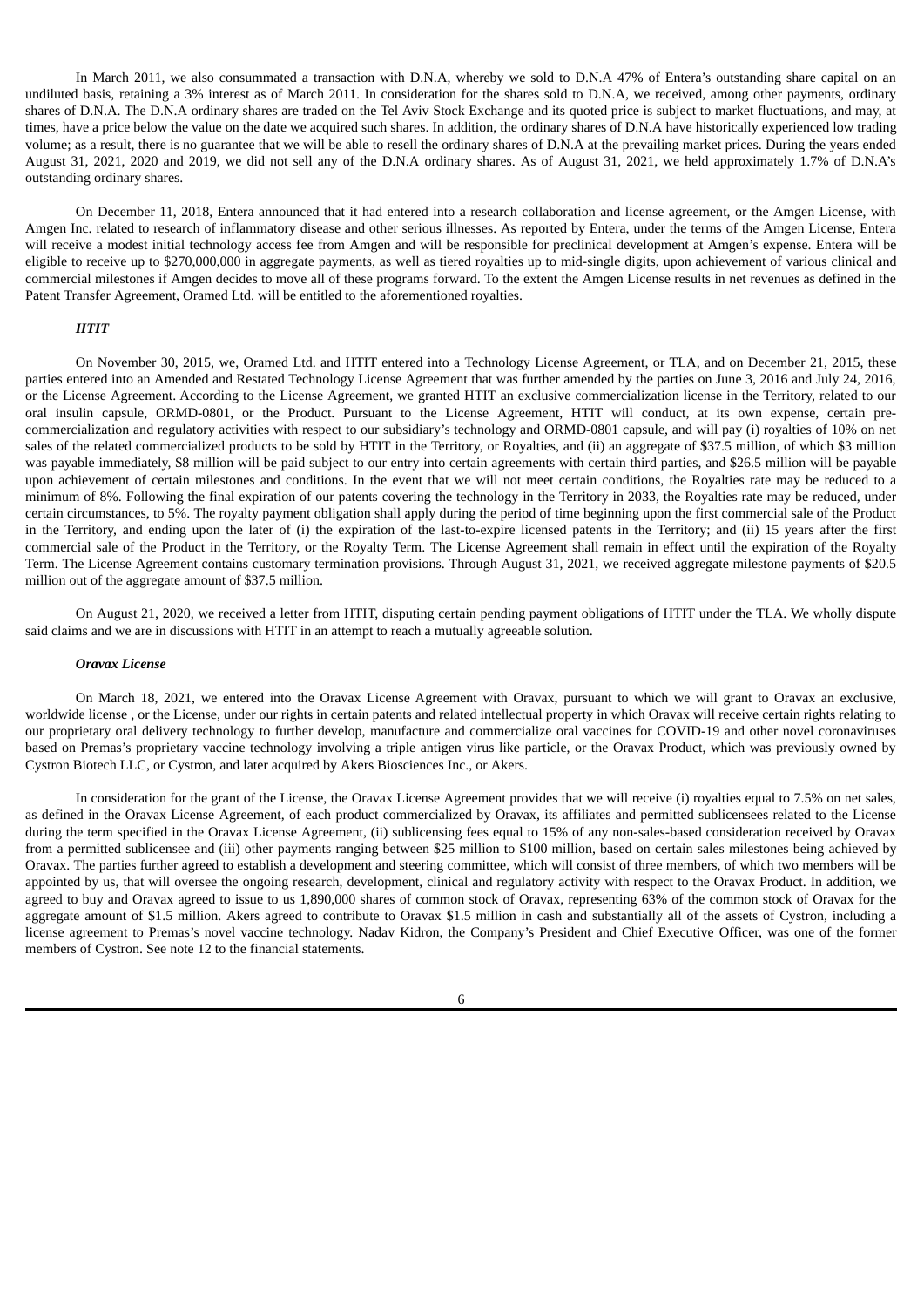# **Government Regulation**

# *The Drug Development Process*

Regulatory requirements for the approval of new drugs vary from one country to another. In order to obtain approval to market our drug portfolio, we need to go through a different regulatory process in each country in which we apply for such approval. In some cases, information gathered during the approval process in one country can be used as supporting information for the approval process in another country. As a strategic decision, we decided to first explore the FDA regulatory pathway. The following is a summary of the FDA's requirements.

The FDA requires that pharmaceutical and certain other therapeutic products undergo significant clinical experimentation and clinical testing prior to their marketing or introduction to the general public. Clinical testing, known as clinical trials or clinical studies, is either conducted internally by life science, pharmaceutical or biotechnology companies or is conducted on behalf of these companies by CROs.

The process of conducting clinical studies is highly regulated by the FDA, as well as by other governmental and professional bodies. Below we describe the principal framework in which clinical studies are conducted, as well as describe a number of the parties involved in these studies.

Protocols. Before commencing human clinical studies, the sponsor of a new drug or therapeutic product must submit an IND application to the FDA. The application contains, among other documents, what is known in the industry as a protocol. A protocol is the blueprint for each drug study. The protocol sets forth, among other things, the following:

- Who must be recruited as qualified participants,
- How often to administer the drug or product,
- What tests to perform on the participants, and
- What dosage of the drug or amount of the product to give to the participants.

Institutional Review Board. An institutional review board is an independent committee of professionals and lay persons which reviews clinical research studies involving human beings and is required to adhere to guidelines issued by the FDA. The institutional review board does not report to the FDA, but its records are audited by the FDA. Its members are not appointed by the FDA. All clinical studies must be approved by an institutional review board. The institutional review board's role is to protect the rights of the participants in the clinical studies. It approves the protocols to be used, the advertisements which the company or CRO conducting the study proposes to use to recruit participants, and the form of consent which the participants will be required to sign prior to their participation in the clinical studies.

Clinical Trials. Human clinical studies or testing of a potential product are generally done in three stages known as Phase I through Phase III testing. The names of the phases are derived from the regulations of the FDA. Generally, there are multiple studies conducted in each phase.

Phase I. Phase I studies involve testing a drug or product on a limited number of healthy or patient participants, typically 24 to 100 people at a time. Phase I studies determine a product's basic safety and how the product is absorbed by, and eliminated from, the body. This phase lasts an average of six months to a year.

Phase II. Phase II trials involve testing of no more than 300 participants at a time who may suffer from the targeted disease or condition. Phase II testing typically lasts an average of one to two years. In Phase II, the drug is tested to determine its safety and effectiveness for treating a specific illness or condition. Phase II testing also involves determining acceptable dosage levels of the drug. Phase II studies may be split into Phase IIa and Phase IIb substudies. Phase IIa studies may be conducted with patient volunteers and are exploratory (non-pivotal) studies, typically designed to evaluate clinical efficacy or biological activity. Phase IIb studies are conducted with patients defined to evaluate definite dose range and evaluate efficacy. If Phase II studies show that a new drug has an acceptable range of safety risks and probable effectiveness, a company will generally continue to review the substance in Phase III studies.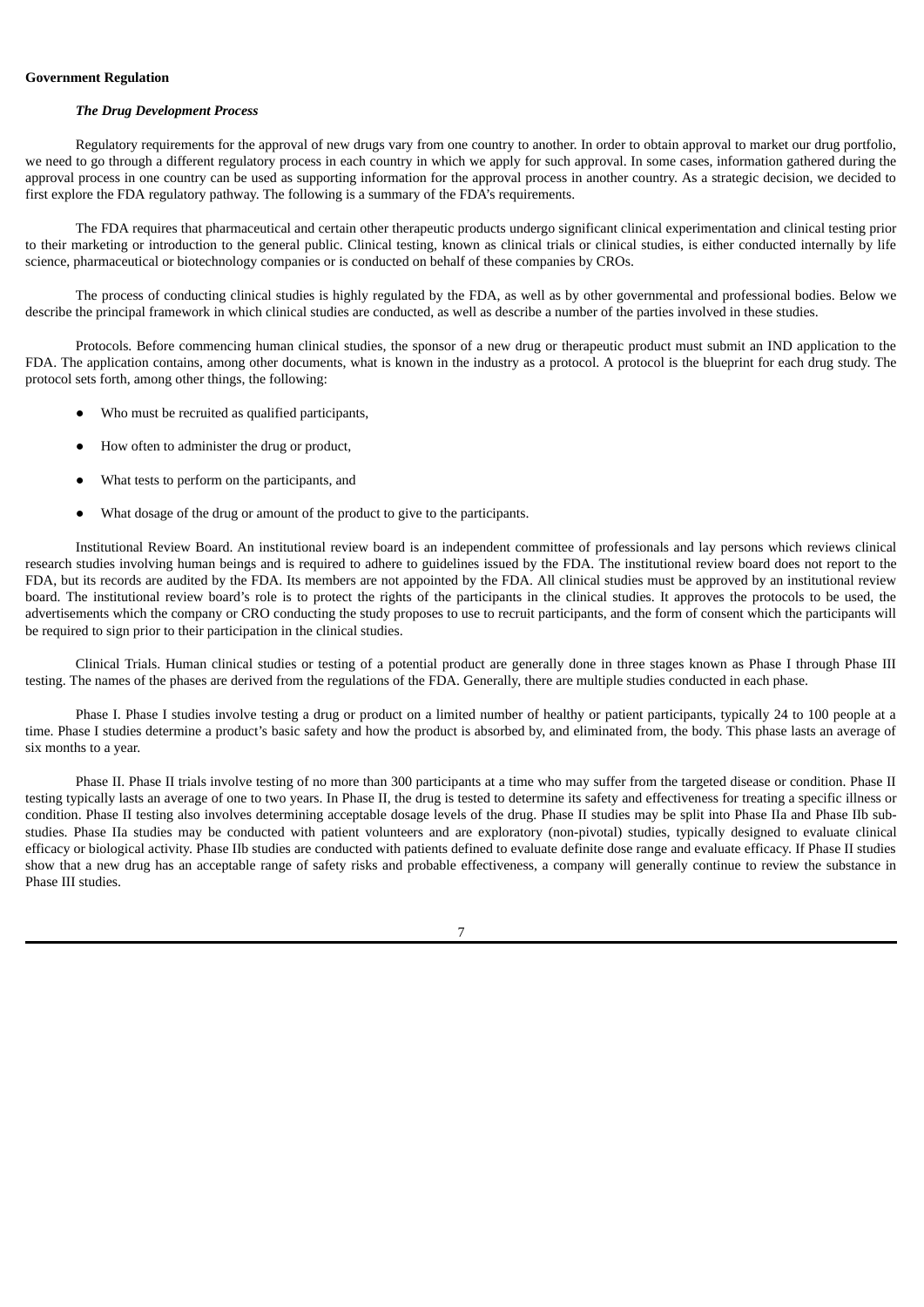Phase III. Phase III studies involve testing large numbers of participants, typically several hundred to several thousand persons. The purpose is to verify effectiveness and long-term safety on a large scale. These studies generally last two to three years. Phase III studies are conducted at multiple locations or sites. Like the other phases, Phase III requires the site to keep detailed records of data collected and procedures performed.

Biological License Application. The results of the clinical trials for a biological product are submitted to the FDA as part of a BLA. Following the completion of Phase III studies, assuming the sponsor of a potential product in the United States believes it has sufficient information to support the safety and effectiveness of its product, the sponsor will generally submit a BLA to the FDA requesting that the product be approved for marketing. The application is a comprehensive, multi-volume filing that includes the results of all clinical studies, information about the drug's composition, and the sponsor's plans for producing, packaging and labeling the product. The FDA's review of an application can take a few months to many years, with the average review lasting 18 months. Once approved, drugs and other products may be marketed in the United States, subject to any conditions imposed by the FDA. Approval of a BLA provides 12 years of exclusivity in the U.S. market.

Phase IV. The FDA may require that the sponsor conduct additional clinical trials following new drug approval. The purpose of these trials, known as Phase IV studies, is to monitor long-term risks and benefits, study different dosage levels or evaluate safety and effectiveness. In recent years, the FDA has increased its reliance on these trials. Phase IV studies usually involve thousands of participants. Phase IV studies also may be initiated by the company sponsoring the new drug to gain broader market value for an approved drug.

Similar to the U.S., a European sponsor of a biological product may submit a Marketing Approval Application to the EMA for the registration of the product. The approval process in Europe consists of several stages, which together are summed up to 210 days from the time of submission of the application (net, without periods in which the sponsor provides answers to questions raised by the agency) following which, a Marketing Approval may be granted. During the approval process, the sponsor's manufacturing facilities will be audited in order to assess Good Manufacturing Practice compliance.

The drug approval process is time-consuming, involves substantial expenditures of resources, and depends upon a number of factors, including the severity of the illness in question, the availability of alternative treatments, and the risks and benefits demonstrated in the clinical trials.

## *Other Regulations*

Various federal, state and local laws, regulations, and recommendations relating to safe working conditions, laboratory practices, the experimental use of animals, the environment and the purchase, storage, movement, import, export, use, and disposal of hazardous or potentially hazardous substances, including radioactive compounds and infectious disease agents, used in connection with our research are applicable to our activities. They include, among others, the U.S. Atomic Energy Act, the Clean Air Act, the Clean Water Act, the Occupational Safety and Health Act, the National Environmental Policy Act, the Toxic Substances Control Act, and Resources Conservation and Recovery Act, national restrictions on technology transfer, import, export, and customs regulations, and other present and possible future local, state, or federal regulation. The compliance with these and other laws, regulations and recommendations can be time-consuming and involve substantial costs. In addition, the extent of governmental regulation which might result from future legislation or administrative action cannot be accurately predicted and may have a material adverse effect on our business, financial condition, results of operations and prospects.

#### **Competition**

#### *Competition in General*

Competition in the area of biomedical and pharmaceutical research and development is intense and significantly depends on scientific and technological factors. These factors include the availability of patent and other protection for technology and products, the ability to commercialize technological developments and the ability to obtain regulatory approval for testing, manufacturing and marketing. Our competitors include major pharmaceutical, medical products, chemical and specialized biotechnology companies, many of which have financial, technical and marketing resources significantly greater than ours. In addition, many biotechnology companies have formed collaborations with large, established companies to support research, development and commercialization of products that may be competitive with ours. Academic institutions, governmental agencies and other public and private research organizations are also conducting research activities and seeking patent protection and may commercialize products on their own or through joint ventures. We are aware of certain other products manufactured or under development by competitors that are used for the treatment of the diseases and health conditions that we have targeted for product development. We can provide no assurance that developments by others will not render our technology obsolete or noncompetitive, that we will be able to keep pace with new technological developments or that our technology will be able to supplant established products and methodologies in the therapeutic areas that are targeted by us. The foregoing factors could have a material adverse effect on our business, prospects, financial condition and results of operations. These companies, as well as academic institutions, governmental agencies and private research organizations, also compete with us in recruiting and retaining highly qualified scientific personnel and consultants.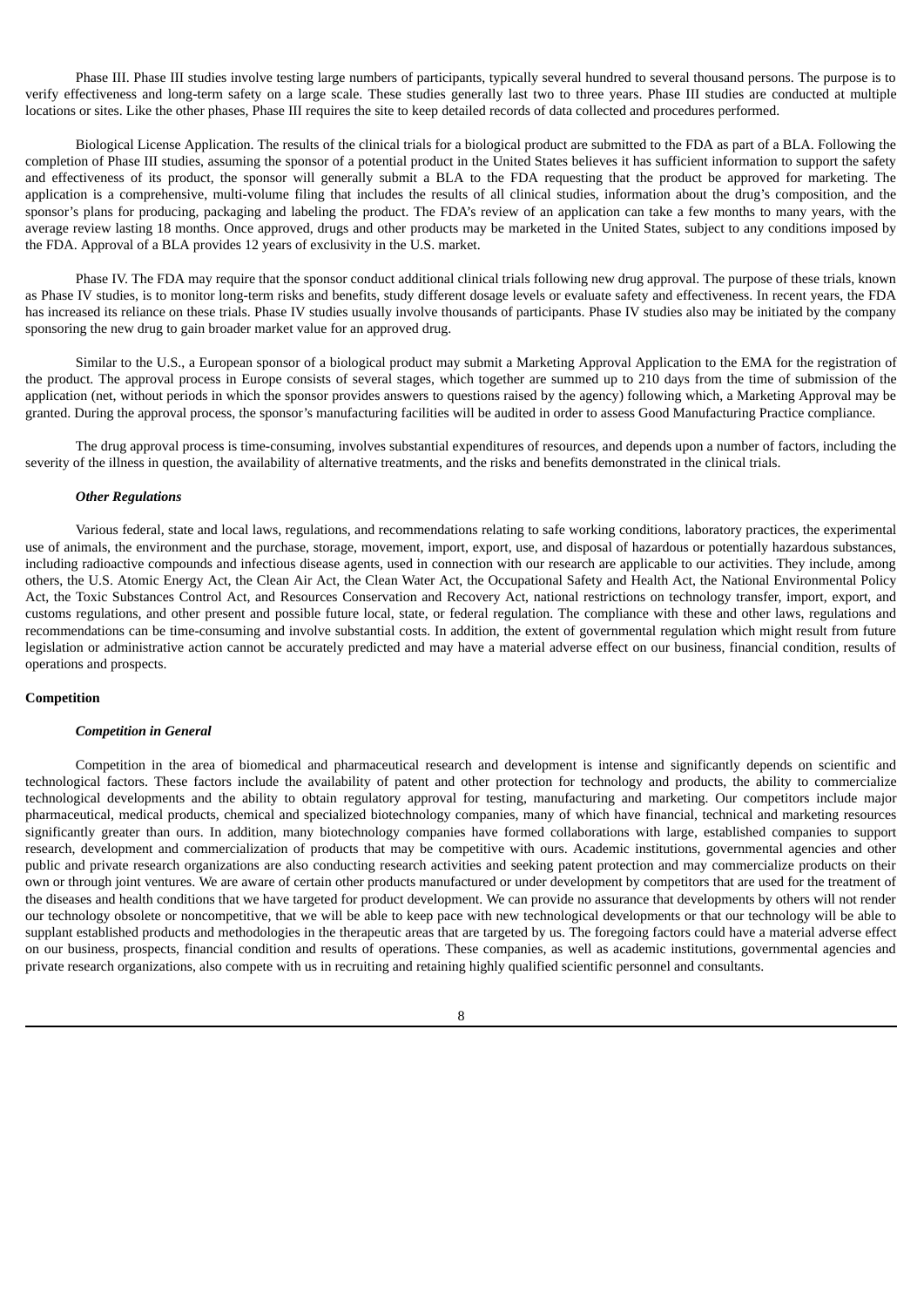Competition within our sector is increasing, so we will encounter competition from existing firms that offer competitive solutions in diabetes treatment solutions. These competitive companies could develop products that are superior to, or have greater market acceptance, than the products being developed by us. We will have to compete against other biotechnology and pharmaceutical companies with greater market recognition and greater financial, marketing and other resources.

Our competition will be determined in part by the potential indications for which our technology is developed and ultimately approved by regulatory authorities. In addition, the first product to reach the market in a therapeutic or preventive area is often at a significant competitive advantage relative to later entrants to the market. Accordingly, the relative speed with which we, or our potential corporate partners, can develop products, complete the clinical trials and approval processes and supply commercial quantities of the products to the market are expected to be important competitive factors. Our competitive position will also depend on our ability to attract and retain qualified scientific and other personnel, develop effective proprietary products, develop and implement production and marketing plans, obtain and maintain patent protection and secure adequate capital resources. We expect our technology, if approved for sale, to compete primarily on the basis of product efficacy, safety, patient convenience, reliability, value and patent position.

## *Competition for Our Oral Insulin Capsule*

We anticipate the oral insulin capsule to be a competitive diabetes drug because of its anticipated efficacy and safety profile. The following are some of the treatment options for T1D and T2D patients:

- Insulin injections,
- Insulin pumps, or
- A combination of diet, exercise and oral medication which improve the body's response to insulin or cause the body to produce more insulin.

#### **Scientific Advisory Board**

We maintain a Scientific Advisory Board consisting of internationally recognized scientists who advise us on scientific and technical aspects of our business. The Scientific Advisory Board meets periodically to review specific projects and to assess the value of new technologies and developments to us. In addition, individual members of the Scientific Advisory Board meet with us periodically to provide advice in their particular areas of expertise. The Scientific Advisory Board consists of the following members, information with respect to whom is set forth below: Dr. Roy Eldor, Professor Ele Ferrannini, Dr. Alexander Fleming, Professor Avram Hershko, Dr. Harold Jacob, Dr. Julio Rosenstock and Dr. Jay Skyler.

*Dr. Roy Eldor***,** *MD, PhD,* joined the Oramed Scientific Advisory Board in July 2016. He is an endocrinologist, internist and researcher with over twenty years of clinical and scientific experience. He is currently Director of the Diabetes Unit at the Institute of Endocrinology, Metabolism& Hypertension, Tel-Aviv Sourasky Medical Center. Prior to that, Dr. Eldor served as Principal Scientist at Merck Research Laboratories, Clinical Research–- Diabetes & Endocrinology, Rahway, New Jersey. He has previously served as a senior physician in internal medicine at the Diabetes Unit in Hadassah Hebrew University Hospital, Jerusalem, Israel; and the Diabetes Division at the University of Texas Health Science Center in San Antonio, Texas (under the guidance of Dr. R.A. DeFronzo). Dr. Eldor is a recognized expert, with over 50 peer reviewed papers and book chapters, and has been a guest speaker at numerous international forums.

*Professor Ele Ferrannini***,** *MD,* joined the Oramed Scientific Advisory Board in February 2007. He is a past President to the European Association for the Study of Diabetes, which supports scientists, physicians and students from all over the world who are interested in diabetes and related subjects in Europe, and performs functions similar to that of the ADA in the United States. Professor Ferrannini has worked with various institutions including the Department of Clinical & Experimental Medicine, University of Pisa School of Medicine, and CNR (National Research Council) Institute of Clinical Physiology, Pisa, Italy; and the Diabetes Division, Department of Medicine, University of Texas Health Science Center at San Antonio, Texas. He has also had extensive training in internal medicine and endocrinology, and has specialized in diabetes studies. Professor Ferrannini has received a Certificate of the Educational Council for Foreign Medical Graduates from the University of Bologna, and with cum laude honors completed a subspecialty in Diabetes and Metabolic Diseases at the University of Torino. He has published over 500 original papers and 50 book chapters and he is a "highly cited researcher," according to the Institute for Scientific Information.

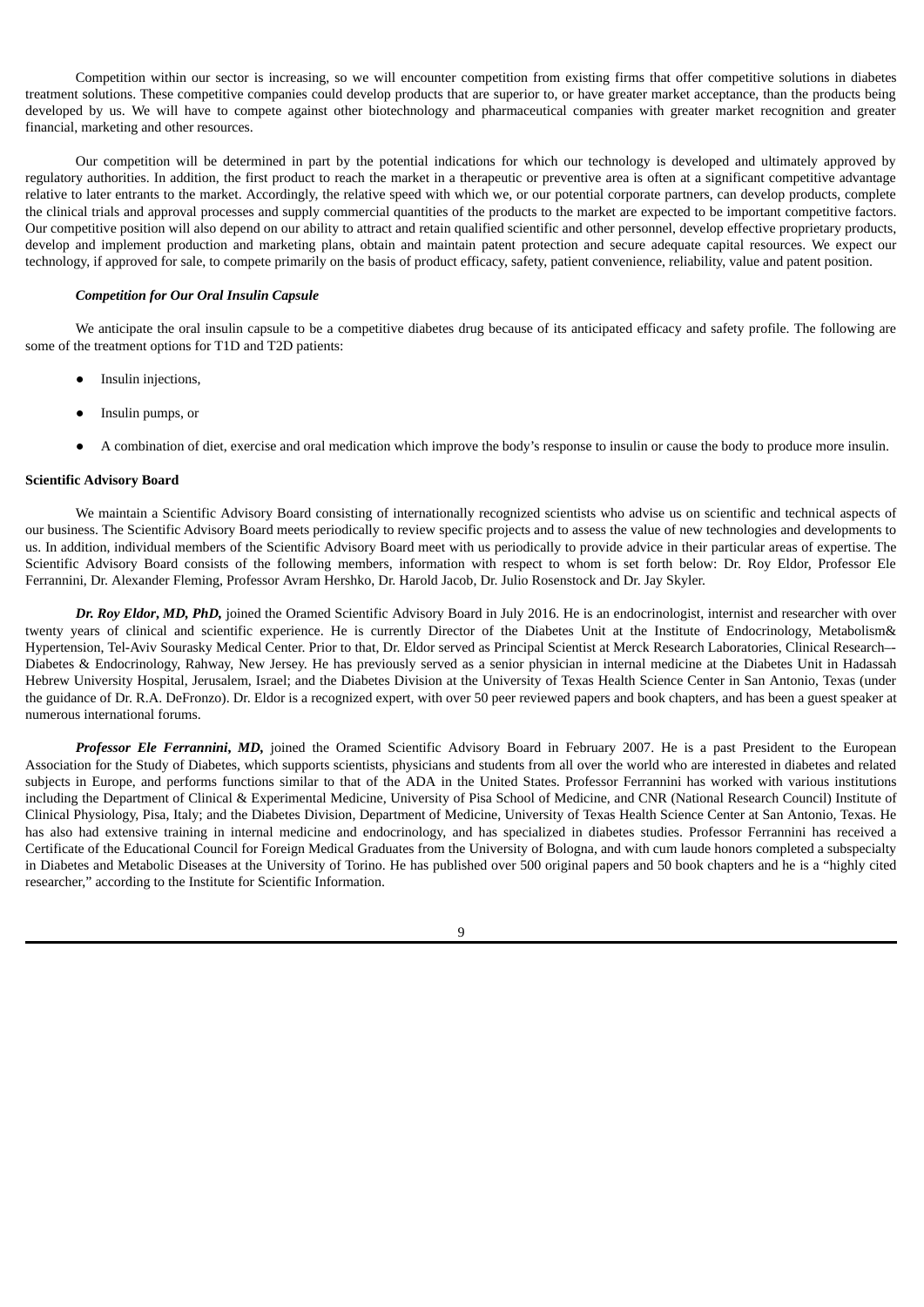*Dr. Alexander Fleming, MD* an endocrinologist, is Founder and Executive Chairman of Kinexum, a strategic advisory firm. At the FDA from 1986 to 1998, he served as a supervisory medical officer in the Division of Metabolism and Endocrine Drug Products and was responsible for landmark approvals of the first statin, metformin, and other endocrine and metabolic therapies. He also represented the FDA at the World Health Organization and on multiple expert working groups of the International Conference on Harmonization (ICH). Dr. Fleming coined the term, Metabesity, which refers to the constellation of major chronic diseases and the aging process itself, all which share common metabolic root causes and potential preventive therapies. He organized the first Congress on Metabesity in London in October 2017, followed by annual conferences. Dr. Fleming founded in 2020 the not-for-profit Kitalys Institute as a means of producing Metabesity conferences and advancing interventions of any kind that can improve health and healthspan.

*Professor Avram Hershko, MD, PhD*, joined the Oramed Scientific Advisory Board in July 2008. He earned his MD degree (1965) and PhD degree (1969) from the Hebrew University-Hadassah Medical School of Jerusalem. Professor Hershko served as a physician in the Israel Defense Forces from 1965 to 1967. After a post-doctoral fellowship with Gordon Tomkins at the University of San Francisco (1969**-**72), he joined the faculty of the Haifa Technion becoming a professor in 1980. He is now Distinguished Professor in the Unit of Biochemistry in the B. Rappaport Faculty of Medicine of the Technion. Professor Hershko's main research interests concern the mechanisms by which cellular proteins are degraded, a formerly neglected field of study. Professor Hershko and his colleagues showed that cellular proteins are degraded by a highly selective proteolytic system. This system tags proteins for destruction by linkage to a protein called ubiquitin, which had previously been identified in many tissues, but whose function was previously unknown. Subsequent work by Professor Hershko and many other laboratories has shown that the ubiquitin system has a vital role in controlling a wide range of cellular processes, such as the regulation of cell division, signal transduction and DNA repair. Professor Hershko was awarded the Nobel Prize in Chemistry (2004) jointly with his former PhD student Aaron Ciechanover and their colleague Irwin Rose. His many honors include the Israel Prize for Biochemistry (1994), the Gairdner Award (1999), the Lasker Prize for Basic Medical Research (2000), the Wolf Prize for Medicine (2001) and the Louisa Gross Horwitz Award (2001). Professor Hershko is a member of the Israel Academy of Sciences (2000) and a Foreign Associate of the U.S. Academy of Sciences (2003).

*Dr. Harold Jacob, MD*, joined the Oramed Scientific Advisory Board in November 2016. Since 1998, Dr. Jacob has served as the president of Medical Instrument Development Inc., a company which provides a range of support and consulting services to start-up and early stage companies as well as patenting its own proprietary medical devices. Since 2011, Dr. Jacob has also served as an attending physician at Hadassah University Medical Center, where he has served as the director of the gastrointestinal endoscopy unit since September 2013. Dr. Jacob has advised a spectrum of companies in the past and he served as a consultant and then as the Director of Medical Affairs at Given Imaging Ltd., from 1997 to 2003, a company that developed the first swallowable wireless pill camera for inspection of the intestine. He has licensed patents to a number of companies including Kimberly-Clark Corporation. Since 2014, Dr. Jacob has served as the Chief Medical Officer and a director of NanoVibronix, Inc., a medical device company using surface acoustics to prevent catheter acquired infection as well as other applications, where he served as Chief Executive Officer from 2004 to 2014. He practiced clinical gastroenterology in New York and served as Chief of Gastroenterology at St. John's Episcopal Hospital and South Nassau Communities Hospital from 1986 to 1995, and was a Clinical Assistant Professor of Medicine at SUNY from 1983 to 1990. Dr. Jacob founded and served as Editor in Chief of Endoscopy Review and has authored numerous publications in the field of gastroenterology.

*Dr. Julio Rosenstock, MD*, joined the Oramed Scientific Advisory Board in January 2020. Dr. Rosenstock is Director of the Dallas Diabetes Research Center at Medical City, and Clinical Professor of Medicine at the University of Texas Southwestern Medical Center, Dallas. He is board certified in Internal Medicine, and Endocrinology and Metabolism. His clinical and research activities have focused on exploring novel agents and therapeutic strategies to improve glycemic control. Over the last 30 years, he has participated in hundreds of clinical trials and has had an active role in the development of new diabetes oral agents, incretin-related therapies and insulin formulations, acting often as a lead clinical investigator and scientific advisor. Dr. Rosenstock has been the author or co-author of 338 peer-reviewed manuscripts (H-index 105) and several hundred scientific abstracts. He has also contributed to 13 book chapters on various topics in the field of diabetes. He is currently an Associate Editor of Diabetes Care.

*Dr. Jay Skyler, MD, MCAP*, joined the Oramed Scientific Advisory Board in January 2020. Dr. Skyler is Professor of Medicine, Pediatrics, & Psychology in the Division of Endocrinology, Diabetes & Metabolism, Department of Medicine, University of Miami Leonard M. Miller School of Medicine. He previously held the position of Director of the Division of Endocrinology, Diabetes& Metabolism. In addition, Dr. Skyler is Deputy Director of Clinical Research and Academic Programs at the Diabetes Research Institute, and an Adjunct Professor of Pediatrics at the Barbara Davis Center for Childhood Diabetes, University of Colorado at Denver. Dr. Skyler's research focuses on the clinical aspects of diabetes, specifically the conduct of randomized controlled clinical trials. From 1993 until 2015, he was Chairman of the NIH (NIDDK)-sponsored Diabetes Prevention Trial–- Type 1 (DPT-1) and its successor Type 1 Diabetes TrialNet, a nationwide (and global) network conducting clinical trials to prevent T1D.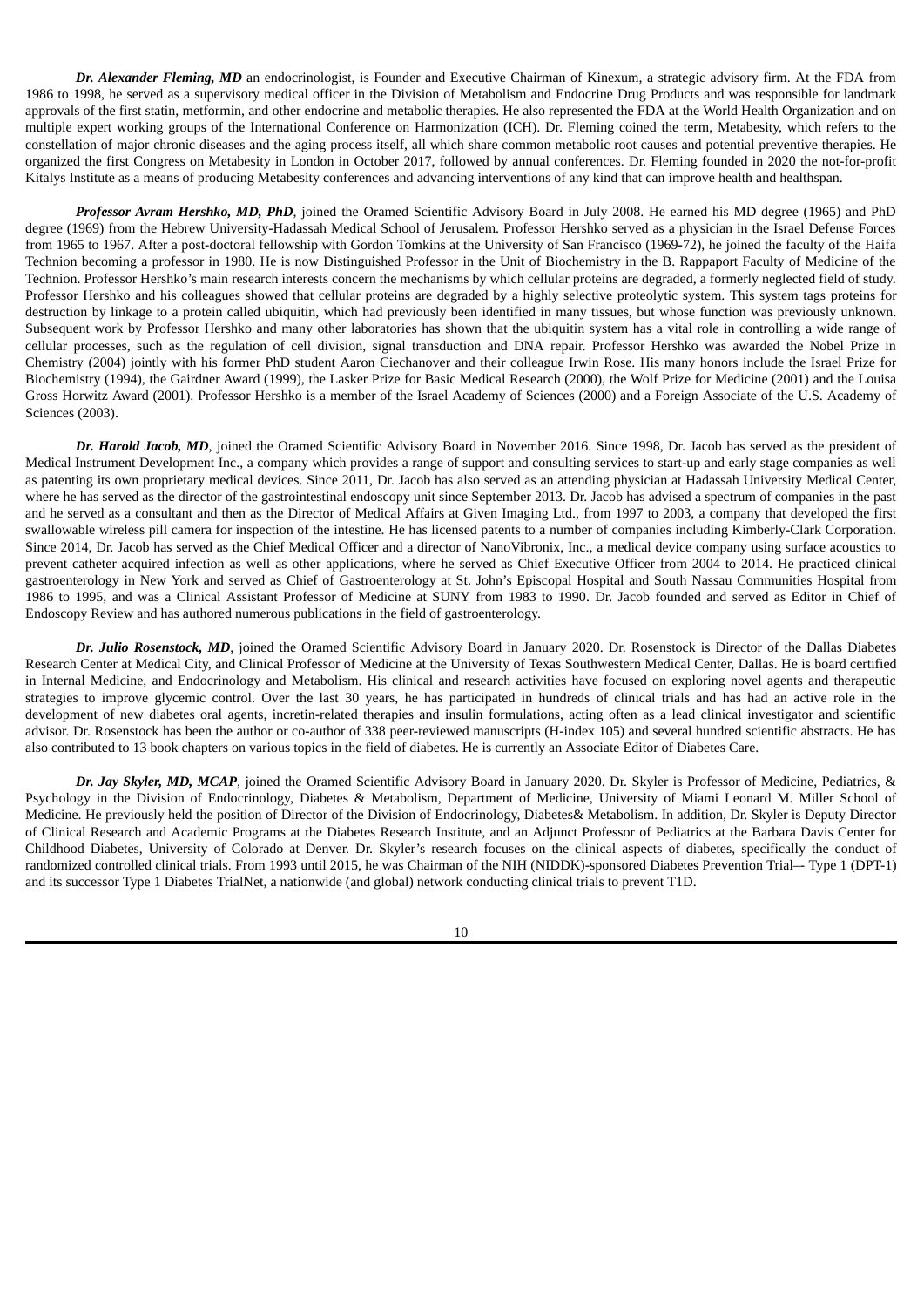# **Employees**

We have been successful in retaining experienced personnel involved in our research and development program. In addition, we believe we have successfully recruited the clinical/regulatory, quality assurance and other personnel needed to advance through clinical studies or have engaged the services of experts in the field for these requirements. As of August 31, 2021, we have contracted with thirteen individuals for employment or consulting arrangements. Of our staff, five are senior management, four are engaged in research and development work, and the remaining four are involved in administration work.

### **Additional Information**

Additional information about us is contained on our Internet website at www.oramed.com. Information on our website is not incorporated by reference into this report. On our website, under "Investors", "SEC Filings", we make available free of charge our Annual Reports on Form 10-K, Quarterly Reports on Form 10-Q, Current Reports on Form 8-K, and amendments to those reports filed or furnished pursuant to Section 13(a) of the Securities Exchange Act of 1934, as amended, or the Exchange Act, as soon as reasonably practicable after we electronically file such material with, or furnish it to, the U.S. Securities and Exchange Commission, or the SEC. Reports filed with the SEC are made available on its website at www.sec.gov. The following Corporate Governance documents are also posted on our website: Code of Ethics, Whistleblowing Policy and the Charters for each of the Audit Committee, Compensation Committee and Nominating Committee of our Board.

## <span id="page-14-0"></span>**ITEM 1A. RISK FACTORS.**

An investment in our securities involves a high degree of risk. You should consider carefully the following information about these risks, together with the other information contained in this Annual Report on Form 10-K before making an investment decision. Our business, prospects, financial condition and results of operations may be materially and adversely affected as a result of any of the following risks. The value of our securities could decline as a result of any of these risks. You could lose all or part of your investment in our securities. Some of the statements in "Item 1A. Risk Factors" are forward-looking statements. The following risk factors are not the only risk factors facing the Company. Additional risks and uncertainties not presently known to us or that we currently deem immaterial may also affect our business, prospects, financial condition and results of *operations.*

### **Risks Related to Our Business**

# **We continue, and in the future expect, to incur losses**.

Successful completion of our development programs and our transition to normal operations are dependent upon obtaining necessary regulatory approvals from the FDA prior to selling our products within the United States, and foreign regulatory approvals must be obtained to sell our products internationally. There can be no assurance that we will receive regulatory approval of any of our product candidates, and a substantial amount of time may pass before we achieve a level of revenues adequate to support our operations. We also expect to incur substantial expenditures in connection with the regulatory approval process for each of our product candidates during their respective developmental periods. Obtaining marketing approval will be directly dependent on our ability to implement the necessary regulatory steps required to obtain marketing approval in the United States and in other countries. We cannot predict the outcome of these activities.

Based on our current cash resources and commitments, we believe we will be able to maintain our current planned development activities and the corresponding level of expenditures for at least the next 12 months, although no assurance can be given that we will not need additional funds prior to such time. If there are unexpected increases in our operating expenses, we may need to seek additional financing during the next 12 months.

### **We will need substantial additional capital in order to satisfy our business objectives.**

To date, we have financed our operations principally through offerings of securities and we will require substantial additional financing at various intervals in order to continue our research and development programs, including significant requirements for operating expenses including intellectual property protection and enforcement, for pursuit of regulatory approvals, and for commercialization of our products. We can provide no assurance that additional funding will be available on a timely basis, on terms acceptable to us, or at all. In the event that we are unable to obtain such financing, we will not be able to fully develop and commercialize our technology. Our future capital requirements will depend upon many factors, including:

- Continued scientific progress in our research and development programs,
- Costs and timing of conducting clinical trials and seeking regulatory approvals and patent prosecutions,
- Competing technological and market developments,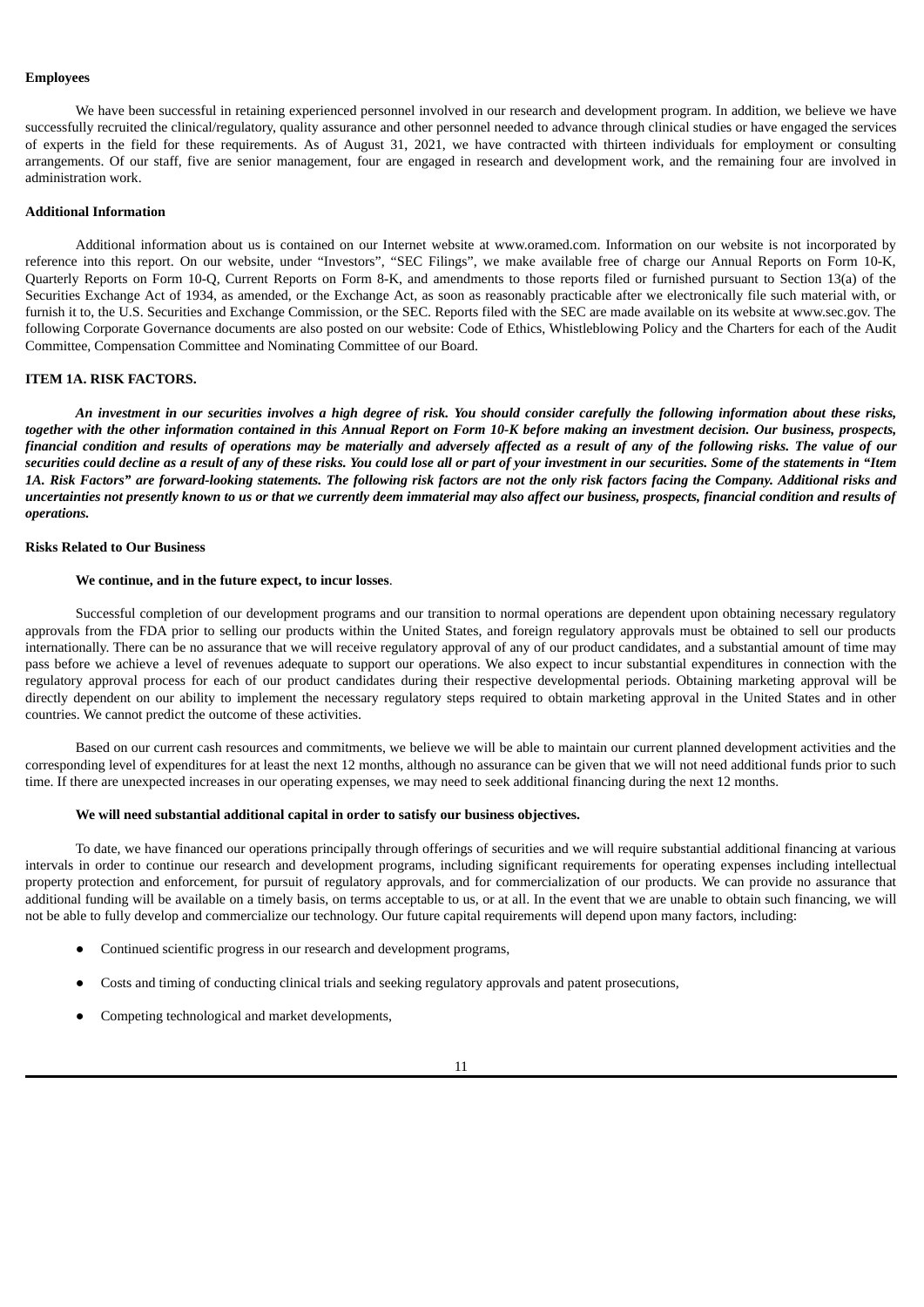- Our ability to establish additional collaborative relationships, and
- Effects of commercialization activities and facility expansions if and as required.

If we cannot secure adequate financing when needed, we may be required to delay, scale back or eliminate one or more of our research and development programs or to enter into license or other arrangements with third parties to commercialize products or technologies that we would otherwise seek to develop ourselves and commercialize ourselves. In such event, our business, prospects, financial condition and results of operations may be adversely affected as we may be required to scale-back, eliminate, or delay development efforts or product introductions or enter into royalty, sales or other agreements with third parties in order to commercialize our products.

# **We have a history of losses and can provide no assurance as to our future operating results.**

We do not have sufficient revenues from our research and development activities to fully support our operations. Consequently, we have incurred net losses and negative cash flows since inception. We currently have only licensing revenues and no product revenues, and may not succeed in developing or commercializing any products which could generate product revenues. We do not expect to have any products on the market for several years. In addition, development of our product candidates requires a process of pre-clinical and clinical testing, during which our products could fail. We may not be able to enter into agreements with one or more companies experienced in the manufacturing and marketing of therapeutic drugs and, to the extent that we are unable to do so, we will not be able to market our product candidates. Eventual profitability will depend on our success in developing, manufacturing, and marketing our product candidates. As of August 31, 2021, August 31, 2020 and August 31, 2019, we had working capital of \$88,658,000, \$35,975,000 and \$28,016,000, respectively, and stockholders' equity of \$116,517,000, \$32,879,000 and \$19,393,000, respectively. During fiscal 2021 and the fiscal years ended August 31, 2020, or fiscal 2020, and 2019, we generated revenues of \$2,703,000, \$2,710,000 and \$2,703,000, respectively. For the period from our inception on April 12, 2002 through August 31, 2021, fiscal 2021, fiscal 2020 and fiscal 2019, we incurred net losses of \$114,852,000, \$22,238,000, \$11,511,000 and \$14,355,000, respectively. We may never achieve profitability and expect to incur net losses in the foreseeable future. See "Item 7. Management's Discussion and Analysis of Financial Condition and Results of Operations."

### **We rely upon patents to protect our technology.**

The patent position of biopharmaceutical and biotechnology firms is generally uncertain and involves complex legal and factual questions. We do not know whether any of our current or future patent applications will result in the issuance of any patents. Even issued patents may be challenged, invalidated or circumvented. Patents may not provide a competitive advantage or afford protection against competitors with similar technology. Competitors or potential competitors may have filed applications for, or may have received patents and may obtain additional and proprietary rights to compounds or processes used by or competitive with ours. In addition, laws of certain foreign countries do not protect intellectual property rights to the same extent as do the laws of the United States.

Patent litigation is becoming widespread in the biopharmaceutical and biotechnology industry and we cannot predict how this will affect our efforts to form strategic alliances, conduct clinical testing or manufacture and market any products under development. If challenged, our patents may not be held valid. We could also become involved in interference proceedings in connection with one or more of our patents or patent applications to determine priority of invention. If we become involved in any litigation, interference or other administrative proceedings, we will likely incur substantial expenses and the efforts of our technical and management personnel will be significantly diverted. In addition, an adverse determination could subject us to significant liabilities or require us to seek licenses that may not be available on favorable terms, if at all. We may be restricted or prevented from manufacturing and selling our products in the event of an adverse determination in a judicial or administrative proceeding or if we fail to obtain necessary licenses.

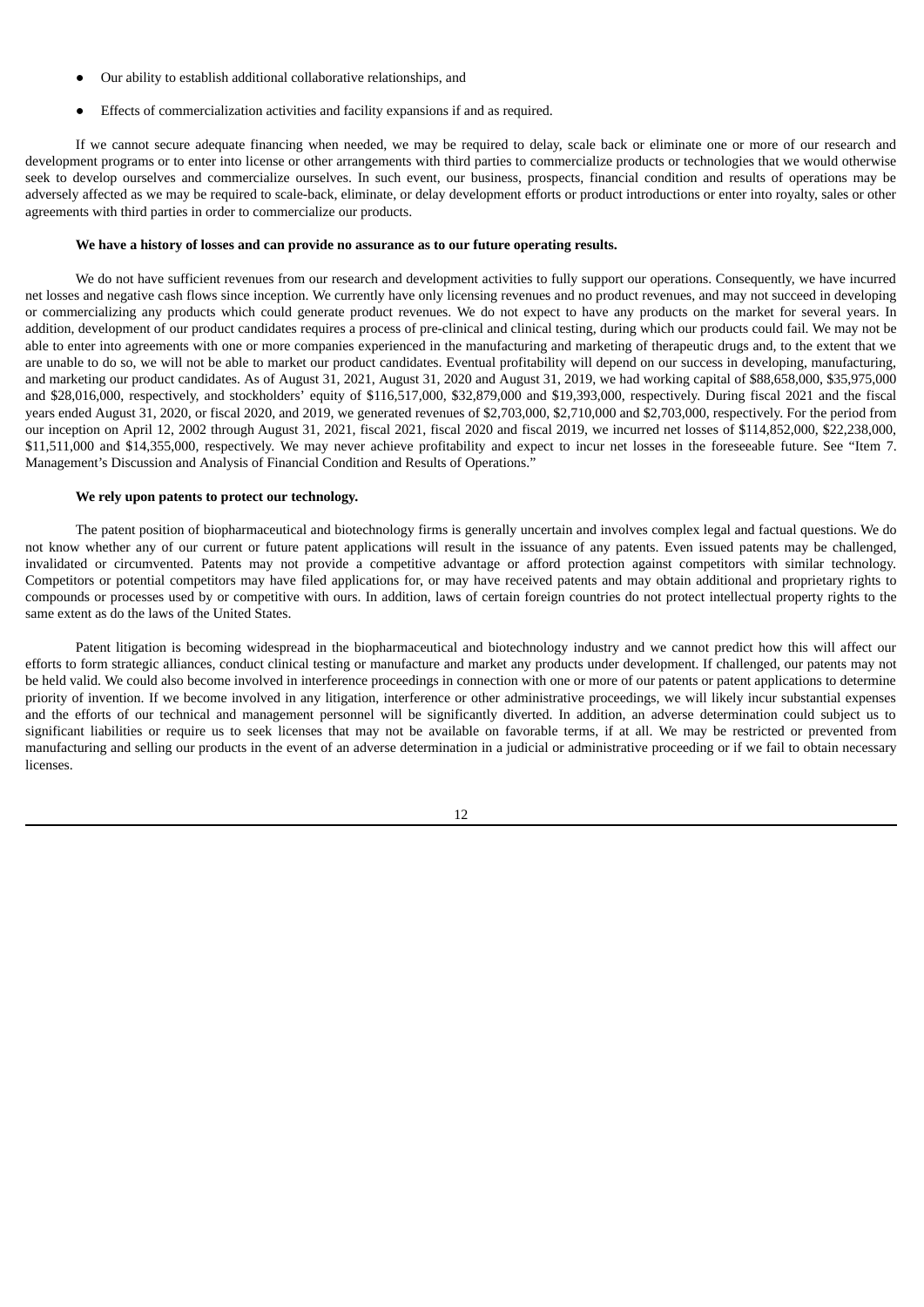### We may be unable to protect our intellectual property rights and we may be liable for infringing the intellectual property rights of others.

Our ability to compete effectively will depend on our ability to maintain the proprietary nature of our technologies. We currently hold several pending patent applications in the United States, Canada, Brazil, Europe, India, Hong Kong, Japan and China for our technologies covering oral administration of insulin and other proteins and oral administration of exenatide and proteins and 87 patents issued by the United States, Australian, Canadian, Chinese, Israeli, Japanese, New Zealand, South African, Russian, European, Hong Kong, Swiss, German, Spanish, French, United Kingdom, Italian, Indian, Austrian, Belgian, Irish, Swedish, Denmark, Luxembourg, Monaco, Norway and Netherlands patent offices for our technologies covering oral administration of insulin and other proteins, or for our technologies covering oral administration of exenatide, or for methods and compositions for treating diabetes. Further, we intend to rely on a combination of trade secrets and non-disclosure and other contractual agreements and technical measures to protect our rights in our technology. We intend to depend upon confidentiality agreements with our officers, directors, employees, consultants, and subcontractors, as well as collaborative partners, to maintain the proprietary nature of our technology. These measures may not afford us sufficient or complete protection, and others may independently develop technology similar to ours, otherwise avoid our confidentiality agreements, or produce patents that would materially and adversely affect our business, prospects, financial condition and results of operations. We believe that our technology is not subject to any infringement actions based upon the patents of any third parties; however, our technology may in the future be found to infringe upon the rights of others. Others may assert infringement claims against us or against companies to which we have licensed our technology, and if we should be found to infringe upon their patents, or otherwise impermissibly utilize their intellectual property, our ability to continue to use our technology could be materially restricted or prohibited. If this event occurs, we may be required to obtain licenses from the holders of this intellectual property, enter into royalty agreements, or redesign our products so as not to utilize this intellectual property, each of which may prove to be uneconomical or otherwise impossible. Licenses or royalty agreements required in order for us to use this technology may not be available on terms acceptable to us, or at all. These claims could result in litigation, which could materially adversely affect our business, prospects, financial condition and results of operations. Further, we may need to indemnify companies to which we licensed our technology in the event that such technology is found to infringe upon the rights of others.

Our commercial success will also depend significantly on our ability to operate without infringing the patents and other proprietary rights of third parties. Patent applications are, in many cases, maintained in secrecy until patents are issued. The publication of discoveries in the scientific or patent literature frequently occurs substantially later than the date on which the underlying discoveries were made and patent applications are filed. In the event of infringement or violation of another party's patent, we may be prevented from pursuing product development or commercialization. See "Item 1. Business —Description of Business—Patents and Licenses."

#### **At present, our success depends primarily on the successful commercialization of our oral insulin capsule.**

The successful commercialization of our oral insulin capsule is crucial for our success. At present, our principal product is the oral insulin capsule. Our oral insulin capsule is in a clinical development stage and faces a variety of risks and uncertainties. Principally, these risks include the following:

- Future clinical trial results may show that the oral insulin capsule is not well tolerated by recipients at its effective doses or is not efficacious as compared to placebo,
- Future clinical trial results may be inconsistent with previous preliminary testing results and data from our earlier studies may be inconsistent with clinical data,
- Even if our oral insulin capsule is shown to be safe and effective for its intended purposes, we may face significant or unforeseen difficulties in obtaining or manufacturing sufficient quantities or at reasonable prices,
- Our ability to complete the development and commercialization of the oral insulin capsule for our intended use is significantly dependent upon our ability to obtain and maintain experienced and committed partners to assist us with obtaining clinical and regulatory approvals for, and the manufacturing, marketing and distribution of, the oral insulin capsule on a worldwide basis,
- Even if our oral insulin capsule is successfully developed, commercially produced and receives all necessary regulatory approvals, there is no guarantee that there will be market acceptance of our product, and
- Our competitors may develop therapeutics or other treatments which are superior or less costly than our own with the result that our products, even if they are successfully developed, manufactured and approved, may not generate significant revenues.

If we are unsuccessful in dealing with any of these risks, or if we are unable to successfully commercialize our oral insulin capsule for some other reason, it would likely seriously harm our business.

## **We have limited experience in conducting clinical trials.**

Clinical trials must meet FDA and foreign regulatory requirements. We have limited experience in designing, conducting and managing the preclinical studies and clinical trials necessary to obtain regulatory approval for our product candidates in any country. We have entered into agreements with Integrium LLC and other consultants to assist us in designing, conducting and managing our various clinical trials in the United States, Europe and Israel. Any failure of Integrium LLC or any other consultant to fulfill their obligations could result in significant additional costs as well as delays in designing, consulting and completing clinical trials on our products.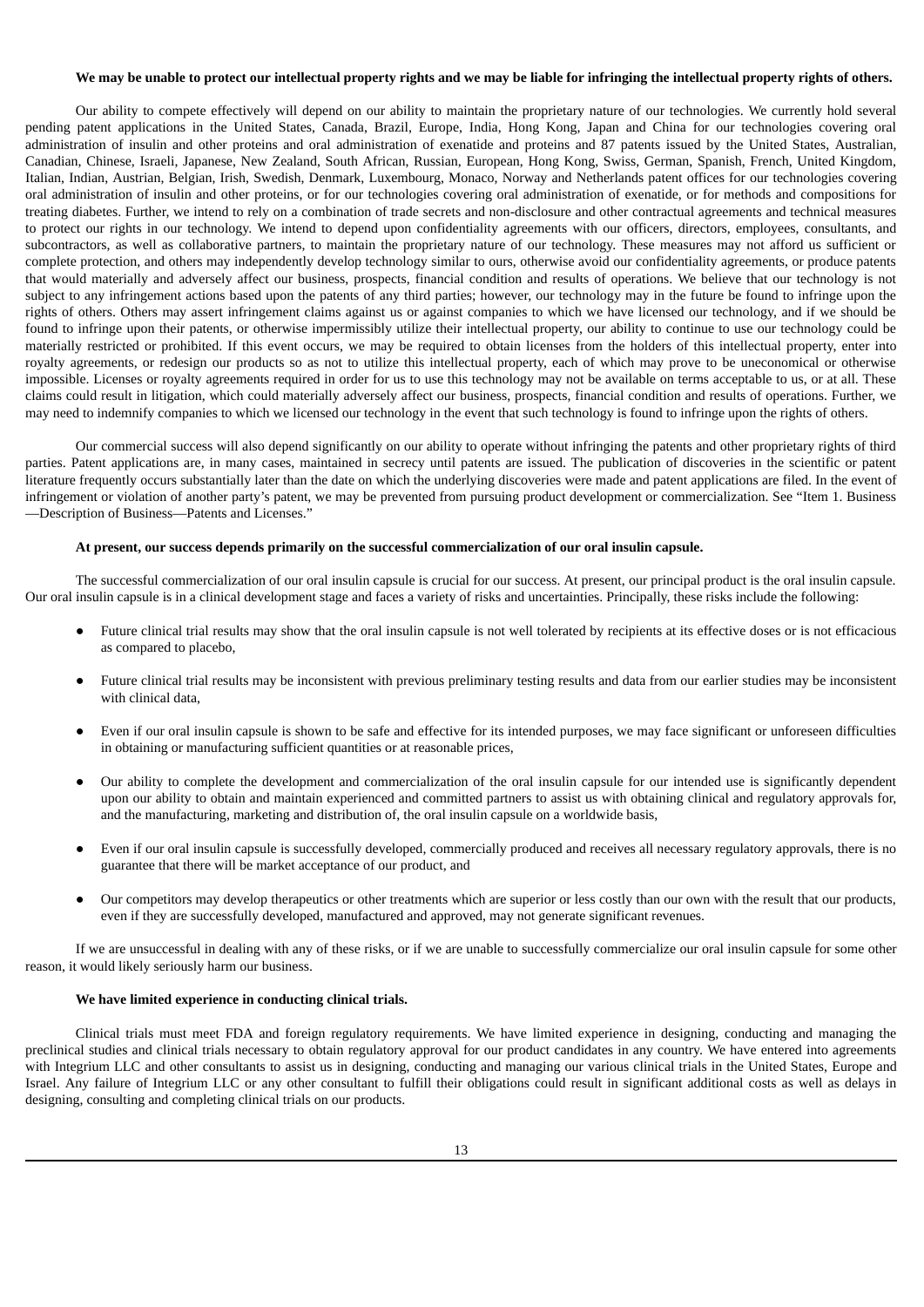## **Our clinical trials may encounter delays, suspensions or other problems.**

We may encounter problems in clinical trials that may cause us or the FDA or foreign regulatory agencies to delay, suspend or terminate our clinical trials at any phase. These problems could include the possibility that we may not be able to conduct clinical trials at our preferred sites, enroll a sufficient number of patients for our clinical trials at one or more sites or begin or successfully complete clinical trials in a timely fashion, if at all. Furthermore, we, the FDA or foreign regulatory agencies may suspend clinical trials at any time if we or they believe the subjects participating in the trials are being exposed to unacceptable health risks or if we or they find deficiencies in the clinical trial process or conduct of the investigation. If clinical trials of any of the product candidates fail, we will not be able to market the product candidate which is the subject of the failed clinical trials. The FDA and foreign regulatory agencies could also require additional clinical trials, which would result in increased costs and significant development delays. Our failure to adequately demonstrate the safety and effectiveness of a pharmaceutical product candidate under development could delay or prevent regulatory approval of the product candidate and could have a material adverse effect on our business, prospects, financial condition and results of operations. Finally, the COVID-19 pandemic has impacted clinical trials broadly. We may experience delays in site initiation and patient enrollment, failures to comply with study protocols, delays in the manufacture of our product candidates for clinical testing and other difficulties in starting or competing our clinical trials.

# Clinical trials of our products conducted by third parties may encounter delays, suspensions or other problems and are outside of our **control.**

Third parties who conduct clinical trials of our products may encounter problems that may cause delays, suspensions or other problems at any phase. These problems could include the possibility that they may not be able to conduct clinical trials at their preferred sites, enroll a sufficient number of patients for their clinical trials at one or more sites or begin or successfully complete clinical trials in a timely fashion, if at all. In addition, these third parties are not controlled by us and may conduct these trials in a manner in which we disagree or which may prove to be unsuccessful. Furthermore, domestic or foreign regulatory agencies may suspend clinical trials at any time if they believe the subjects participating in the trials are being exposed to unacceptable health risks or if they find deficiencies in the clinical trial process or conduct of the investigation. If such clinical trials conducted by third parties fail, it could have a material adverse effect on our business, prospects, financial condition and results of operations.

# We can provide no assurance that our products will obtain regulatory approval or that the results of clinical studies will be favorable.

The testing, marketing and manufacturing of any of our products will require the approval of the FDA or regulatory agencies of other countries. We have completed certain non-FDA clinical trials and pre-clinical trials for our products. In addition, we have completed a Phase IIb clinical trial in patients with T2D under an IND with the FDA and we have completed Phase IIa clinical trials of ORMD-0801 in patients with T1D, under an IND with the FDA. However, success in pre-clinical testing and early clinical trials does not ensure that later clinical trials will be successful. Even within a clinical trial there might be discrepancies from statistically significant data, as occurred at two of the sites in the initial cohort of our Phase IIb trial, which we excluded while we investigate such discrepancies. For example, a number of companies in the pharmaceutical industry have suffered significant setbacks in advanced clinical trials.

We cannot predict with any certainty the amount of time necessary to obtain regulatory approvals, including from the FDA or other foreign regulatory authorities, and whether any such approvals will ultimately be granted. In any event, review and approval by the regulatory bodies is anticipated to take a number of years. Preclinical and clinical trials may reveal that one or more of our products are ineffective or unsafe, in which event further development of such products could be seriously delayed or terminated. Moreover, obtaining approval for certain products may require the testing on human subjects of substances whose effects on humans are not fully understood or documented. Delays in obtaining necessary regulatory approvals of any proposed product and failure to receive such approvals would have an adverse effect on the product's potential commercial success and on our business, prospects, financial condition and results of operations. In addition, it is possible that a product may be found to be ineffective or unsafe due to conditions or facts which arise after development has been completed and regulatory approvals have been obtained. In this event we may be required to withdraw such product from the market. See "Item 1. Business—Description of Business—Government Regulation."

# **We are dependent upon third party suppliers of our raw materials.**

We are dependent on outside vendors for our entire supply of the oral insulin and GLP-1 capsules and do not currently have any long-term agreements in place for the supply of oral insulin or GLP-1 capsules. While we believe that there are numerous sources of supply available, if the third party suppliers were to cease production, including as a result of the COVID-19 pandemic, or otherwise fail to supply us with quality raw materials in sufficient quantities on a timely basis and we were unable to contract on acceptable terms for these services with alternative suppliers, our ability to produce our products and to conduct testing and clinical trials would be materially adversely affected.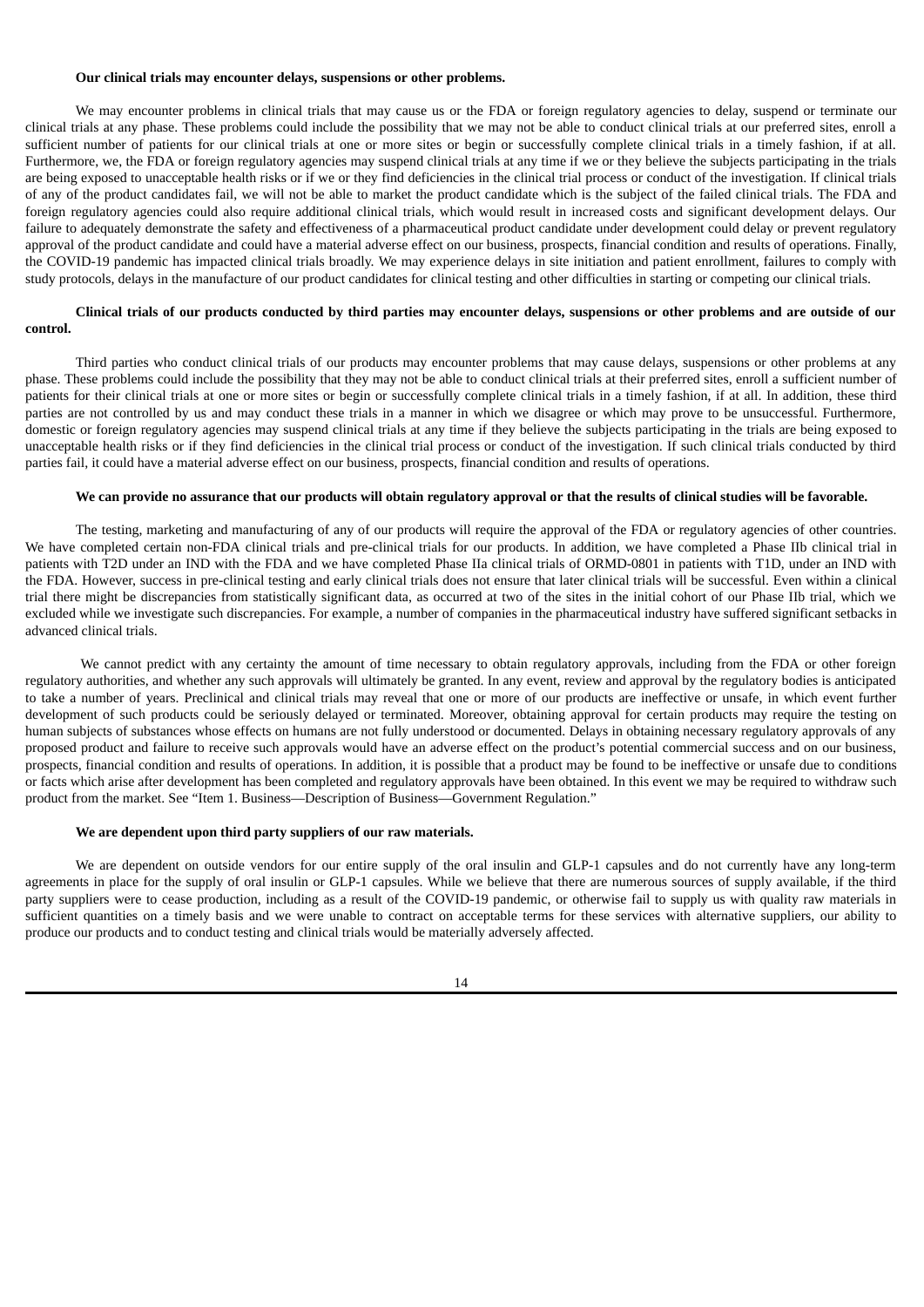# **Our future revenues from HTIT are dependent upon third party suppliers and Chinese regulatory approvals.**

Our future revenues from HTIT are dependent upon the achievement of certain milestones and conditions, and the success of HTIT to implement our technology and to manufacture the oral insulin capsule. Our future revenues from HTIT are also dependent upon the ability of third parties to scale-up one of our oral capsule ingredients and to scale-up the manufacturing process of our capsules. Our future revenues from royalties from HTIT are further dependent upon the granting of regulatory approvals in the Territory. Accordingly, if any of the foregoing does not occur, we may not be successful in receiving future revenues from HTIT and may not succeed with our business plans in China.

# If we do not resolve our dispute with HTIT favorably, we may need to reverse deferred revenue of up to \$2 million and may not receive an **additional \$4 million in royalties.**

On August 21, 2020, we received a letter from HTIT, disputing certain pending payment obligations of HTIT under the TLA. We estimate this obligation to be between \$2 million and \$6 million. While we wholly dispute said claims and have been engaged in discussions and exchanges with HTIT in an attempt to clarify and resolve disagreements between the parties regarding milestone payments and work plan implementation, we may be subsequently required to repay to HTIT up to \$2 million, which has been received and has been included in our deferred revenue in each of the consolidated balance sheets fiscal years ended August 31, 2021 and 2020. In addition, we may not receive an additional \$4 million in Royalties if HTIT is entitled to the full disputed amount of \$6 million.

# We are highly dependent upon our ability to enter into agreements with collaborative partners to develop, commercialize and market our **products.**

Our long-term strategy is to ultimately seek a strategic commercial partner, or partners, such as large pharmaceutical companies, with extensive experience in the development, commercialization, and marketing of insulin applications and/or other orally digestible drugs. Although Phase III clinical trials for our oral insulin candidate, ORMD-0801 will start without a partner, if we engage such a partner, we anticipate such partner or partners would be responsible for, or substantially support, late stage clinical trials, and sales and marketing of our oral insulin capsule and other products. Such planned strategic partnership, or partnerships, may provide a marketing and sales infrastructure for our products as well as financial and operational support for global clinical trials, post marketing studies, label expansions and other regulatory requirements concerning future clinical development in the United States and elsewhere. While our strategy is to partner with an appropriate party for our expected Phase III clinical trials, no assurance can be given that any third party would be interested in partnering with us. We currently lack the resources to manufacture any of our product candidates on a large scale and we have no sales, marketing or distribution capabilities. In the event we are not able to enter into a collaborative agreement with a partner, or partners, on commercially reasonable terms, or at all, we may be unable to commercialize our products, which would have a material adverse effect upon our business, prospects, financial condition and results of operations.

### The biotechnology and biopharmaceutical industries are characterized by rapid technological developments and a high degree of **competition. We may be unable to compete with more substantial enterprises.**

The biotechnology and biopharmaceutical industries are characterized by rapid technological developments and a high degree of competition. As a result, our products could become obsolete before we recoup any portion of our related research and development and commercialization expenses. These industries are highly competitive, and this competition comes both from biotechnology firms and from major pharmaceutical and chemical companies. Many of these companies have substantially greater financial, marketing and human resources than we do (including, in some cases, substantially greater experience in clinical testing, manufacturing and marketing of pharmaceutical products). We also experience competition in the development of our products from universities and other research institutions and compete with others in acquiring technology from such universities and institutions. In addition, certain of our products may be subject to competition from products developed using other technologies. See "Item 1. Business—Description of Business—Competition."

# We have limited senior management resources and may be required to obtain more resources to manage our growth.

We expect the expansion of our business to place a significant strain on our limited managerial, operational and financial resources. We will be required to expand our operational and financial systems significantly and to expand, train and manage our work force in order to manage the expansion of our operations. Our failure to fully integrate our new employees into our operations could have a material adverse effect on our business, prospects, financial condition and results of operations. Our ability to attract and retain highly skilled personnel is critical to our operations and expansion. We face competition for these types of personnel from other technology companies and more established organizations, many of which have significantly larger operations and greater financial, technical, human and other resources than we have. We may not be successful in attracting and retaining qualified personnel on a timely basis, on competitive terms or at all. If we are not successful in attracting and retaining these personnel, our business, prospects, financial condition and results of operations will be materially adversely affected. See "Item 7. Management's Discussion and Analysis of Financial Condition and Results of Operations," "Item 1. Business—Description of Business—Strategy" and "—Employees."

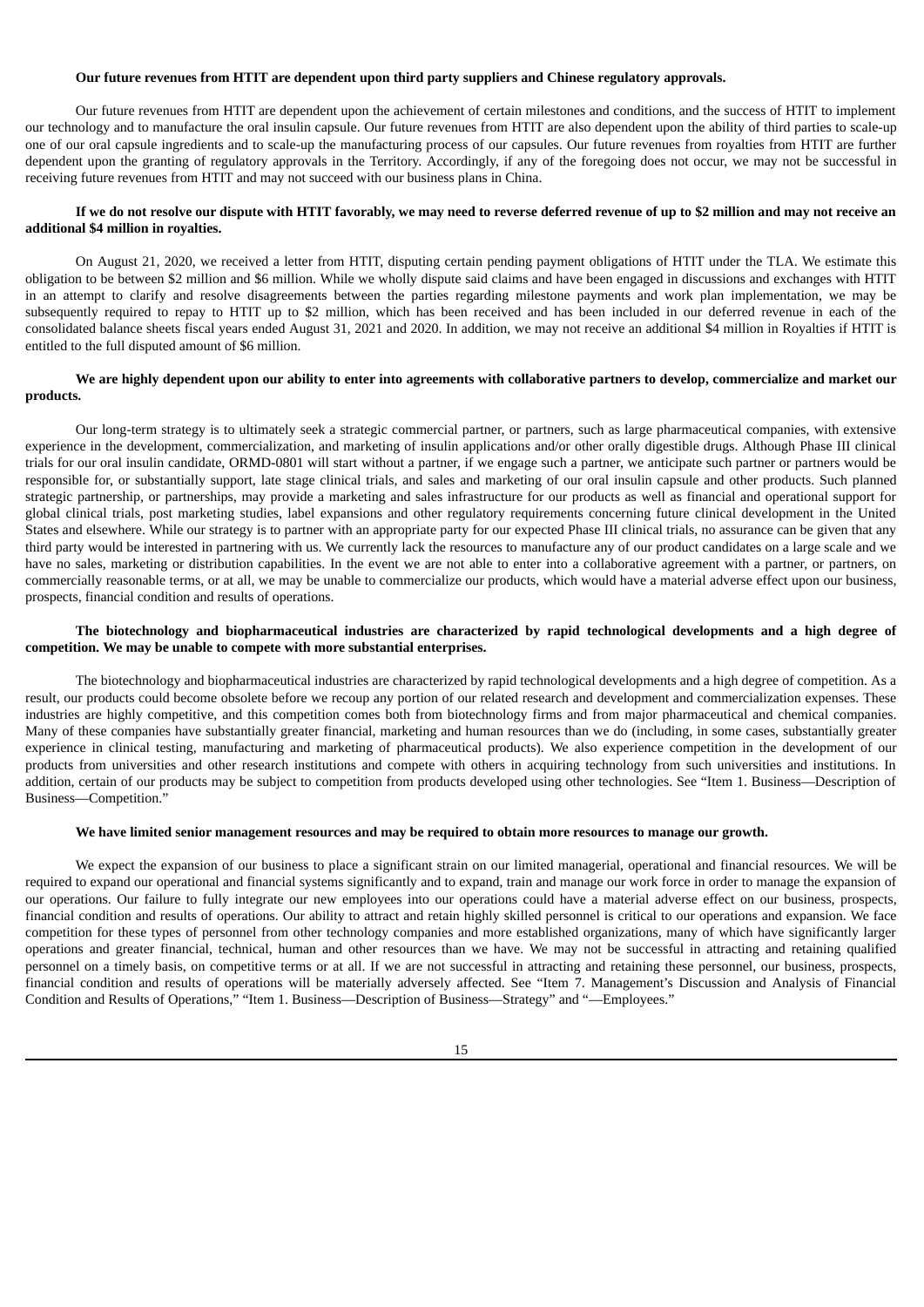### We depend upon our senior management and skilled personnel and their loss or unavailability could put us at a competitive disadvantage.

We currently depend upon the efforts and abilities of our senior executives, as well as the services of several key consultants and other key personnel, including Dr. Miriam Kidron, our Chief Scientific Officer. The loss or unavailability of the services of any of these individuals for any significant period of time could have a material adverse effect on our business, prospects, financial condition and results of operations. We do not maintain "key man" life insurance policies for any of our senior executives. In addition, recruiting and retaining qualified scientific personnel to perform future research and development work will be critical to our success. There is currently a shortage of employees with expertise in developing, manufacturing and commercialization of products and related clinical and regulatory affairs, and this shortage is likely to continue. Competition for skilled personnel is intense and turnover rates are high. Our ability to attract and retain qualified personnel may be limited. Our inability to attract and retain qualified skilled personnel would have a material adverse effect on our business, prospects, financial condition and results of operations.

# Our existing and any future joint ventures may limit our flexibility with jointly owned investments and we may not realize the benefits we expect from these arrangements. We are currently party to a joint venture, and we may in the future sell or contribute additional assets or acquire, develop or recapitalize assets to or in this joint venture or other joint ventures that we may enter.

Our participation in our existing joint venture is subject to risks, including the following:

- We share approval rights over certain major decisions affecting the ownership or operation of the joint venture and any assets owned by the joint venture:
- We may need to contribute additional capital in order to preserve, maintain or grow the joint venture and its investments;
- Our joint venture investors may have economic or other business interests or goals that are inconsistent with our business interests or goals and that could affect our ability to fully benefit from the assets owned by the joint venture;
- Our joint venture investors may be subject to different laws or regulations than us, which could create conflicts of interest;
- Our joint venture has license and other agreements with other investors, which we are not party to and have no control over;
- Our ability to sell our interest in, or sell additional assets to, the joint venture or the joint venture's ability to sell additional interests of, or assets owned by, the joint venture when we so desire are subject to the approval rights of the other joint venture investors under the terms of the agreements governing the joint venture; and
- Disagreements with our joint venture investors could result in litigation or arbitration that could be expensive and distracting to management and could delay important decisions.

Any of the foregoing risks could have a material adverse effect on our business, financial condition and results of operations. Further, these, similar, enhanced or additional risks, including possible risks of the other joint venture investors having licensed assets to the joint venture, may apply to any future additional or amended joint ventures that we may enter into.

## Healthcare policy changes, including pending legislation recently adopted and further proposals still pending to reform the U.S. **healthcare system, may harm our future business.**

Healthcare costs have risen significantly over the past decade. There have been and continue to be proposals by legislators, regulators and thirdparty payors to keep these costs down. Certain proposals, if passed, would impose limitations on the prices we will be able to charge for the products that we are developing, or the amounts of reimbursement available for these products from governmental agencies or third-party payors. These limitations could in turn reduce the amount of revenues that we will be able to generate in the future from sales of our products and licenses of our technology.

In 2010, the federal government enacted healthcare reform legislation that has significantly impacted the pharmaceutical industry. In addition to requiring most individuals to have health insurance and establishing new regulations on health plans, this legislation requires discounts under the Medicare drug benefit program and increased rebates on drugs covered by Medicaid. In addition, the legislation imposes an annual fee, which has increased annually, on sales by branded pharmaceutical manufacturers. There can be no assurance that our business will not be materially adversely affected by these increased rebates, fees and other provisions. In addition, these and other initiatives in the United States may continue the pressure on drug pricing, especially under the Medicare and Medicaid programs, and may also increase regulatory burdens and operating costs. The announcement or adoption of any such initiative could have an adverse effect on potential revenues from any product that we may successfully develop. An expansion in government's role in the U.S. healthcare industry may lower the future revenues for the products we are developing and adversely affect our future business, possibly materially.

In September 2017, members of the U.S. Congress introduced legislation with the announced intention to repeal and replace major provisions of the Patient Protection and Affordable Care Act, or the ACA. In addition to those efforts, on October 12, 2017, an executive order was issued that modified certain aspects of the ACA. Various litigation to invalidate parts of the ACA are pending in court and, despite an upcoming change in presidential administration, attempts to repeal or to repeal and replace the ACA may continue. In addition, various other healthcare reform proposals have also emerged at the federal and state level. We cannot predict what healthcare initiatives, if any, will be implemented at the federal or state level, or the effect any future legislation or regulation will have on us.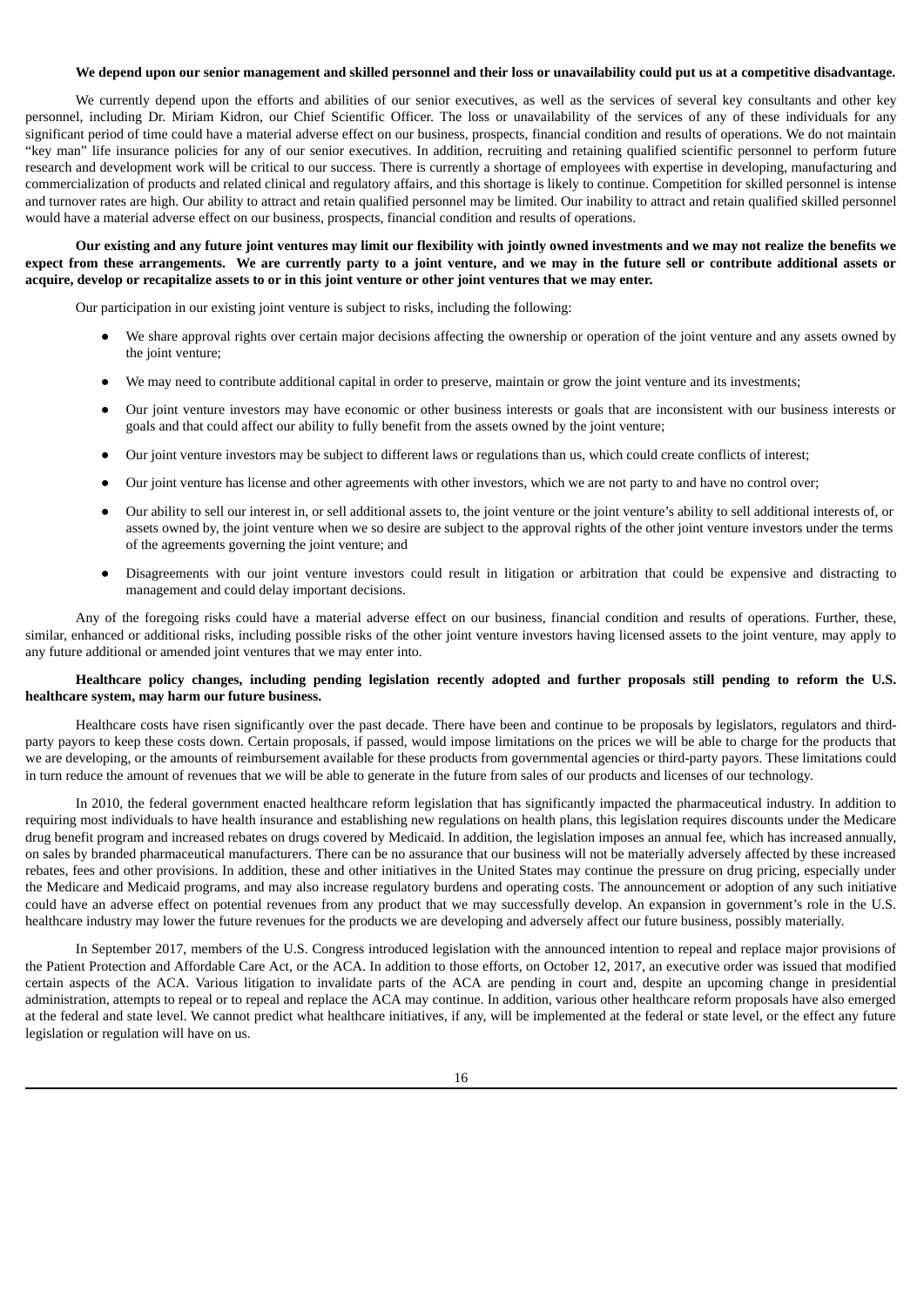### **We are exposed to fluctuations in currency exchange rates.**

A considerable amount of our expenses are generated in dollars or in dollar-linked currencies, but a significant portion of our expenses such as some clinical studies and payroll costs are generated in other currencies such as NIS and Euro. Most of the time, our non-dollar assets are not totally offset by non-dollar liabilities. Due to the foregoing and to the fact that our financial results are measured in dollars, our results could be adversely affected as a result of a strengthening or weakening of the dollar compared to these other currencies. During the fiscal years ended August 31, 2016, 2017, 2019, 2020 and 2021, the dollar depreciated in relation to the NIS, which raised the dollar cost of our Israeli based operations and adversely affected our financial results, while during the fiscal year ended August 31, 2018 the dollar increased in relation to the NIS, which reduced the dollar cost of our Israeli based operations costs. In addition, our results could also be adversely affected if we are unable to guard against currency fluctuations in the future. Although we may in the future decide to undertake foreign exchange hedging transactions to cover a portion of our foreign currency exchange exposure, we currently do not hedge our exposure to foreign currency exchange risks. These transactions, however, may not adequately protect us from future currency fluctuations and, even if they do protect us, may involve operational or financing costs we would not otherwise incur.

# The COVID-19 pandemic, or any other pandemic, epidemic or outbreak of an infectious disease, may materially and adversely affect our **business and operations.**

The spread of COVID-19 may result in the inability of our suppliers to deliver supplies to us on a timely basis. In addition, health professionals may reduce staffing and reduce or postpone meetings with clients in response to the spread of an infectious disease. Though we have not yet experienced such events, if they would occur, they could result in a period of business disruption, and in reduced operations, any of which could materially affect our business, financial condition and results of operations. Although, as of the date of this Annual Report on Form 10-K, we do not expect any material impact on our long-term activity, the extent to which COVID-19 impacts our business will depend on future developments, which are highly uncertain and cannot be predicted, including new information which may emerge concerning the severity of COVID-19 and the actions to contain COVID-19 or treat its impact, among others. We are actively monitoring the pandemic and we are taking any necessary measures to respond to the situation in cooperation with the various stakeholders.

### The outbreak of COVID-19 may materially and adversely affect our clinical trial operations and our financial results.

The outbreak of COVID-19 originated in Wuhan, China, in December 2019 and has since spread to multiple countries, including the United States, Israel and several European countries where we expected to initiate clinical trials. The extent to which COVID-19 may impact our clinical trial operations will depend on future developments, which are still uncertain and cannot be predicted with confidence, such as the duration of the outbreak, the severity of COVID-19, or the effectiveness of actions to contain and treat for COVID-19. The continued spread of COVID-19 globally could adversely impact our clinical trial operations in the United States, Israel and in Europe, including our ability to recruit and retain patients and principal investigators and site staff who, as healthcare providers, may have heightened exposure to COVID-19 if an outbreak occurs in their geography or due to government or institutional quarantines or stay-at-home measures.

Moreover, COVID-19 may also affect employees of third-party contract research organizations located in affected geographies that we rely upon to carry out such enrollments and trials. Any negative impact COVID-19 has to patient enrollment or treatment could cause costly delays to clinical trial activities, which could adversely affect our ability to obtain regulatory approval for and to commercialize our product candidates, increase our operating expenses, and have a material adverse effect on our financial results.

### **Risks Related to our Common Stock**

#### **Future sales of our common stock by our existing stockholders could adversely affect our stock price.**

The market price of our common stock could decline as a result of sales of a large number of shares of our common stock in the market, or the perception that these sales could occur. These sales also might make it more difficult for us to sell equity securities in the future at a time and at a price that we deem appropriate. As of November 24, 2021, we had outstanding 38,086,020 shares of common stock, a large majority of which are freely tradable. Giving effect to the exercise in full of all of our outstanding warrants, options and restricted stock units, or RSUs, including those currently unexercisable or unvested, we would have outstanding 41,151,814 shares of common stock.

# Our issuance of warrants, options and RSUs to investors, employees and consultants may have a negative effect on the trading prices of **our common stock as well as a dilutive effect.**

We have issued and may continue to issue warrants, options, RSUs and convertible notes at, above or below the current market price. As of November 24, 2021, we had outstanding warrants and options exercisable for 1,056,405 shares of common stock at a weighted average exercise price of \$5.91. We also had outstanding RSUs exercisable for 364,635 shares of common stock at a total exercise price of \$900. In addition to the dilutive effect of a large number of shares of common stock and a low exercise price for the warrants and options, there is a potential that a large number of underlying shares of common stock may be sold in the open market at any given time, which could place downward pressure on the trading of our common stock.

# Because we will not pay cash dividends in the foreseeable future, investors may have to sell shares of our common stock in order to realize **their investment.**

We have not paid any cash dividends on our common stock and do not intend to pay cash dividends in the foreseeable future. We intend to retain future earnings, if any, for reinvestment in the development and expansion of our business. Any credit agreements which we may enter into with institutional lenders or otherwise may restrict our ability to pay dividends. Whether we pay cash dividends in the future will be at the discretion of our Board and will be dependent upon our financial condition, results of operations, capital requirements and any other factors that our Board decides is relevant.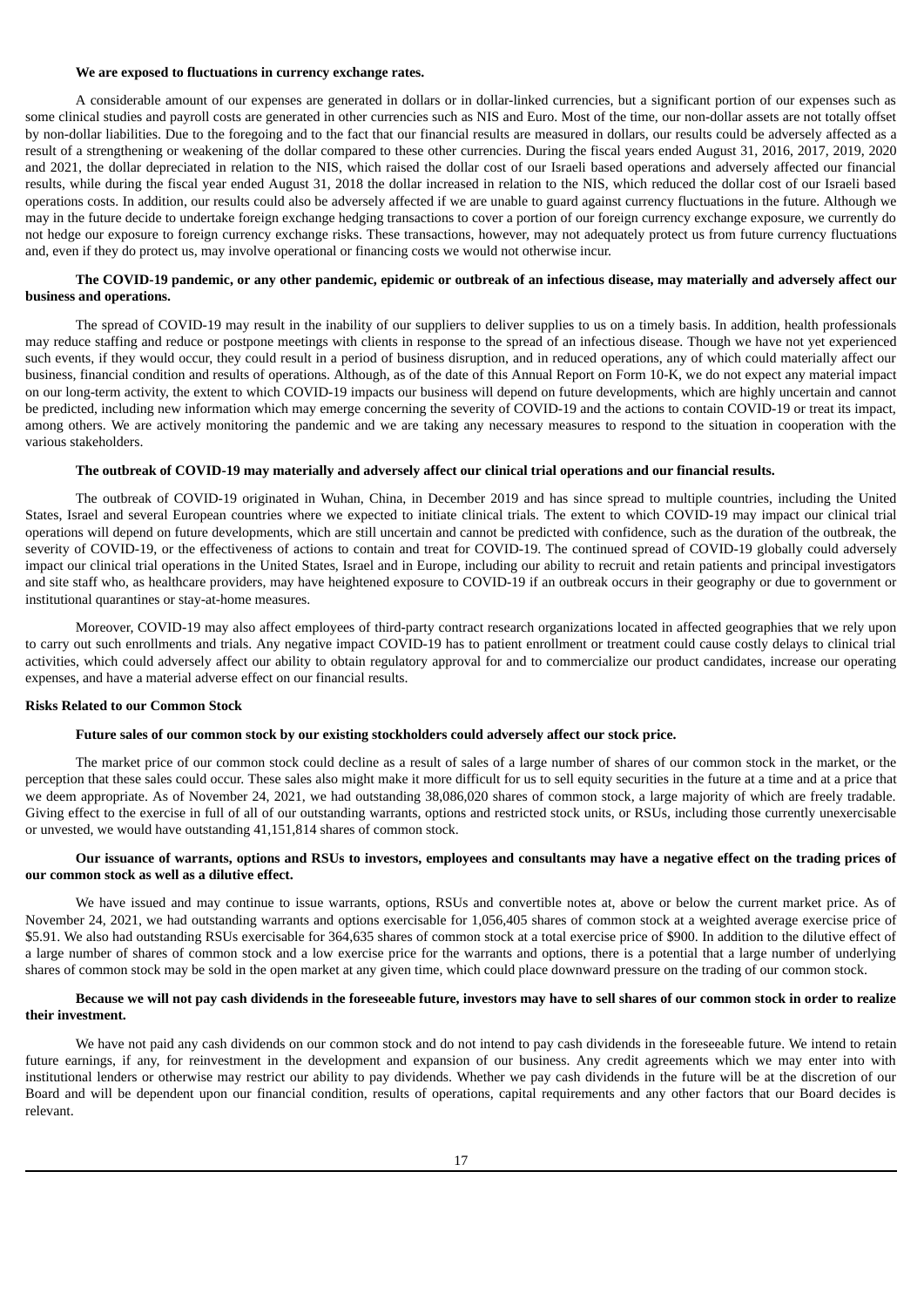# Because certain of our stockholders control a significant number of shares of our common stock, they may have effective control over **actions requiring stockholder approval.**

As of November 24, 2021, our directors, executive officers and principal affiliated stockholders beneficially own approximately 7.0% of our outstanding shares of common stock, excluding shares issuable upon the exercise of options, warrants and RSUs. As a result, these stockholders, should they act together, may have the ability to control the outcome of matters submitted to our stockholders for approval, including the election of directors and any merger, consolidation or sale of all or substantially all of our assets. In addition, these stockholders, should they act together, may have the ability to control our management and affairs. Accordingly, this concentration of ownership might harm the market price of our common stock by:

- Delaying, deferring or preventing a change in corporate control,
- Impeding a merger, consolidation, takeover or other business combination involving us, or
- Discouraging a potential acquirer from making a tender offer or otherwise attempting to obtain control of us.

# **Risks Related to Conducting Business in Israel**

# **We are affected by the political, economic and military risks of having operations in Israel.**

We have operations in the State of Israel, and we are directly affected by political, economic and security conditions in that country. Since the establishment of the State of Israel in 1948, a number of armed conflicts have taken place between Israel and its Arab neighbors and a state of hostility, varying in degree and intensity, has led to security and economic problems for Israel. In addition, acts of terrorism, armed conflicts or political instability in the region could negatively affect local business conditions and harm our results of operations. We cannot predict the effect on the region of any diplomatic initiatives or political developments involving Israel or the Palestinians or other countries and territories in the Middle East. Recent political events, including political uprisings, social unrest and regime change, in various countries in the Middle East and North Africa have weakened the stability of those countries and territories, which could result in extremists coming to power. In addition, Iran has threatened to attack Israel and is widely believed to be developing nuclear weapons. Iran is also believed to have a strong influence among extremist groups in the region, such as Hamas in Gaza and Hezbollah in Lebanon. This situation has escalated in the past and may potentially escalate in the future to violent events which may affect Israel and us. Our business, prospects, financial condition and results of operations could be materially adversely affected if major hostilities involving Israel should occur or if trade between Israel and its current trading partners is interrupted or curtailed.

All adult male permanent residents of Israel, unless exempt, may be required to perform military reserve duty annually. Additionally, all such residents are subject to being called to active duty at any time under emergency circumstances. Some of our officers, directors and employees currently are or in the future may be obligated to perform annual military reserve duty. We can provide no assurance that such requirements will not have a material adverse effect on our business, prospects, financial condition and results of operations in the future, particularly if emergency circumstances occur.

# Because we received grants from the Israel Innovation Authority of the Israeli Ministry of Economy & Industry we are subject to ongoing **restrictions.**

We received royalty-bearing grants from the Israel Innovation Authority of the Israeli Ministry of Economy & Industry, or IIA, for research and development programs that meet specified criteria. We did not recognize any grants in fiscals 2021, 2020 and 2019. We do not expect to receive further grants from the IIA in the future. The terms of the IIA grants limit our ability to transfer know-how developed under an approved research and development program outside of Israel, regardless of whether the royalties were fully paid.

# It may be difficult to enforce a U.S. judgment against us or our officers and directors and to assert U.S. securities laws claims in Israel.

Almost all of our directors and officers are nationals and/or residents of countries other than the United States. As a result, service of process upon us, our Israeli subsidiary and our directors and officers, may be difficult to obtain within the United States. Furthermore, because the majority of our assets and investments, and most of our directors and officers are located outside the United States, it may be difficult for investors to enforce within the United States any judgments obtained against us or any such officers or directors. Additionally, it may be difficult to assert U.S. securities law claims in original actions instituted in Israel. Israeli courts may refuse to hear a claim based on a violation of U.S. securities laws because Israel is not the most appropriate forum in which to bring such a claim. In addition, even if an Israeli court agrees to hear a claim, it may determine that Israeli law and not U.S. law is applicable to such claim. If U.S. law is found to be applicable, the content of applicable U.S. law must be proved as a fact, which can be a time-consuming and costly process. Certain matters of procedure will also be governed by Israeli law.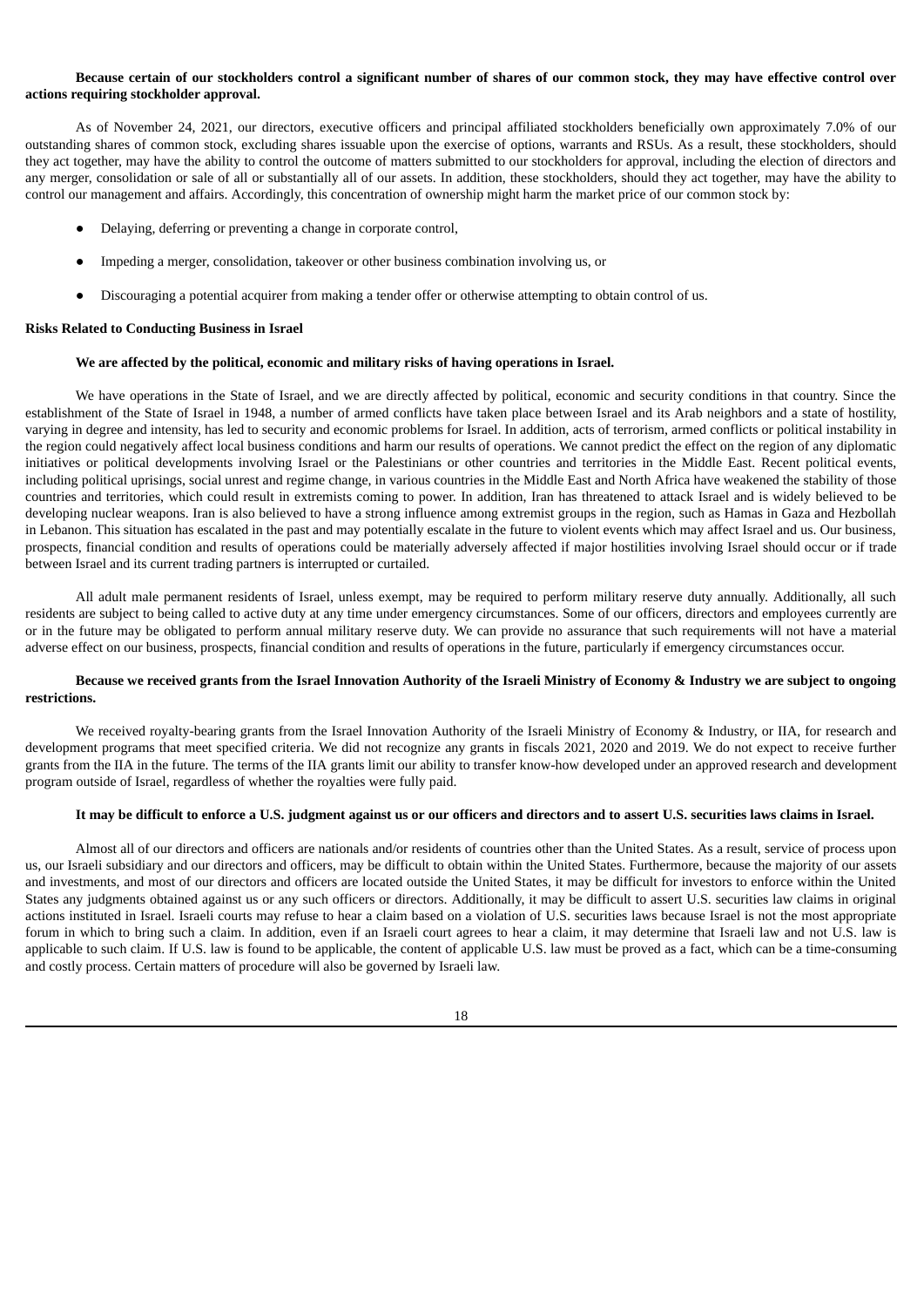Subject to specified time limitations and legal procedures, under the rules of private international law currently prevailing in Israel, Israeli courts may enforce a U.S. judgment in a civil matter, including a judgment based upon the civil liability provisions of the U.S. securities laws, as well as a monetary or compensatory judgment in a non-civil matter, provided that the following key conditions are met:

- subject to limited exceptions, the judgment is final and non-appealable;
- the judgment was given by a court competent under the laws of the state in which the court is located and is otherwise enforceable in such state;
- the judgment was rendered by a court competent under the rules of private international law applicable in Israel;
- the laws of the state in which the judgment was given provides for the enforcement of judgments of Israeli courts;
- adequate service of process has been effected and the defendant has had a reasonable opportunity to present its arguments and evidence;
- the judgment and its enforcement are not contrary to the law, public policy, security or sovereignty of the State of Israel;
- the judgment was not obtained by fraud and does not conflict with any other valid judgment in the same matter between the same parties; and
- an action between the same parties in the same matter was not pending in any Israeli court at the time the lawsuit was instituted in the U.S. court.

If any of these conditions are not met, Israeli courts will likely not enforce the applicable U.S. judgment.

### **General Risk Factors**

### **Changes to tax laws could have a negative effect on us or our stockholders.**

At any time, the U.S. federal or state income tax laws, or the administrative interpretations of those laws, may be amended. Federal and state tax laws are constantly under review by persons involved in the legislative process, the U.S. Internal Revenue Service, the U.S. Department of the Treasury and state taxing authorities. Changes to the tax laws, regulations and administrative interpretations, which may have retroactive application, could adversely affect us. Our stockholders are encouraged to consult with their tax advisors about the potential effects that changes in law may have on them and their ownership of our securities.

# As the market price of our common stock may fluctuate significantly, this may make it difficult for you to sell your shares of common **stock when you want or at prices you find attractive.**

The price of our common stock is currently listed on Nasdaq and on the Tel Aviv Stock Exchange and constantly changes. In recent years, the stock market in general has experienced extreme price and volume fluctuations. We expect that the market price of our common stock will continue to fluctuate. These fluctuations may result from a variety of factors, many of which are beyond our control. These factors include:

- Clinical trial results and the timing of the release of such results,
- The amount of cash resources and our ability to obtain additional funding,
- Announcements of research activities, business developments, technological innovations or new products by us or our competitors,
- Entering into or terminating strategic relationships,
- Changes in government regulation,
- The impact of the recent outbreak of COVID-19 on our business or on the economy generally,
- Departure of key personnel,
- Disputes concerning patents or proprietary rights,

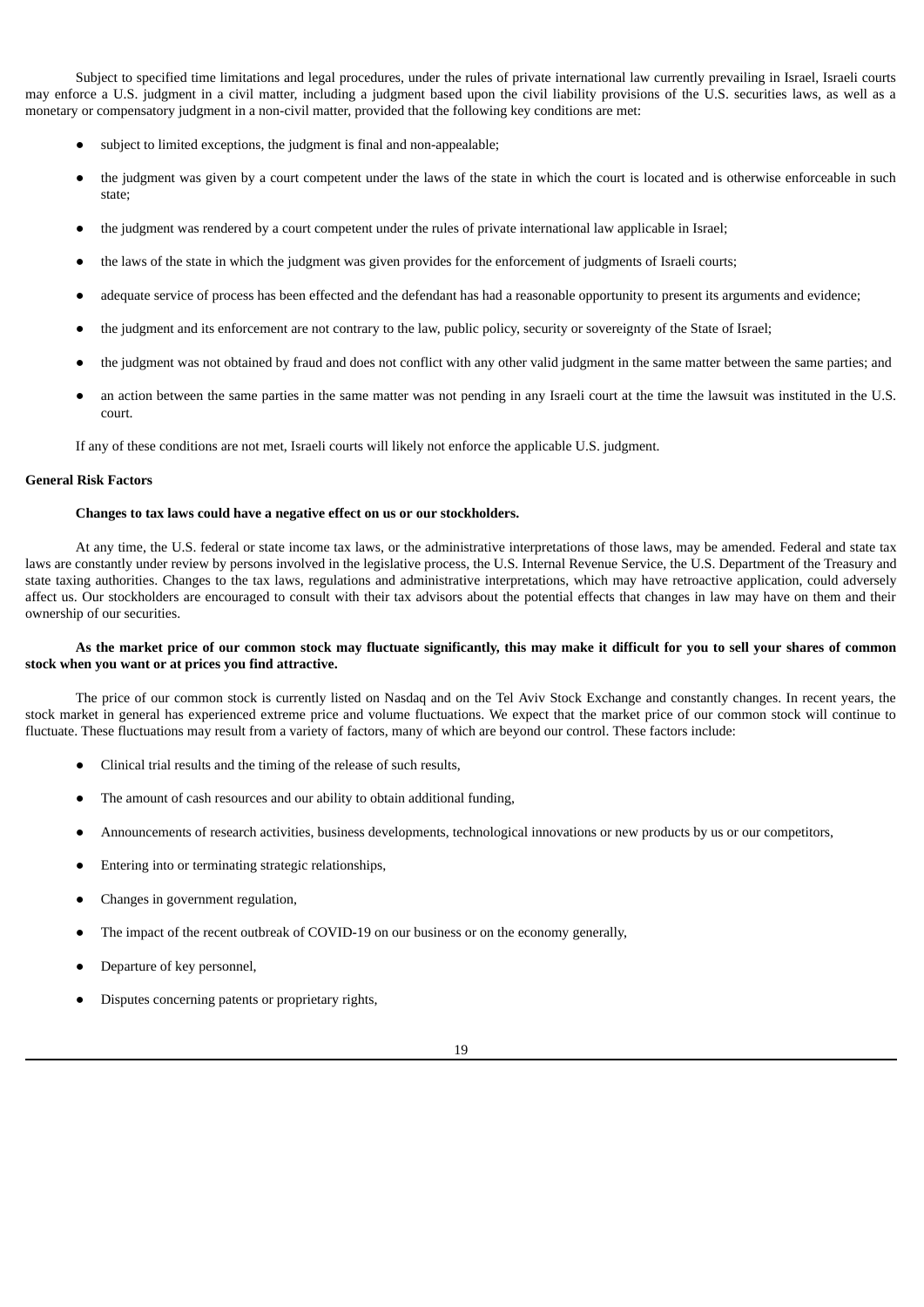- Changes in expense level,
- Future sales of our equity or equity-related securities,
- Public concern regarding the safety, efficacy or other aspects of the products or methodologies being developed,
- Activities of various interest groups or organizations,
- Media coverage, and
- Status of the investment markets.

# Future sales of common stock or the issuance of securities senior to our common stock or convertible into, or exchangeable or exercisable for, our common stock could materially adversely affect the trading price of our common stock, and our ability to raise funds in new equity **offerings.**

Future sales of substantial amounts of our common stock, including pursuant to our New Equity Distribution Agreement (as defined below), or other equity-related securities in the public market or privately, or the perception that such sales could occur, could adversely affect prevailing trading prices of our common stock and could impair our ability to raise capital through future offerings of equity or other equity-related securities. We anticipate that we will need to raise capital through offerings of equity and equity related securities. We can make no prediction as to the effect, if any, that future sales of shares of our common stock or equity-related securities, or the availability of shares of common stock for future sale, will have on the trading price of our common stock.

## Our stockholders may experience significant dilution as a result of any additional financing using our equity securities.

To the extent that we raise additional funds by issuing equity securities, including pursuant to our New Equity Distribution Agreement (as defined below), our stockholders may experience significant dilution.

## **Our management will have significant flexibility in using the net proceeds of any offering of securities.**

We intend generally to use the net proceeds from any offerings of our securities for expenses related to our clinical trials, research and product development activities, and for general corporate purposes, including general working capital purposes. Our management will have significant flexibility in applying the net proceeds of any such offering. The actual amounts and timing of expenditures will vary significantly depending on a number of factors, including the amount of cash used in our operations and our research and development efforts. Management's failure to use these funds effectively would have an adverse effect on the value of our common stock and could make it more difficult and costly to raise funds in the future.

# Delaware law could discourage a change in control, or an acquisition of us by a third party, even if the acquisition would be favorable to **you, and thereby adversely affect existing stockholders.**

The Delaware General Corporation Law contains provisions that may have the effect of making more difficult or delaying attempts by others to obtain control of the Company, even when these attempts may be in the best interests of stockholders. Delaware law imposes conditions on certain business combination transactions with "interested stockholders." These provisions and others that could be adopted in the future could deter unsolicited takeovers or delay or prevent changes in our control or management, including transactions in which stockholders might otherwise receive a premium for their shares of common stock over then current market prices. These provisions may also limit the ability of stockholders to approve transactions that they may deem to be in their best interests.

## <span id="page-23-0"></span>**ITEM 1B. UNRESOLVED STAFF COMMENTS.**

Not applicable.

### <span id="page-23-1"></span>**ITEM 2. PROPERTIES.**

We believe that our existing facilities are suitable and adequate to meet our current business requirements. In the event that we should require additional or alternative facilities, we believe that such facilities can be obtained on short notice at competitive rates.

## <span id="page-23-2"></span>**ITEM 3. LEGAL PROCEEDINGS.**

From time to time we may become subject to litigation incidental to our business. We are not currently a party to any material legal proceedings.

# <span id="page-23-3"></span>**ITEM 4. MINE SAFETY DISCLOSURES.**

Not applicable.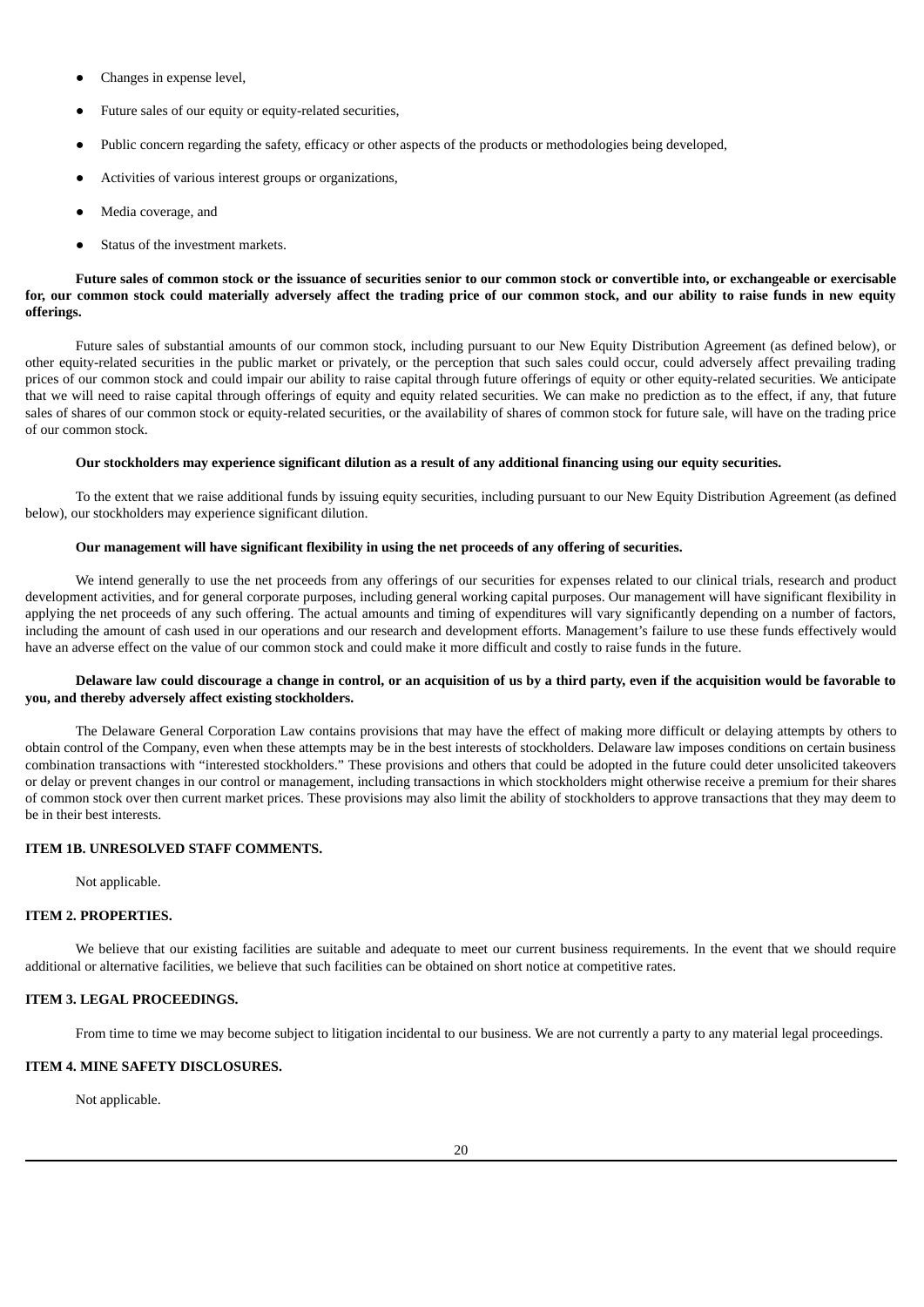### **PART II**

# <span id="page-24-1"></span><span id="page-24-0"></span>**ITEM 5. MARKET FOR REGISTRANT'S COMMON EQUITY, RELATED STOCKHOLDER MATTERS AND ISSUER PURCHASES OF EQUITY SECURITIES.**

# **Market Price for our Common Stock**

Our common stock is traded on Nasdaq and on the Tel Aviv Stock Exchange, in each case under the symbol "ORMP."

# **Holders**

As of November 24, 2021, there were 38,086,020 shares of our common stock issued and outstanding held of record by approximately 34 registered stockholders. We believe that a significant number of stockholders hold their shares of our common stock in brokerage accounts and registered in the name of stock depositories and are therefore not included in the number of stockholders of record.

### **Unregistered Sales of Equity Securities and Use of Proceeds**

No unregistered sales of equity securities were made during the three months ended August 31, 2021.

### <span id="page-24-2"></span>**ITEM 6. [RESERVED]**

### <span id="page-24-3"></span>**ITEM 7. MANAGEMENT'S DISCUSSION AND ANALYSIS OF FINANCIAL CONDITION AND RESULTS OF OPERATIONS.**

The following discussion and analysis of our financial condition and results of operations should be read in conjunction with the consolidated financial statements and the related notes included elsewhere herein and in our consolidated financial statements.

In addition to our consolidated financial statements, the following discussion contains forward-looking statements that reflect our plans, estimates and beliefs. Our actual results could differ materially from those discussed in the forward-looking statements. Factors that could cause or contribute to these differences include those discussed below and elsewhere in this Annual Report on Form 10-K, particularly in "Cautionary Statement Regarding Forward-Looking Statements" and "Item 1A. Risk Factors."

## **Overview of Operations**

We are a pharmaceutical company currently engaged in the research and development of innovative pharmaceutical solutions, including an orally ingestible insulin capsule to be used for the treatment of individuals with diabetes, and the use of orally ingestible capsules or pills for delivery of other polypeptides. An overview of our current clinical studies can be found in "Item 1. Business–- Research and Development."

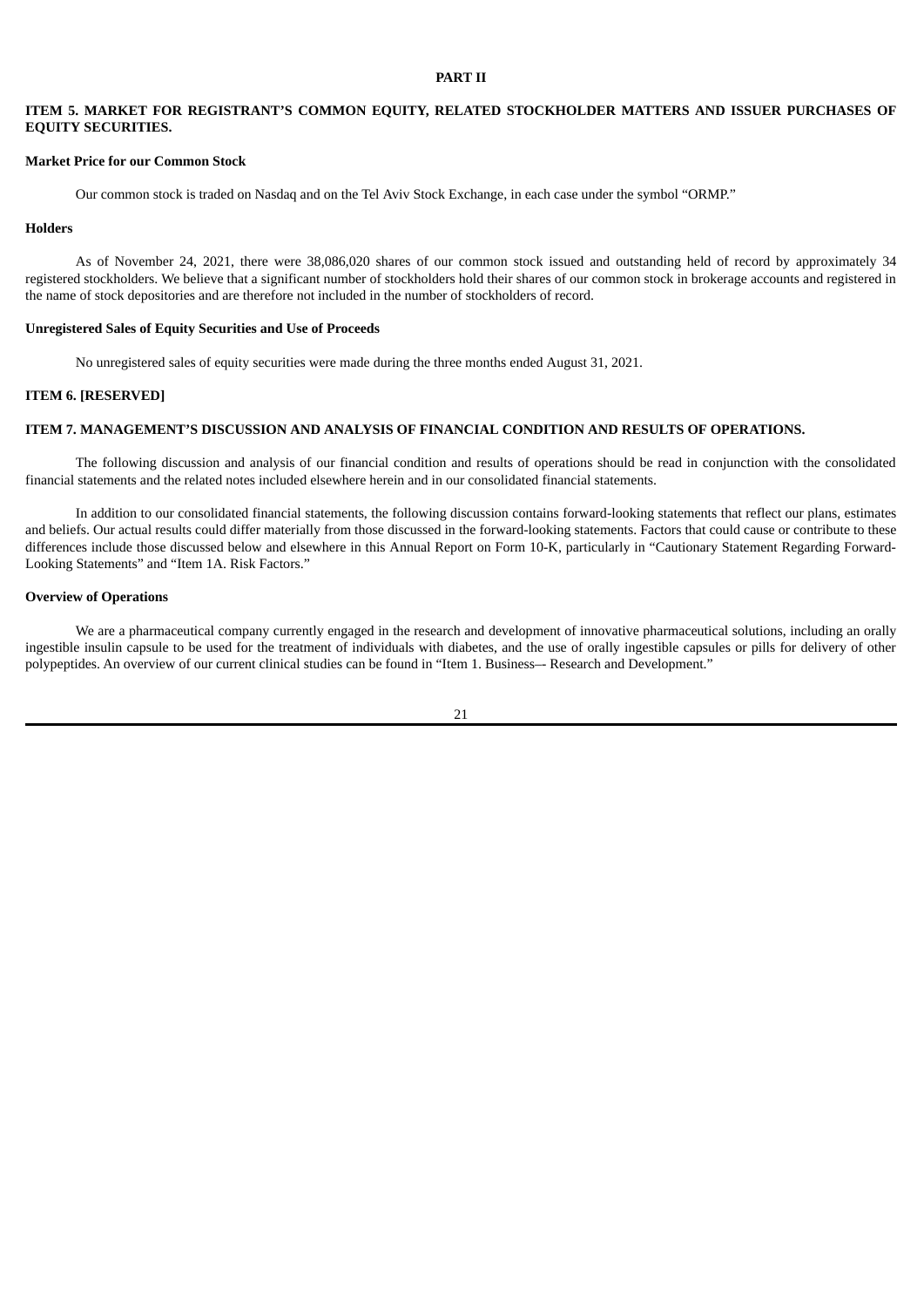# **Results of Operations**

## *Critical accounting policies*

Our significant accounting policies are more fully described in the notes to our accompanying consolidated financial statements. We believe that the accounting policies below are critical for one to fully understand and evaluate our financial condition and results of operations.

The discussion and analysis of our financial condition and results of operations is based on our consolidated financial statements, which we prepared in accordance with U.S. generally accepted accounting principles, or GAAP. The preparation of our consolidated financial statements requires us to make estimates and assumptions that affect the reported amounts of assets and liabilities and the disclosure of contingent assets and liabilities at the date of the consolidated financial statements, as well as the reported revenues and expenses during the reporting periods. On an ongoing basis, we evaluate such estimates and judgments. We base our estimates on historical experience and on various other factors that we believe are reasonable under the circumstances, the results of which form the basis for making judgments about the carrying value of assets and liabilities that are not readily apparent from other sources. Actual results may differ from these estimates under different assumptions or conditions.

*Valuation of options and warrants*: We grant options to purchase shares of our common stock to employees and consultants and have and may in the future issue warrants in connection with some of our financings and to certain other consultants.

We account for share-based payments to employees, directors and consultants in accordance with the guidance that requires awards classified as equity awards to be accounted for using the grant-date fair value method. The fair value of share-based payment transactions is based on the Black Scholes option-pricing model or Monte Carlo model when appropriate and is recognized as an expense over the vesting period.

We elected to recognize compensation cost for awards to employees, directors and consultants that have a graded vesting schedule using the accelerated method based on the multiple-option award approach.

*Revenue recognition*: Revenue is recognized when delivery has occurred, evidence of an arrangement exists, title and risks and rewards for the products are transferred to the customer and collection is reasonably assured.

Under Accounting Standards Codification, or ASC, 605 (which was the authoritative revenue recognition guidance applied for all periods prior to September 1, 2018) given our continuing involvement through the expected product submission in June 2023, amounts received relating to the License Agreement were recognized over the period from which we were entitled to the respective payment, and the expected product submission date using a time-based model approach over the periods that the fees were earned.

However, under ASC 606, we are required to recognize the total transaction price (which includes consideration related to milestones once the criteria for recognition have been satisfied) using the input method over the period the performance obligation is fulfilled. Accordingly, once the consideration associated with a milestone is included in the transaction price, incremental revenue is recognized immediately based on the period of time that has elapsed towards complete satisfaction of the performance obligation.

Since the customer benefits from the services as the entity performs, revenue is recognized over time through the expected product submission date in June 2023, using the input method. The Company used the input method to measure the process for the purpose of recognizing revenue, which approximates the straight line attribution. The Company used significant judgment when it determined the product submission date.

Under ASC 606, the consideration that the Company would be entitled to upon the achievement of contractual milestones, which are contingent upon the occurrence of future events, are a form of variable consideration. When assessing the portion, if any, of such milestones-related consideration to be included in the transaction price, the Company first assesses the most likely outcome for each milestone and excludes the consideration related to milestones of which the occurrence is not considered the most likely outcome.

The Company then evaluates if any of the variable consideration determined in the first step is constrained by including in the transaction price variable consideration to the extent that it is probable that a significant reversal in the amount of cumulative revenue recognized will not occur when the uncertainty associated with the variable consideration is subsequently resolved. The Company used significant judgment when it determined the first step of variable consideration.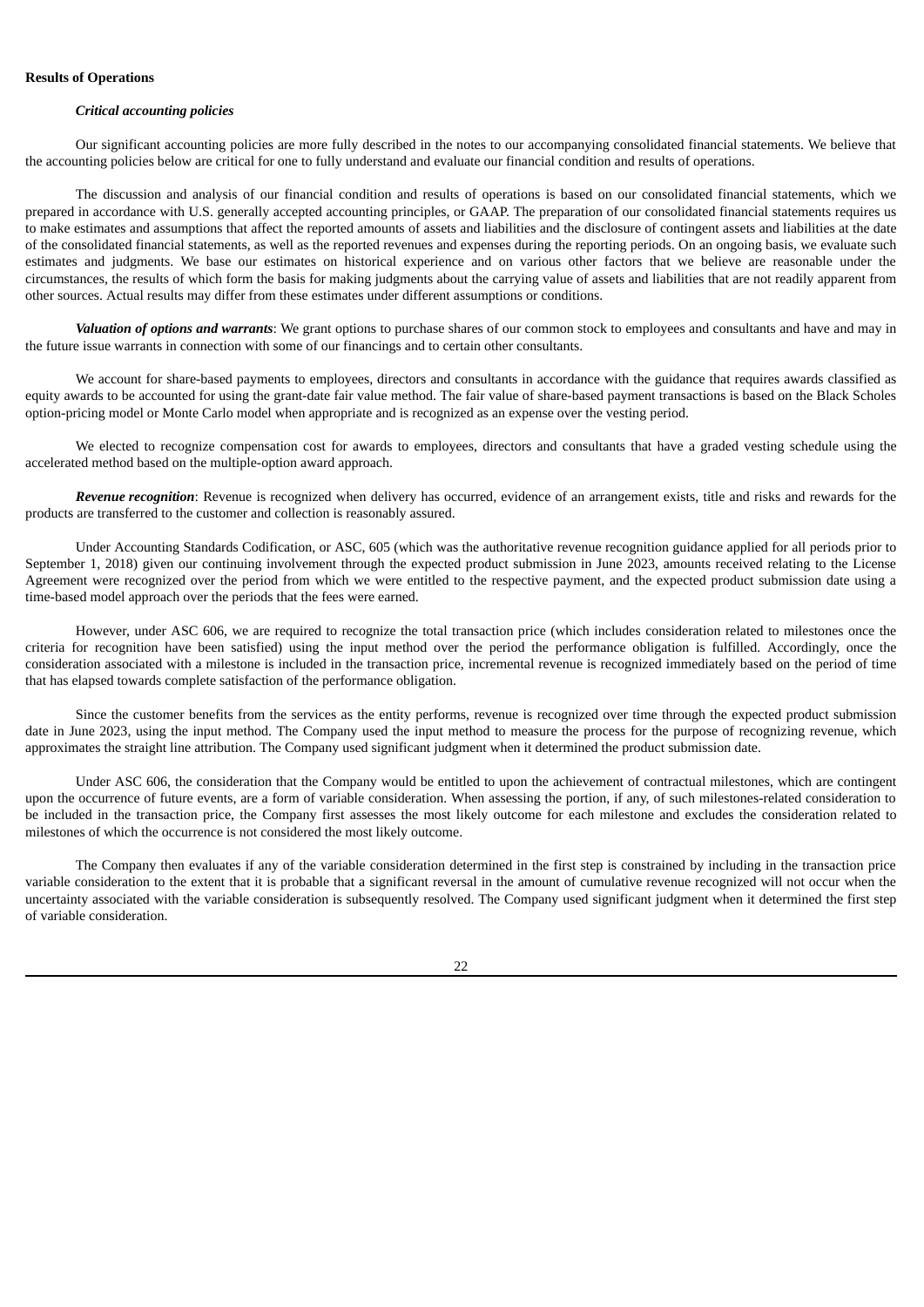# *Comparison of Fiscal 2021 to Fiscal 2020*

The following table summarizes certain statements of operations data for us for the twelve month periods ended August 31, 2021 and 2020:

|                                                   | <b>Year ended</b><br>August 31, |                               |  |
|---------------------------------------------------|---------------------------------|-------------------------------|--|
| <b>Operating Data:</b>                            | 2021                            | 2020                          |  |
|                                                   |                                 | (dollar amounts in thousands, |  |
|                                                   |                                 | except per share data)        |  |
| <b>Revenues</b>                                   | \$<br>2,703                     | - \$<br>2,710                 |  |
| Cost of revenues                                  |                                 |                               |  |
| Research and development expenses                 | 20,989                          | 10,235                        |  |
| General and administrative expenses               | 5,937                           | 4,232                         |  |
| Financial income, net                             | 1,234                           | 246                           |  |
| Loss before taxes on income                       | 22,989                          | 11,511                        |  |
| Taxes on income                                   |                                 |                               |  |
| Net loss for the year                             | 22,989                          | 11,511                        |  |
| Net loss attributable to Company's shareholders   | 22,238                          | 11,511                        |  |
| Net loss attributable to non-controlling interest | 751                             |                               |  |
| Net loss for the year                             | 22,989                          | 11,511                        |  |
|                                                   |                                 |                               |  |
| Loss per common share - basic and diluted         | 0.78                            | 0.56                          |  |
| Weighted average common shares outstanding        | 28,469,068                      | 20,532,347                    |  |

# *Revenues*

Revenues consist of proceeds related to the License Agreement that are recognized over the period from which the Company is entitled to the respective payments and through June 2023.

Revenues for fiscal 2021 totaled \$2,703,000, consistent with \$2,710,000 for fiscal 2020.

# *Cost of revenues*

Cost of revenues consists of royalties related to the License Agreement that will be paid over the term of the License Agreement in accordance with revenue recognition accounting and the Law for the Encouragement of Industrial Research, Development and Technological Innovation, 1984, as amended, including any regulations or tracks promulgated thereunder, or the R&D Law.

There were no cost of revenues for fiscal 2021 and 2020.

## *Research and development expenses*

Research and development expenses include costs directly attributable to the conduct of research and development programs, including the cost of salaries, employee benefits, costs of materials, supplies, the cost of services provided by outside contractors, including services related to our clinical trials, clinical trial expenses, the full cost of manufacturing drugs for use in research and preclinical development. All costs associated with research and development are expensed as incurred.

Clinical trial costs are a significant component of research and development expenses and include costs associated with third-party contractors. We outsource a substantial portion of our clinical trial activities, utilizing external entities such as CROs, independent clinical investigators and other thirdparty service providers to assist us with the execution of our clinical studies.

Clinical activities which relate principally to clinical sites and other administrative functions to manage our clinical trials are performed primarily by CROs. CROs typically perform most of the start-up activities for our trials, including document preparation, site identification, screening and preparation, pre-study visits, training and program management.

Clinical trial and pre-clinical trial expenses include regulatory and scientific consultants' compensation and fees, research expenses, purchase of materials, cost of manufacturing of the oral insulin and exenatide capsules, payments for patient recruitment and treatment, as well as salaries and related expenses of research and development staff.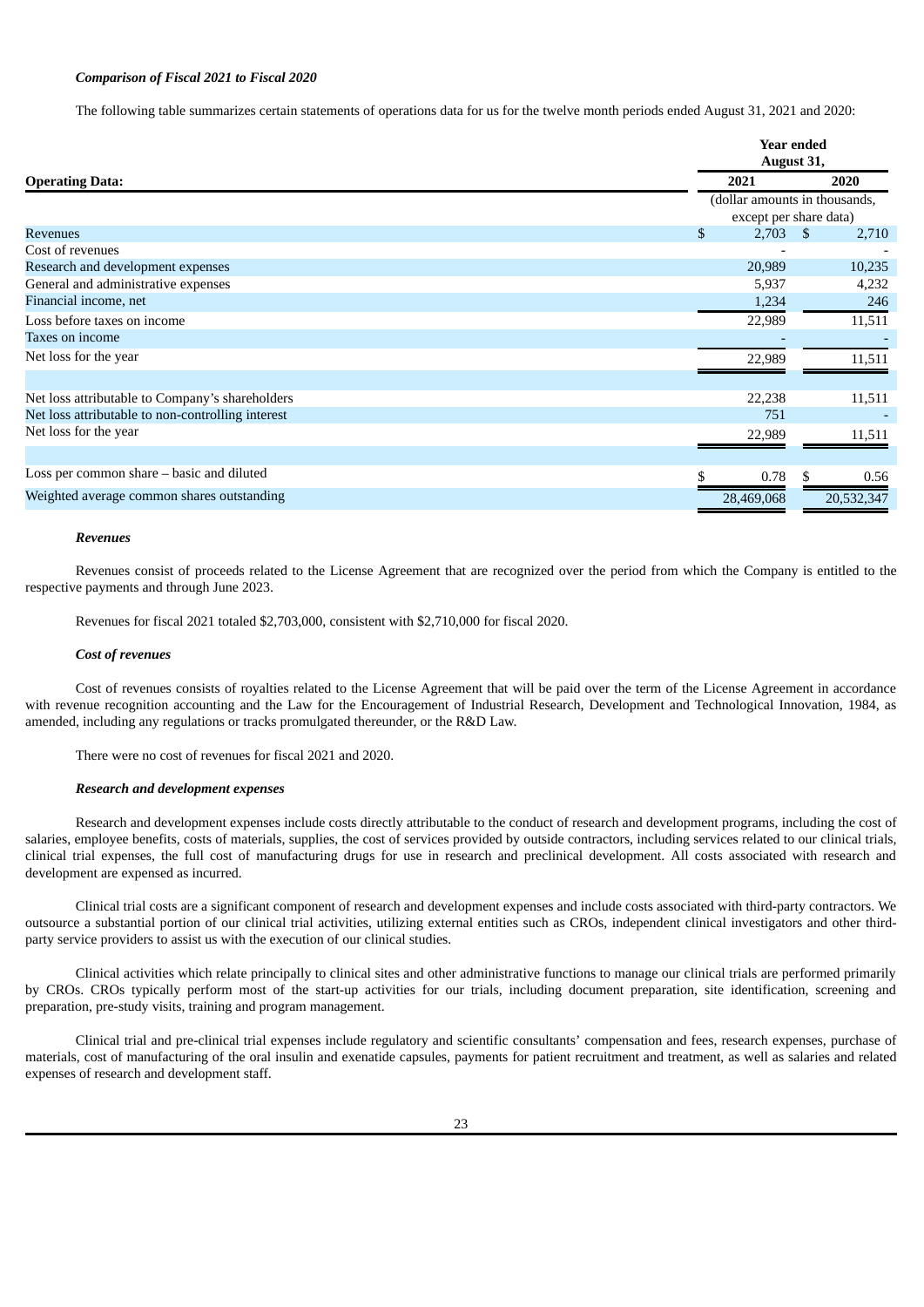From August 2009 to March 2014, Oramed Ltd. was awarded five government grants amounting to a total net amount of NIS 8 million (approximately \$2,194,000 during such period) from the IIA. We used the funds to support further research and development and clinical studies of our oral insulin capsule and oral GLP-1 analog during the period from February 2009 to December 2014. The five grants are subject to repayment according to the terms determined by the IIA and applicable law. See "—Government grants" below.

Research and development expenses for fiscal 2021 increased by 105% to \$20,989,000 from \$10,235,000 for fiscal 2020. The increase is primarily due to an increase in expenses related to our Phase III clinical trial in addition to expenses related to the in process research and development costs related to Oravax, partially offset by a decrease in expenses related to our Phase II clinical trial. During fiscal 2021, stock-based compensation costs totaled \$1,120,000, as compared to \$458,000 during fiscal 2020. The increase is mainly attributable to new grants in fiscal 2021.

### *Government grants*

The Government of Israel encourages research and development projects through the IIA, pursuant to the R&D Law. Under the R&D Law, a research and development plan that meets specified criteria is generally eligible for a grant of up to 50% of certain approved research and development expenditures. Each plan must be approved by the IIA.

In fiscals 2021 and 2020, we did not recognize any research and development grants. As of August 31, 2021, our liability to pay royalties to the IIA was \$243,000.

Under the terms of the grants we received from the IIA, we are obligated to pay royalties of 3% on all revenues derived from the sale of the products developed pursuant to the funded plans, including revenues from licensed ancillary services. Royalties are generally payable up to a maximum amount equaling 100% of the grants received (dollar linked) with the addition of interest at an annual rate based on the LIBOR rate.

The R&D Law generally requires that a product developed under a program be manufactured in Israel. However, when applying for a grant, the applicant may declare that part of the manufacturing will be performed outside of Israel or by non-Israeli residents and if the IIA is convinced that performing some of the manufacturing abroad is essential for the execution of the program, it may still approve the grant. This declaration will be a significant factor in the determination of the IIA as to whether to approve a program and the amount and other terms of the benefits to be granted. If a company wants to increase the volume of manufacturing outside of Israel after the grant has been approved, it may transfer up to 10% of the company's approved Israeli manufacturing volume, measured on an aggregate basis, outside of Israel after first notifying the IIA thereof (provided that the IIA does not object to such transfer within 30 days). In addition, upon the approval of the IIA, a portion greater than 10% of the manufacturing volume may be performed outside of Israel. In any case of transfer of manufacturing out of Israel, the grant recipient is required to pay royalties at an increased rate, which may be substantial, and the aggregate repayment amount is increased up to 120%, 150% or 300% of the grant, depending on the portion of the total manufacturing volume that is performed outside of Israel. The approval we received from the IIA for the License Agreement was subject to payment of increased royalties and an increased ceiling, all in accordance with the provisions of the R&D Law. The R&D Law further permits the IIA, among other things, to approve the transfer of manufacturing rights outside of Israel in exchange for the import of different manufacturing into Israel as a substitute, in lieu of the increased royalties.

The R&D Law also provides that know-how developed under an approved research and development program may not be transferred or licensed to third parties in Israel without the approval of the research committee. Such approval is not required for the sale or export of any products resulting from such research or development. The R&D Law further provides that the know-how developed under an approved research and development program may not be transferred or licensed to any third parties outside Israel absent IIA approval which may be granted in certain circumstances as follows: (a) the grant recipient pays to the IIA a portion of the sale or license price paid in consideration for the purchase or license of such IIA-funded know-how or the price paid in consideration for the sale of the grant recipient itself, as the case may be, in accordance with certain formulas included in the R&D Law; (b) the grant recipient receives know-how from a third party in exchange for its IIA-funded know-how; or (c) such transfer of IIA-funded know-how is made in the context of IIA approved research and development cooperation projects or consortia.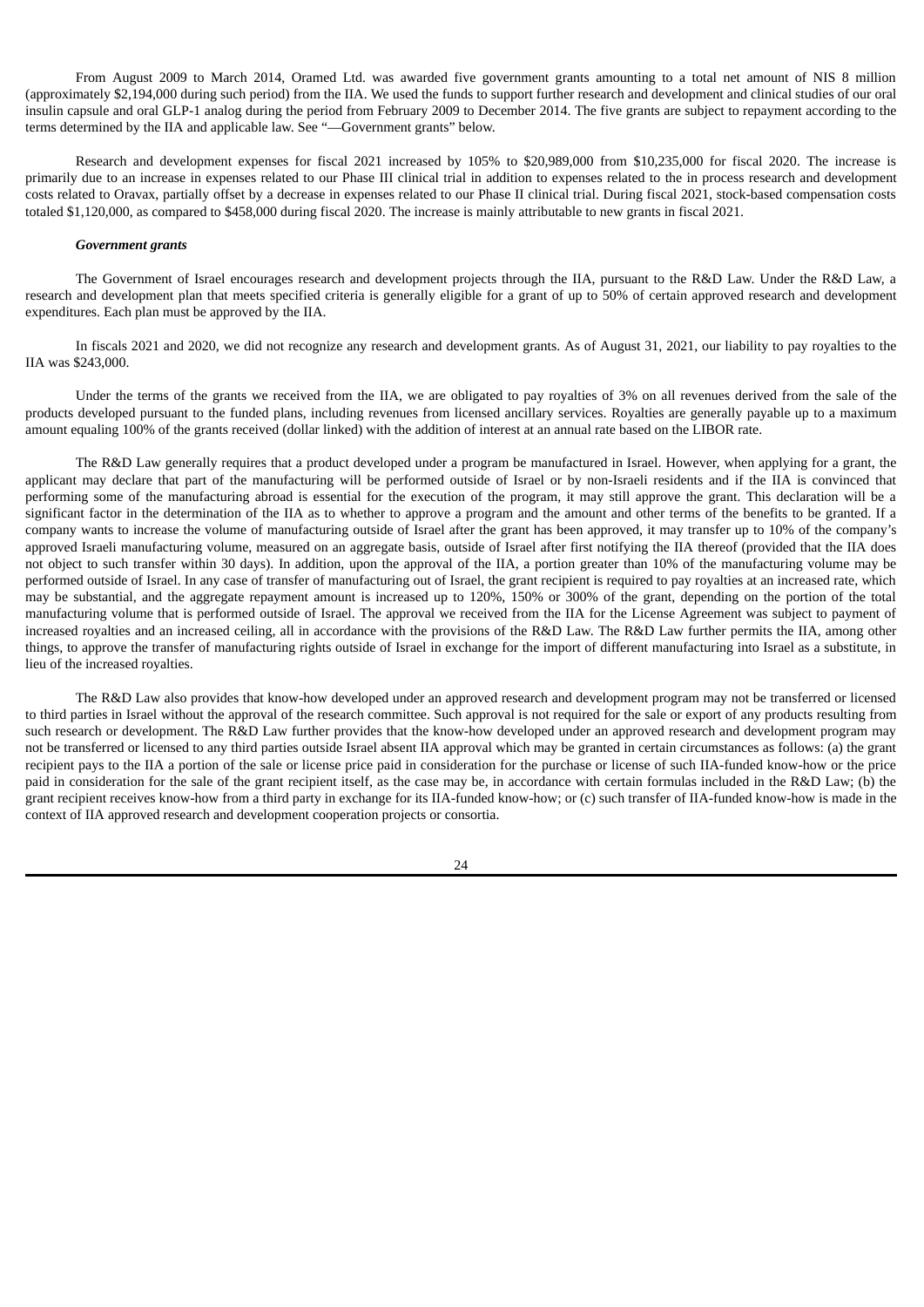The R&D Law imposes reporting requirements with respect to certain changes in the ownership of a grant recipient. The R&D Law requires the grant recipient to notify the IIA of any change in control of the recipient or a change in the holdings of the means of control of the recipient that results in a non-Israeli entity becoming an interested party in the recipient, and requires the new non-Israeli interested party to undertake to the IIA to comply with the R&D Law. In addition, the rules of the IIA may require the provision of additional information or representations in respect of certain such events. For this purpose, "control" is defined as the ability to direct the activities of a company other than any ability arising solely from serving as an officer or director of the company. A person is presumed to have control if such person holds 50% or more of the means of control of a company. "Means of control" refers to voting rights or the right to appoint directors or the chief executive officer. An "interested party" of a company includes a holder of 5% or more of its outstanding share capital or voting rights, its chief executive officer and directors, someone who has the right to appoint its chief executive officer or at least one director, and a company with respect to which any of the foregoing interested parties holds 25% or more of the outstanding share capital or voting rights or has the right to appoint 25% or more of the directors.

Failure to meet the R&D Law's requirements may subject us to mandatory repayment of grants received by us (together with interest and penalties), as well as expose us to criminal proceedings. In addition, the Israeli government may from time to time audit sales of products which it claims incorporate technology funded through IIA programs which may lead to additional royalties being payable on additional products.

## *General and administrative expenses*

General and administrative expenses include the salaries and related expenses of our management, consulting costs, legal and professional fees, travel expenses, business development costs, insurance expenses and other general costs.

General and administrative expenses increased by 40% from \$4,232,000 for fiscal 2020 to \$5,937,000 for fiscal 2021. The increase in costs incurred related to general and administrative activities during fiscal 2021, is primarily attributable to an increase in stock-based compensation costs, an increase in costs related to the directors and officers insurance policy and an increase in legal expenses, partially offset by a decrease in public and investor relations expenses. During fiscal 2021, as part of our general and administrative expenses, we incurred expenses of \$1,575,000 related to stock-based compensation costs, as compared to an expense of \$714,000 during fiscal 2020. The increase is mainly attributable to new grants during fiscal 2021.

### *Financial income, net*

Net financial income, was \$1,234,000 for fiscal 2021 as compared to net financial income of \$246,000 for fiscal 2020. The increase is mainly attributable to an increase in the fair market value of some investments.

#### *Taxes on income*

No taxes on income were recognized for fiscal 2021 and 2020.

#### **Fiscal 2020 compared with Fiscal 2019**

For a discussion of fiscal 2020 compared with fiscal 2019, see Management's Discussion and Analysis of Financial Condition and Results of Operations included in our Annual Report on Form 10-K for the fiscal year ended August 31, 2020.

# **Liquidity and Capital Resources**

From our inception through August 31, 2021, we have incurred losses in an aggregate amount of \$114,852,000. During that period we have financed our operations through several private placements of our common stock, as well as public offerings of our common stock, raising a total of \$181,492,000, net of transaction costs. During that period we also received cash consideration of \$27,300,000 from the exercise of warrants and options. We will seek to obtain additional financing through similar sources in the future as needed. As of August 31, 2021, we had \$77,245,000 of available cash, \$11,044,000 of short term deposits, \$25,016,000 of long term deposits and \$12,543,000 of marketable securities.

Management continues to evaluate various financing alternatives for funding future research and development activities and general and administrative expenses through fundraising in the public or private equity markets. Although there is no assurance that we will be successful with those initiatives, management believes that it will be able to secure the necessary financing as a result of future third party investments. Based on our current cash resources and commitments, we believe we will be able to maintain our current planned development activities and the corresponding level of expenditures for at least the next 12 months.

As of August 31, 2021, our total current assets were \$95,337,000 and our total current liabilities were \$6,679,000. On August 31, 2021, we had a working capital surplus of \$88,658,000 and an accumulated loss of \$114,852,000. As of August 31, 2020, our total current assets were \$40,511,000 and our total current liabilities were \$4,536,000. On August 31, 2020, we had a working capital surplus of \$35,975,000 and an accumulated loss of \$92,614,000. The increase in working capital surplus from August 31, 2020 to August 31, 2021 was primarily due to an increase in cash and cash equivalents.

During fiscal 2021, cash and cash equivalents increased to \$77,245,000 from \$19,296,000 as of August 31, 2020, which is due to the reasons described below.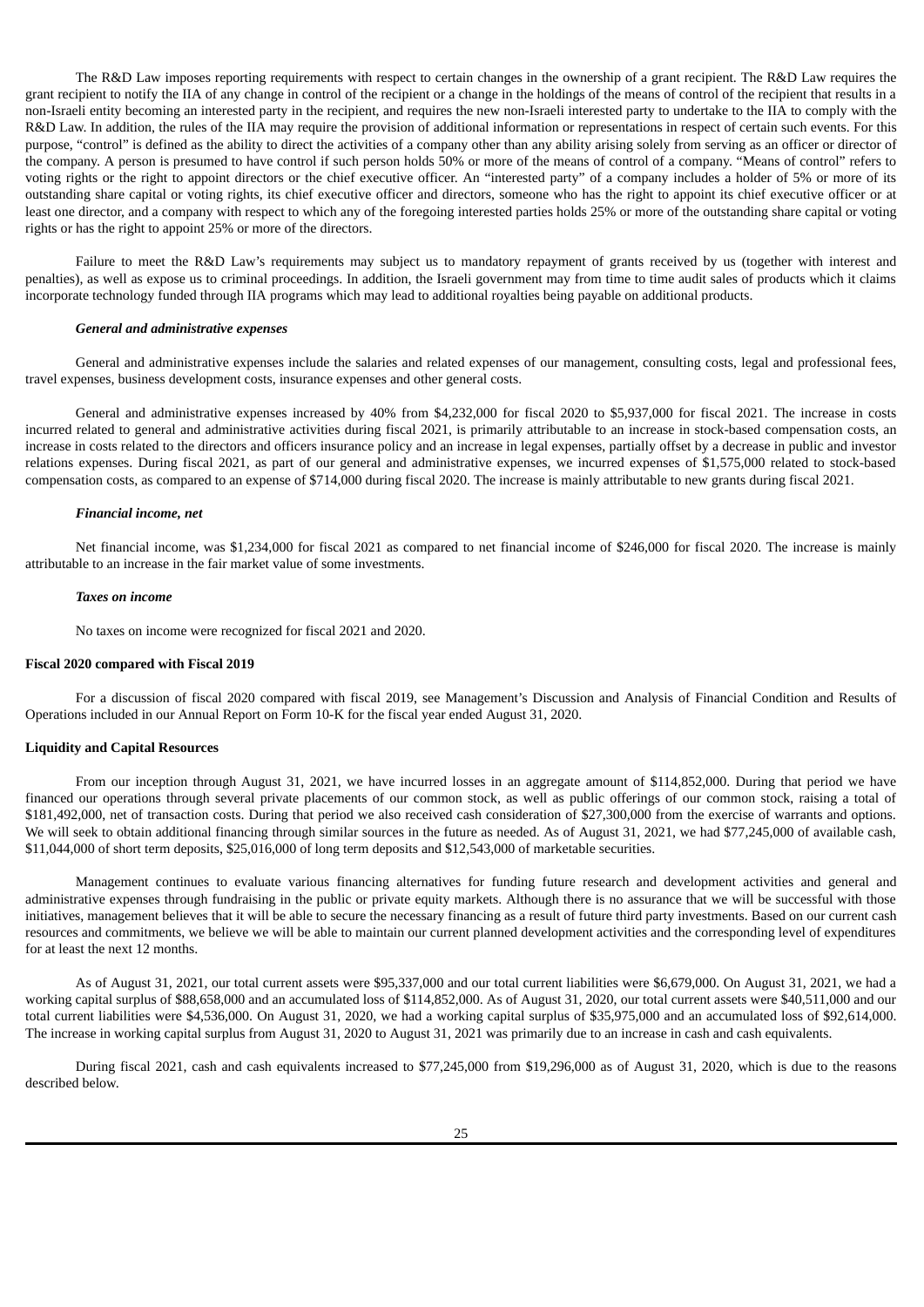Operating activities used cash of \$21,181,000 in fiscal 2021 compared to \$12,440,000 used in fiscal 2020. Cash used in operating activities in fiscal 2021 and 2020 primarily consisted of net loss resulting from research and development and general and administrative expenses.

Investing activities used cash of \$23,764,000 in fiscal 2021, as compared to \$4,626,000 provided by investing activities in fiscal 2020. Cash used in investing activities in fiscal 2021 consisted primarily of the acquisition of short-term and long-term investments, and acquisition of short-term and longterm marketable securities, partially offset by proceeds from short-term investments and proceeds from the sale of marketable securities.

Financing activities provided cash of \$102,892,000 in fiscal 2021, as compared to \$23,786,000 in fiscal 2020. Cash provided by financing activities during fiscal 2021 consisted of proceeds from our issuance of common stock and proceeds from exercise of warrants and options. Our primary financing activities since the beginning of fiscal 2021 were as follows:

- During fiscal 2021, 3,175,645 warrants were exercised and 103,782 options were exercised and resulted in the issuance of 3,253,334 shares of common stock. Out of these exercised options, 24,646 options were exercised for cash and 79,136 via cashless method. The cash consideration received for the exercise of options was \$125,593. During fiscal 2020, no warrants were exercised and 12,253 options were exercised for cash and resulted in the issuance of 12,253 shares of common stock. The cash consideration received for the exercise of options was \$12,253.
- On December 1, 2020, we entered into an Equity Distribution Agreement, or the New Sales Agreement, pursuant to which we could, from time to time and at our option, issue and sell shares of our common stock having an aggregate offering price of up to \$40,000,000 through a sales agent, subject to certain terms and conditions. Any shares sold were to be sold pursuant to our effective shelf registration statement on Form S-3 including a prospectus dated February 10, 2020 as supplemented by a prospectus supplement dated December 1, 2020. We paid the sales agent a cash commission of 3.0% of the gross proceeds of the sale of any shares sold through the sales agent under the New Sales Agreement. As of August 31, 2021, 4,061,956 shares were issued under the New Sales Agreement for aggregate net proceeds of \$38,799,000.
- On June 16, 2021, we entered into an Equity Distribution Agreement, or the Equity Distribution Agreement, pursuant to which we could, from time to time and at our option, issue and sell shares of our common stock having an aggregate offering price of up to \$28,000,000 through a sales agent, subject to certain terms and conditions. Any shares sold were to be sold pursuant to our effective shelf registration statement on Form S-3 including a prospectus and prospectus supplement, each dated February 10, 2020 (which superseded a prior registration statement, prospectus and prospectus supplement that related to shares sold under the Equity Distribution Agreement). We paid the sales agent a cash commission of 3.0% of the gross proceeds of the sale of any shares sold through the sales agent under the Equity Distribution Agreement. As of August 31, 2021, 1,823,287 shares were issued under the Equity Distribution Agreement for aggregate net proceeds of \$27,119,000.
- On July 15, 2021, we entered into an additional Equity Distribution Agreement, or the New Equity Distribution Agreement, pursuant to which we may, from time to time and at our option, issue and sell shares of our common stock having an aggregate offering price of up to \$100,000,000 through a sales agent, subject to certain terms and conditions. Any shares sold was sold pursuant to our effective shelf registration statement on Form S-3 including a prospectus and prospectus supplement, each dated July 15, 2021. We paid the sales agent a cash commission of 3.0% of the gross proceeds of the sale of any shares sold through the sales agent under the New Equity Distribution Agreement. As of August 31, 2021 and through November 24, 2021, 208,451 and 273,997 shares were respectively issued under the New Equity Distribution Agreement for aggregate net proceeds of \$3,884,000 and \$5,129,000 respectively.
- On November 3, 2021, we entered into a Securities Purchase Agreement with several institutional and accredited investors, pursuant to which we agreed to sell, in a registered direct offering, 2,000,000 shares of our common stock for an aggregate offering price of \$50,000,000 to the Purchasers. The net proceeds from this offering were approximately \$46,375,000.

## **Planned Expenditures**

We invest heavily in research and development, and we expect that in the upcoming years our research and development expenses, net, will continue to be our major operating expense. We have expected obligations with respect to an aggregate of approximately \$31 million of clinical research obligations over the next three years.

# <span id="page-29-0"></span>**ITEM 7A. QUANTITATIVE AND QUALITATIVE DISCLOSURES ABOUT MARKET RISK.**

We are exposed to a variety of risks, including changes in interest rates, foreign currency exchange rates, changes in the value of our marketable securities and inflation.

As of August 31, 2021, we had \$77.2 million in cash and cash equivalents, \$36 million in short term and long term bank deposits and \$12.5 million in marketable securities.

We aim to preserve our financial assets, maintain adequate liquidity and maximize return while minimizing exposure to market risks. Such policy further provides that we should hold most of our current assets in bank deposits. As of today, the currency of our financial assets is mainly in U.S. dollars.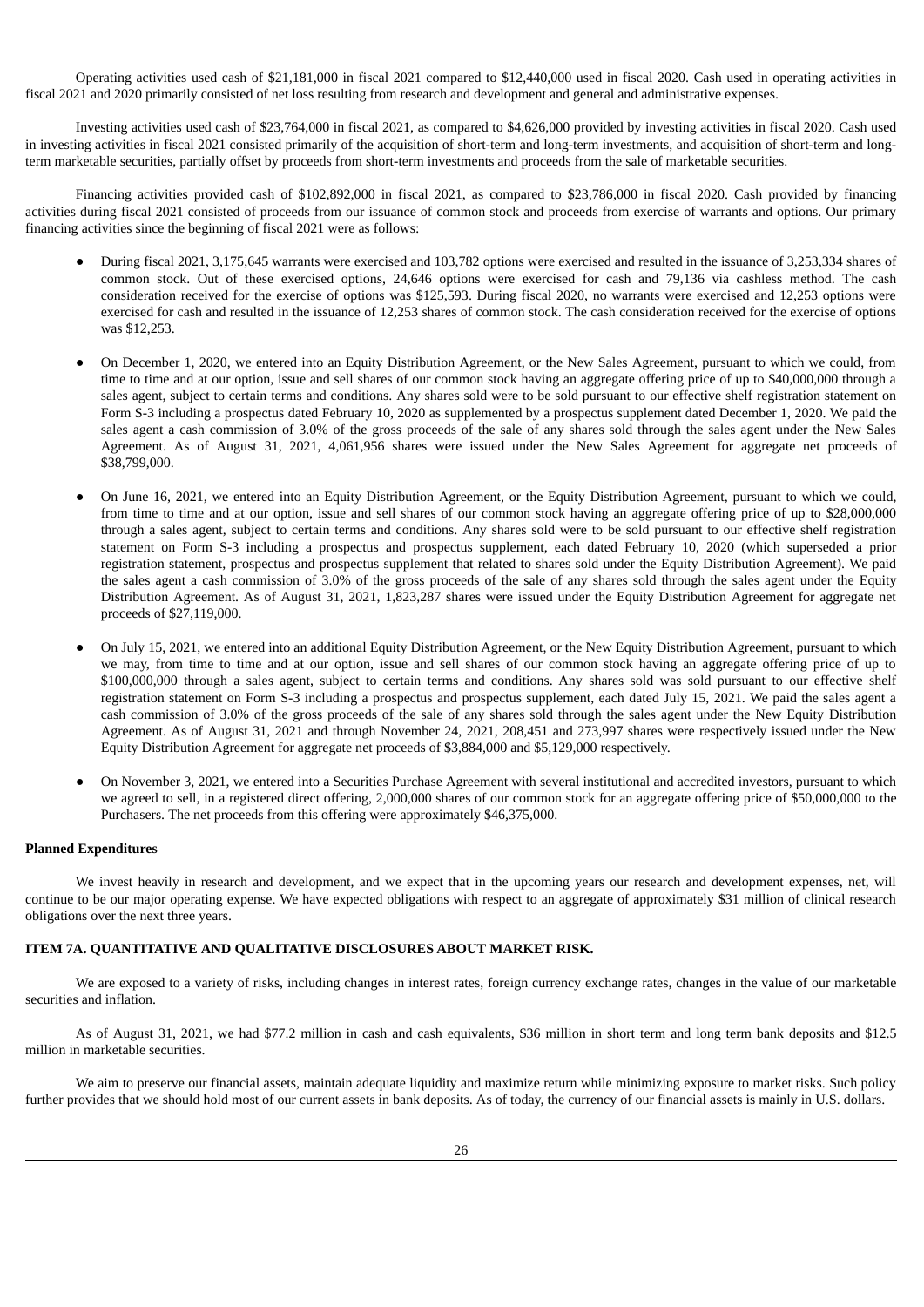## **Marketable securities**

We own 1,701,357 common shares of D.N.A, 117,000 ordinary shares of Entera which are presented in our financial statements as marketable securities. Marketable securities are presented at fair value and their realization is subject to certain limitations if sold through the market, and we are therefore exposed to market risk. There is no assurance that at the time of sale of the marketable securities the price per share will be the same or higher, nor that we will be able to sell all of the securities at once given the volume of securities we hold. Entera shares are traded on Nasdaq in U.S. dollars, while D.N.A shares are traded on the Tel Aviv Stock Exchange and the D.N.A shares' price is denominated in NIS. We are also exposed to changes in the market price of the Entera and D.N.A shares, as well as to exchange rates fluctuations in the NIS currency compared to the U.S. dollar with respect to the D.N.A shares.

# **Interest Rate Risk**

We invest a major portion of our cash surplus in bank deposits in banks in Israel. Since the bank deposits typically carry fixed interest rates, financial income over the holding period is not sensitive to changes in interest rates, but only the fair value of these instruments. However, our interest gains from future deposits may decline in the future as a result of changes in the financial markets. In any event, given the historic low levels of the interest rate, we estimate that a further decline in the interest rate we are receiving will not result in a material adverse effect to our business.

### **Foreign Currency Exchange Risk and Inflation**

A significant portion of our expenditures, including salaries, clinical research expenses, consultants' fees and office expenses relate to our operations in Israel. The cost of those Israeli operations, as expressed in U.S. dollars, is influenced by the extent to which any increase in the rate of inflation in Israel is not offset (or is offset on a lagging basis) by a devaluation of the NIS in relation to the U.S. dollar. If the U.S. dollar declines in value in relation to the NIS, it will become more expensive for us to fund our operations in Israel. In addition, as of August 31, 2021, we own net balances in NIS of approximately \$1,287,000. Assuming a 10% appreciation of the NIS against the U.S. dollar, we would experience exchange rate gain of approximately \$143,000, while assuming a 10% devaluation of the NIS against the U.S. dollar, we would experience an exchange rate loss of approximately \$117,000.

The exchange rate of the U.S. dollar to the NIS, based on exchange rates published by the Bank of Israel, was as follows:

|                         |       | <b>Year Ended</b> |       |
|-------------------------|-------|-------------------|-------|
|                         |       | August 31,        |       |
|                         | 2021  | 2020              | 2019  |
| Average rate for period | 3.292 | 3.490             | 3.623 |
| Rate at period-end      | 3.207 | 3.362             | 3.535 |

We do not use any currency hedging transactions of options or forwards to decrease the risk of financial exposure from fluctuations in the exchange rate of the U.S. dollar against the NIS.

# <span id="page-30-0"></span>**ITEM 8. FINANCIAL STATEMENTS AND SUPPLEMENTARY DATA.**

See Item 15 of this Annual Report on Form 10-K.

## <span id="page-30-1"></span>**ITEM 9. CHANGES IN AND DISAGREEMENTS WITH ACCOUNTANTS ON ACCOUNTING AND FINANCIAL DISCLOSURE.**

None.

# <span id="page-30-2"></span>**ITEM 9A. CONTROLS AND PROCEDURES.**

### **Disclosure Controls and Procedures**

Our management, including our Chief Executive Officer and Chief Financial Officer, evaluated the effectiveness of our disclosure controls and procedures as of August 31, 2021. Based upon that evaluation, our Chief Executive Officer and Chief Financial Officer concluded that our disclosure controls and procedures are effective.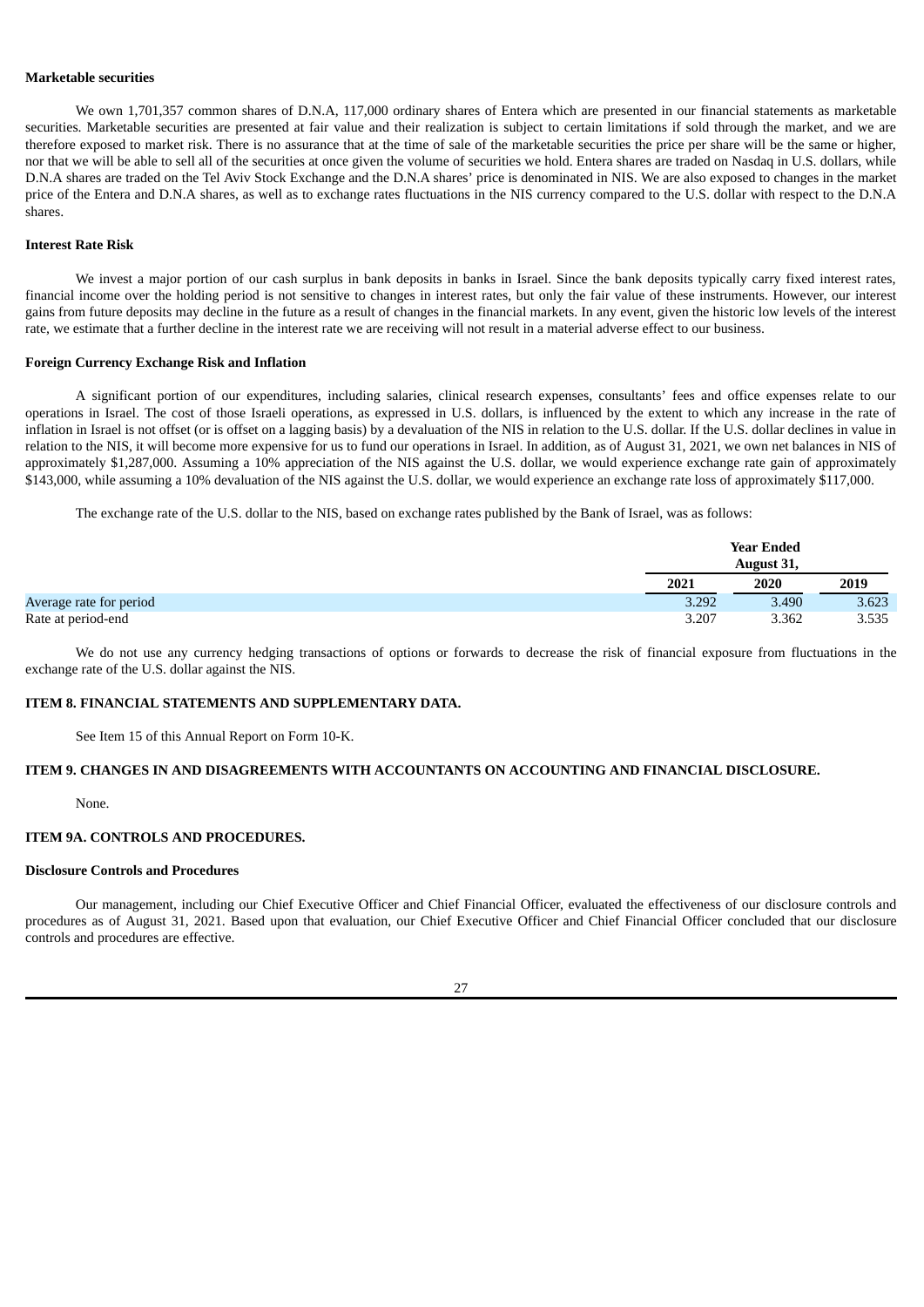# **Management's Annual Report on Internal Control over Financial Reporting**

Our management, under the supervision of our Chief Executive Officer and Chief Financial Officer, is responsible for establishing and maintaining adequate internal control over our financial reporting, as defined in Rules 13a-15(f) and 15d-15(f) promulgated under the Exchange Act. The Company's internal control over financial reporting is defined as a process designed to provide reasonable assurance regarding the reliability of financial reporting and the preparation of financial statements for external purposes in accordance with GAAP. Internal control over financial reporting includes policies and procedures that:

- pertain to the maintenance of records that in reasonable detail accurately and fairly reflect our transactions and asset dispositions;
- provide reasonable assurance that transactions are recorded as necessary to permit the preparation of our financial statements in accordance with GAAP, and that our receipts and expenditures are being made only in accordance with authorizations of our management and directors; and
- provide reasonable assurance regarding the prevention or timely detection of unauthorized acquisition, use or disposition of assets that could have a material effect on our financial statements.

Under the supervision and with the participation of our management, including our Chief Executive Officer and Chief Financial Officer, we evaluated the effectiveness of our internal control over financial reporting as of August 31, 2021 based on the current framework for Internal Control-Integrated Framework (2013) set forth by The Committee of Sponsoring Organizations of the Treadway Commission.

Based on this evaluation, our management concluded that the Company's internal control over financial reporting was effective as of August 31, 2021 at a reasonable assurance level.

# **Changes in Internal Control over Financial Reporting**

There were no changes in our internal control over financial reporting that occurred during the quarter ended August 31, 2021 that have materially affected, or are reasonable likely to materially affect, our internal control over financial reporting.

# <span id="page-31-0"></span>**ITEM 9B. OTHER INFORMATION.**

Not applicable.

# <span id="page-31-1"></span>**ITEM 9C. DISCLOSURE REGARDING FOREIGN JURISDICTIONS THAT PREVENT INSPECTIONS.**

Not applicable.

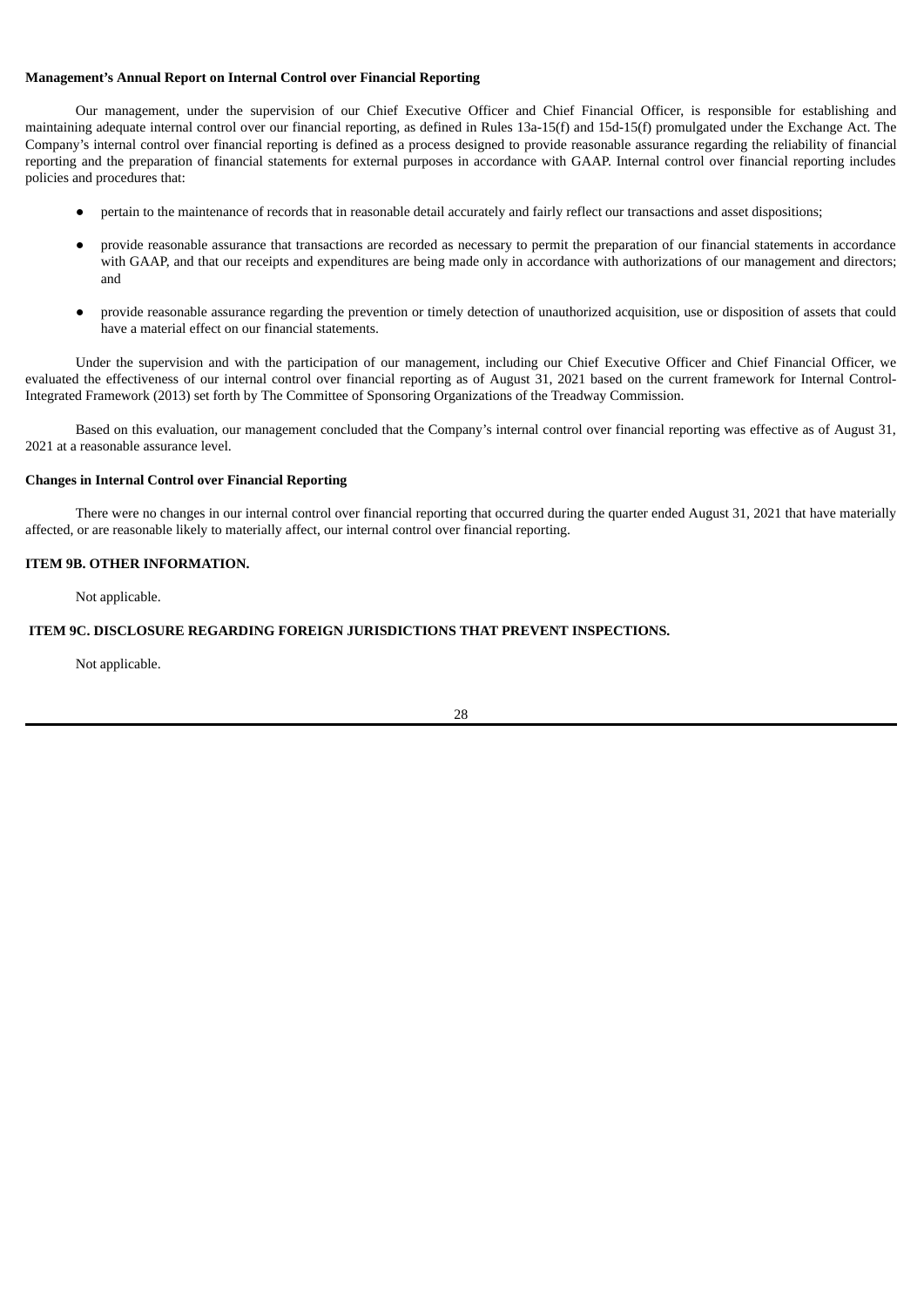# **PART III**

# <span id="page-32-1"></span><span id="page-32-0"></span>**ITEM 10. DIRECTORS, EXECUTIVE OFFICERS AND CORPORATE GOVERNANCE.**

Set forth below is certain information with respect to the individuals who are our directors and executive officers.

| Age | <b>Position</b>                                  |
|-----|--------------------------------------------------|
| 47  | President, Chief Executive Officer and Director  |
|     |                                                  |
|     | Chief Scientific Officer and Director            |
|     |                                                  |
|     | Chief Financial Officer, Treasurer and Secretary |
|     |                                                  |
|     | Chief Operating & Business Officer               |
|     |                                                  |
|     | Chief Commercial Officer                         |
|     |                                                  |
|     | <b>Director</b>                                  |
|     |                                                  |
| 66  | <b>Director</b>                                  |
|     |                                                  |
| 61  | Chairman, Director                               |
|     |                                                  |
| 57  | Director                                         |
|     | 81<br>38<br>51<br>56<br>50                       |

Dr. Miriam Kidron is Mr. Nadav Kidron's mother. There are no other directors or officers of the Company who are related by blood or marriage.

# **Business Experience**

The following is a brief account of the education and business experience during at least the past five years of each director and our executive officers who are not also directors, indicating the principal occupation during that period, and the name and principal business of the organization in which such occupation and employment were carried out.

*Mr. Nadav Kidron* was appointed *President, Chief Executive Officer* and a *director* in March 2006. He is also a director of Israel Advanced Technology Industries organization, and until 2016 was a director of Entera Bio Ltd. In 2009, he was a fellow at the Merage Foundation for U.S.-Israel Trade Programs for executives in the life sciences field. From 2003 to 2006, he was the managing director of the Institute of Advanced Jewish Studies at Bar Ilan University. From 2001 to 2003, he was a legal intern at Wine, Mishaiker & Ernstoff Law Offices in Jerusalem, Israel. Mr. Kidron holds an LL.B. and an International MBA from Bar Ilan University, Israel, and is a member of the Israel Bar Association.

We believe that Mr. Kidron's qualifications to serve on our Board include his familiarity with the Company as its founder, his experience in capital markets, as well as his knowledge and familiarity with corporate management.

*Dr. Miriam Kidron* was appointed *Chief Scientific Officer* and a *director* in March 2006. Dr. Kidron is a pharmacologist and a biochemist with a Ph.D. in biochemistry. From 1990 to 2007, Dr. Kidron was a senior researcher in the Diabetes Unit at Hadassah University Hospital in Jerusalem, Israel. During 2003 and 2004, Dr. Kidron served as a consultant to Emisphere Technologies Inc., a company that specializes in developing broad-based proprietary drug delivery platforms. Dr. Kidron was formerly a visiting professor at the Medical School at the University of Toronto (Canada), and is a member of the American, European and Israeli Diabetes Associations. Dr. Kidron is a recipient of the Bern Schlanger Award.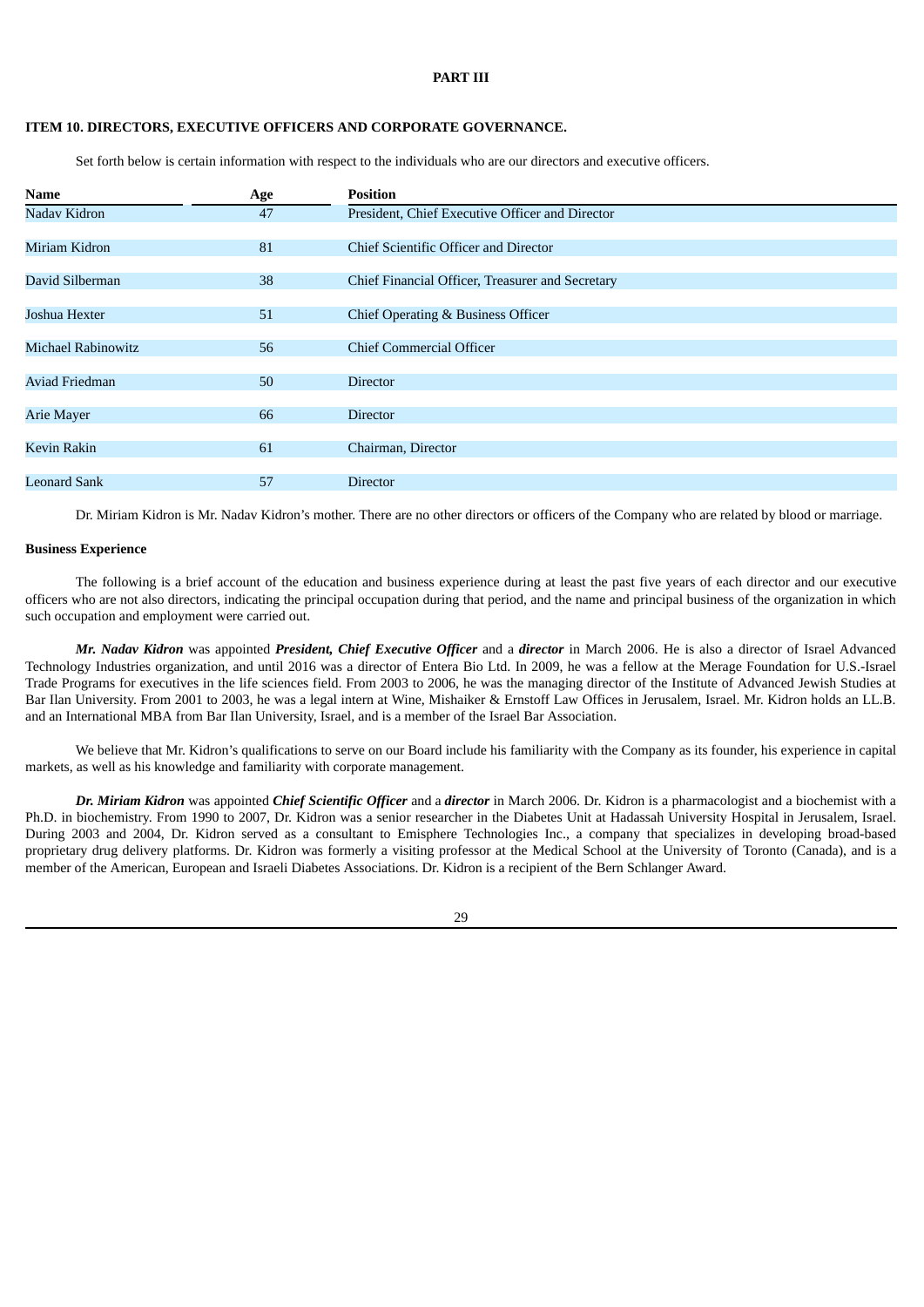We believe that Dr. Kidron's qualifications to serve on our Board include her expertise in the Company's technology, as it is based on her research, as well as her experience and relevant education in the fields of pharmacology and diabetes.

*Mr. David Silberman* was appointed *Chief Financial Officer, Treasurer and Secretary* effective July 2021. Prior to his appointment, from April 2018 until May 2021, Mr. Silberman served as a Corporate Financial Planning and Analysis associate director and director at Teva Pharmaceutical Industries Ltd., a global pharmaceutical company, committed to helping patients around the world to access affordable medicines and benefit from innovations to improve their health. From 2014 to 2018, Mr. Silberman served as Global Internal Audit Senior Manager at Teva Pharmaceutical Industries Ltd.. From 2009 to 2014, Mr. Silberman provided internal audit and risk management services in the advisory department of Grant Thornton Fahn Kanne Control Management. From January 2009 until June 2009, Mr. Silberman worked in the audit department of KPMG, a certified public accounting firm. Mr. Silberman holds a DCG and a DSCG degrees from the French Ministry of higher study and research and is a certified public accountant in Israel.

*Mr. Joshua Hexter* was appointed *Chief Operating & Business Officer*, effective September 2019. Prior to his appointment, Mr. Hexter served as Chief Business Officer at BrainsWay Ltd. (Nasdaq/TASE: BWAY) from 2018 to 2019, a commercial stage medical device company focused on the development and sale of non-invasive neuromodulation products. From 2013 to 2018, Mr. Hexter served as Chief Operating Officer and VP Business Development of the Company and from 2007 to 2013, Mr. Hexter was a Director or Executive Director of BioLineRx Ltd. (Nasdaq/TASE: BLRX), a biopharmaceutical development company dedicated to identifying, in-licensing and developing innovative therapeutic candidates. Prior to his employment with BioLineRx, Mr. Hexter was a member of the board of directors and Chief Executive Officer of Biosensor Systems Design, Inc., a company developing market-driven biosensors. Mr. Hexter holds a bachelor's degree from the University of Wisconsin and a master's degree in management from Boston University.

*Mr. Michael Rabinowitz* was appointed *Chief Commercial Officer*, effective August 1, 2021. Prior to his appointment, from June 1993 until February 2021, Mr. Rabinowitz served in various marketing, sales, business development, and financial leadership roles at the global biopharmaceutical company Merck & Co., where he launched and marketed products in over 30 countries across several disease areas, including launching billion-dollar oral agents in diabetes and managing a global business. Mr. Rabinowitz holds a Masters' Degree from The Carlson School of Management, University of Minnesota. He has also participated in executive health care programs at the Harvard Business School.

*Mr. Aviad Friedman* became a *director* in August 2016. Mr. Friedman is an international businessman and since July 2021, he has been acting as Director General of Israel's Housing Ministry. From 2007 to 2021, he was Chief Executive Officer of Most Properties 1998 Ltd.. Mr. Friedman was the first Director General of Israel's Ministry of Diaspora Affairs and served as personal advisor to Prime Minister Ariel Sharon from 2001 to 2005. Mr. Friedman served as Chief Operating Officer of one of Israel's premier newspapers, Ma'ariv from 2003 to 2007, and has more than 15 years of experience serving on boards of public and private companies including Maayan Ventures, Capital Point, Rosetta Green Ltd and Aerodrome Groupe Ltd. Mr. Friedman additionally served as an investor and consultant at Rhythmia Medical Inc. from 2007, and was actively involved in the sale of the company to Boston Scientific in 2012. Mr. Friedman holds a bachelor's degree and master's degree with honors in Public Administration from Bar-Ilan University.

We believe that Mr. Friedman's qualifications to serve on our Board include his experience in serving as a director of public and private companies as well as his knowledge and familiarity with corporate finance.

*Dr. Arie Mayer* became a *director* in December 2019. Dr. Mayer, is currently the Managing Director and Chairman of the Board of Sigma-Aldrich Israel Ltd. and has held that position since January 2010. Dr. Mayer has held various roles with Sigma-Aldrich Israel Ltd. since 1995 and was instrumental in introducing and developing the Cell Culture and Molecular Biology business for Sigma Aldrich Israel Ltd. Dr. Mayer holds a Bachelor of Science degree in chemistry from Hebrew University and a Ph.D. in biochemistry from Israel Institute of Technology.

We believe that Dr. Mayer's qualifications to serve on our Board include his experience as an executive in the biotechnology industry, as well as his experience and relevant education in the fields of chemistry and biochemistry.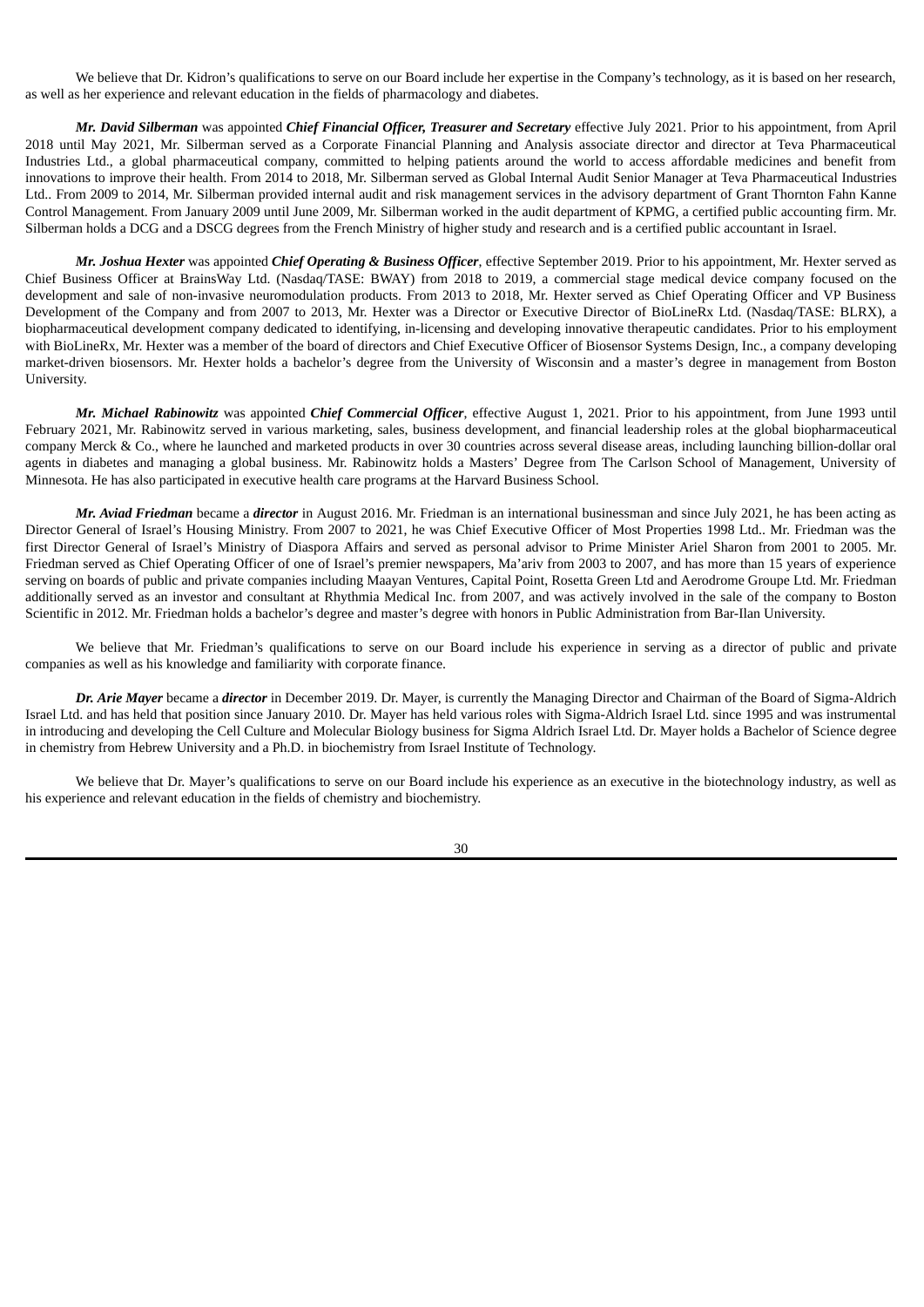*Mr. Kevin Rakin* became a *director* in August 2016 and Chairman of the Board in July 2017. Mr. Rakin is a co-founder and partner at Quantum Si Incorporated (formerly HighCape Partners), a growth equity life sciences fund where he has served since 2013. From June 2011 to November 2012, Mr. Rakin was the President of Regenerative Medicine at Shire plc, or Shire, a leading specialty biopharmaceutical company. Prior to joining Shire, Mr. Rakin served as the Chairman and Chief Executive Officer of Advanced BioHealing, Inc. from 2007 until its acquisition by Shire for \$750 million in June 2011. Mr. Rakin currently serves on the boards of Quantum-Si Inc. (Nasdaq: QSI), Aziyo Biologics Inc. (Nasdaq: AZYO) and Nyxoah SA (Nasdaq: NYXH) as well as a number of private companies. Mr. Rakin holds an MBA from Columbia University and received his graduate and undergraduate degrees in Commerce from the University of Cape Town, South Africa.

We believe that Mr. Rakin's qualifications to serve on our Board include his extensive experience as an executive in the biotechnology industry, as well as his service in positions in various companies as a chief executive officer, chief financial officer and president and his involvement in public and private financings and mergers and acquisitions in the biotechnology industry.

*Mr. Leonard Sank* became a *director* in October 2007. Mr. Sank is a South African entrepreneur and businessman, whose interests lie in entrepreneurial endeavors and initiatives, with over 25 years' experience of playing significant leadership roles in developing businesses. Mr. Sank serves on the boards of a few national businesses and local non-profit charity organizations in Cape Town, where he resides.

We believe that Mr. Sank's qualifications to serve on our Board include his years of experience in development stage businesses, as well as his experience serving as a director of many entities.

#### **Board of Directors**

There are no agreements with respect to the election of directors. Each director is elected for a period of one year at our annual meeting of stockholders and serves until the next such meeting and until his or her successor is duly elected or until his or her earlier resignation or removal. The Board may also appoint additional directors. A director so chosen or appointed will hold office until the next annual meeting of stockholders and until his or her successor is duly elected and qualified or until his or her earlier resignation or removal. The Board has determined that Aviad Friedman, Arie Mayer, Kevin Rakin and Leonard Sank are independent as defined under the rules promulgated by Nasdaq.

We have determined that each of the directors is qualified to serve as a director of the Company based on a review of the experience, qualifications, attributes and skills of each director. In reaching this determination, we have considered a variety of criteria, including, among other things: character and integrity; ability to review critically, evaluate, question and discuss information provided, to exercise effective business judgment and to interact effectively with the other directors; and willingness and ability to commit the time necessary to perform the duties of a director.

### **Board Meeting Attendance**

During fiscal 2021, our Board held 15 meetings and took actions by written consent on 13 occasions. Board members are encouraged to attend our annual meetings of stockholders.

All of our directors, except Mr. Gao Xiaoming, whose term as a director expired on August 30, 2021, attended at least 75% of the aggregate number of meetings of the Board and the committees that were held during the period such director served on the Board.

### **Committees**

### *Audit Committee and Audit Committee Financial Expert*

The members of our Audit Committee are Aviad Friedman, Arie Mayer and Kevin Rakin. Our Board has determined that Aviad Friedman is an "audit committee financial expert" as set forth in Item 407(d)(5) of Regulation S-K and that all members of the Audit Committee are "independent" as defined by the rules of the SEC and the Nasdaq rules and regulations. The Audit Committee operates under a written charter that is posted on the "Investors" section of our website, www.oramed.com. The primary responsibilities of our Audit Committee include:

- Overseeing the accounting and financial reporting processes of the Company and the audits of the financial statements of the Company;
- Appointing, compensating and retaining our registered independent public accounting firm;
- Overseeing the work performed by any outside accounting firm;
- Assisting the Board in fulfilling its responsibilities by reviewing: (i) the financial reports provided by us to the SEC, our stockholders or to the general public and (ii) our internal financial and accounting controls; and
- Recommending, establishing and monitoring procedures designed to improve the quality and reliability of the disclosure of our financial condition and results of operations.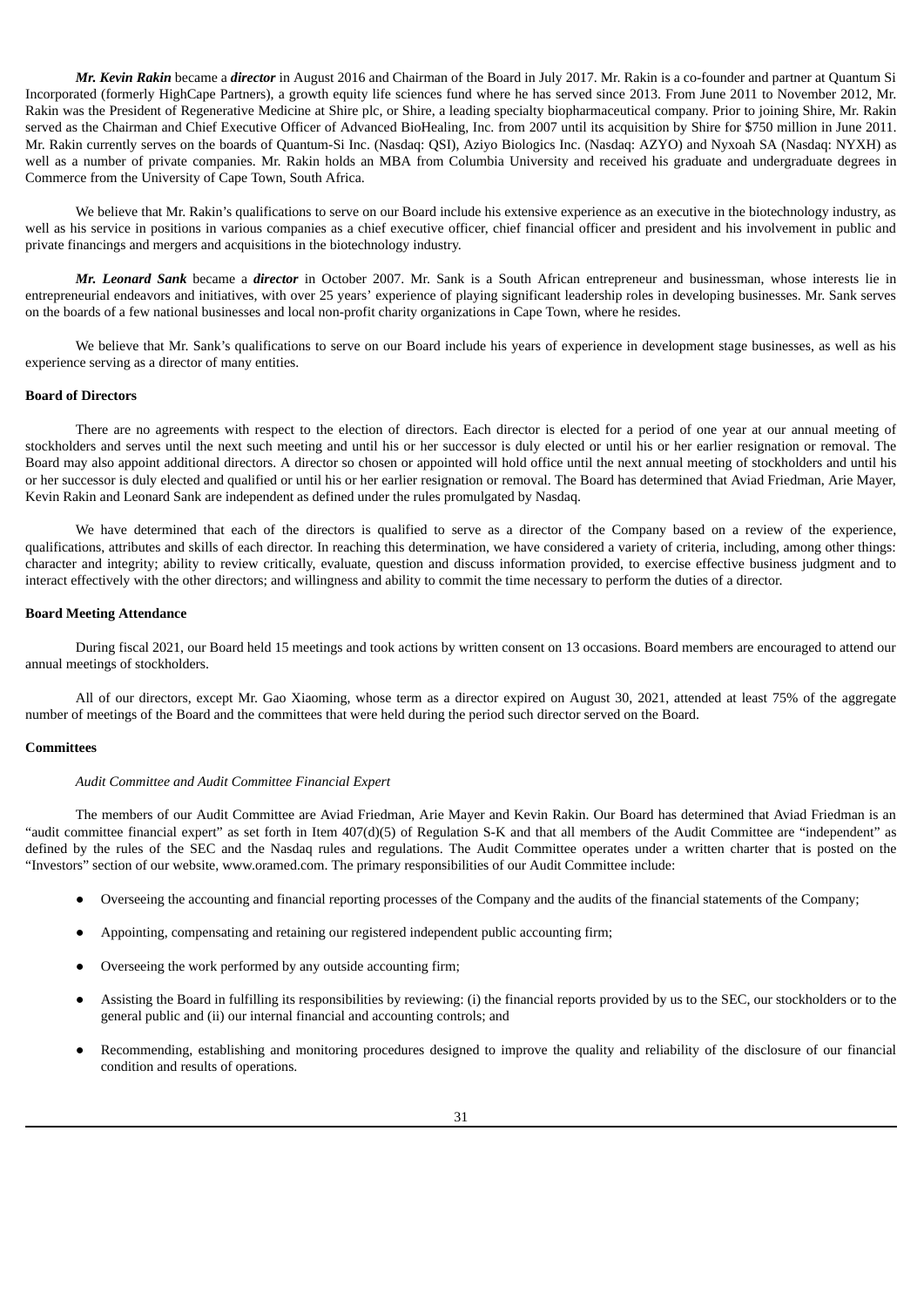# *Compensation Committee*

The members of our Compensation Committee are Aviad Friedman, Kevin Rakin and Leonard Sank. The Board has determined that all of the members of the Compensation Committee are "independent" as defined by the rules of the SEC and Nasdaq rules and regulations. The Compensation Committee operates under a written charter that is posted on the "Investors" section of our website, www.oramed.com. The primary responsibilities of our Compensation Committee include:

- Reviewing, negotiating and approving, or recommending for approval by our Board the salaries and incentive compensation of our executive officers;
- Administering our equity based plans and making recommendations to our Board with respect to our incentive-compensation plans and equity-based plans; and
- Making recommendations to our Board with respect to director compensation.

## *Nominating Committee*

The members of our Nominating Committee are Arie Mayer and Kevin Rakin. The Board has determined that all of the members of the Nominating Committee are "independent" as defined by the rules of the SEC and Nasdaq rules and regulations. The Nominating Committee operates under a written charter that is posted on the "Investors" section of our website, www.oramed.com . The primary responsibilities of our Nominating Committee include:

- Overseeing the composition and size of the Board, developing qualification criteria for Board members and actively seeking, interviewing and screening individuals qualified to become Board members for recommendation to the Board;
- Recommending the composition of the Board for each annual meeting of stockholders; and
- Reviewing periodically with the Chairman of the Board and the Chief Executive Officer the succession plans relating to positions held by directors, and making recommendations to the Board with respect to the selection and development of individuals to occupy those positions.

# **Delinquent Section 16(a) Reports**

Based solely upon a review of Forms 3, 4 and 5, and amendments thereto, furnished to us during fiscal 2021, we believe that during fiscal 2021, our executive officers, directors and all persons who own more than ten percent of a registered class of our equity securities complied with all Section 16(a) filing requirements, except: (a) Avraham Gabay, our former Chief Financial Officer, failed to timely file a Form 4 reporting his February 3, 2021 acquisition of options to purchase 40,000 shares of our common stock. Mr. Gabay filed a Form 4 reporting this transaction on February 8, 2021, (b) Joshua Hexter, our Chief Operating & Business Officer, failed to timely file a Form 4 reporting his February 3, 2021 acquisition of options to purchase 50,000 shares of our common stock. Mr. Hexter filed a Form 4 reporting this transaction on February 8, 2021, (c) Nadav Kidron, our President, Chief Executive Officer and one of our directors, failed to timely file a Form 4 reporting his February 3, 2021 acquisition of options to purchase 150,000 shares of our common stock. Mr. Kidron filed a Form 4 reporting this transaction on February 8, 2021 and (d) Miriam Kidron, our Chief Scientific Officer and one of our directors, failed to timely file a Form 4 reporting her February 3, 2021 acquisition of options to purchase 100,000 shares of our common stock. Ms. Kidron filed a Form 4 reporting this transaction on February 8, 2021.

## **Code of Ethics**

We have adopted a Code of Ethics and Business Conduct for our senior officers, directors and employees. A copy of the Code of Ethics and Business Conduct is located at our website at www.oramed.com. We intend to satisfy the disclosure requirement regarding any amendment to, or a waiver from, a provision of the Code of Ethics that applies to our Chief Executive Officer, or CEO, Chief Financial Officer or controller, or persons performing similar functions and that relates to the Code of Ethics by posting such information on our website, www.oramed.com.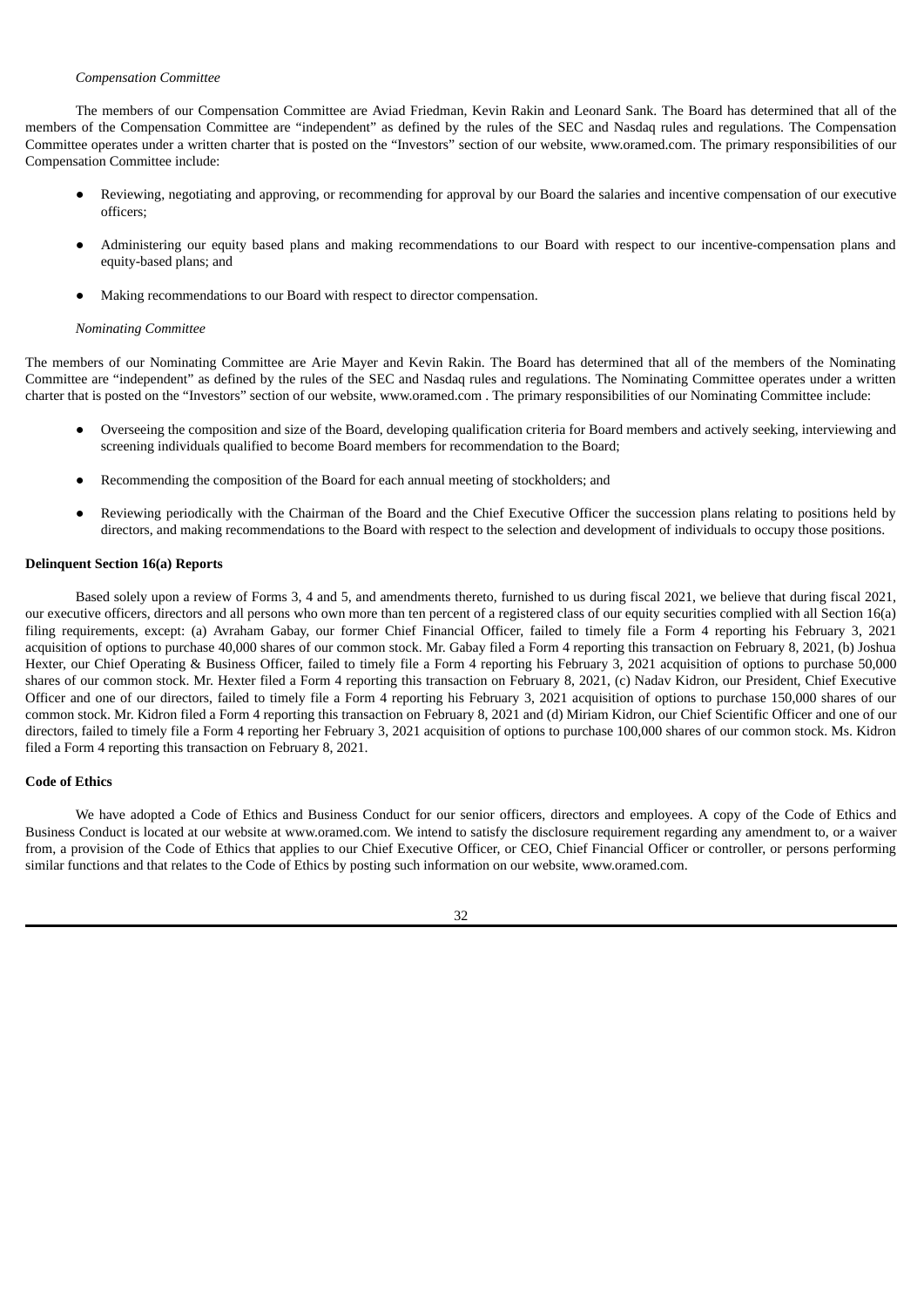### **ITEM 11. EXECUTIVE COMPENSATION.**

# **Compensation Discussion and Analysis**

This section explains the policies and decisions that shape our executive compensation program, including its specific objectives and elements, as it relates to our "named executive officers," or NEOs. Our NEOs for fiscal 2021 are those four individuals listed in the "Summary Compensation Table" below. The Compensation Committee believes that our executive compensation is appropriately designed to incentivize our named executive officers to work for our long-term prosperity, is reasonable in comparison with the levels of compensation provided by comparable companies and reflects a reasonable cost. We believe our named executive officers are critical to the achievement of our corporate goals, through which we can drive stockholder value.

The Compensation Committee of our Board is comprised solely of independent directors as defined by Nasdaq and non-employee directors as defined by Rule 16b-3 under the Exchange Act. The Compensation Committee has the authority and responsibility to review and approve the compensation of our CEO and other executive officers. Other information concerning the structure, roles and responsibilities of our Compensation Committee is set forth in "Board Meetings and Committees—Compensation Committee" section.

Our executive compensation program and our NEOs' compensation packages are designed around the following objectives:

- attract, hire, and retain talented and experienced executives;
- motivate, reward and retain executives whose knowledge, skills and performance are critical to our success;
- ensure fairness among the executive management team via recognizing the contributions of each executive to our success;
- focus executive behavior on achievement of our corporate objectives and strategy; and
- align the interests of management and stockholders by providing management with longer-term incentives through equity ownership.

The Compensation Committee reviews the allocation of compensation components regularly to ensure alignment with strategic and operating goals, competitive market practices and legislative changes. The Compensation Committee does not apply a specific formula to determine the allocation between cash and non-cash forms of compensation. Certain compensation components, such as base salaries, benefits and perquisites, are intended primarily to attract, hire, and retain well-qualified executives. Other compensation elements, such as long-term incentive opportunities, are designed to motivate and reward performance. Long-term incentives are intended to reward NEOs for our long-term performance and executing our business strategy, and to strongly align NEOs' interests with those of stockholders.

With respect to equity compensation, the Compensation Committee makes awards to executives under our 2019 Stock Incentive Plan, as amended and restated, or the 2019 Plan. Executive compensation is paid or granted based on such matters as the Compensation Committee deems appropriate, including our financial and operating performance and the alignment of the interests of the executive officers and our stockholders.

#### *Elements of Compensation*

Our executive officer compensation program is comprised of: (i) base salary or monthly compensation; (ii) discretionary bonus; (iii) long-term equity incentive compensation in the form of stock option grants; and (iv) benefits and perquisites.

In establishing overall executive compensation levels and making specific compensation decisions for our NEOs in fiscal 2021, the Compensation Committee considered a number of criteria, including the executive's position, scope of responsibilities, prior base salary and annual incentive awards and expected contribution.

Generally, our Compensation Committee reviews and, as appropriate, approves compensation arrangements for the NEOs from time to time but not less than once each year. The Compensation Committee also takes into consideration the CEO's recommendations for executive compensation of the other NEOs. The CEO generally presents these recommendations at the time of our Compensation Committee's review of executive compensation arrangements.

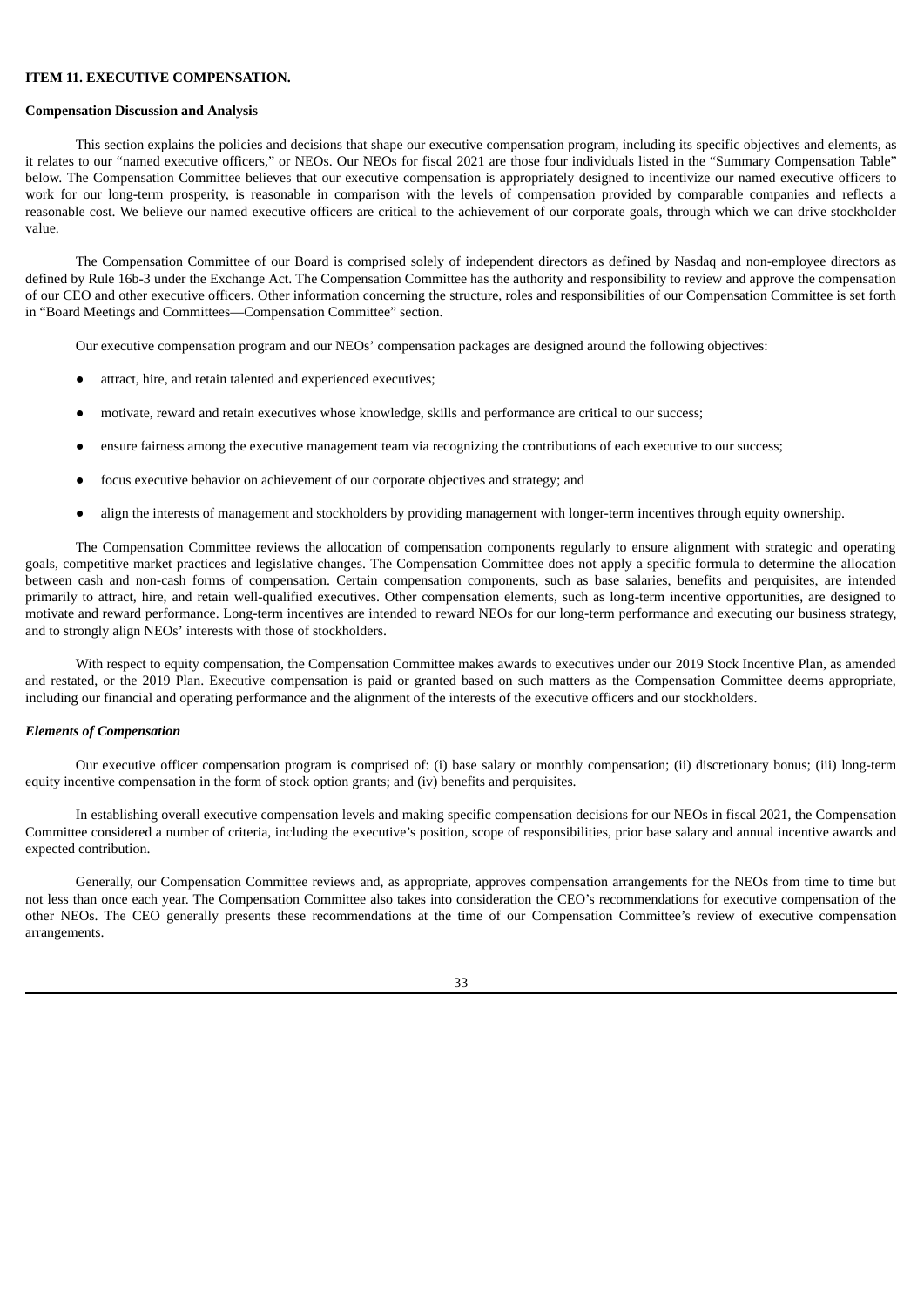The Compensation Committee performs a review of base salaries and monthly compensation for our NEOs from time to time as appropriate. In determining salaries, the Compensation Committee members also take into consideration the scope of the NEOs' responsibilities and independent thirdparty market data, such as compensation surveys to industry, individual experience and performance and contribution to our clinical, regulatory, commercial and operational performance. None of the factors above has a dominant weight in determining the compensation of our named executive officers, and our Compensation Committee considers the factors as a whole when considering such compensation. In addition, our Compensation Committee uses comparative data regarding compensation paid by peer companies in order to obtain a general understanding of current trends in compensation practices and ranges of amounts being awarded by other public companies, and not as part of an analysis or a formula.

We believe that a competitive base salary and monthly compensation is a necessary element of any compensation program that is designed to attract and retain talented and experienced executives. We also believe that attractive base salaries can motivate and reward executives for their overall performance. Base salary and monthly compensation are established in part based on the individual experience, skills and expected contributions to our performance, as well as such executive's performance during the prior year. Generally, we believe that executives' base salaries should be targeted near the median of the range of salaries for executives in similar positions with similar responsibilities, experience and performance at comparable companies. Compensation adjustments are made occasionally based on changes in an executive's level of responsibility, company progress or on changed local and specific executive employment market conditions.

In fiscal 2021, our Compensation Committee increased the base salary of one of our NEOs by 15% as it deemed this to be a reasonable rate based on, among other factors, such NEO's increased responsibilities and time passed since the last salary increase.

#### *Performance Based Bonus*

Our NEOs are eligible to receive discretionary annual bonuses based upon performance. The amount of annual bonus to our NEOs is based on various factors, including, among others, the achievement of scientific and business goals and our financial and operational performance. The Compensation Committee takes into account the overall performance of the individuals, as well as the overall performance of the Company over the period being reviewed and the recommendation of management. For any given year, the compensation objectives vary, but relate generally to strategic factors such as developments in our clinical path, the execution of a license agreement for the commercialization of product candidates, the establishment of key strategic collaborations, the build-up of our pipeline and financial factors such as capital raising. Bonuses are awarded generally based on corporate performance, with adjustments made within a range for individual performance, at the discretion of the Compensation Committee. The Compensation Committee determines, on a discretionary basis, the size of the entire bonus pool and the amount of the actual award to each NEO. The overall payment is also based on historic compensation of the NEOs.

We believe that annual bonuses payable based on the achievement of short-term corporate goals incentivize our NEOs to create stockholder value and attain short-term performance objectives.

### *Long-Term Equity Incentive Compensation*

Long-term incentive compensation allows the NEOs to share in any appreciation in the value of our common stock. The Compensation Committee believes that stock participation aligns executive officers' interests with those of our stockholders. Equity incentive awards are generally made at the commencement of employment and following a significant change in job responsibilities, or to meet other special retention or performance objectives. The amounts of the awards are designed to reward past performance and create incentives to meet long-term objectives. Awards are made at a level expected to be competitive within the biotechnology industry, as well as with Israeli-based companies. Awards are made on a discretionary basis and not pursuant to specific criteria set out in advance. In determining the amount of each grant, the Compensation Committee also takes into account the number of shares held by the executive prior to the grant. The vesting schedule for NEOs generally provides for annual installments for new grants, though the Compensation Committee also utilizes quarterly vesting from time to time, as well as performance-based vesting. The Compensation Committee believes that time-based vesting encourages recipients to build stockholder value over a long period of time and that performance-based vesting encourages recipients to achieve goals that benefit the Company.

### *Benefits and Perquisites*

Generally, benefits available to NEOs are available to all employees on similar terms and include welfare benefits, paid time-off, life and disability insurance and other customary or mandatory social benefits in Israel. We provide our NEOs with a phone and a company car, which are customary benefits in Israel to managers and officers.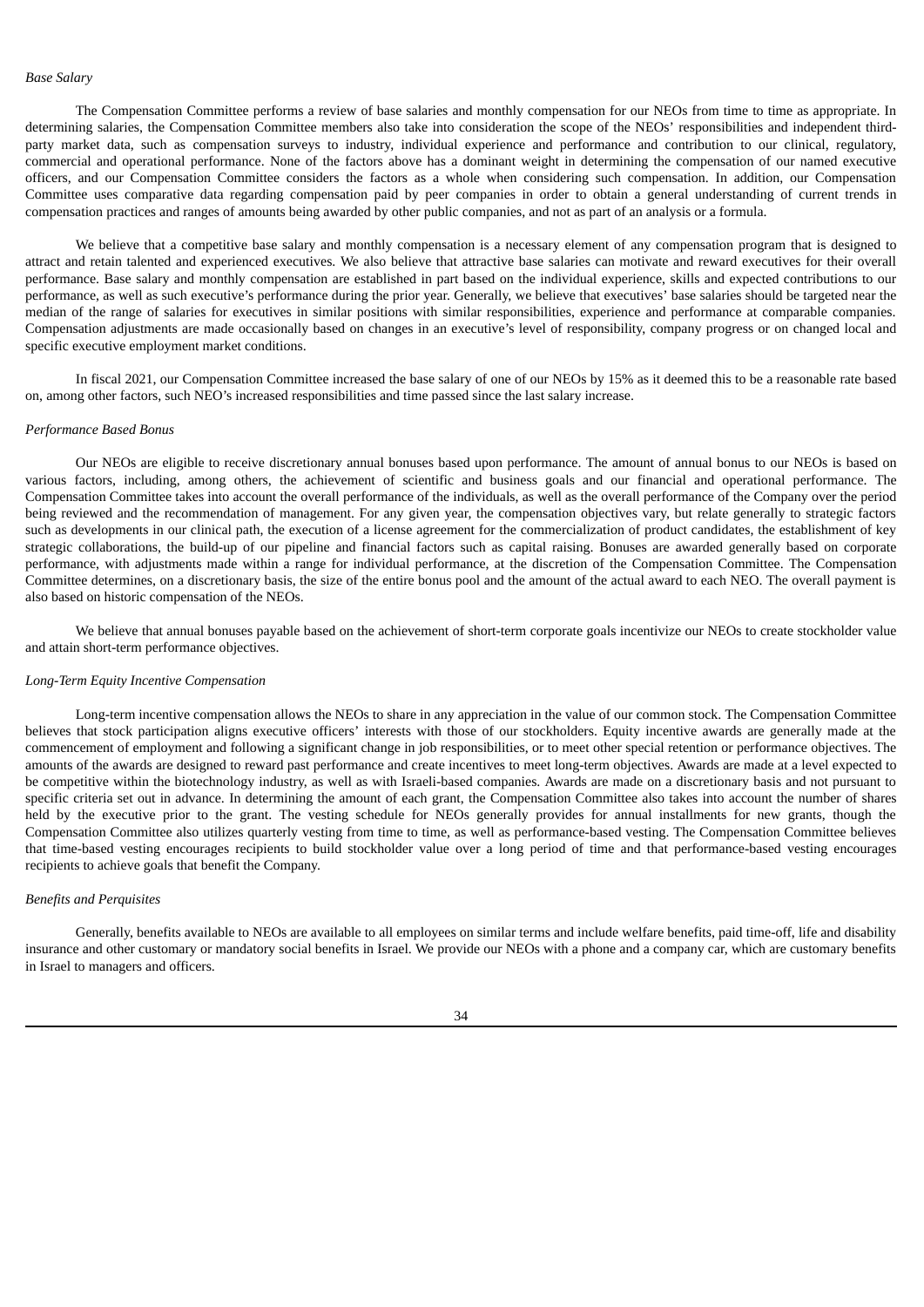We do not believe that the benefits and perquisites described above deviate materially from the customary practice for compensation of executive officers by other companies similar in size and stage of development in Israel. These benefits represent a relatively small portion of the executive officers' total compensation.

The Company pays for certain direct costs, related taxes and expenses incurred in connection with the relocation of our CEO to United States. During fiscal 2021, such relocation expenses totaled approximately \$377,000, and included mainly payments intended to reflect the difference in the cost of living between Israel and the United States, relocation expenses, accommodation allowances, education allowances, health insurance and related taxes.

#### *Say-on-Pay Vote*

Our stockholders approved, on an advisory basis, our executive compensation program at our annual meeting of stockholders held on August 3, 2020. We did not seek or receive any specific feedback from our stockholders concerning our executive compensation program during the past fiscal year. The Compensation Committee did not specifically rely on the results of the prior vote in making any compensation-related decisions during fiscal 2021.

# **REPORT OF THE COMPENSATION COMMITTEE**

The Compensation Committee has reviewed and discussed the foregoing Compensation Discussion and Analysis required by Item 402(b) of Regulation S-K with our management and, based on such review and discussions, the Compensation Committee recommended to our Board that the Compensation Discussion and Analysis be included in this Annual Report on Form 10-K and in our proxy statement relating to our next annual meeting of stockholders.

Compensation Committee Members:

Aviad Friedman Kevin Rakin Leonard Sank

#### **SUMMARY COMPENSATION TABLE**

The following table sets forth the compensation earned by our NEOs for fiscals 2021, 2020 and 2019.

|                                                      |             |                                 |                                   | <b>RSUs</b>                     | <b>Option</b>                      | <b>All Other</b>                |                        |
|------------------------------------------------------|-------------|---------------------------------|-----------------------------------|---------------------------------|------------------------------------|---------------------------------|------------------------|
| <b>Name and Principal Position</b>                   | Year<br>(1) | <b>Salary</b><br>$($ \$)<br>(2) | <b>Bonus</b><br>$($ \$)<br>(2)(3) | <b>Awards</b><br>$($ \$)<br>(4) | <b>Awards</b><br>$($ \$)<br>(4)(5) | Compensation<br>$($)$<br>(2)(6) | <b>Total</b><br>$($ \$ |
| Nadav Kidron                                         | 2021        | 465,982                         | 300,000                           | 1,995,666                       | 876,693                            | 382,240                         | 4,020,581              |
| President and CEO and director <sup>(7)</sup>        | 2020        | 439,076                         | 220,582                           | $\overline{\phantom{a}}$        | 569,062                            | 539,131                         | 1,767,851              |
|                                                      | 2019        | 419,460                         | 224,975                           | ٠                               | 398,910                            | 507,750                         | 1,551,095              |
| Miriam Kidron                                        | 2021        | 319,868                         | 86,000                            | 1,330,451                       | 584,462                            | 14,193                          | 2,334,974              |
| Chief Scientific Officer and director <sup>(8)</sup> | 2020        | 305,840                         | 70,000                            | $\overline{\phantom{a}}$        | 299,506                            | 13,354                          | 688,700                |
|                                                      | 2019        | 267,386                         | 123,149                           | ٠                               | 211,128                            | 14,503                          | 616,166                |
| Avraham Gabay                                        | 2021        | 156,113                         | 60,000                            | 532,174                         | 233,785                            | 43,616                          | 1,025,688              |
| Former Chief Financial Officer <sup>(9)</sup>        | 2020        | 130,554                         | 15,951                            | $\overline{\phantom{a}}$        |                                    | 44,912                          | 191,418                |
|                                                      | 2019        | 32,122                          | $\overline{\phantom{a}}$          | $\blacksquare$                  | 73,928                             | 9,441                           | 115,491                |
| David Silberman                                      | 2021        | 27,762                          | $\overline{\phantom{a}}$          | $\overline{\phantom{a}}$        |                                    | 4,376                           | 32,138                 |
| Chief Financial Officer <sup>(10)</sup>              |             |                                 |                                   |                                 |                                    |                                 |                        |
| Joshua Hexter                                        | 2021        | 206,223                         | 60,000                            | 665,215                         | 292,231                            | 60,720                          | 1,284,389              |
| Chief Operating & Business Officer <sup>(11)</sup>   | 2020        | 190,801                         | 12,169                            | $\overline{\phantom{a}}$        | 351,128                            | 54,735                          | 608,833                |
|                                                      | 2019        | 52,848                          |                                   | $\overline{\phantom{a}}$        |                                    | 9,022                           | 61,870                 |
| Michael Rabinowitz                                   | 2021        | 30,015                          | $\overline{\phantom{a}}$          | 986,352                         | 860,416                            | $\overline{\phantom{a}}$        | 1,876,783              |
| Chief Commercial Officer <sup>(12)</sup>             |             |                                 |                                   |                                 |                                    |                                 |                        |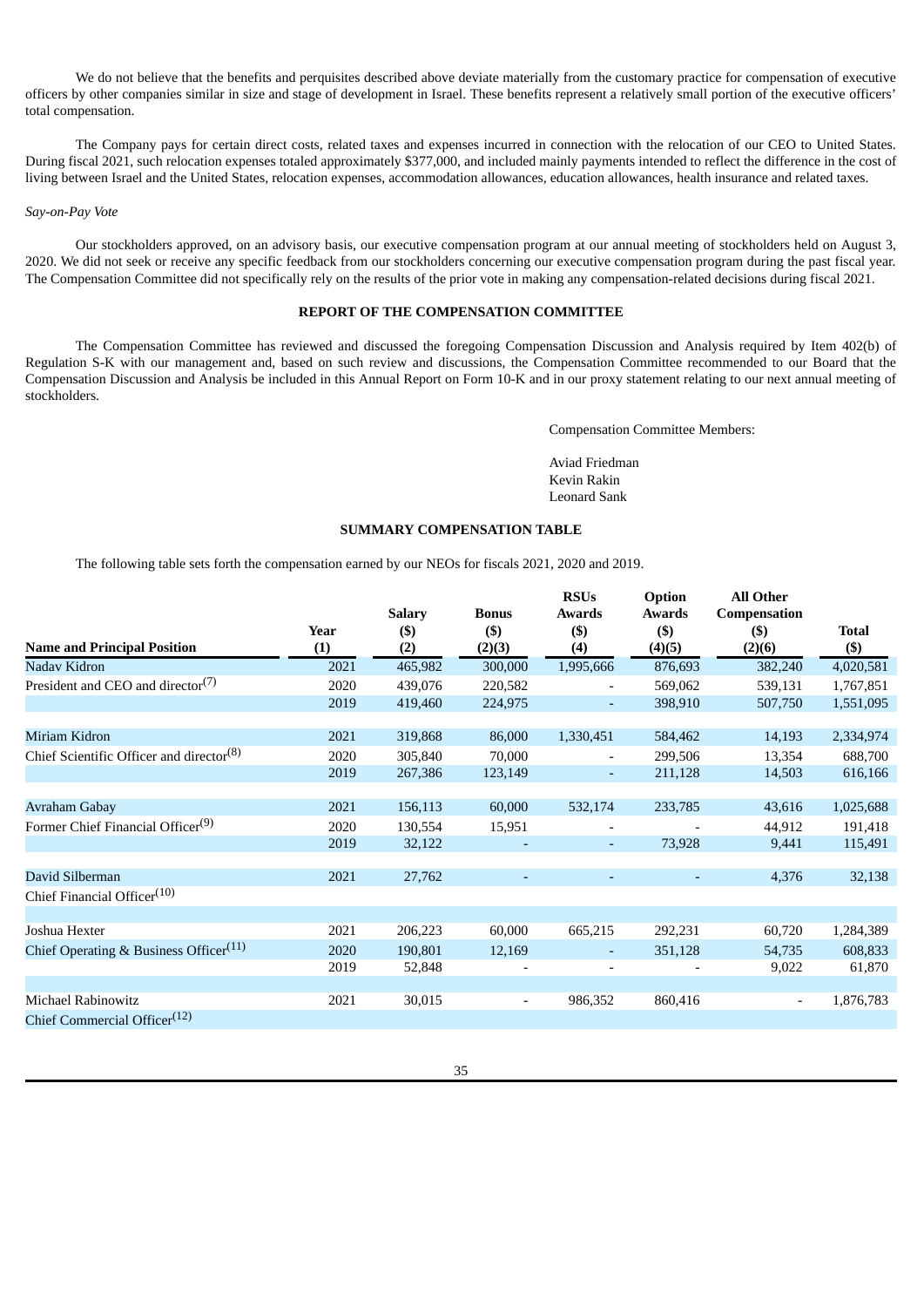- (1) The information is provided for each fiscal year, which begins on September 1 and ends on August 31.
- (2) Amounts paid for Salary, Bonus and All Other Compensation were originally denominated in NIS and were translated into U.S. Dollars at the then current exchange rate for each payment.
- (3) Bonuses were granted at the discretion of the Compensation Committee.
- (4) For RSU awards, the amounts reflect the grant date fair value, as calculated pursuant to FASB ASC Topic 718. The assumptions used to determine the fair value of the RSU awards are set forth in Note 8 to our audited consolidated financial statements included in this Annual Report on Form 10-K. Our NEOs will not realize the value of these awards in cash unless and until the awards vest and the underlying shares are issued and subsequently sold.
- (5) The amounts reflect the grant date fair value, as calculated pursuant to FASB ASC Topic 718, of these option awards. The assumptions used to determine the fair value of the option awards are set forth in Note 8 to our audited consolidated financial statements included in this Annual Report on Form 10-K. Our NEOs will not realize the value of these awards in cash unless and until these awards are exercised and the underlying shares subsequently sold.
- (6) Amounts exclude the fair market value of the options that were re-granted on September 11, 2019, as it was offset by the negative amount created by the cancelled options (that is, it was accounted for as a modification under FASB ASC Topic 718, and no incremental compensation expense was recorded). For more information about the regrant see Note 7(a) to our audited consolidated financial statements included in this Annual Report on Form 10-K. For more information about the regrant fair market value see "Grants of Plan-Based Awards" below.
- (6) See "All Other Compensation Table" below.
- (7) Mr. Kidron receives certain compensation from Oramed Ltd. through KNRY, Ltd., an Israeli entity owned by Dr. Miriam Kidron, or KNRY. See "—Employment and Consulting Agreements" below.
- (8) Dr. Kidron receives compensation from Oramed Ltd. through KNRY. See "—Employment and Consulting Agreements" below.
- (9) Mr. Gabay resigned from his positions, effective July 4, 2021.
- (10) Mr. Silberman was appointed as Chief Financial Officer, effective July 5, 2021.
- (11) Mr. Hexter was appointed Chief Operating & Business Officer, effective September 19, 2019. From 2013 to 2018, Mr. Hexter served as Chief Operating Officer and VP Business Development of the Company.
- (12) Mr. Rabinowitz was appointed as Chief Commercial Officer, effective August 1, 2021.

# **All Other Compensation Table**

The "All Other Compensation" amounts set forth in the Summary Compensation Table above consist of the following:

| <b>Name</b>               | Year | Automobile-<br><b>Related</b><br><b>Expenses</b><br>$($ \$) | Manager's<br>Insurance*<br>$($ \$) | <b>Education</b><br>Fund*<br>$($ \$) | <b>Relocation</b><br>Expenses**<br>$($ \$) | <b>Total</b><br>$($ \$) |
|---------------------------|------|-------------------------------------------------------------|------------------------------------|--------------------------------------|--------------------------------------------|-------------------------|
| Nadav Kidron              | 2021 | 4,926                                                       | $\overline{\phantom{0}}$           | ٠                                    | 377,314                                    | 382,240                 |
|                           | 2020 | 23,438                                                      |                                    | ٠                                    | 515,693                                    | 539,131                 |
|                           | 2019 | 21,090                                                      | $\overline{\phantom{a}}$           | ٠                                    | 486,660                                    | 507,750                 |
|                           |      |                                                             |                                    |                                      |                                            |                         |
| Miriam Kidron             | 2021 | 14,193                                                      | $\overline{\phantom{0}}$           |                                      | ٠                                          | 14,193                  |
|                           | 2020 | 13,354                                                      | $\overline{\phantom{a}}$           | ٠                                    | $\overline{\phantom{a}}$                   | 13,354                  |
|                           | 2019 | 14,503                                                      |                                    | ٠                                    | $\overline{\phantom{a}}$                   | 14,503                  |
|                           |      |                                                             |                                    |                                      |                                            |                         |
| Avraham Gabay             | 2021 | 14,223                                                      | 19,222                             | 10,171                               | ٠                                          | 43,616                  |
|                           | 2020 | 16,625                                                      | 18,606                             | 9,681                                | ٠                                          | 44,912                  |
|                           | 2019 | 2,808                                                       | 4,405                              | 2,228                                | ٠                                          | 9,441                   |
|                           |      |                                                             |                                    |                                      |                                            |                         |
| David Silberman           | 2021 | $\qquad \qquad -$                                           | 3,527                              | 849                                  |                                            | 4,376                   |
|                           |      |                                                             |                                    |                                      |                                            |                         |
| Joshua Hexter             | 2021 | 18,163                                                      | 28,327                             | 14,230                               | ٠                                          | 60,720                  |
|                           | 2020 | 13,685                                                      | 26,820                             | 14,230                               | ٠                                          | 54,735                  |
|                           | 2019 | 4,409                                                       | 1,985                              | 2,628                                | $\overline{\phantom{a}}$                   | 9,022                   |
|                           |      |                                                             |                                    |                                      |                                            |                         |
| <b>Michael Rabinowitz</b> | 2021 | $\overline{\phantom{a}}$                                    | $\overline{\phantom{a}}$           | $\overline{\phantom{a}}$             | $\overline{\phantom{a}}$                   |                         |
|                           |      |                                                             |                                    |                                      |                                            |                         |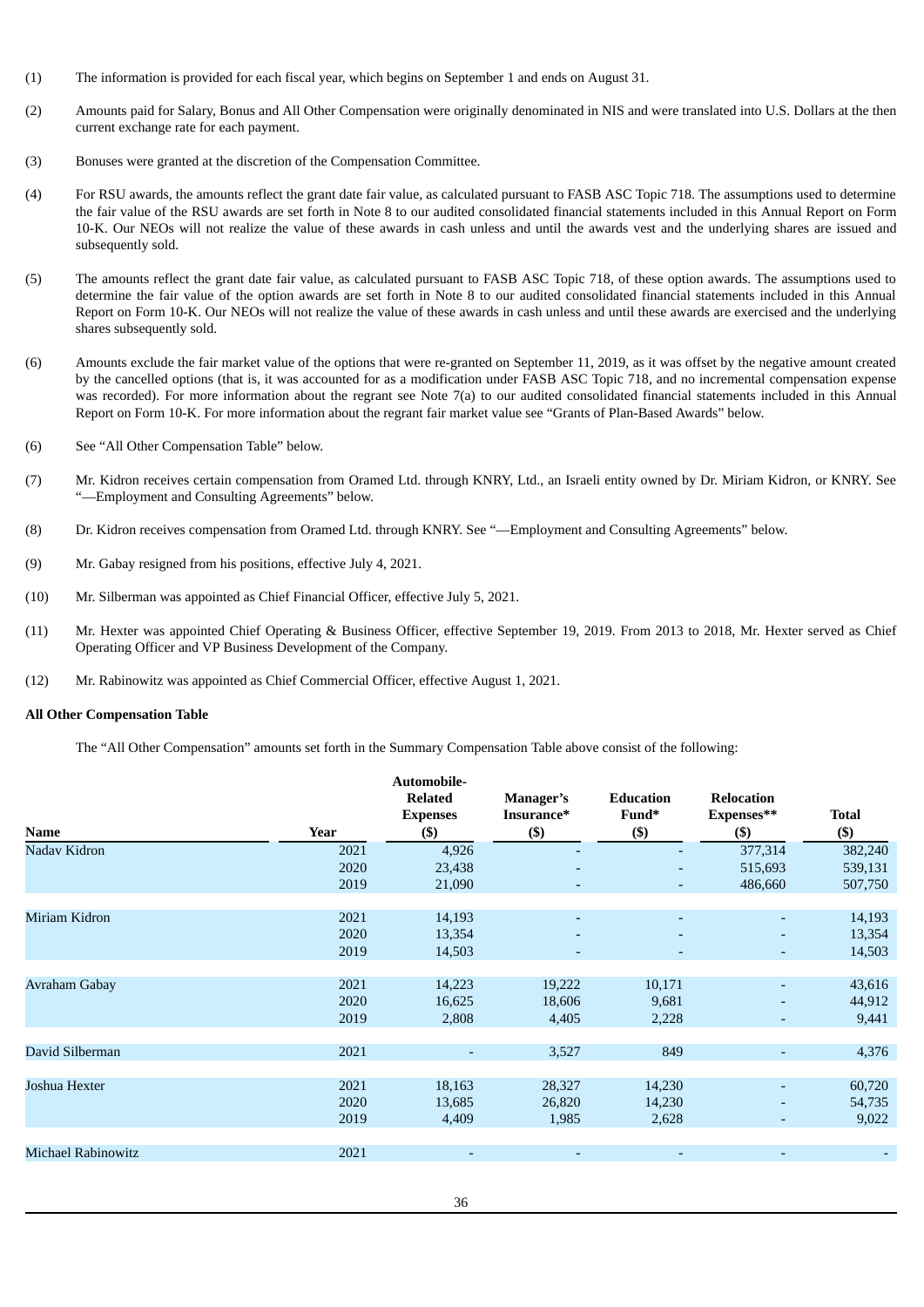- \* Manager's insurance and education funds are customary benefits provided to employees based in Israel. Manager's insurance is a combination of severance savings (in accordance with Israeli law), defined contribution tax-qualified pension savings and disability insurance premiums. An education fund is a savings fund of pre-tax contributions to be used after a specified period of time for educational or other permitted purposes.
- \*\* Relocation expenses represents additional compensation for the period during which Mr. Kidron was in the United States. These expenses mainly include relocation expenses, supplemental living expenses, accommodation allowances, education allowances, health insurance and related costs.

#### **Employment and Consulting Agreements**

On July 1, 2008, Oramed Ltd. entered into a consulting agreement with KNRY, whereby Mr. Nadav Kidron, through KNRY, provides services as President and Chief Executive Officer of both the Company and Oramed Ltd., or the Nadav Kidron Consulting Agreement. Additionally, on July 1, 2008, Oramed Ltd. entered into a consulting agreement with KNRY whereby Dr. Miriam Kidron, through KNRY, provides services as Chief Scientific Officer of both the Company and Oramed Ltd., or the Miriam Kidron Consulting Agreement. We refer to the Miriam Kidron Consulting Agreement and Nadav Kidron Consulting Agreement collectively as the Consulting Agreements.

The Consulting Agreements are both terminable by either party upon 140 days prior written notice. The Consulting Agreements, as amended, provide that KNRY will be reimbursed for reasonable expenses incurred in connection with performance of the Consulting Agreements and that Nadav Kidron receives a monthly consulting fee of NIS 127,570 and Miriam Kidron receives a monthly consulting fee of NIS 92,522. Pursuant to the Consulting Agreements, KNRY, Nadav Kidron and Miriam Kidron each agree that during the term of the Consulting Agreements and for a 12-month period thereafter, none of them will compete with Oramed Ltd. nor solicit employees of Oramed Ltd. Starting September 1, 2021, Nadav Kidron receives a monthly consulting fee of NIS 146,705 and Miriam Kidron receives a monthly consulting fee of NIS 106,400.

We, through Oramed Ltd., have entered into an employment agreement with David Silberman as of May 23, 2021, pursuant to which Mr. Silberman was appointed as Chief Financial Officer, Treasurer and Secretary of the Company and Oramed Ltd., effective July 5, 2021. In accordance with the employment agreement, as amended, Mr. Silberman's current gross monthly salary is NIS 37,500. In addition, Mr. Silberman is provided with a cellular phone and a company car allowance pursuant to the terms of his agreement. Starting September 1, 2021, Mr. Silberman's gross monthly salary is NIS 43,125.

We, through Oramed Ltd., have entered into an employment agreement with Joshua Hexter as of August 18, 2019, pursuant to which Mr. Hexter was appointed as Chief Operating & Business Officer of the Company and Oramed Ltd., effective September 19, 2019. In accordance with the employment agreement, as amended, Mr. Hexter's current gross monthly salary is NIS 56,000. In addition, Mr. Hexter is provided with a cellular phone and a company car pursuant to the terms of his agreement. Starting September 1, 2021, Mr. Hexter's gross monthly salary is NIS 64,400.

We, through Oramed Inc., have entered into an employment agreement with Michael Rabinowitz as of July 25, 2021, pursuant to which Mr. Rabinowitz was appointed as Chief Commercial Officer of the Company, effective August 1, 2021. In accordance with the employment agreement, as amended, Mr. Rabinowitz's current gross monthly salary is \$27,500. In addition, Mr. Rabinowitz is entitled to a monthly reimbursement of his cell phones expenses and medical and dental benefits up to a certain amount per year.

We have entered into indemnification agreements with our directors and officers pursuant to which we agreed to indemnify each director and officer for any liability he or she may incur by reason of the fact that he or she serves as our director or officer, to the maximum extent permitted by law.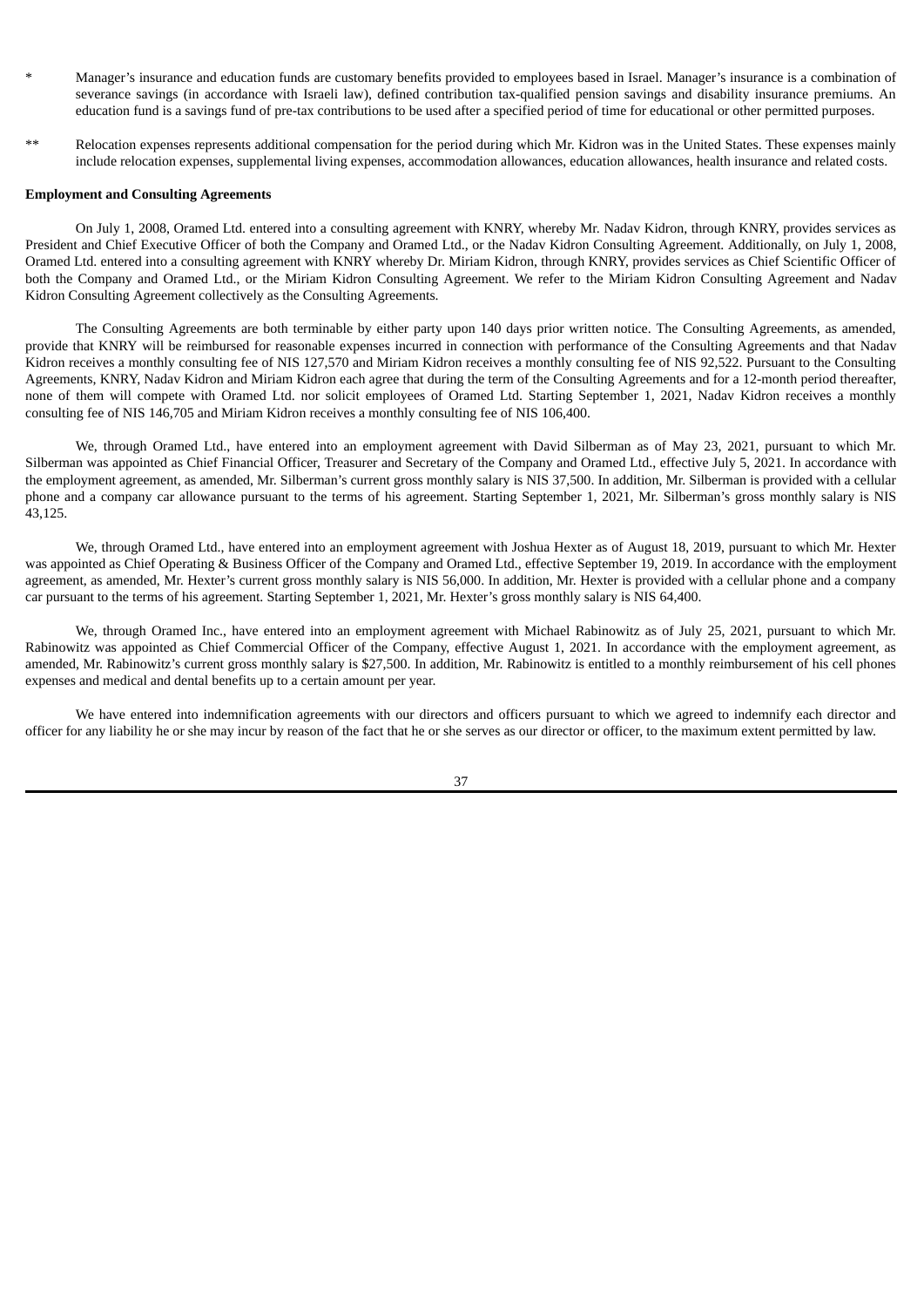### *Potential Payments upon Termination or Change-in-Control*

We have no plans or arrangements in respect of remuneration received or that may be received by our named executive officers to compensate such officers in the event of termination of employment (as a result of resignation, retirement, change-in- control) or a change of responsibilities following a change-in-control.

### *Pension, Retirement or Similar Benefit Plans*

We have no arrangements or plans under which we provide pension, retirement or similar benefits for directors or executive officers. Our directors and executive officers may receive stock options, RSUs or restricted shares at the discretion of our Compensation Committee in the future.

# **GRANTS OF PLAN-BASED AWARDS**

The following table shows grants of plan-based equity awards made to our NEOs during fiscal 2021. Mr. Silberman received no awards during fiscal 2021.

| <b>Name</b>                        | <b>Grant Date</b> | <b>Options</b><br>Awards:<br>Number of<br><b>Securities</b><br><b>Underlying</b><br><b>Options</b><br>$^{(#)}$ | <b>All Other</b><br><b>Stock</b><br>Awards:<br>Number of<br><b>Securities</b><br><b>Underlying</b><br><b>RSUs</b><br>$^{(#)}$ | <b>Grant Date</b><br><b>Fair Value of</b><br><b>Stock Awards</b><br>$(\$)$ |
|------------------------------------|-------------------|----------------------------------------------------------------------------------------------------------------|-------------------------------------------------------------------------------------------------------------------------------|----------------------------------------------------------------------------|
| Nadav Kidron <sup>(1)</sup>        | 02/03/2021        | 150,000                                                                                                        |                                                                                                                               | 876,693                                                                    |
| Nadav Kidron <sup>(2)</sup>        | 02/03/2021        | $\overline{\phantom{0}}$                                                                                       | 300,000                                                                                                                       | 1,995,666                                                                  |
| Miriam Kidron $(3)$                | 02/03/2021        | 100,000                                                                                                        |                                                                                                                               | 584,462                                                                    |
| Miriam Kidron $(4)$                | 02/03/2021        | $\overline{\phantom{a}}$                                                                                       | 200,000                                                                                                                       | 1,330,451                                                                  |
| Avraham Gabay <sup>(5)</sup>       | 02/03/2021        | 40,000                                                                                                         | ٠                                                                                                                             | 233,785                                                                    |
| Avraham Gabay <sup>(6)</sup>       | 02/03/2021        | $\overline{\phantom{a}}$                                                                                       | 80,000                                                                                                                        | 532,174                                                                    |
| Joshua Hexter <sup>(7)</sup>       | 02/03/2021        | 50,000                                                                                                         | ٠                                                                                                                             | 292,231                                                                    |
| Joshua Hexter <sup>(8)</sup>       | 02/03/2021        | $\overline{\phantom{a}}$                                                                                       | 100,000                                                                                                                       | 665,215                                                                    |
| Michael Rabinowitz <sup>(9)</sup>  | 08/04/2021        | 100,000                                                                                                        | $\overline{\phantom{a}}$                                                                                                      | 860,416                                                                    |
| Michael Rabinowitz <sup>(10)</sup> | 08/04/2021        | $\overline{\phantom{a}}$                                                                                       | 100,000                                                                                                                       | 986,352                                                                    |

(1) These options were granted under our 2019 Plan and shall vest in four equal installments of 37,500 on each of December 31, 2021, December 31, 2022, December 31, 2023 and December 31, 2024.

- (2) These RSUs were granted under our 2019 Plan and shall vest as follows: 100,000 shall vest upon our common stock achieving a price per share of \$15 during 20 days out of any 30-day trading period, 100,000 shall vest upon our common stock achieving a price per share of \$25 during 20 days out of any 30-day trading period and 100,000 upon achievement of a certain licensing agreement as specified by the Board of Directors.
- (3) These options were granted under our 2019 Plan and shall vest in four equal installments of 25,000 on each of December 31, 2021, December 31, 2022, December 31, 2023 and December 31, 2024.
- (4) These RSUs were granted under our 2019 Plan and shall vest as follows: 66,667 shall vest upon our common stock achieving a price per share of \$15 during 20 days out of any 30-day trading period, 66,667 shall vest upon our common stock achieving a price per share of \$25 during 20 days out of any 30-day trading period, and 66,666 upon achievement of a certain licensing agreement as specified by the Board of Directors.
- (5) These options were granted under our 2019 Plan and shall vest in four equal installments of 10,000 on each of December 31, 2021, December 31, 2022, December 31, 2023 and December 31, 2024.
- (6) These RSUs were granted under our 2019 Plan and shall vest as follows: 26,666 shall vest upon our common stock achieving a price per share of \$15 during 20 days out of any 30-day trading period, 26,667 shall vest upon our common stock achieving a price per share of \$25 during 20 days out of any 30-day trading period, and 26,667 upon achievement of a certain licensing agreement as specified by the Board of Directors.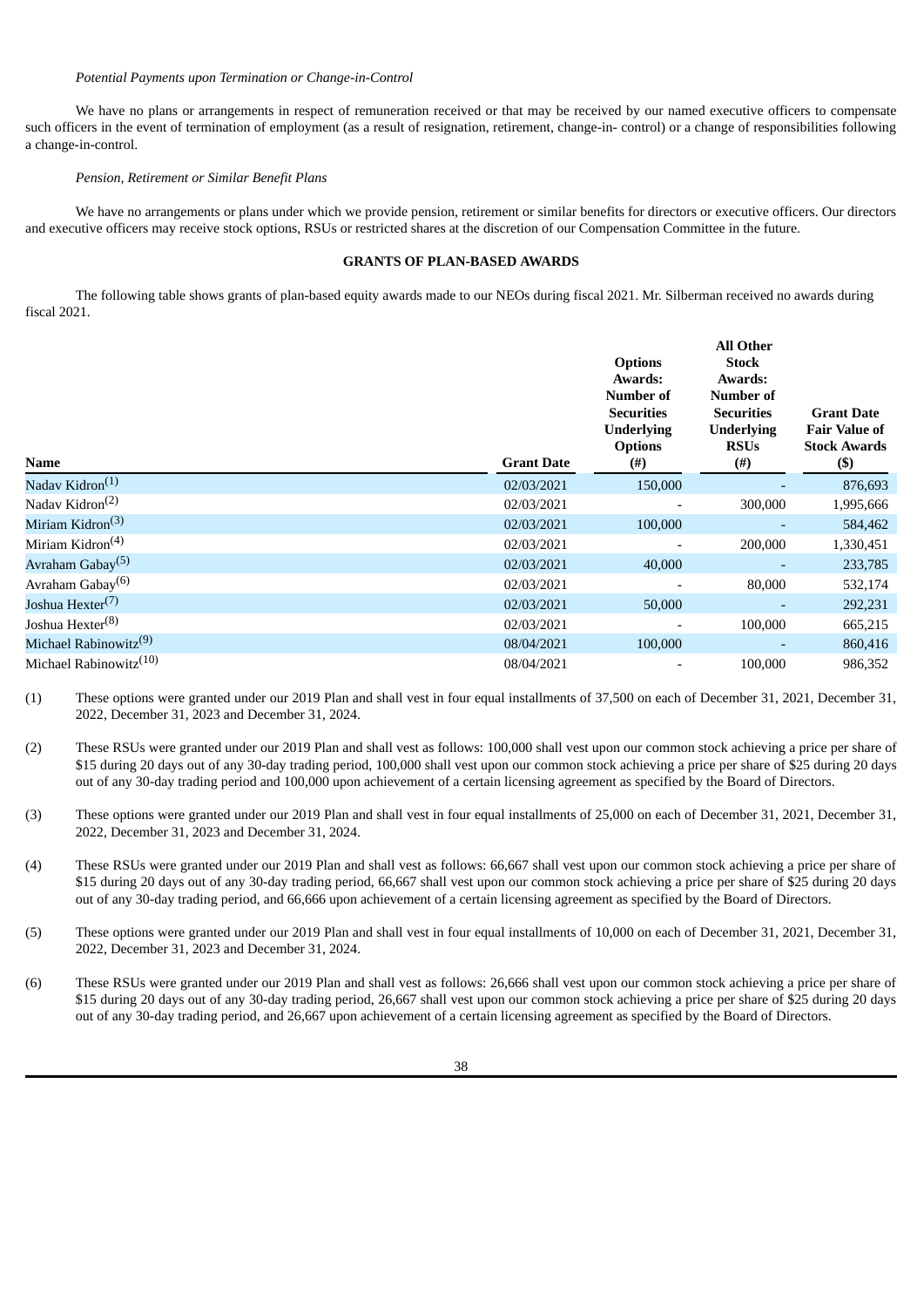- (7) These options were granted under our 2019 Plan and shall vest in four equal installments of 12,500 on each of December 31, 2021, December 31, 2022, December 31, 2023 and December 31, 2024.
- (8) These RSUs were granted under our 2019 Plan and shall vest as follows: 33,333 shall vest upon our common stock achieving a price per share of \$15 during 20 days out of any 30-day trading period, 33,333 shall vest upon our common stock achieving a price per share of \$25 during 20 days out of any 30-day trading period, and 33,334 upon achievement of a certain licensing agreement as specified by the Board of Directors.
- (9) These options were granted under our 2019 Plan. 12,500 shall vest on December 31, 2021, 25,000 on each of December 31, 2022, December 31, 2023 and December 31, 2024 and 12,500 on August 4, 2025.
- (10) These RSUs were granted under our 2019 Plan and shall vest as follows: 33,333 shall vest upon our common stock achieving a price per share of \$15 during 20 days out of any 30-day trading period, 33,333 shall vest upon our common stock achieving a price per share of \$25 during 20 days out of any 30-day trading period, and 33,334 upon achievement of a certain licensing agreement as specified by the Board of Directors.

## **OUTSTANDING EQUITY AWARDS AT FISCAL YEAR-END**

The following table sets forth information concerning stock options and stock awards held by the NEOs as of August 31, 2021.

|                         |                                                                                                                       | <b>Option Awards</b>                                                                                      |                                                        |                                                                       | <b>Stock Awards</b>                                             |                                                                           |  |
|-------------------------|-----------------------------------------------------------------------------------------------------------------------|-----------------------------------------------------------------------------------------------------------|--------------------------------------------------------|-----------------------------------------------------------------------|-----------------------------------------------------------------|---------------------------------------------------------------------------|--|
| <b>Name</b>             | <b>Number of</b><br><b>Securities</b><br><b>Underlying</b><br><b>Unexercised</b><br>Options (#)<br><b>Exercisable</b> | <b>Number of</b><br><b>Securities</b><br><b>Underlying</b><br>Unexercised<br>Options (#)<br>Unexercisable | Option<br><b>Exercise</b><br>Price<br>$($ \$)          | Option<br><b>Expiration</b><br><b>Date</b>                            | <b>Number of</b><br>shares that<br>have not<br>vested<br>$(\#)$ | <b>Market</b><br>value of<br>shares that<br>have not<br>vested<br>$($ \$) |  |
| <b>Nadav</b>            |                                                                                                                       |                                                                                                           |                                                        |                                                                       |                                                                 |                                                                           |  |
| Kidron                  | 72,000(1)<br>47,134(2)<br>49,000(3)<br>72,750(4)<br>98,250(10)<br>47,500(15)                                          | $\blacksquare$<br>24,250(4)<br>98,250(10)(13)<br>142,500(15)                                              | 4.08<br>12.45<br>7.77<br>8.14<br>3.16<br>4.80          | 8/8/22<br>4/9/24<br>6/30/27<br>1/31/28<br>2/26/29<br>1/8/30           |                                                                 |                                                                           |  |
|                         |                                                                                                                       | 150,000(17)                                                                                               | 10.40                                                  | 2/3/31                                                                |                                                                 |                                                                           |  |
|                         |                                                                                                                       |                                                                                                           |                                                        |                                                                       | 200,000(7)(8)(21)                                               | 3,936,000                                                                 |  |
| Miriam<br>Kidron        | 72,000(1)<br>47,134(2)<br>69,999(5)<br>35,250(6)<br>52,000(11)<br>25,000(16)                                          | 11,750(6)<br>52,000(11)(13)<br>75,000(16)<br>100,000(18)                                                  | 4.08<br>12.45<br>7.77<br>8.14<br>3.16<br>4.80<br>10.40 | 8/8/22<br>4/9/24<br>6/30/27<br>1/31/28<br>2/26/29<br>1/8/30<br>2/3/31 | 133,334(9)(22)                                                  | 2,624,013                                                                 |  |
| Avraham<br>Gabay        | $-(12)$                                                                                                               | 18,500(12)(13)<br>40,000(19)                                                                              | 3.55<br>10.40                                          | 6/17/29<br>2/3/31                                                     | (26)                                                            |                                                                           |  |
| Joshua<br><b>Hexter</b> | 50,000(14)                                                                                                            | 150,000(14)<br>50,000(20)                                                                                 | 3.69<br>10.40                                          | 9/11/29<br>2/3/31                                                     | 66,667(23)                                                      | 1,312,007                                                                 |  |
| Michael<br>Rabinowitz   | 100,000(24)                                                                                                           | 100,000(24)                                                                                               | 15.10                                                  | 8/4/31                                                                | 100,000(25)                                                     | 1,968,000                                                                 |  |
|                         |                                                                                                                       |                                                                                                           |                                                        |                                                                       |                                                                 |                                                                           |  |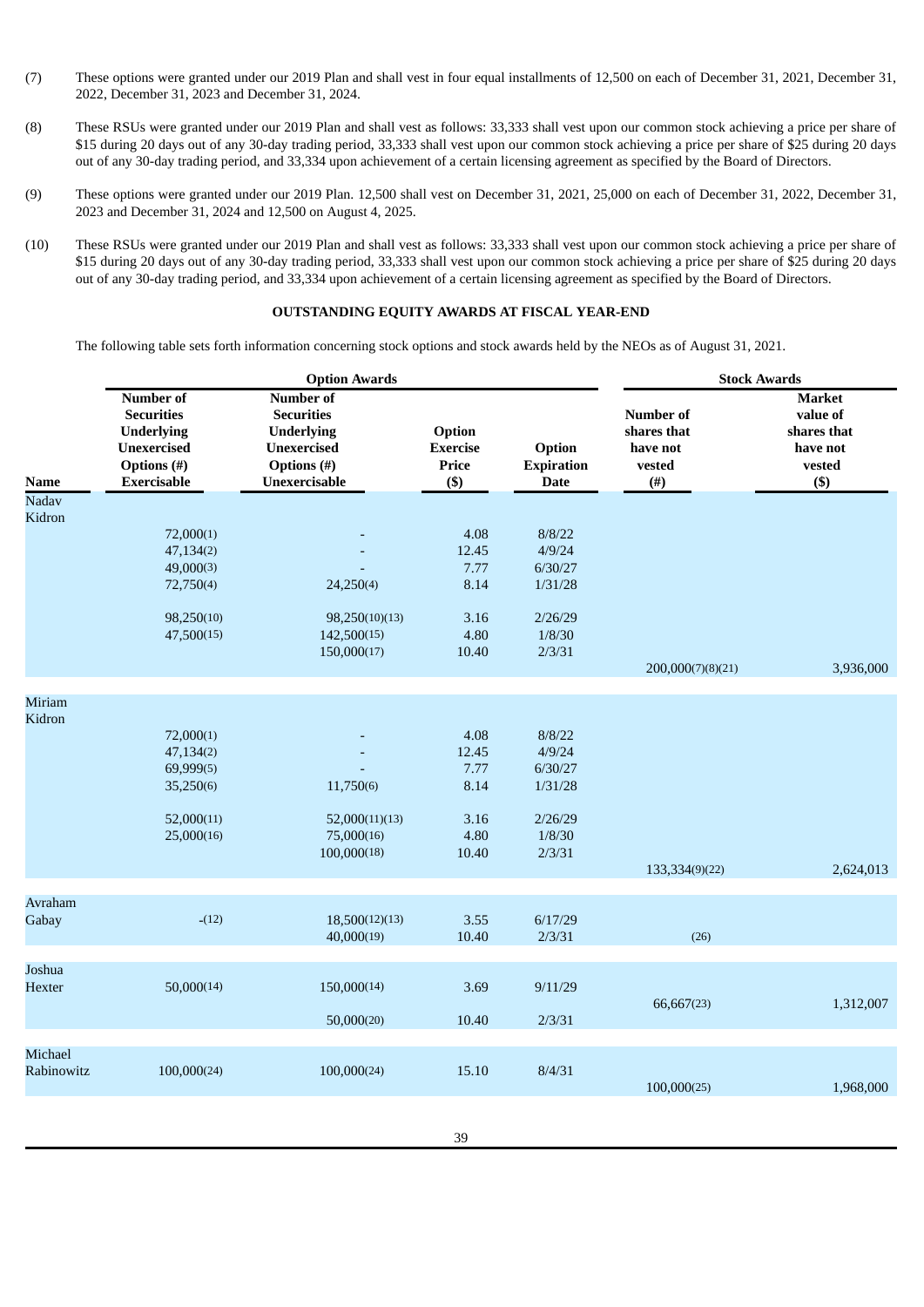- (1) On August 8, 2012, 72,000 options were granted to each of Nadav Kidron and Miriam Kidron under the Second Amended and Restated 2008 Stock Incentive Plan, or the 2008 Plan, at an exercise price of \$4.08 per share; 21,000 of such options vested immediately on the date of grant and the remainder vested in seventeen equal monthly installments, commencing on August 31, 2012. The options have an expiration date of August 8, 2022.
- (2) On April 9, 2014, 47,134 options were granted to each of Nadav Kidron and Miriam Kidron under the 2008 Plan at an exercise price of \$12.45 per share; 15,710 of such options vested on April 30, 2014 and the remainder vested in eight equal monthly installments, commencing on May 31, 2014. The options have an expiration date of April 9, 2024.
- (3) On June 30, 2017, 147,000 options were granted to Nadav Kidron under the 2008 Plan at an exercise price of \$7.77 per share; 49,000 of such options vested on December 31, 2017 and the remainder vest in two equal installments of 49,000 on each of December 31, 2018 and December 31, 2019, subject to the Company share price reaching the target of \$9.50 and \$12.50 per share, respectively. The options expire on June 30, 2027. As of August 31, 2021, 98,000 options were forfeited.
- (4) On January 31, 2018, 97,000 options were granted to Nadav Kidron under the 2008 Plan at an exercise price of \$8.14 per share; 72,250 of such options vested on each of January 1, 2019, January 1, 2020 and January 1, 2021 and the remainder of 24,250 shall vest on January 1, 2022. The options expire on January 31, 2028.
- (5) On June 30, 2017, 69,999 options were granted to Miriam Kidron under the 2008 Plan at an exercise price of \$7.77 per share; Such options vested in 3 equal installments of 23,333 on each of December 31, 2017, December 31, 2018 and December 31, 2019. The options have an expiration date of June 30, 2027.
- (6) On January 31, 2018, 47,000 options were granted to Miriam Kidron under the 2008 Plan at an exercise price of \$8.14 per share; 35,250 of such options vested in three equal installments of 11,750 on each of January 1, 2019, January 1, 2020 and January 1, 2021 and the remainder of 11,750 shall vest on January 1, 2022. The options expire on January 31, 2028.
- (7) On November 13, 2014, 9,788 RSUs, representing a right to receive shares of the Company's common stock, were granted to Nadav Kidron. The RSUs vested in two equal installments, each of 4,894 shares, on November 30 and December 31, 2014. The shares of common stock underlying the RSUs will be issued upon request of the grantee.
- (8) On February 23, 2015, 79,848 RSUs, representing a right to receive shares of the Company's common stock, were granted to Nadav Kidron. The RSUs vested in 23 installments consisting of one installment of 6,654 shares on February 28, 2015 and 22 equal monthly installments of 3,327 shares each, commencing March 31, 2015. The shares of common stock underlying the RSUs will be issued upon request of the grantee.
- (9) On June 30, 2017, 75,000 RSUs, representing a right to receive shares of the Company's common stock, were granted to Miriam Kidron. The RSUs vested immediately, have an exercise price of \$0.012 per share of common stock and expire on June 30, 2027.
- (10) On February 26, 2019, 196,500 options were granted to Nadav Kidron under the 2008 Plan at an exercise price of \$3.16 per share; 98,250 of such option vested on December 31, 2019 and December 31, 2020 and the remainder shall vest in two equal installments of 49,125 on each of December 31, 2021 and December 31, 2022. The options expire on February 26, 2029. For additional information please see note 13 below.
- (11) On February 26, 2019, 104,000 options were granted to Miriam Kidron under the 2008 Plan at an exercise price of \$3.16 per share; 52,000 of such option vested on December 31, 2019 and December 31, 2020 and the remainder shall vest in two equal installments of 26,000 on each of December 31, 2021 and December 31, 2022. The options expire on February 26, 2029. For additional information please see note 13 below.
- (12) On June 17, 2019, 33,146 options were granted to Avraham Gabay under the 2008 Plan at an exercise price of \$3.55 per share; 5,396 of the options vested on December 31, 2019 and the remining options shall vest in 3 equal installments of 9,250 on each of December 31, 2020, December 31, 2021 and December 31, 2022. The options expire on June 17, 2029. For additional information please see note 13 below.
- (13) On September 11, 2019, the options in this table were canceled and re-granted under the 2019 Plan in the same amounts and under the same terms as the original grants.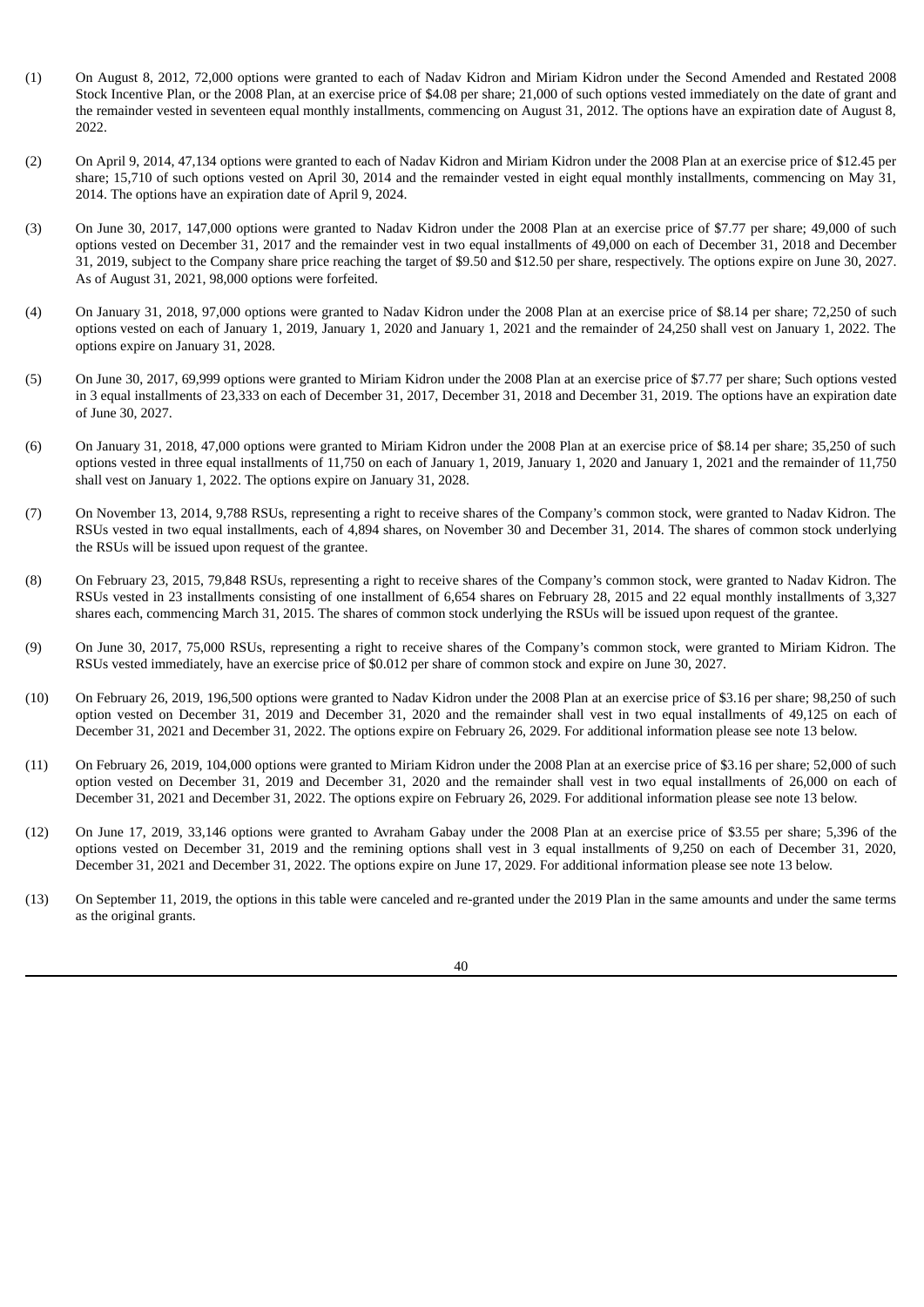- (14) On September 11, 2019, 200,000 options were granted to Joshua Hexter under the 2019 Plan at an exercise price of \$3.69 per share; 100,000 of such options shall vest in 16 equal installments of 6,250 on the first day of every three month period beginning November 1, 2019 and the remaining 100,000 shall vest upon achievement of certain performance conditions, such as consummating licensing agreements and entering into R&D collaboration agreements. The options expire on September 11, 2029.
- (15) On January 8, 2020, 190,000 options were granted to Nadav Kidron under the 2019 Plan at an exercise price of \$4.80 per share. 47,500 of the options vested on December 31, 2020 and the remainder shall vest in three equal installments of 47,500 on each of December 31, 2021, December 31, 2022 and December 31, 2023. The options expire on January 8, 2030.
- (16) On January 8, 2020, 100,000 options were granted to Miriam Kidron under the 2019 Plan at an exercise price of \$4.80 per share. 25,000 of the options vested on December 31, 2020 and the remainder shall vest in three equal installments of 25,000 on each of December 31, 2021, December 31, 2022 and December 31, 2023. The options expire on January 8, 2030.
- (17) On February 3, 2021, 150,000 options were granted to Nadav Kidron under the 2019 Plan at an exercise price of \$10.40 per share. Such options shall vest in four equal installments of 37,500 on each of December 31, 2021, December 31, 2022, December 31, 2023 and December 31, 2024. The options expire on February 3, 2031.
- (18) On February 3, 2021, 100,000 options were granted to Miriam Kidron under the 2019 Plan at an exercise price of \$10.40 per share. Such options shall vest in four equal installments of 25,000 on each of December 31, 2021, December 31, 2022, December 31, 2023 and December 31, 2024. The options expire on February 3, 2031.
- (19) On February 3, 2021, 40,000 options were granted to Avraham Gabay under the 2019 Plan at an exercise price of \$10.40 per share. Such options shall vest in four equal installments of 10,000 on each of December 31, 2021, December 31, 2022, December 31, 2023 and December 31, 2024. The options expire on February 3, 2031.
- (20) On February 3, 2021, 50,000 options were granted to Joshua Hexter under the 2019 Plan at an exercise price of \$10.40 per share. Such options shall vest in four equal installments of 12,500 on each of December 31, 2021, December 31, 2022, December 31, 2023 and December 31, 2024. The options expire on February 3, 2031.
- (21) On February 3, 2021, 300,000 RSUs, representing a right to receive shares of the Company's common stock, were granted to Nadav Kidron. 100,000 RSUs vested in one installment on August 31, 2021 and the remainder shall vest per the following: 100,000 shares shall vest upon our common stock achieving a specified price per share, and 100,000 shall vest upon our achievement of certain business objectives. The shares of common stock underlying the RSUs will be issued upon request of the grantee.
- (22) On February 3, 2021, 200,000 RSUs, representing a right to receive shares of the Company's common stock, were granted to Miriam Kidron. 66,666 RSUs vested in one installment on August 31, 2021 and the remainder shall vest per the following: 66,667 shares shall vest upon our common stock achieving a specified price per share, and 66,667 shall vest upon our achievement of certain business objectives. The shares of common stock underlying the RSUs will be issued upon request of the grantee.
- (23) On February 3, 2021, 100,000 RSUs, representing a right to receive shares of the Company's common stock, were granted to Joshua Hexter. 33,333 RSUs vested in one installment on August 31, 2021 and the remainder shall vest per the following: 33,333 shares shall vest upon our common stock achieving a specified price per share, and 33,334 shall vest upon our achievement of certain business objectives. The shares of common stock underlying the RSUs will be issued upon request of the grantee.
- (24) On August 4, 2021, 100,000 options were granted to Michael Rabinowitz under the 2019 Plan at an exercise price of \$15.10 per share. The options shall vest as follows: 12,500 on December 31, 2021, three equal annual installments of 25,000 on each of December 31, 2022, 2023 and 2024 and 12,500 on August 4, 2025. The options expire on August 4, 2031.
- (25) On August 4, 2021, 100,000 RSUs, representing a right to receive shares of the Company's common stock, were granted to Michael Rabinowitz. 66,666 shares shall vest upon our common stock achieving a specified price per share, and 33,334 shall vest upon our achievement of certain business objectives.
- (26) Mr. Gabay resigned from his positions, effective July 4, 2021. Following his resignation, 39,250 options and 53,334 RSUs were forfeited.

#### **Compensation Committee Interlocks and Insider Participation**

During fiscal 2021, Mr. Aviad Friedman, Mr. Kevin Rakin and Mr. Leonard Sank served as the members of our Compensation Committee. None of the members of our Compensation Committee is, or has been, an officer or employee of ours.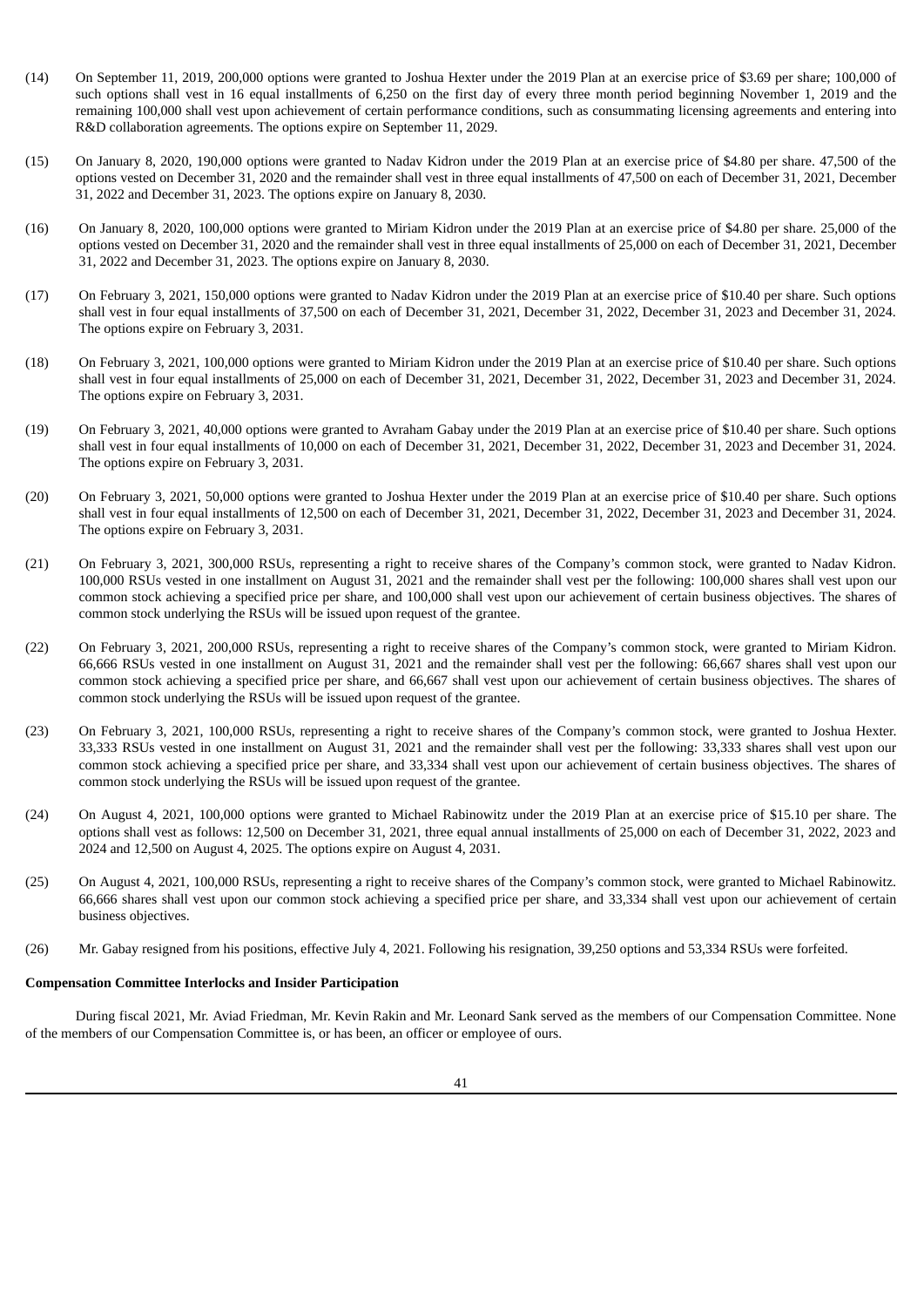During the last year, none of our NEOs served as: (1) a member of the compensation committee (or other committee of the Board performing equivalent functions or, in the absence of any such committee, the entire board of directors) of another entity, one of whose executive officers served on the compensation committee; (2) a director of another entity, one of whose executive officers served on the compensation committee; or (3) a member of the compensation committee (or other committee of the board of directors performing equivalent functions or, in the absence of any such committee, the entire board of directors) of another entity, one of whose executive officers served as a director on our Board.

# **DIRECTOR COMPENSATION**

The following table provides information regarding compensation earned by, awarded or paid to each person for serving as a director who is not an executive officer during fiscal 2021:

| <b>Name of Director</b>     | Fees<br><b>Earned or</b><br>Paid in<br>Cash<br>$($ \$) | <b>Stock</b><br>Awards<br>$(2)$ $(3)$ $(5)$ | Option<br>Awards<br>$(2)$ $(3)$ $(5)$ | <b>All Other</b><br>Compensation<br>(\$) | <b>Total</b><br>$($)$ |
|-----------------------------|--------------------------------------------------------|---------------------------------------------|---------------------------------------|------------------------------------------|-----------------------|
| Nadav Kidron <sup>(1)</sup> |                                                        | $\overline{\phantom{0}}$                    | $\overline{\phantom{a}}$              | $\overline{a}$                           |                       |
| Miriam Kidron $(1)$         |                                                        | $\overline{\phantom{a}}$                    | $\overline{\phantom{a}}$              | $\overline{\phantom{0}}$                 |                       |
| <b>Aviad Friedman</b>       | 20,000                                                 | $\overline{\phantom{a}}$                    | ٠                                     | ٠                                        | 20,000                |
| Arie Mayer                  | 20,000                                                 | $\overline{\phantom{a}}$                    | $\overline{\phantom{a}}$              | $\overline{\phantom{0}}$                 | 20,000                |
| Kevin Rakin                 | 20,000                                                 | 217,764                                     | 98,048                                | ٠                                        | 335,812               |
| Leonard Sank                | 20,000                                                 | $\overline{\phantom{a}}$                    | $\overline{\phantom{a}}$              | $\overline{\phantom{a}}$                 | 20,000                |
| Gao Xiaoming $(4)$          | 20,000                                                 | $\overline{\phantom{a}}$                    | $\overline{\phantom{a}}$              | $\overline{\phantom{0}}$                 | 20,000                |

(1) Please refer to the Summary Compensation Table for executive compensation with respect to the named individual.

(2) As of August 31, 2021, our non-employee directors then in office held options to purchase shares of our common stock and RSUs as follows:

|                         | Aggregate<br><b>Number</b><br>of Shares<br><b>Underlying</b><br><b>Stock</b> | <b>Aggregate</b><br><b>Number</b><br>of Shares<br><b>Underlying</b><br>Option |
|-------------------------|------------------------------------------------------------------------------|-------------------------------------------------------------------------------|
| <b>Name of Director</b> | Awards                                                                       | Awards                                                                        |
| <b>Aviad Friedman</b>   |                                                                              | 40,857                                                                        |
| Arie Mayer              |                                                                              | 20,000                                                                        |
| Kevin Rakin             | 30,000                                                                       | 28,334                                                                        |
| Leonard Sank            | $\overline{\phantom{0}}$                                                     | 69,867                                                                        |
| <b>Gao Xiaoming</b>     |                                                                              | 6,666                                                                         |

(3) The amounts reflect the grant date fair value, as calculated pursuant to FASB ASC Topic 718, of these option awards. The assumptions used to determine the fair value of the option awards are set forth in Note 8 to our audited consolidated financial statements included in this Annual Report on Form 10-K. Our directors will not realize the value of these awards in cash unless and until these awards are exercised and the underlying shares subsequently sold.

(4) Gao Xiaoming's term as a director expired on August 30, 2021.

Our directors are entitled to reimbursement for reasonable travel and other out-of-pocket expenses incurred in connection with attendance at meetings of our Board. Each independent director is entitled to receive as remuneration for his or her service as a member of the Board a sum equal to \$20,000 per annum, to be paid quarterly after the close of each quarter. Our executive officers did not receive additional compensation for service as directors. The Board may award special remuneration to any director undertaking any special services on behalf of us other than services ordinarily required of a director.

Other than as described above, we have no present formal plan for compensating our directors for their service in their capacity as directors. Other than indicated above, no director received and/or accrued any compensation for his services as a director, including committee participation and/or special assignments during fiscal 2021.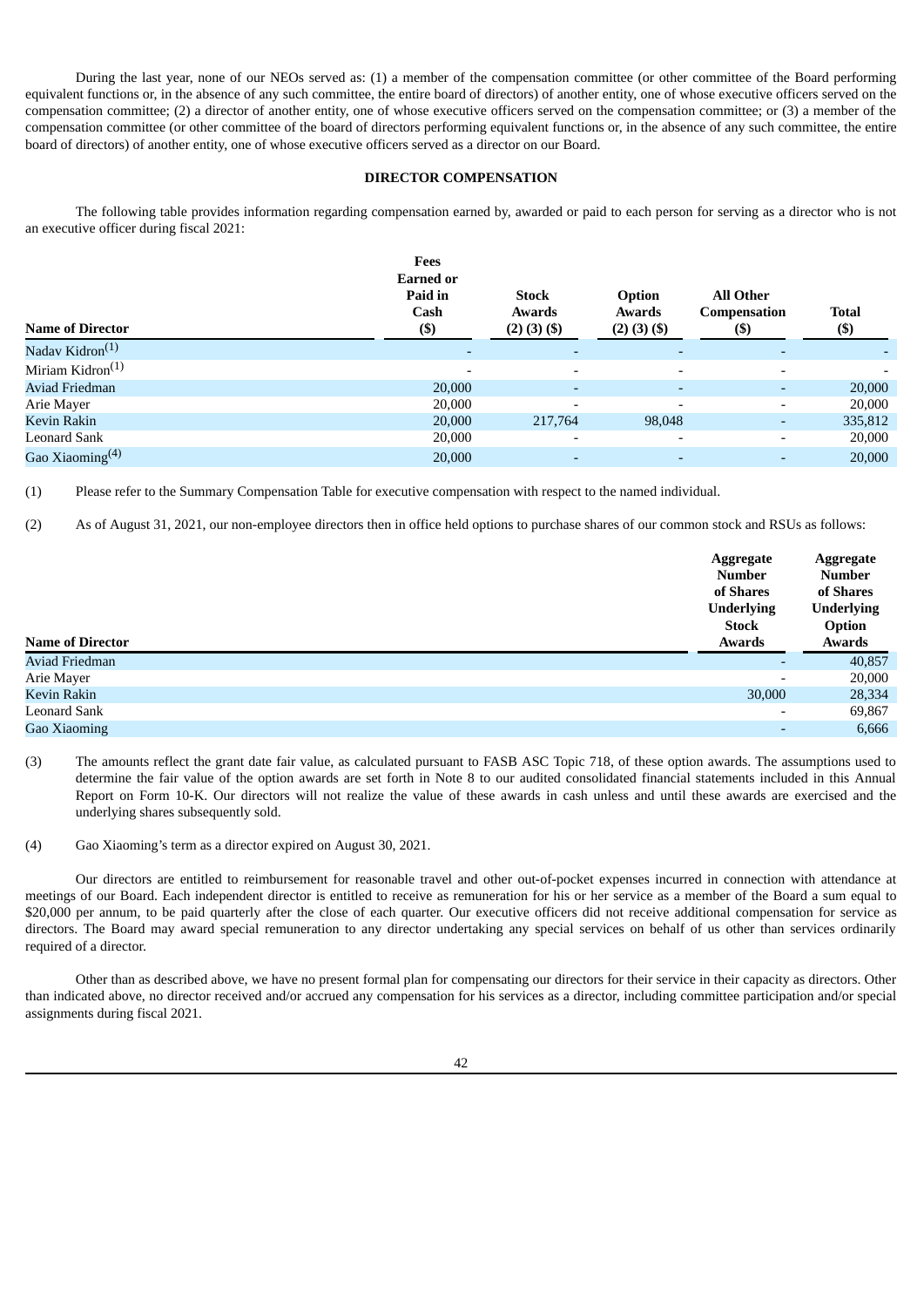# **ITEM 12. SECURITY OWNERSHIP OF CERTAIN BENEFICIAL OWNERS AND MANAGEMENT AND RELATED STOCKHOLDER MATTERS.**

# **Stock Option Plans**

Our Board adopted the 2008 Plan and the 2019 Plan in order to attract and retain quality personnel.

The 2008 Plan, which is no longer utilized for new grants, provided for the grant of stock options, restricted stock, RSUs, and stock appreciation rights, collectively referred to as "awards". Under the 2008 Plan, as amended, 2,400,000 shares were reserved for the grant of awards. As of August 31, 2021, options with respect to 2,287,989 shares had been granted, of which 275,673 had been forfeited, 254,697 had been exercised and 1,166,586 have expired. As of August 31, 2021, 525,824 RSUs had been granted, of which 164,636 have vested and the shares of common stock underlying those RSUs have not been issued and 34,118 have been forfeited.

The 2019 Plan provides for the grant of stock options, restricted stock, RSUs, and stock appreciation rights, collectively referred to as "awards." Under the 2019 Plan, 1,000,000 shares were initially reserved for the grant of awards. On June 29, 2020, and August 3, 2020, respectively, our Board and stockholders approved to amend and restate the 2019 Plan, the principal change being an increase in the number of shares of common stock available under the 2019 Plan from 1,000,000 shares to 3,000,000 shares. Stock options granted under the 2019 Plan may be either incentive stock options under the provisions of Section 422 of the Code, or non-qualified stock options. Under the 2019 Plan, as amended, 3,000,000 shares are reserved for the grant of awards, which may be issued at the discretion of our Board from time to time. As of August 31, 2021, options with respect to 1,454,646 shares have been granted, of which 52,584 had been forfeited, 31,312 had been exercised and none of them were expired. As of August 31, 2021, 810,000 RSUs had been granted, of which 236,665 have vested and the shares of common stock underlying those RSUs have not been issued and 53,334 have been forfeited. Since the Company had granted options during the time after the 2008 Plan allegedly terminated, and out of an abundance of caution, the Company canceled these grants and re-granted certain of the options under 2019 Plan in the same amounts and under the same terms as the original grants.

The following table sets forth additional information with respect to our equity compensation plans as of August 31, 2021:

| <b>Plan category</b>                                       | Number of<br>securities to<br>be issued upon<br>exercise of<br>outstanding<br>options, RSUs<br>and rights (a) | Weight-<br>average<br>exercise price<br>of outstanding<br>options, RSUs<br>and rights (b) | Number of<br>securities<br>remaining<br>available for<br>future<br>issuance<br>under equity<br>compensation<br>plans<br>(excluding<br>securities<br>reflected in<br>column (a))<br>(c) |
|------------------------------------------------------------|---------------------------------------------------------------------------------------------------------------|-------------------------------------------------------------------------------------------|----------------------------------------------------------------------------------------------------------------------------------------------------------------------------------------|
| Equity compensation plans approved by security holders     | 2,883,085                                                                                                     | \$<br>4.57                                                                                | 841,272                                                                                                                                                                                |
| Equity compensation plans not approved by security holders | $- -$                                                                                                         | $- -$                                                                                     |                                                                                                                                                                                        |
| Total                                                      | 2,883,085                                                                                                     | \$<br>4.57                                                                                | 841,272                                                                                                                                                                                |

#### **Security Ownership of Certain Beneficial Owners and Management**

The following table sets forth certain information regarding the beneficial ownership of our common stock as of November 24, 2021 by: (1) each person who is known by us to own beneficially more than 5% of our common stock; (2) each director; (3) each of our NEOs listed above under "Summary Compensation Table"; and (4) all of our directors and current executive officers as a group. On such date, we had 38,086,020 shares of common stock outstanding.

As used in the table below and elsewhere in this form, the term "beneficial ownership" with respect to a security consists of sole or shared voting power, including the power to vote or direct the vote, and/or sole or shared investment power, including the power to dispose or direct the disposition, with respect to the security through any contract, arrangement, understanding, relationship, or otherwise, including a right to acquire such power(s) during the next 60 days following November 24, 2021. Inclusion of shares in the table does not, however, constitute an admission that the named stockholder is a direct or indirect beneficial owner of those shares. Unless otherwise indicated, (1) each person or entity named in the table has sole voting power and investment power (or shares that power with that person's spouse) with respect to all shares of common stock listed as owned by that person or entity and (2) the address of each of the individuals named below is: c/o Oramed Pharmaceuticals Inc., 1185 Avenue of the Americas, Third Floor, New York, NY 10036.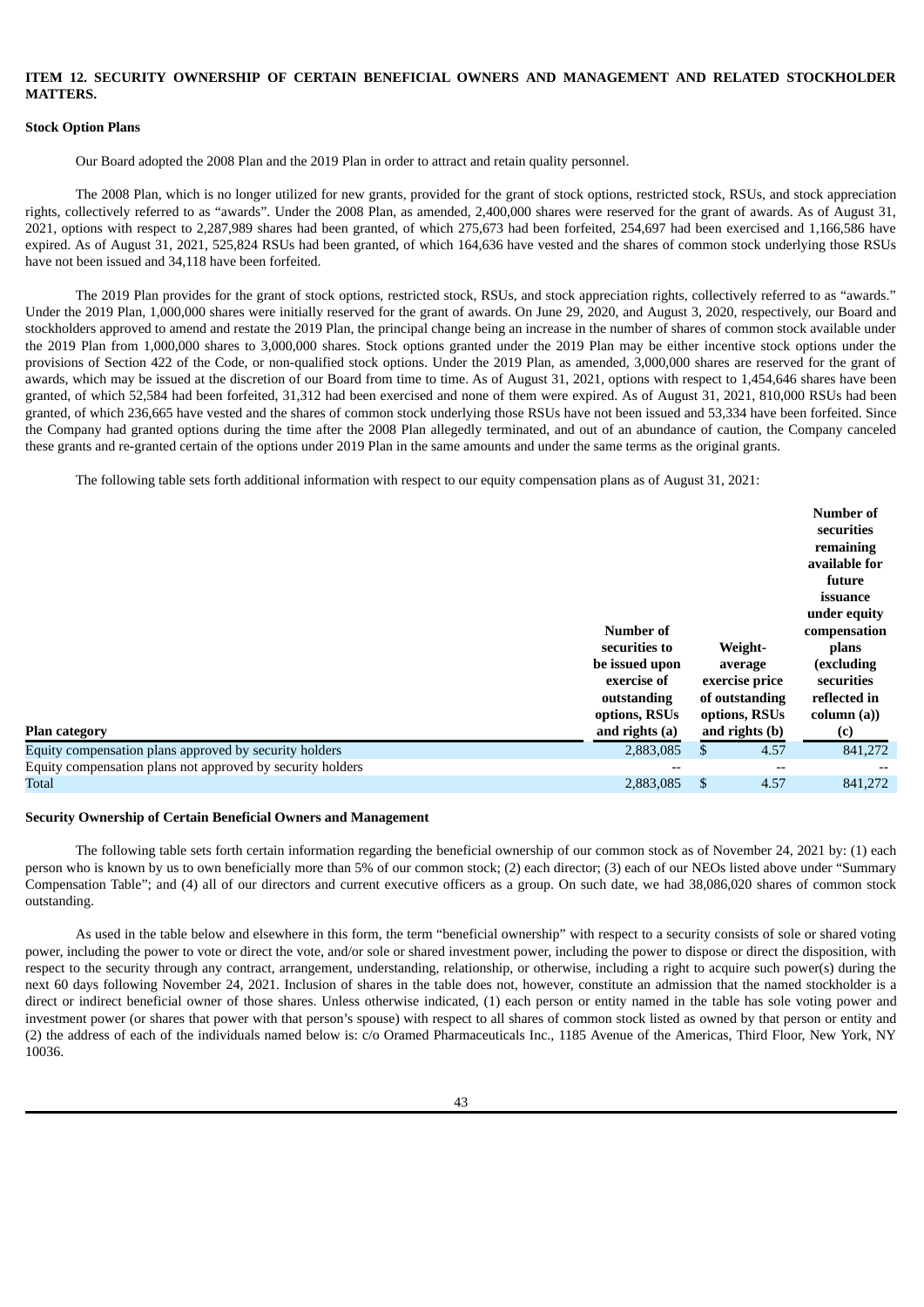|                                                                         |                            | Percentage<br>of Shares      |
|-------------------------------------------------------------------------|----------------------------|------------------------------|
| <b>Name and Address of Beneficial Owner</b>                             | Number of<br><b>Shares</b> | <b>Beneficially</b><br>Owned |
| Nadav Kidron #+                                                         | 1,601,821(1)               | 4.1%                         |
| Miriam Kidron $#+$                                                      | 530,799(2)                 | 1.4%                         |
| Aviad Friedman #                                                        | 34,190(3)                  | $*$                          |
| Avraham Gabay+                                                          | $-(4)$                     | $*$                          |
| David Silberman+                                                        | $\overline{\phantom{0}}$   | $\ast$                       |
| Joshua Hexter+                                                          | 172,083(5)                 | $\ast$                       |
| Michael Rabinowitz+                                                     | 66,666(6)                  | $\ast$                       |
| Arie Mayer #                                                            | 16,333(7)                  | $\ast$                       |
| Kevin Rakin #                                                           | 68,671(8)                  | $\ast$                       |
| Leonard Sank #                                                          | 202,089(9)                 | $\ast$                       |
|                                                                         |                            |                              |
| All current executive officers and directors, as a group (nine persons) | 2,692,652(10)              | 7.0%                         |

- Less than  $1%$
- **Director**
- NEO
- (1) Includes 545,009 shares of common stock issuable upon the exercise of outstanding stock options and 189,636 shares of Common Stock underlying vested RSUs that are issuable upon request. Mr. Nadav's beneficial ownership includes the 218,603 shares of common stock held by Xiaopeng Li, a former director of the Company, over which he holds a proxy.
- (2) Includes 389,133 shares of common stock issuable upon the exercise of outstanding stock options and 141,666 shares of Common Stock underlying vested RSUs that are issuable upon request.
- (3) Includes 34,190 shares of common stock issuable upon the exercise of outstanding stock options.
- (4) Mr. Gabay resigned from his positions, effective July 4, 2021.
- (5) Includes 68,750 shares of common stock issuable upon the exercise of outstanding stock options.
- (6) Includes 33,333 shares of common stock issuable upon the exercise of outstanding stock options and 33,333 shares of Common Stock underlying vested RSUs that are issuable upon request.
- (7) Includes 13,333 shares of common stock issuable upon the exercise of outstanding stock options.
- (8) Includes 11,667 shares of common stock issuable upon the exercise of outstanding stock options
- (9) Includes 63,200 shares of common stock issuable upon the exercise of outstanding stock.
- (10) Includes 1,158,615 shares of Common Stock issuable upon the exercise of options beneficially owned by the referenced persons and 364,635 shares of Common Stock underlying vested RSUs that are issuable upon request.

### **ITEM 13. CERTAIN RELATIONSHIPS AND RELATED TRANSACTIONS, AND DIRECTOR INDEPENDENCE.**

During fiscals 2021 and 2020, except for compensation arrangements described elsewhere herein, we did not participate in any transaction, and we are not currently participating in any proposed transaction, or series of transactions, in which the amount involved exceeded the lesser of \$120,000 or one percent of the average of our total assets at year end for the last two completed fiscal years, and in which, to our knowledge, any of our directors, officers, five percent beneficial security holders, or any member of the immediate family of the foregoing persons had, or will have, a direct or indirect material interest.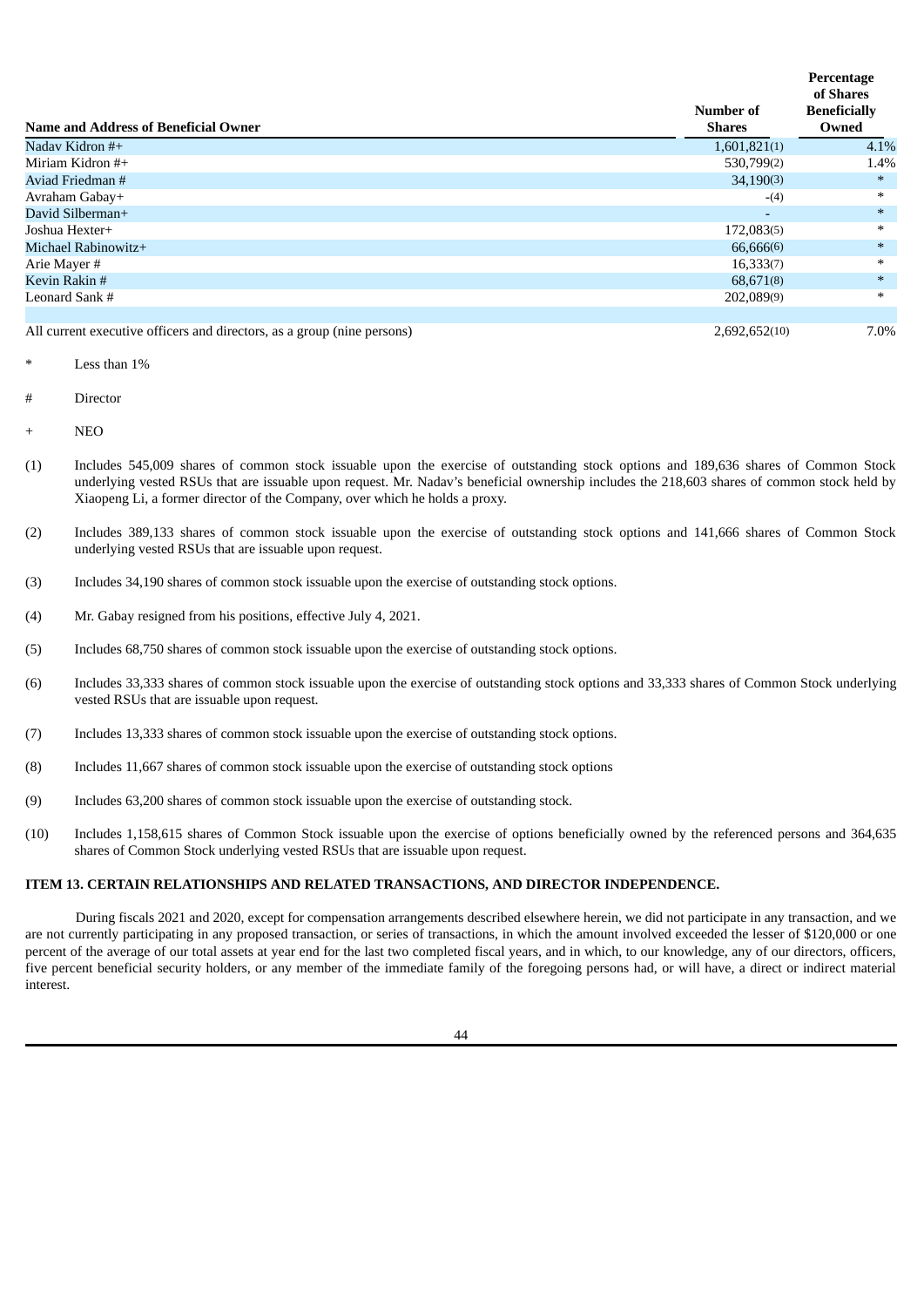Our policy is to enter into transactions with related persons on terms that, on the whole, are no less favorable than those available from unaffiliated third parties. Based on our experience in the business sectors in which we operate and the terms of our transactions with unaffiliated third parties, we believe that all of the transactions described below met this policy standard at the time they occurred. All related person transactions are approved by our Board.

On November 30, 2015, we, our Israeli subsidiary and HTIT entered into a Technology License Agreement, which was further amended, according to which we granted HTIT an exclusive commercialization license in the Territory related to our oral insulin capsule, ORMD-0801. Pursuant to this license agreement, HTIT will conduct certain pre-commercialization and regulatory activities with respect to our subsidiary's technology related to the ORMD-0801 capsule, and will pay certain royalties and an aggregate of approximately \$37.5 million. On November 30, 2015, we also entered into a securities purchase agreement with HTIT, pursuant to which, among other things, Mr. Kidron would serve as proxy and attorney in fact of HTIT, with full power of substitution, to cast on behalf of HTIT all votes that HTIT is entitled to cast with respect to the Purchased Shares at any and all meetings of our stockholders to consent or dissent to any action taken without a meeting and to vote all the Purchased Shares held by HTIT in any manner Mr. Kidron deemed appropriate except for matters related to our activities in the People's Republic of China, on which Mr. Kidron would consult with HTIT before taking any action as proxy. On August 19, 2021, the proxy was revoked in accordance with its terms by HTIT.

The Board has determined that Aviad Friedman, Arie Mayer, Kevin Rakin and Leonard Sank are independent as defined under the rules promulgated by Nasdaq.

# **ITEM 14. PRINCIPAL ACCOUNTANT FEES AND SERVICES.**

The aggregate fees billed by Kesselman & Kesselman, independent registered public accounting firm, and member firm of PricewaterhouseCoopers International Limited, for services rendered to us during fiscals 2021 and 2020:

|                                   |   | 2021                     |  | 2020                     |  |
|-----------------------------------|---|--------------------------|--|--------------------------|--|
| Audit Fees <sup>(1)</sup>         | Φ | 90,000                   |  | 95,000                   |  |
| Audit-Related Fees <sup>(2)</sup> |   | 47,500                   |  | 101,000                  |  |
| Tax Fees $^{(3)}$                 |   | 1,400                    |  | 2,000                    |  |
| All Other Fees                    |   | $\overline{\phantom{0}}$ |  | $\overline{\phantom{0}}$ |  |
| <b>Total Fees</b>                 |   | 138,900                  |  | 198,000                  |  |

(1) Amount represents fees paid for professional services for the audit of our consolidated annual financial statements, review of our interim condensed consolidated financial statements included in quarterly reports and services that are normally provided by our independent registered public accounting firm in connection with statutory and regulatory filings or engagements.

- (2) Represents fees paid for services rendered in connection with our February 2020 public offering of common stock for fiscal 2020 and at-themarket offering related fees.
- (3) Represents fees paid for tax consulting services.

SEC rules require that before the independent registered public accounting firm are engaged by us to render any auditing or permitted non-audit related service, the engagement be: (1) pre-approved by our Audit Committee; or (2) entered into pursuant to pre-approval policies and procedures established by the Audit Committee, provided the policies and procedures are detailed as to the particular service, the Audit Committee is informed of each service, and such policies and procedures do not include delegation of the Audit Committee's responsibilities to management.

The Audit Committee pre-approves all services provided by our independent registered public accounting firm. All of the above services and fees were reviewed and approved by the Audit Committee before the services were rendered.

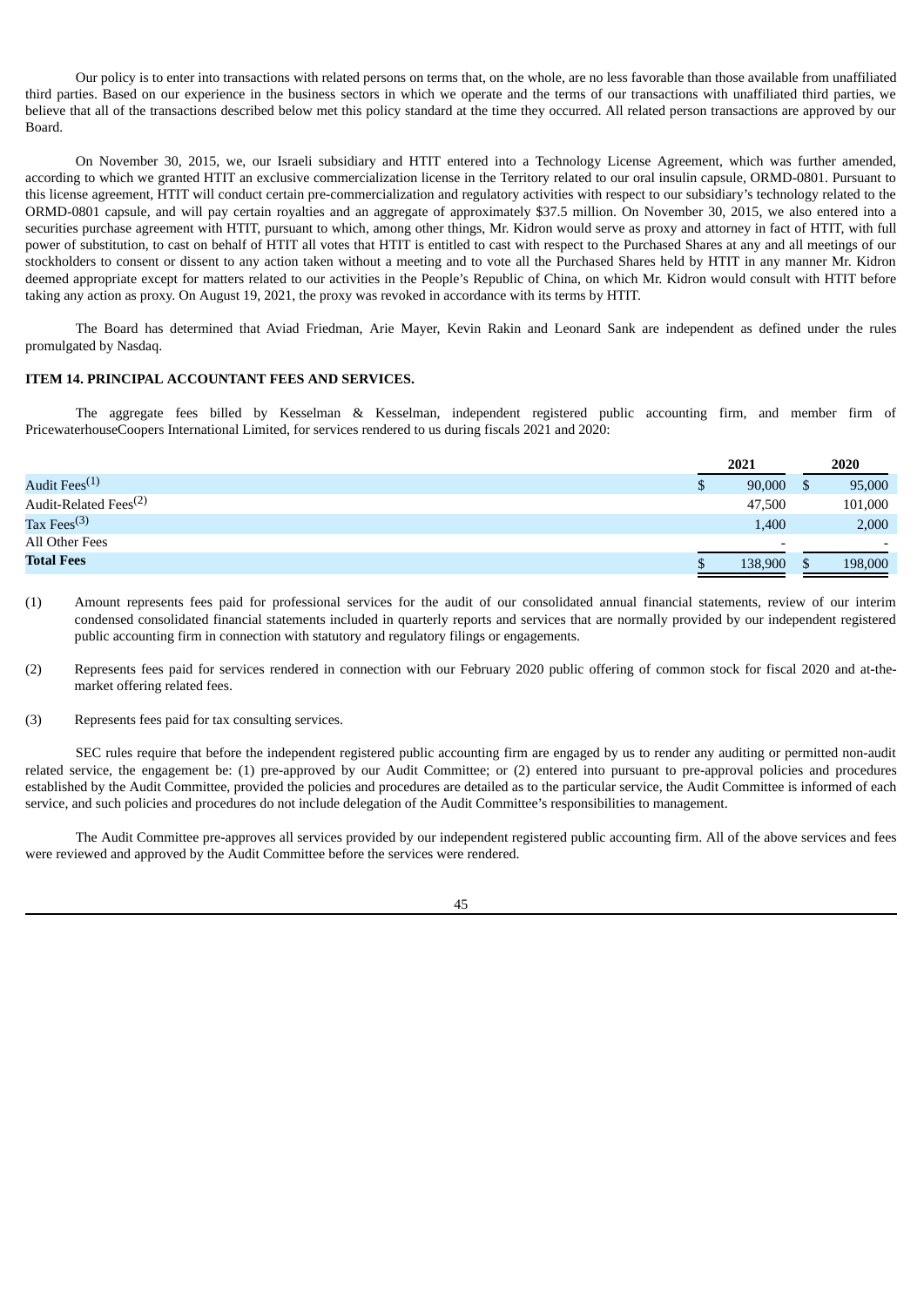# **PART IV**

# **ITEM 15. EXHIBITS AND FINANCIAL STATEMENT SCHEDULES.**

# **(a) Index to Financial Statements**

The following consolidated financial statements are filed as part of this Annual Report on Form 10-K:

|                                                         | Page         |
|---------------------------------------------------------|--------------|
| REPORT OF INDEPENDENT REGISTERED PUBLIC ACCOUNTING FIRM | $F-1$        |
|                                                         |              |
| <b>CONSOLIDATED FINANCIAL STATEMENTS:</b>               |              |
| <b>Balance sheets</b>                                   | $F-2$        |
| <b>Statements of loss</b>                               | $F-3$        |
| <b>Statements of changes in equity</b>                  | $F-4$        |
| <b>Statements of cash flows</b>                         | $F-5$        |
| Notes to financial statements                           | $F-6 - F-26$ |

46

\_\_\_\_\_\_\_\_\_\_\_\_\_\_\_\_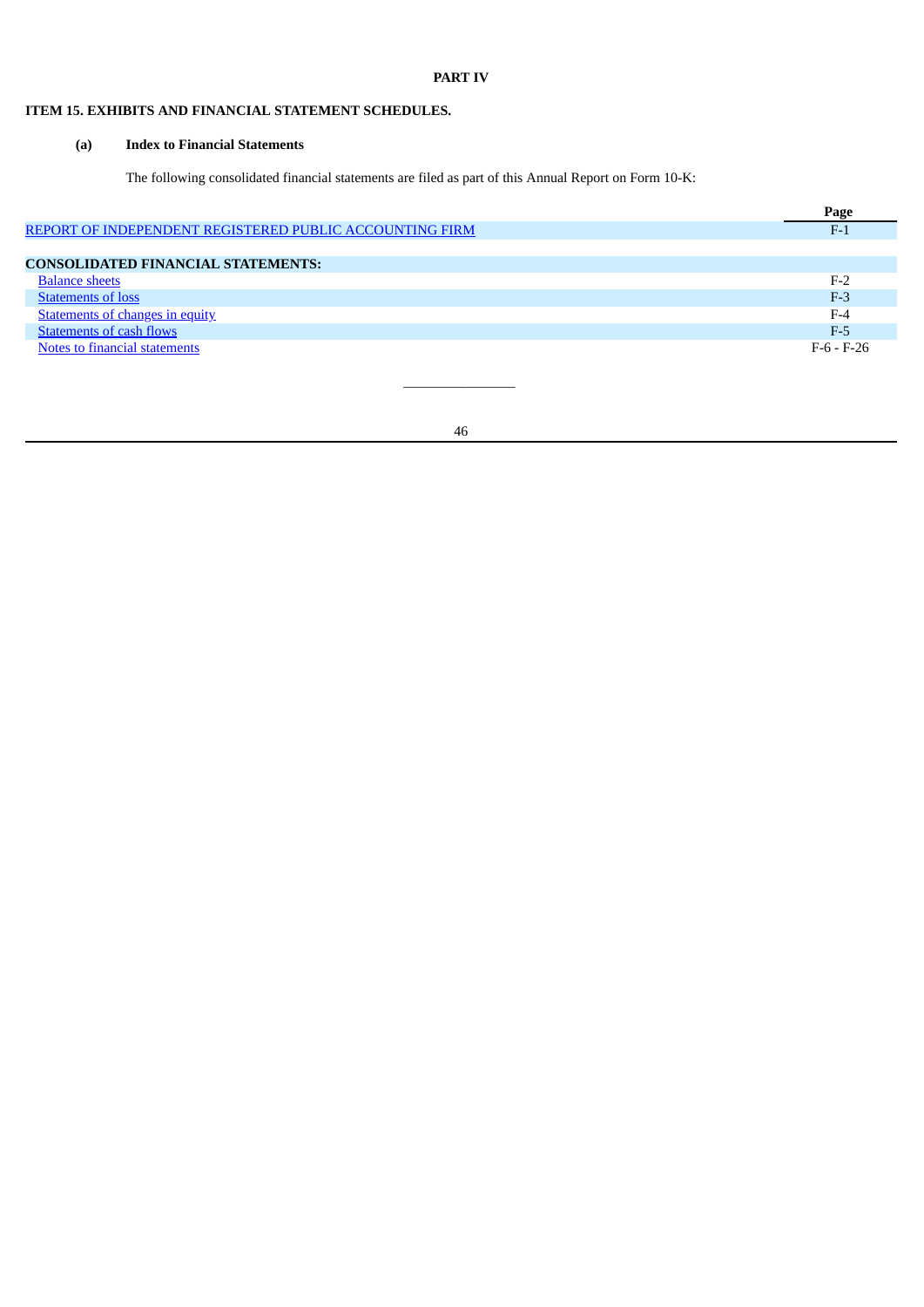

# **Report of Independent Registered Public Accounting Firm**

<span id="page-50-0"></span>To the Board of Directors and Stockholders of Oramed Pharmaceuticals Inc.

#### *Opinion on the Financial Statements*

We have audited the accompanying consolidated balance sheets of Oramed Pharmaceuticals Inc. and its subsidiaries (the "Company") as of August 31, 2021 and 2020, and the related consolidated statements of loss, changes in stockholders' equity and cash flows for the years then ended, including the related notes (collectively referred to as the "consolidated financial statements"). In our opinion, the consolidated financial statements present fairly, in all material respects, the financial position of the Company as of August 31, 2021 and 2020, and the results of its operations and its cash flows for the years then ended in conformity with accounting principles generally accepted in the United States of America.

#### *Basis for Opinion*

These consolidated financial statements are the responsibility of the Company's management. Our responsibility is to express an opinion on the Company's consolidated financial statements based on our audits. We are a public accounting firm registered with the Public Company Accounting Oversight Board (United States) ("PCAOB") and are required to be independent with respect to the Company in accordance with the U.S. federal securities laws and the applicable rules and regulations of the Securities and Exchange Commission and the PCAOB.

We conducted our audits of these consolidated financial statements in accordance with the standards of the PCAOB. Those standards require that we plan and perform the audit to obtain reasonable assurance about whether the consolidated financial statements are free of material misstatement, whether due to error or fraud. The Company is not required to have, nor were we engaged to perform, an audit of its internal control over financial reporting. As part of our audits we are required to obtain an understanding of internal control over financial reporting but not for the purpose of expressing an opinion on the effectiveness of the Company's internal control over financial reporting. Accordingly, we express no such opinion.

Our audits included performing procedures to assess the risks of material misstatement of the consolidated financial statements, whether due to error or fraud, and performing procedures that respond to those risks. Such procedures included examining, on a test basis, evidence regarding the amounts and disclosures in the consolidated financial statements. Our audits also included evaluating the accounting principles used and significant estimates made by management, as well as evaluating the overall presentation of the consolidated financial statements. We believe that our audits provide a reasonable basis for our opinion.

# *Critical Audit Matters*

Critical audit matters are matters arising from the current period audit of the consolidated financial statements that were communicated or required to be communicated to the audit committee and that (i) relate to accounts or disclosures that are material to the consolidated financial statements and (ii) involved our especially challenging, subjective, or complex judgments. We determined there are no critical audit matters.

/s/ Kesselman & Kesselman Certified Public Accountants (Isr.) A member firm of PricewaterhouseCoopers International Limited

Tel Aviv, Israel November 24, 2021

We have served as the Company's auditor since 2008.

*Kesselman& Kesselman, Trade Tower, 25 Hamered Street, Tel-Aviv 6812508, Israel, P.O Box 50005 Tel-Aviv 6150001 Telephone: +972 -3- 7954555, Fax:+972 -3- 7954556,* www.pwc.com/il

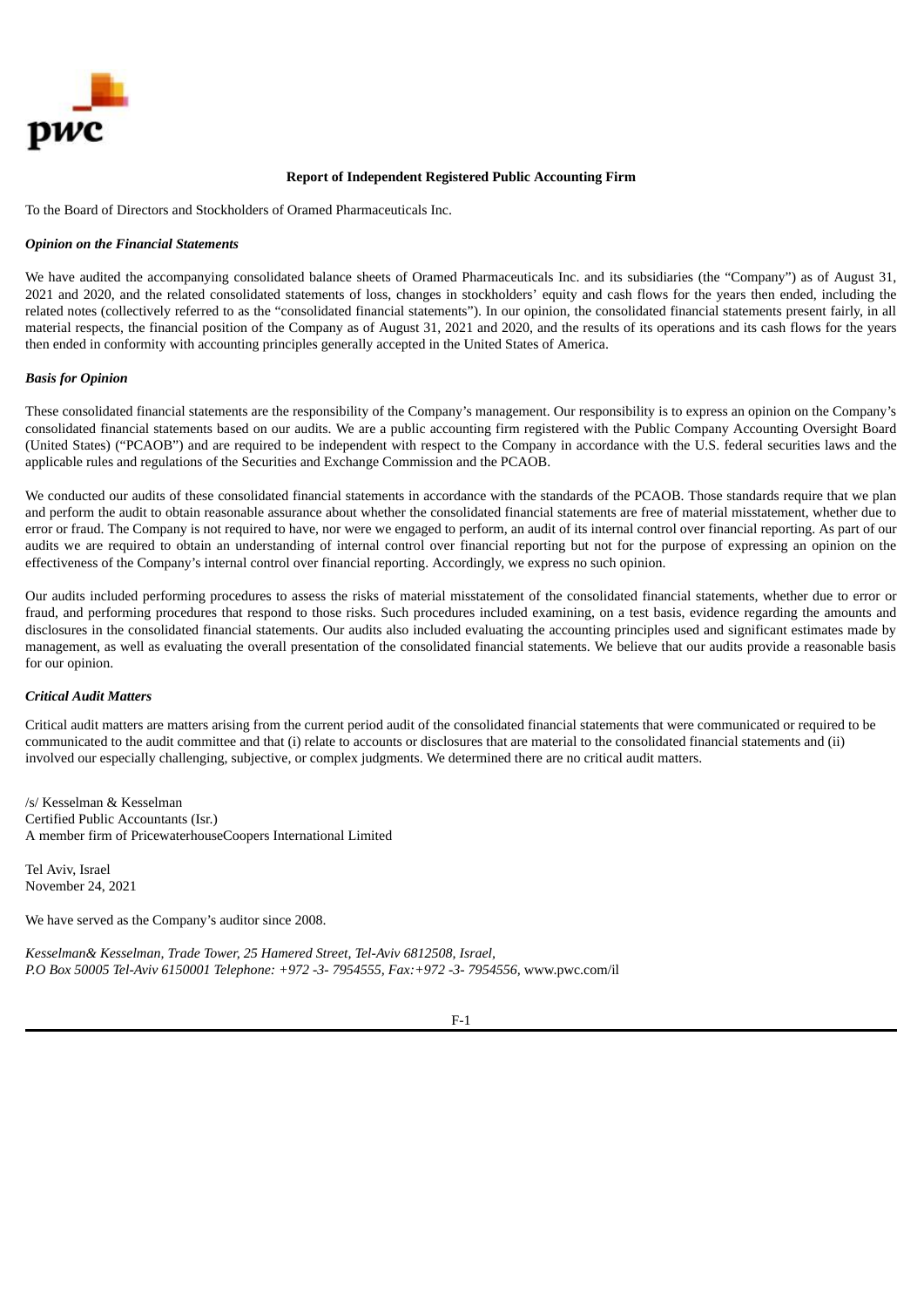CONSOLIDATED BALANCE SHEETS In thousands (except share and per share data)

<span id="page-51-0"></span>

|                                                                                                            | August 31,    |                |           |
|------------------------------------------------------------------------------------------------------------|---------------|----------------|-----------|
|                                                                                                            | 2021          |                | 2020      |
| <b>ASSETS</b>                                                                                              |               |                |           |
| <b>CURRENT ASSETS:</b>                                                                                     |               |                |           |
| Cash and cash equivalents                                                                                  | \$<br>77,245  | $\mathfrak{S}$ | 19,296    |
| Short-term deposits (note 2)                                                                               | 11,044        |                | 11,060    |
| Marketable securities (note 3)                                                                             | 5,851         |                | 9,544     |
| Prepaid expenses and other current assets                                                                  | 1,197         |                | 611       |
| Total current assets                                                                                       | 95,337        |                | 40,511    |
| <b>LONG-TERM ASSETS:</b>                                                                                   |               |                |           |
| Long-term deposits (note 4)                                                                                | 25,016        |                | 2         |
| Marketable securities (note 3)                                                                             | 6,692         |                | 3,928     |
| Amounts funded in respect of employee rights upon retirement                                               | 24            |                | 18        |
| Property and equipment, net                                                                                | 397           |                | 99        |
| Operating lease right of use assets                                                                        | 533           |                | 75        |
| Total long-term assets                                                                                     | 32,662        |                | 4,122     |
| <b>Total assets</b>                                                                                        | \$<br>127,999 | \$             | 44,633    |
|                                                                                                            |               |                |           |
| <b>LIABILITIES AND STOCKHOLDERS' EQUITY</b>                                                                |               |                |           |
| <b>CURRENT LIABILITIES:</b>                                                                                |               |                |           |
| Accounts payable and accrued expenses (note 5)                                                             | \$<br>3,792   | \$             | 1,699     |
| Deferred revenues                                                                                          | 2,703         |                | 2,703     |
| Payable to related parties (note 11c)                                                                      | 54            |                | 90        |
| <b>Operating lease liabilities</b>                                                                         | 130           |                | 44        |
| Total current liabilities                                                                                  | 6,679         |                | 4,536     |
| <b>LONG-TERM LIABILITIES:</b>                                                                              |               |                |           |
| Long-term deferred revenues                                                                                | 4,244         |                | 6,947     |
| Employee rights upon retirement                                                                            | 21            |                | 18        |
| Provision for uncertain tax position (note 10f)                                                            | 11            |                | 11        |
| <b>Operating lease liabilities</b>                                                                         | 403           |                | 31        |
| Other liabilities                                                                                          | 124           |                | 211       |
| Total long-term liabilities                                                                                |               |                |           |
|                                                                                                            | 4,803         |                | 7,218     |
| <b>COMMITMENTS</b> (note 6)                                                                                |               |                |           |
| <b>EQUITY</b>                                                                                              |               |                |           |
| <b>EQUITY ATTRIBUTABLE TO COMPANY'S STOCKHOLDERS':</b>                                                     |               |                |           |
| Common stock, $$ 0.012$ par value (60,000,000 authorized shares as of August 31, 2021 and August 31, 2020; |               |                |           |
| 35,293,889 and 23,675,530 shares issued and outstanding as of August 31, 2021 and 2020, respectively)      | 424           |                | 284       |
| Additional paid-in capital                                                                                 | 230,201       |                | 125,209   |
| Accumulated deficit                                                                                        | (114, 852)    |                | (92, 614) |
| Total stockholders' equity                                                                                 | 115,773       |                | 32,879    |
| Non-controlling interests                                                                                  | 744           |                |           |
| Total equity                                                                                               | 116,517       |                | 32,879    |
| Total liabilities and equity                                                                               | \$<br>127,999 | $\mathbb S$    | 44,633    |

**The accompanying notes are an integral part of the financial statements.**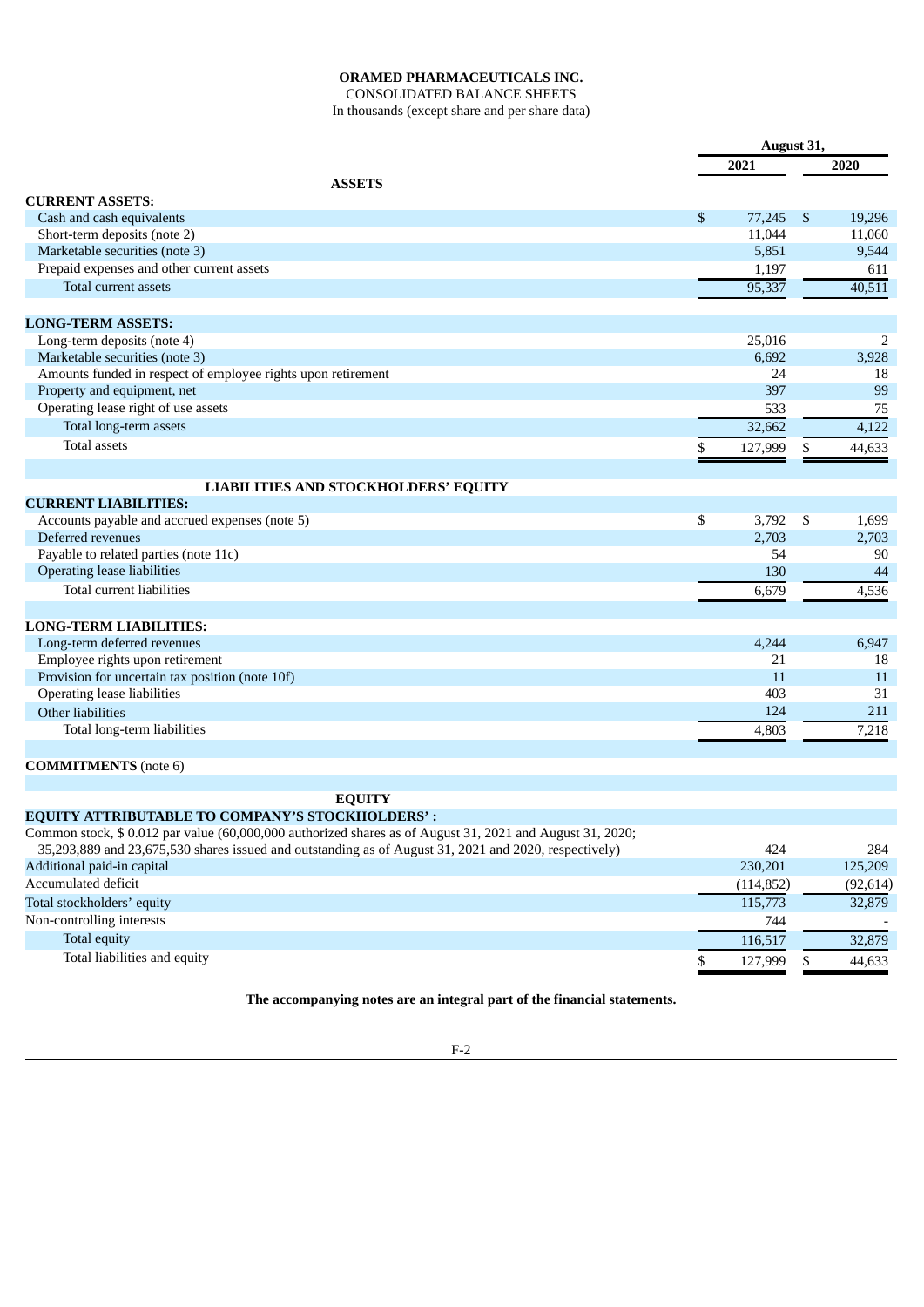CONSOLIDATED STATEMENTS OF LOSS In thousands (except share and per share data)

<span id="page-52-0"></span>

|                                                                           | <b>Year ended</b> |            |     |            |
|---------------------------------------------------------------------------|-------------------|------------|-----|------------|
|                                                                           |                   | August 31, |     |            |
|                                                                           |                   | 2021       |     | 2020       |
| <b>REVENUES</b>                                                           | \$.               | 2,703      | \$. | 2,710      |
| <b>RESEARCH AND DEVELOPMENT EXPENSES</b>                                  |                   | 20,989     |     | 10,235     |
| <b>GENERAL AND ADMINISTRATIVE EXPENSES</b>                                |                   | 5,937      |     | 4,232      |
| <b>OPERATING LOSS</b>                                                     |                   | 24,223     |     | 11,757     |
| <b>FINANCIAL INCOME</b> (note 9a)                                         |                   | 1,242      |     | 690        |
| <b>FINANCIAL EXPENSES</b> (note 9b)                                       |                   | 8          |     | 444        |
| <b>NET LOSS</b>                                                           |                   | 22,989     |     | 11,511     |
| <b>NET LOSS ATTRIBUTABLE TO:</b>                                          |                   |            |     |            |
| <b>COMPANY'S SHAREHOLDERS</b>                                             |                   | 22,238     |     | 11,511     |
| <b>NON-CONTROLLING INTERESTS</b>                                          |                   | 751        |     |            |
| <b>NET LOSS</b>                                                           |                   | 22,989     |     | 11,511     |
| <b>BASIC AND DILUTED LOSS PER SHARE OF COMMON STOCK</b>                   |                   | 0.78       |     | 0.56       |
| WEIGHTED AVERAGE NUMBER OF SHARES OF COMMON STOCK USED IN COMPUTING BASIC |                   |            |     |            |
| AND DILUTED LOSS PER SHARE OF COMMON STOCK                                |                   | 28,469,068 |     | 20,532,347 |

**The accompanying notes are an integral part of the financial statements.**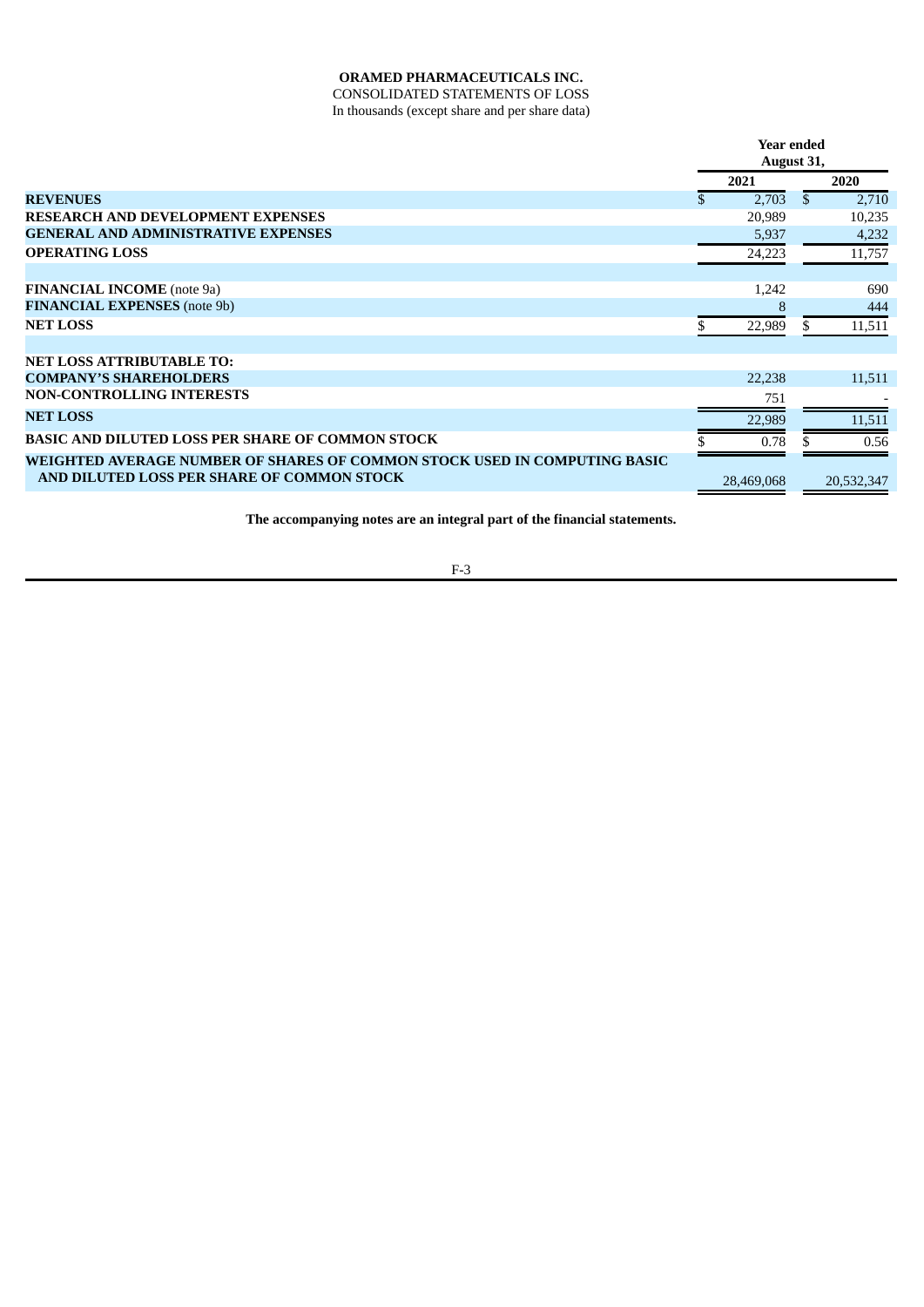# **ORAMED PHARMACEUTICALS INC.** CONSOLIDATED STATEMENTS OF CHANGES IN EQUITY

in thousands

# **Attributable to Company's Shareholders**

<span id="page-53-0"></span>

|                                      | <b>Common Stock</b> |                              | <b>Additional</b><br>paid-in | Accumulated | <b>Total</b><br>stockholders' | Non-<br>controlling | <b>Total</b>  |
|--------------------------------------|---------------------|------------------------------|------------------------------|-------------|-------------------------------|---------------------|---------------|
|                                      | <b>Shares</b>       | \$                           | capital                      | deficit     | equity                        | interests           | <b>Equity</b> |
|                                      | In thousands        |                              |                              |             |                               |                     |               |
| <b>BALANCE AS OF SEPTEMBER 1,</b>    |                     |                              |                              |             |                               |                     |               |
| 2019                                 | 17,383              | 208                          | 100,288                      | (81, 103)   | 19,393                        |                     | 19,393        |
| <b>SHARES ISSUED FOR SERVICES</b>    | 10                  | $\ast$                       | 38                           |             | 38                            |                     | 38            |
| <b>ISSUANCE OF COMMON STOCK,</b>     |                     |                              |                              |             |                               |                     |               |
| <b>NET</b>                           | 6,270               | 75                           | 23,698                       |             | 23,773                        |                     | 23,773        |
| <b>EXERCISE OF WARRANTS AND</b>      |                     |                              |                              |             |                               |                     |               |
| <b>OPTIONS</b>                       | 12                  | 1                            | 12                           |             | 13                            |                     | 13            |
| <b>STOCK-BASED COMPENSATION</b>      |                     |                              | 1,173                        |             | 1,173                         |                     | 1,173         |
| <b>NET LOSS</b>                      |                     |                              |                              | (11,511)    | (11,511)                      |                     | (11, 511)     |
| <b>BALANCE AS OF AUGUST 31, 2020</b> | 23,675              | 284                          | 125,209                      | (92, 614)   | 32,879                        |                     | 32,879        |
| <b>ISSUANCE OF COMMON STOCK,</b>     |                     |                              |                              |             |                               |                     |               |
| <b>NET</b>                           | 8,467               | 102                          | 79,881                       |             | 79,983                        |                     | 79,983        |
| <b>EXERCISE OF WARRANTS AND</b>      |                     |                              |                              |             |                               |                     |               |
| <b>OPTIONS</b>                       | 3,151               | 38                           | 21,371                       |             | 21,409                        |                     | 21,409        |
| <b>STOCK-BASED COMPENSATION</b>      |                     | $\qquad \qquad \blacksquare$ | 2,695                        |             | 2,695                         |                     | 2,695         |
| <b>ASSET ACQUISITION</b>             |                     |                              |                              |             |                               |                     |               |
| <b>TRANSACTION</b>                   |                     |                              | 1,045                        |             | 1,045                         | (751)               | 294           |
| <b>NET LOSS</b>                      |                     |                              |                              | (22, 238)   | (22, 238)                     | 1,495               | (20, 743)     |
| <b>BALANCE AS OF AUGUST 31, 2021</b> | 35,293              | 424                          | 230,201                      | (114, 852)  | 115,773                       | 744                 | 116,517       |

\* Represents an amount of less than \$1.

**The accompanying notes are an integral part of the financial statements**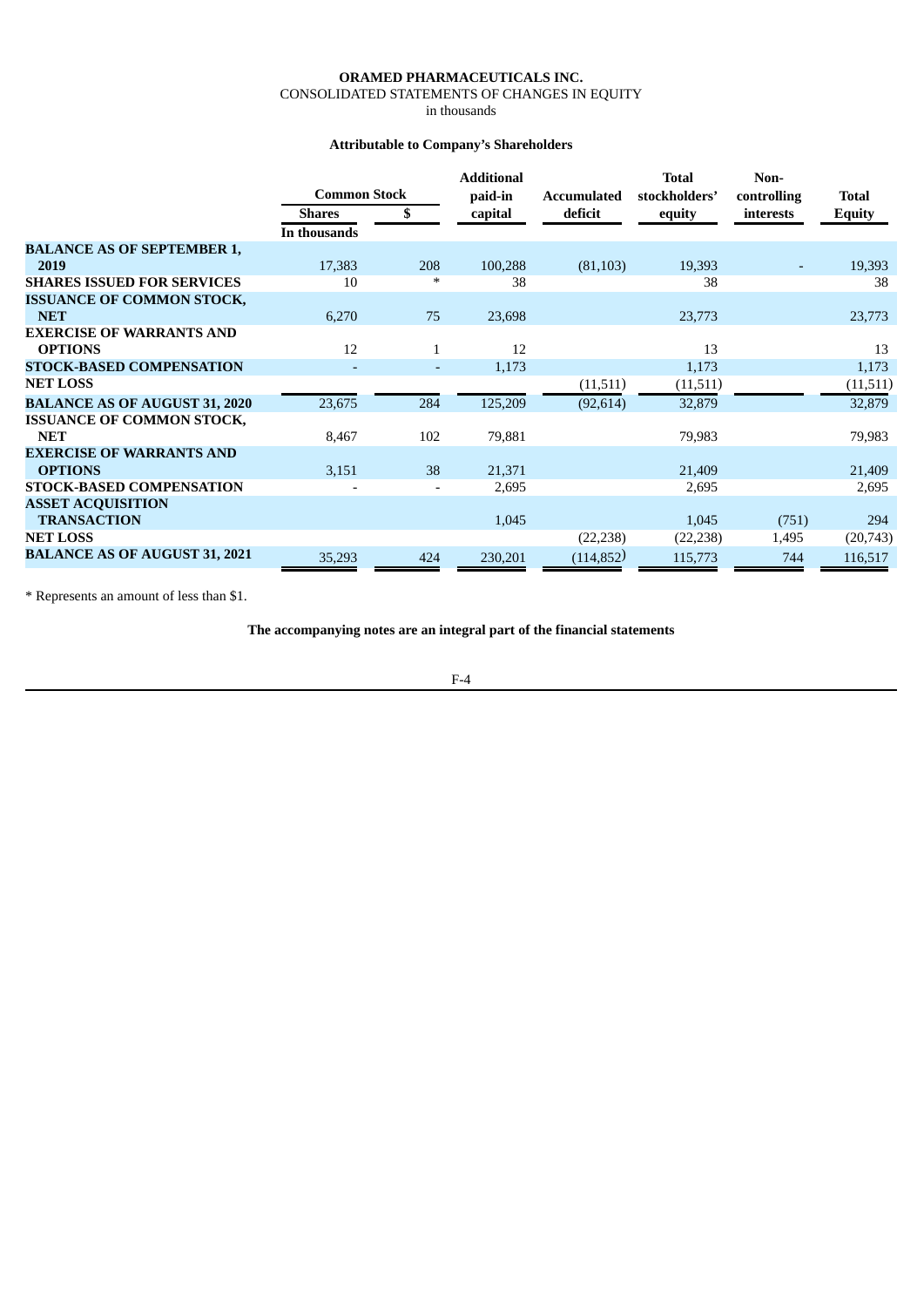#### **ORAMED PHARMACEUTICALS INC.** CONSOLIDATED STATEMENTS OF CASH FLOWS In thousands

<span id="page-54-0"></span>**Year ended August 31, 2021 2020 CASH FLOWS FROM OPERATING ACTIVITIES:** Net loss  $$ (22,989) \verb+ $ $ (11,511) $$ Adjustments required to reconcile net loss to net cash used in operating activities: Depreciation 77 7 Non-cash expense for acquired In-Process Research & Development (or IPR&D) 1,040 - Exchange differences and interest on deposits and held to maturity bonds 187 187 187 546 Changes in fair value of investments (876) 1,173 Stock-based compensation 2,695 465 Shares issued for services and the services of the services of the services of the services of the services of the services of the services of the services of the services of the services of the services of the services of Changes in operating assets and liabilities: Prepaid expenses and other current assets (586) 431 Accounts payable, accrued expenses and related parties 2,060 and  $(816)$ Deferred revenues (2,703) (2,710) Liability for employee rights upon retirement 3 (4) (4)  $(4)$ Other liabilities (89) (59) Total net cash used in operating activities (21,181) (12,440) **CASH FLOWS FROM INVESTING ACTIVITIES:** Purchase of property and equipment (375) (82) Investment in short-term deposits (18,460) (27,204) Purchase of mutual funds and the contract of the contract of the contract of the contract of the contract of the contract of the contract of the contract of the contract of the contract of the contract of the contract of t Investment in long-term deposits (25,000)  $(25,000)$ Proceeds from sale of mutual funds **3**,765 **3** Purchase of held to maturity securities (10,362) (8,428)<br>Proceeds from redemption of short-term deposits (20,000) (8,428) (8,428) (8,428) (8,428) (8,428) (9,891 Proceeds from redemption of short-term deposits Proceeds from maturity of held to maturity securities 8,209 3,200 Funds in respect of employee rights upon retirement (1) (1) Total net cash provided by (used in) investing activities (23,764) and the cash of the cash provided by (used in) investing activities (23,764) and the cash provided by (used in) investing activities (23,764) and  $4.626$ **CASH FLOWS FROM FINANCING ACTIVITIES:** Proceeds from issuance of common stock, net of issuance costs 79,983 23,773 Proceeds from exercise of warrants and options 21,409 13 Transaction with non-controlling interests 1,500 Total net cash provided by financing activities 102,892 23,786 **EFFECT OF EXCHANGE RATE CHANGES ON CASH** 2 (5) **INCREASE IN CASH AND CASH EQUIVALENTS** 57,949 15,967 **CASH AND CASH EQUIVALENTS AT BEGINNING OF YEAR** 19,296 3,329 **CASH AND CASH EQUIVALENTS AT END OF YEAR 8 19,296 8** 19,296 **(A) SUPPLEMENTARY DISCLOSURE ON CASH FLOWS:** Interest received  $$563 \quad $563 \quad $1,313$ **(B) SUPPLEMENTAL DISCLOSURE OF NON-CASH ACTIVITIES:** Recognition of operating lease right of use assets and liabilities 582 **(C) ASSET ACQUISITION TRANSACTION (see note 12):**  $IPR\&D$  1,040  $-$ Transaction with non-controlling interests 1,500  $\sim$  1,500  $\sim$  1,500  $\sim$  1,500  $\sim$  1,500  $\sim$  1,500  $\sim$  1,500  $\sim$  1,500  $\sim$  1,500  $\sim$  1,500  $\sim$  1,500  $\sim$  1,500  $\sim$  1,500  $\sim$  1,500  $\sim$  1,500  $\sim$  1,500  $\sim$  1,5 Additional paid in capital (1,045)  $(1,045)$ Non-controlling interests (1,495)

**The accompanying notes are an integral part of the financial statements**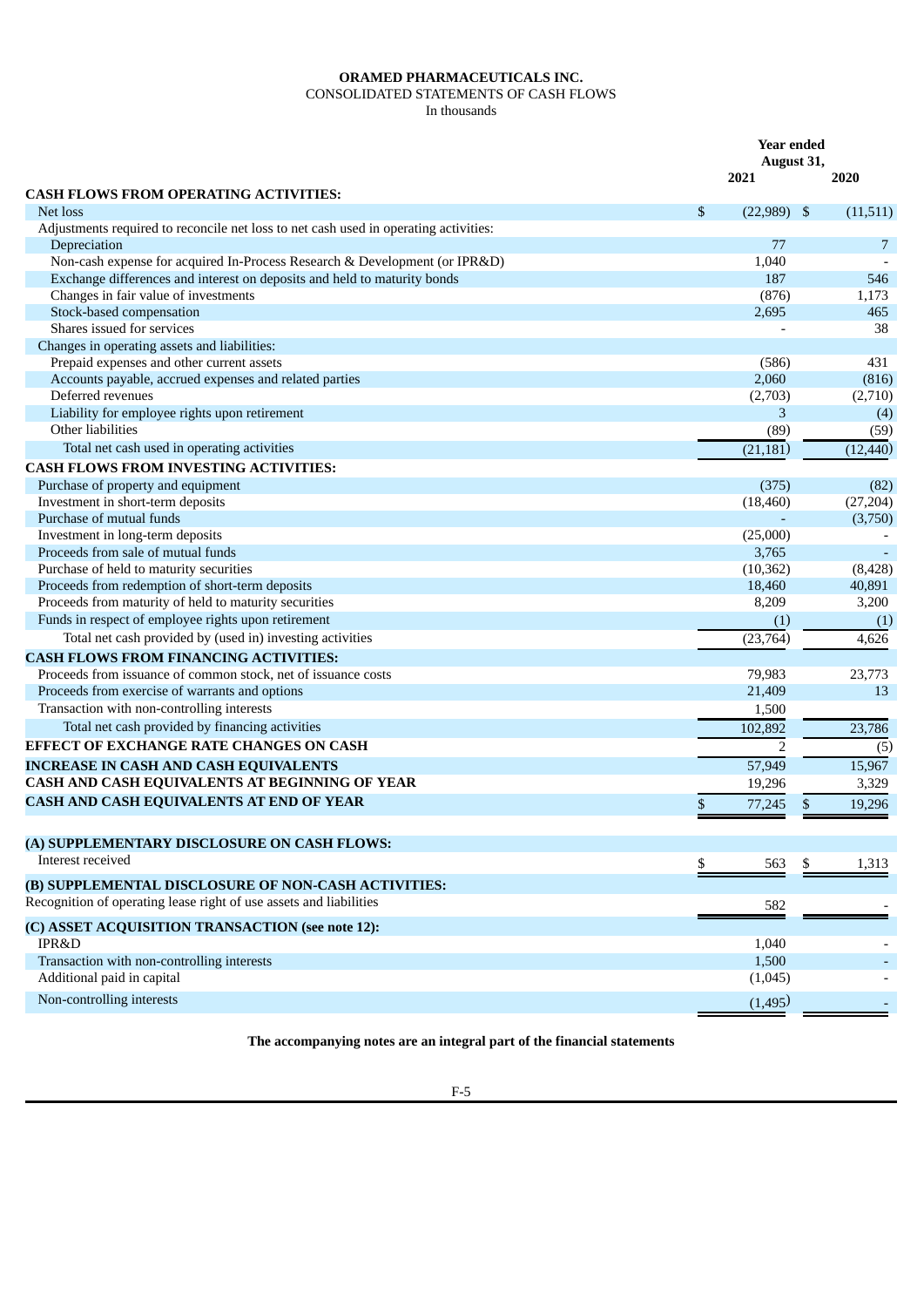# <span id="page-55-0"></span>**NOTE 1 - SIGNIFICANT ACCOUNTING POLICIES:**

#### **a. General**

## **1) Incorporation and operations**

Oramed Pharmaceuticals Inc. (collectively with its subsidiaries, the "Company", unless the context indicates otherwise) was incorporated on April 12, 2002, under the laws of the State of Nevada. From incorporation until March 3, 2006, the Company was an exploration stage company engaged in the acquisition and exploration of mineral properties. On February 17, 2006, the Company entered into an agreement with Hadasit Medical Services and Development Ltd. to acquire the provisional patent related to orally ingestible insulin capsule to be used for the treatment of individuals with diabetes.

On May 14, 2007, the Company incorporated a wholly-owned subsidiary in Israel, Oramed Ltd. (the "Subsidiary"), which is engaged in research and development.

On March 11, 2011, the Company was reincorporated from the State of Nevada to the State of Delaware.

On July 30, 2019, the Company's subsidiary incorporated a wholly-owned subsidiary in Hong Kong, Oramed HK Limited (the "Hong Kong Subsidiary"). As of August 31, 2021, the Hong Kong Subsidiary has no operation.

On November 30, 2015, the Company entered into a Technology License Agreement (the "TLA"), with Hefei Tianhui Incubation of Technologies Co. Ltd. ("HTIT") and on December 21, 2015, the parties entered into an Amended and Restated Technology License Agreement that was further amended by the parties on June 3, 2016 and July 24, 2016 (the "License Agreement"). See note 6b. On March 18, 2021, the Company entered into a license agreement (the "Oravax License Agreement") and into the Stockholders Agreement (as defined below) with Oravax Medical Inc. ("Oravax"). According to the Stockholders Agreement, Oravax issued 1,890,000 shares of its capital stock to the Company, representing 63% of the issued and outstanding share capital of Oravax, on a fully diluted basis, as of the date of issuance. See note 12.

#### **2) Development and liquidity risks**

The Company is engaged in research and development in the biotechnology field for innovative pharmaceutical solutions, including an orally ingestible insulin capsule to be used for the treatment of individuals with diabetes, and the use of orally ingestible capsules for delivery of other polypeptides, and has not generated significant revenues from its operations. Based on the Company's current cash resources and commitments, the Company believes it will be able to maintain its current planned development activities and the corresponding level of expenditures for at least the next 12 months, although no assurance can be given that the Company will not need additional funds prior to such time. If there are unexpected increases in its operating expenses, the Company may need to seek additional financing during the next 12 months. Successful completion of the Company's development programs and its transition to normal operations is dependent upon obtaining necessary regulatory approvals from the U.S. Food and Drug Administration prior to selling its products within the United States, obtaining foreign regulatory approvals to sell its products internationally, or entering into licensing agreements with third parties. There can be no assurance that the Company will receive regulatory approval of any of its product candidates, and a substantial amount of time may pass before the Company achieves a level of revenues adequate to support its operations, if at all. The Company also expects to incur substantial expenditures in connection with the regulatory approval process for each of its product candidates during their respective developmental periods. Obtaining marketing approval will be directly dependent on the Company's ability to implement the necessary regulatory steps required to obtain marketing approval in the United States and in other countries. The Company cannot predict the outcome of these activities.

In addition to the foregoing, based on the Company's current assessment, the Company does not expect any material impact on its development timeline and its liquidity due to the worldwide spread of the COVID-19 virus. However, the Company is continuing to assess the effect on its operation by monitoring the spread of COVID-19 and the actions implemented by the governments to combat the virus throughout the world.

# **b. Basis of presentation**

The consolidated financial statements have been prepared in accordance with generally accepted accounting principles in the United States of America ("U.S. GAAP").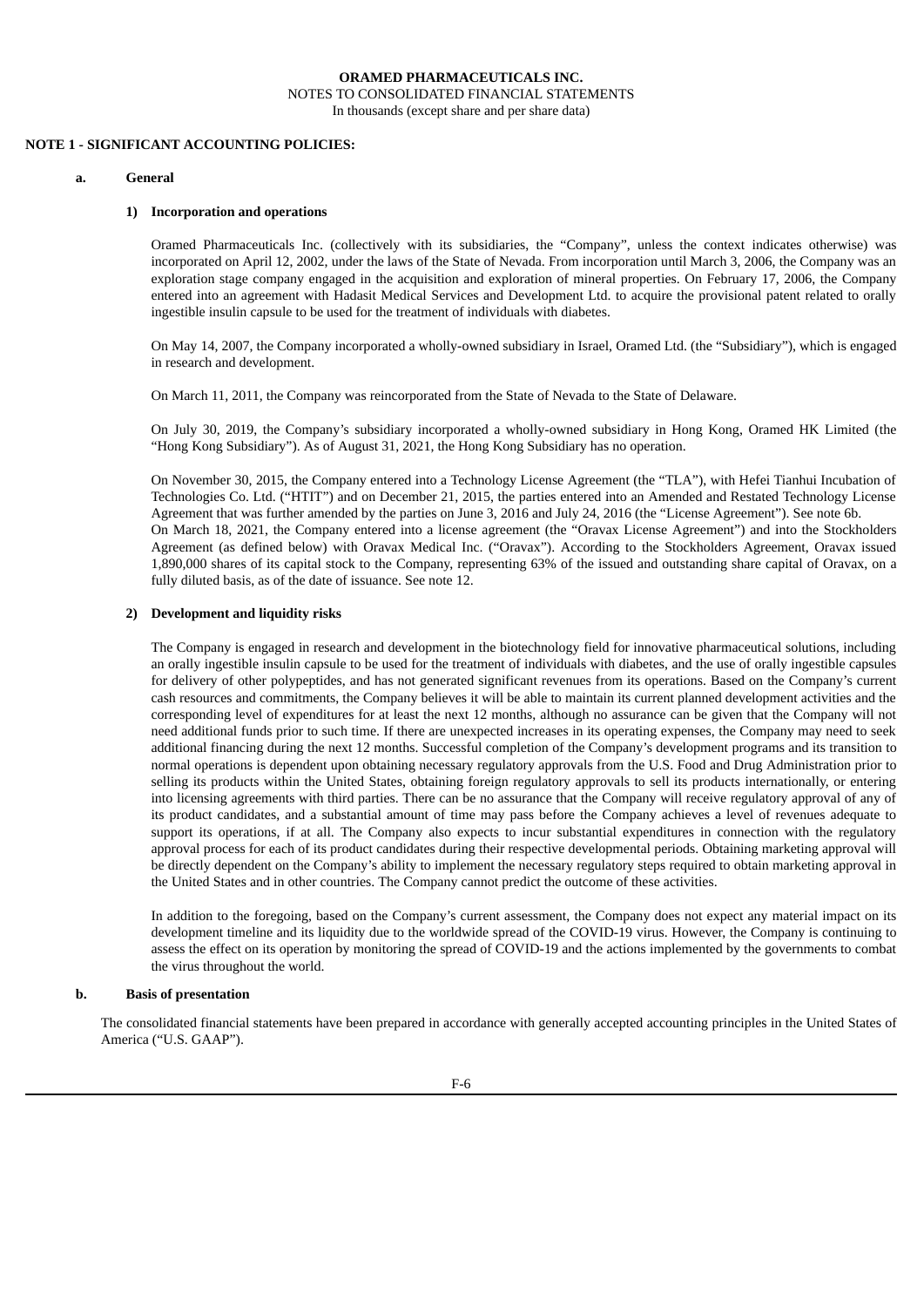NOTES TO CONSOLIDATED FINANCIAL STATEMENTS (continued)

In thousands (except share and per share data)

# **NOTE 1 - SIGNIFICANT ACCOUNTING POLICIES** (continued):

# **c. Use of estimates in the preparation of financial statements**

The preparation of the consolidated financial statements in conformity with U.S. GAAP requires management to make estimates and assumptions that affect the reported amounts of assets and liabilities and disclosure of contingent assets and liabilities at the financial statements date and the reported expenses during the reporting periods. Actual results could differ from those estimates.

As applicable to these consolidated financial statements, the most significant estimates and assumptions relate to stock-based compensation, expectation of milestone payments and to the expected product submission date for revenue recognition purposes.

# **d. Functional currency**

The currency of the primary economic environment in which the operations of the Company and its Subsidiaries are conducted is the U.S. dollar ("\$" or "dollar"). Therefore, the functional currency of the Company and its subsidiaries is the dollar.

Transactions and balances originally denominated in dollars are presented at their original amounts. Balances in foreign currencies are translated into dollars using historical and current exchange rates for non-monetary and monetary balances, respectively. For foreign transactions and other items reflected in the statements of operations, the following exchange rates are used: (1) for transactions exchange rates at transaction dates or average rates and (2) for other items (derived from non-monetary balance sheet items such as depreciation) - historical exchange rates. The resulting transaction gains or losses are carried to financial income or expenses, as appropriate.

## **e. Principles of consolidation**

The consolidated financial statements include the accounts of the Company and its subsidiaries. All inter-company transactions and balances have been eliminated in consolidation.

# **f. Cash equivalents**

The Company considers all short-term, highly liquid investments, which include short-term deposits with original maturities of three months or less from the date of purchase that are not restricted as to withdrawal or use and are readily convertible to known amounts of cash, to be cash equivalents.

## **g. Fair value measurement:**

The Company measures fair value and discloses fair value measurements for financial assets. Fair value is based on the price that would be received to sell an asset in an orderly transaction between market participants at the measurement date. In order to increase consistency and comparability in fair value measurements, the guidance establishes a fair value hierarchy that prioritizes observable and unobservable inputs used to measure fair value into three broad levels, which are described as follows:

- Level 1: Quoted prices (unadjusted) in active markets that are accessible at the measurement date for assets or liabilities. The fair value hierarchy gives the highest priority to Level 1 inputs.
- Level 2: Observable prices that are based on inputs other than quoted prices included within Level 1 that are observable for the asset or liability, either directly or indirectly.
- Level 3: Unobservable inputs are used when little or no market data is available. The fair value hierarchy gives the lowest priority to Level 3 inputs.

|                              |                | <b>August 31, 2021</b>   |                          |                   |  |  |  |
|------------------------------|----------------|--------------------------|--------------------------|-------------------|--|--|--|
|                              | <b>Level 1</b> | <b>Level 2</b>           | Level 3                  | <b>Fair Value</b> |  |  |  |
| Assets:                      |                |                          |                          |                   |  |  |  |
| <b>Marketable Securities</b> |                |                          |                          |                   |  |  |  |
| D.N.A                        | 701            | ٠                        | $\overline{\phantom{a}}$ | 701               |  |  |  |
| Entera                       | 571            | $\overline{\phantom{a}}$ |                          | 571               |  |  |  |
|                              | 1,272          |                          |                          | 1,272             |  |  |  |
|                              |                | <b>August 31, 2020</b>   |                          |                   |  |  |  |
|                              | <b>Level 1</b> | <b>Level 2</b>           | <b>Level 3</b>           | <b>Fair Value</b> |  |  |  |
| Assets:                      |                |                          |                          |                   |  |  |  |
| <b>Marketable Securities</b> |                |                          |                          |                   |  |  |  |
| D.N.A                        | 246            | $\overline{\phantom{a}}$ | $\overline{\phantom{a}}$ | 246               |  |  |  |
| Entera                       | 150            | $\overline{\phantom{a}}$ | $\overline{\phantom{a}}$ | 150               |  |  |  |
| <b>Mutual Funds</b>          | 3,298          | $\overline{\phantom{0}}$ | -                        | 3,298             |  |  |  |
|                              | 3,694          | -                        |                          | 3,694             |  |  |  |

As of August 31, 2021, the assets measured at fair value are comprised of equity securities (Level 1). The fair value of held to maturity bonds as presented in note 3 was based on a Level 2 measurement.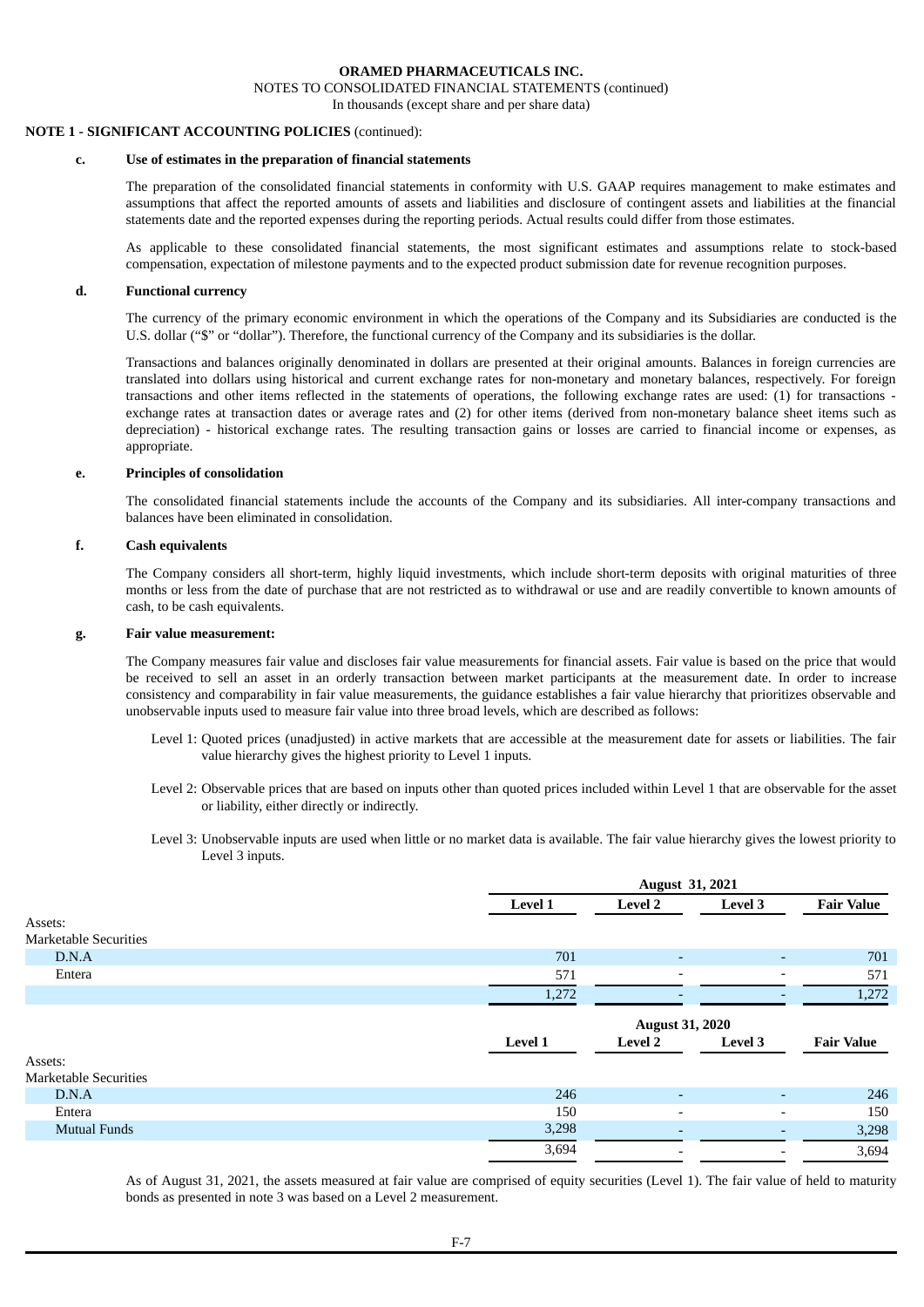# NOTES TO CONSOLIDATED FINANCIAL STATEMENTS (continued)

In thousands (except share and per share data)

### **NOTE 1 - SIGNIFICANT ACCOUNTING POLICIES** (continued):

As of August 31, 2021, the carrying amounts of cash equivalents, short-term deposits and accounts payable approximate their fair values due to the short-term maturities of these instruments.

As of August 31, 2021, the carrying amounts of long-term deposits approximate their fair values due to the stated interest rates which approximate market rates.

The amounts funded in respect of employee rights are stated at cash surrender value which approximates its fair value.

Other than items related to the asset acquisition transaction of Oravax (see note 12), there were no Level 3 items measured at fair value for the fiscal 2021.

# **h. Marketable securities**

#### **1) Equity securities**

The Company classified the available for sale securities (investments in equity securities of D.N.A Biomedical Solutions Ltd. ("D.N.A"), Entera Bio Ltd. ("Entera") and other mutual funds) to financial assets measured at fair value through profit or loss.

# **2) Held to maturity securities**

All debt securities are classified as held-to-maturity because the Company has the positive intent and ability to hold the securities to maturity. Held-to-maturity securities are stated at amortized cost, adjusted for amortization of premiums and accretion of discounts to maturity. On a continuous basis, management assesses whether there are any indicators that the value of the Company's marketable securities may be impaired, which includes reviewing the underlying cause of any decline in value and the estimated recovery period, as well as the severity and duration of the decline. In the Company's evaluation, the Company considers its ability and intent to hold these investments for a reasonable period of time sufficient for the Company to recover its cost basis. A marketable security is impaired if the fair value of the security is less than the carrying value of the security and such difference is deemed to be otherthan temporary. To the extent impairment has occurred, the loss shall be measured as the excess of the carrying amount of the security over the estimated fair value of the security.

#### **i. Concentration of credit risks**

Financial instruments that subject the Company to credit risk consist primarily of cash and cash equivalents, short and long-term deposits and marketable securities which are deposited in major financial institutions. The Company is of the opinion that the credit risk in respect of these balances is remote.

### **j. Income taxes**

# 1. Deferred taxes

Deferred taxes are determined utilizing the asset and liability method based on the estimated future tax effects of differences between the financial accounting and tax bases of assets and liabilities under the applicable tax laws. Deferred tax balances are computed using the tax rates expected to be in effect when those differences reverse. A valuation allowance in respect of deferred tax assets is provided if, based upon the weight of available evidence, it is more likely than not that some or all of the deferred tax assets will not be realized. The Company has provided a full valuation allowance with respect to its deferred tax assets. See note 10.

Regarding the Israeli subsidiary, the recognition is prohibited for deferred tax liabilities or assets that arise from differences between the financial reporting and tax bases of assets and liabilities that are measured from the local currency into dollars using historical exchange rates, and that result from changes in exchange rates or indexing for tax purposes. Consequently, the abovementioned differences were not reflected in the computation of deferred tax assets and liabilities.

Until fiscal 2019, the Israeli subsidiary has measured its results for tax purposes in nominal terms in NIS. In order to avoid unfavorable tax implications derived from the fluctuations in the exchange rate, the Israeli subsidiary's results for tax purposes are measured is U.S. dollars starting from fiscal 2020.

Taxes that would apply in the event of disposal of investments in the Israeli subsidiary have not been taken into account in computing deferred taxes, as it is the Company's intention to hold this investment, not to realize it.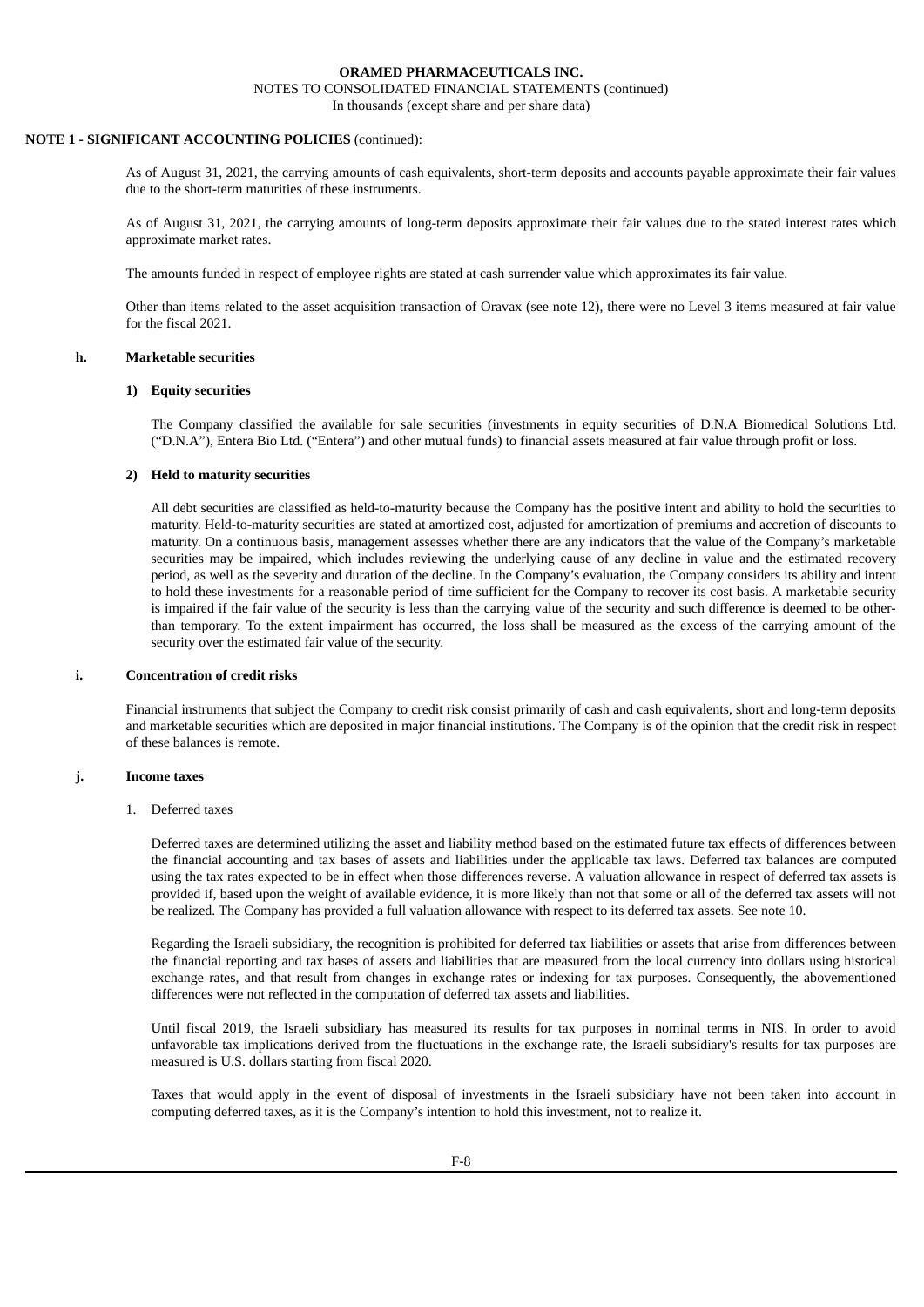# **NOTE 1 - SIGNIFICANT ACCOUNTING POLICIES** (continued):

2. Uncertainty in income tax

The Company follows a two-step approach to recognizing and measuring uncertain tax positions. The first step is to evaluate the tax position for recognition by determining if the weight of available evidence indicates that it is more likely than not that the position will be sustained on audit. The second step is to measure the tax benefit as the largest amount that is more than 50% likely of being realized upon ultimate settlement. Such liabilities are classified as long-term, unless the liability is expected to be resolved within twelve months from the balance sheet date. The Company's policy is to include interest and penalties related to unrecognized tax benefits within income tax expenses.

### **k. Revenue recognition**

The License Agreement and the SPA (as defined below) were considered a single arrangement with multiple deliverables. The Company allocated the total consideration of \$49,500 between the License Agreement and the SPA according to their fair value, as follows: \$10,617 was allocated to the issuance of common stock (less issuance expenses of \$23), based on the quoted price of the Company's shares on the closing date of the SPA on December 28, 2015, and \$38,883 was allocated to the License Agreement.

Under Accounting Standard Codification, or ASC 606, the Company identified a single performance obligation in the agreement and determined that the license and services are not distinct as the license and services are highly dependent on each other. In other words, HTIT cannot benefit from the license without the related services, and vice versa.

Since the customer benefits from the services as the entity performs, revenue is recognized over time through the expected product submission date in June 2023, using the input method. The Company used the input method to measure the process for the purpose of recognizing revenue, which approximates the straight-line attribution. The Company used significant judgment when it determined the product submission date.

Under ASC 606, the consideration that the Company would be entitled to upon the achievement of contractual milestones, which are contingent upon the occurrence of future events, are a form of variable consideration. When assessing the portion, if any, of such milestones-related consideration to be included in the transaction price, the Company first assesses the most likely outcome for each milestone and excludes the consideration related to milestones of which the occurrence is not considered the most likely outcome.

The Company then evaluates if any of the variable consideration determined in the first step is constrained by including in the transaction price variable consideration to the extent that it is probable that a significant reversal in the amount of cumulative revenue recognized will not occur when the uncertainty associated with the variable consideration is subsequently resolved. The Company used significant judgment when it determined the first step of variable consideration.

The potential future royalty consideration is also considered a form of variable consideration under ASC 606 as it is based on a percentage of potential future sales of the Company's products. However, the Company applies the sales-based royalty exception and accordingly will recognize the sales-based royalty amounts when the related sale has occurred. To date, the Company has not recognized any royalty-related revenue.

Amounts that were allocated to the License Agreement as of August 31, 2021 aggregated \$22,382, all of which was received through the balance sheet date. Through August 31, 2021, the Company recognized revenue associated with this agreement in the aggregate amount of \$15,435 (of which \$2,703 was recognized in the twelve-months period ended August 31, 2021), and deferred the remaining amount of \$6,947, which is presented as a contract liability on the condensed consolidated balance sheet.

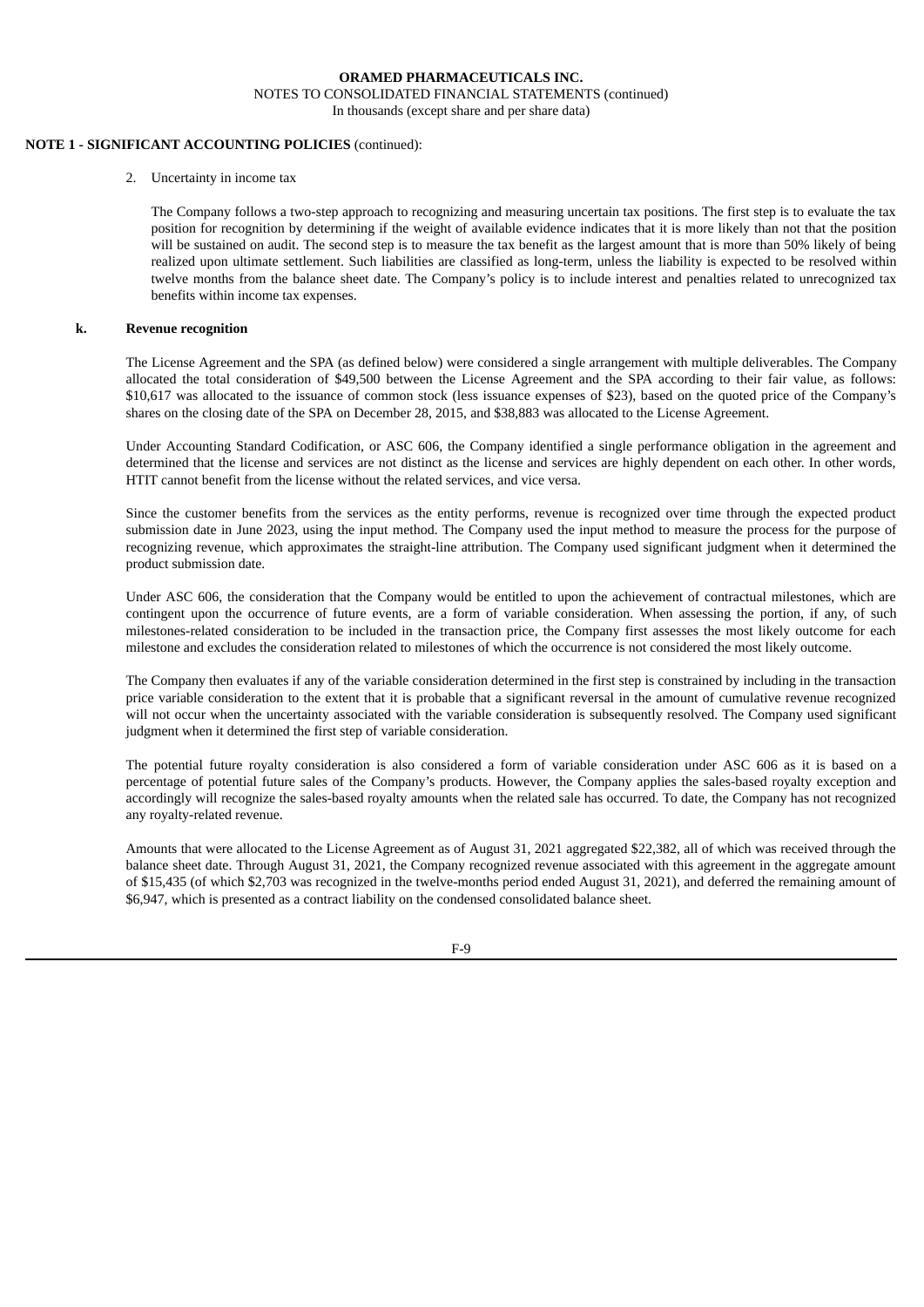# **NOTE 1 - SIGNIFICANT ACCOUNTING POLICIES** (continued):

#### **l. Research and development**

Research and development expenses include costs directly attributable to the conduct of research and development programs, including the cost of salaries, employee benefits, the cost of supplies, the cost of services provided by outside contractors, including services related to the Company's clinical trials, clinical trial expenses and the full cost of manufacturing drug for use in research and preclinical development. All costs associated with research and development are expensed as incurred.

Clinical trial costs are a significant component of research and development expenses and include costs associated with third-party contractors. The Company outsources a substantial portion of its clinical trial activities, utilizing external entities such as Clinical Research Organizations ("CROs"), independent clinical investigators, and other third-party service providers to assist the Company with the execution of its clinical studies. For each clinical trial that the Company conducts, clinical trial costs are expensed immediately.

#### **m. Stock-based compensation**

Equity awards granted to employees are accounted for using the grant date fair value method. The grant date fair value is determined as follows: for stock options and restricted stock units ("RSUs") with an exercise price using the Black Scholes pricing model, for stock options and RSUs with market conditions using a Monte Carlo model and for RSUs with service conditions based on the grant date share price. The fair value of share based payment awards is recognized as an expense over the requisite service period. The expected term is the length of time until the expected dates of exercising the award and is estimated using the simplified method due to insufficient specific historical information of employees' exercise behavior, unless the award includes a market condition, in which case the contractual term is used. The volatility is based on a historical volatility, by statistical analysis of the weekly share price for past periods. The Company elected to recognize compensation cost for awards granted to employees that have a graded vesting schedule using the accelerated method based on the multiple-option award approach. For awards with only market conditions, compensation expense is not reversed if the market conditions are not satisfied.

The Company elects to account for forfeitures as they occur.

#### **n. Loss per common share**

Basic and diluted net loss per common share are computed by dividing the net loss for the period by the weighted average number of shares of common stock outstanding for each period. Outstanding stock options, warrants and RSUs have been excluded from the calculation of the diluted loss per share because all such securities are anti-dilutive for all periods presented. The weighted average number of stock options, warrants and RSUs excluded from the calculation of diluted net loss was 5,042,299 and 5,025,723 for the years ended August 31, 2021 and 2020, respectively.

### **o. Asset acquisition**

When determining whether a transaction gives rise to an acquisition of a business or asset group, the Company applies a screening test to determine whether substantially all of the fair value of the gross assets acquired in the transaction is concentrated in a single identifiable asset or group of similar identifiable assets. If so, then the assets are not considered a business and the transaction is accounted for as an asset acquisition.

When a transaction is accounted for as an asset acquisition, an IPR&D asset is only capitalized if it has an alternative future use other than in a particular research and development project. Otherwise, amounts allocated to IPR&D that have no alternative use are expensed.

The Company has elected an accounting policy to measure non-controlling interests in an asset acquisition at fair value on the date of acquisition.

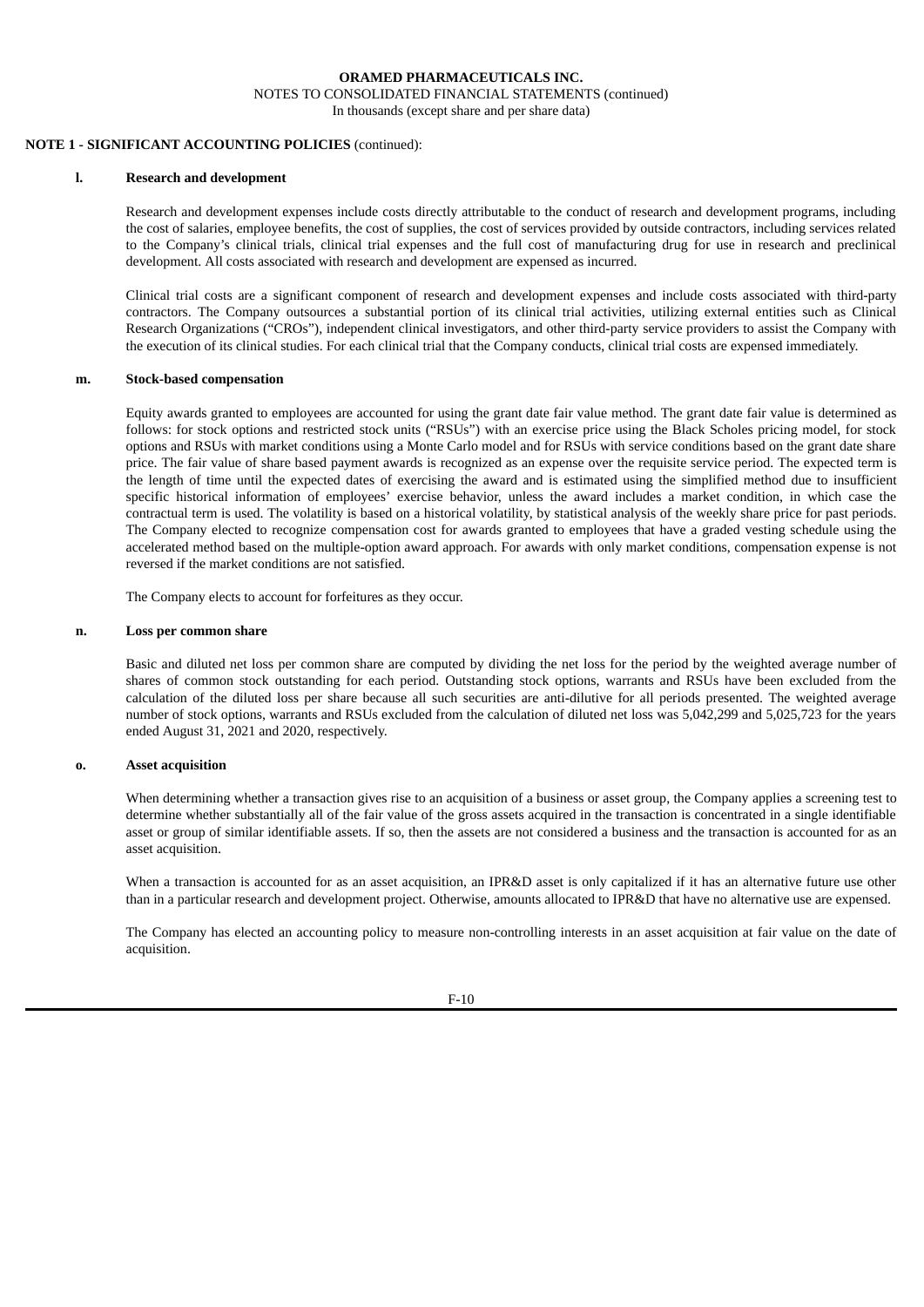# **NOTE 1 - SIGNIFICANT ACCOUNTING POLICIES** (continued):

### **p. Leases**

The Company leases real estate and cars for use in its operations, which are classified as operating leases. In addition to rent, the leases may require the Company to pay directly for fees, insurance, maintenance and other operating expenses.

The Company determines if an arrangement is a lease at inception. Operating leases are included in operating lease right of use assets and operating lease liabilities in the consolidated balance sheets. Right of use ("ROU") assets represent the Company's right to use an underlying asset for the lease term and lease liabilities represent the Company's obligation to make lease payments arising from the lease. Operating lease ROU assets and liabilities are recognized at the commencement date based on the present value of lease payments over the lease term. The Company uses its incremental borrowing rate based on the information available at the commencement date to determine the present value of the lease payments. Lease expenses are recognized on a straight-line basis over the lease term.

The Company elected the short-term lease recognition exemption for all leases with a term shorter than 12 months. This means that for those leases, the Company does not recognize ROU assets or lease liabilities but recognizes lease expenses over the lease term on a straight line basis. The Company also elected the practical expedient to not separate lease and non-lease components for all of its leases.

Lease terms will include options to extend or terminate the lease when it is reasonably certain that the Company will either exercise or not exercise the option to renew or terminate the lease.

The Company's lease agreements have remaining lease terms ranging from 1 year to 4 years. Some of these agreements include options to extend the leases for up to an additional 5 years and some include options to terminate the leases immediately. See also note 6h.

#### **q. Recently issued Accounting Pronouncements, not yet adopted**

In June 2016, the Financial Accounting Standards Board issued ASU 2016-13 "Financial Instruments—Credit Losses—Measurement of Credit Losses on Financial Instruments." This guidance replaces the current incurred loss impairment methodology with a methodology that reflects expected credit losses and requires consideration of a broader range of reasonable and supportable information to inform credit loss estimates. The guidance will be effective for the fiscal year beginning after December 15, 2022, including interim periods within that year. The adoption of this guidance is not expected to have a significant impact on the Company's consolidated financial statements.

# **NOTE 2 - SHORT-TERM DEPOSITS:**

#### **Composition**:

|                 | August 31,         |        |                    |        |  |  |
|-----------------|--------------------|--------|--------------------|--------|--|--|
|                 | 2021               |        | 2020               |        |  |  |
|                 | <b>Annual</b>      |        | Annual             |        |  |  |
|                 | interest rate      | Amount | interest rate      | Amount |  |  |
| Dollar deposits | $0.73 - 0.82\%$ \$ | 11,044 | $0.85 - 1.60\%$ \$ | 11,060 |  |  |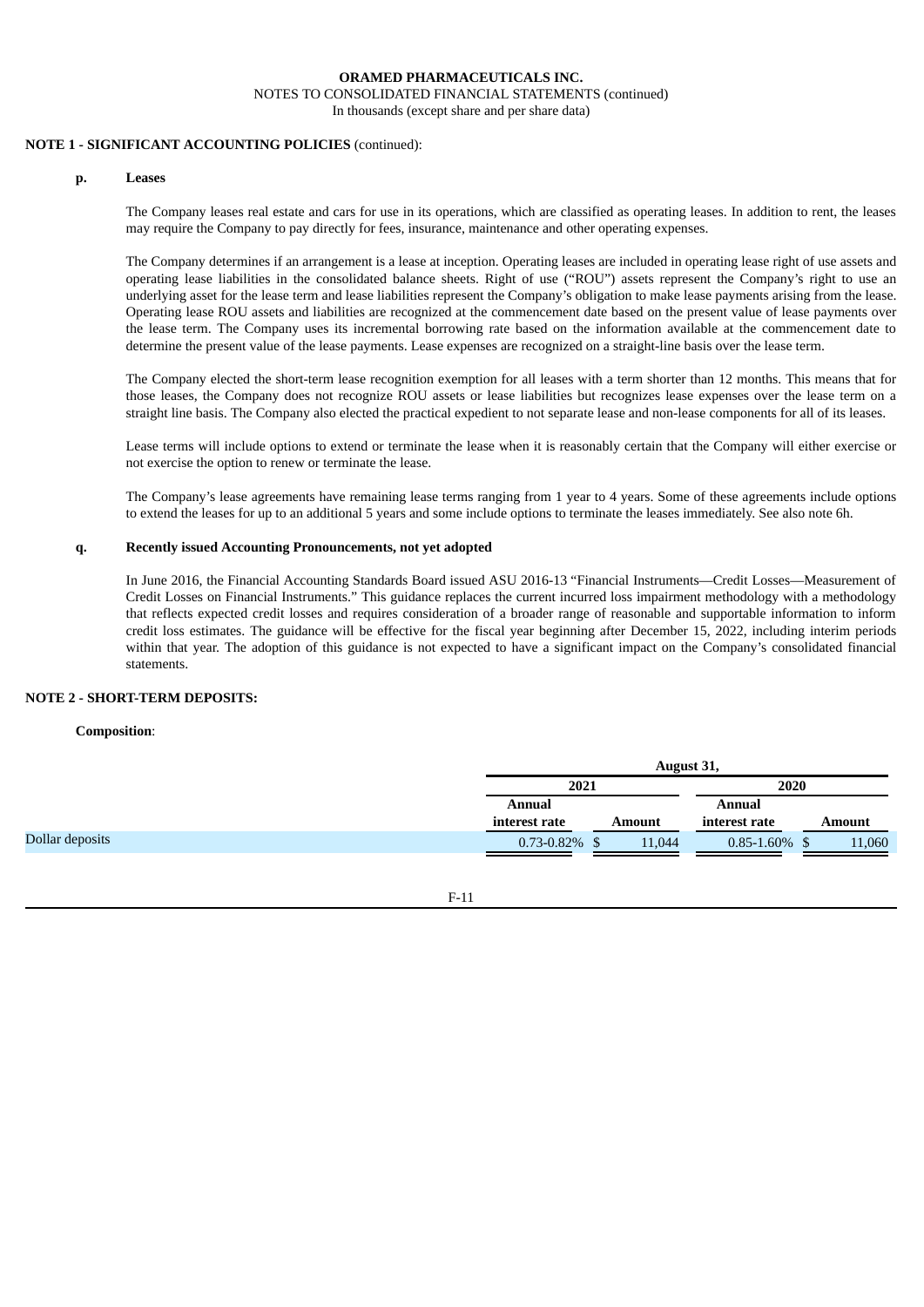# **NOTE 3 - MARKETABLE SECURITIES:**

# **a. Composition:**

The Company's marketable securities include investments in equity securities of D.N.A, Entera, mutual funds and in held to maturity bonds.

# **Composition**:

|                                      | August 31, |                          |     |        |  |  |
|--------------------------------------|------------|--------------------------|-----|--------|--|--|
|                                      |            | 2021                     |     | 2020   |  |  |
| Short-term:                          |            |                          |     |        |  |  |
| D.N.A (see b below)                  | \$         | 701                      | -S  | 246    |  |  |
| Entera (see c below)                 |            | 571                      |     | 150    |  |  |
| Held to maturity bonds (see d below) |            | 4,579                    |     | 5,369  |  |  |
| Preferred equity                     |            | $\overline{\phantom{0}}$ |     | 481    |  |  |
| Mutual funds*                        |            |                          |     | 3,298  |  |  |
|                                      |            | 5,851                    | Ж   | 9,544  |  |  |
|                                      |            |                          |     |        |  |  |
| Long-term:                           |            |                          |     |        |  |  |
| Held to maturity bonds (see d below) | \$         | 6,692                    | \$. | 3,928  |  |  |
|                                      | \$         | 12,543                   | S   | 13,472 |  |  |

### Mutual funds include equity funds only

### **b. D.N.A**

The D.N.A ordinary shares are traded on the Tel Aviv Stock Exchange. The fair value of those securities is measured at the quoted prices of the securities on the measurement date.

During the years ended August 31, 2021 and 2020, the Company did not sell any of the D.N.A ordinary shares. As of August 31, 2021, the Company owns approximately 1.7% of D.N.A's outstanding ordinary shares.

The cost of the securities as of August 31, 2021 and 2020 was \$595.

# **c. Entera**

Entera ordinary shares have been traded on The Nasdaq Capital Market since June 28, 2018. The Company measures the investment at fair value from such date. The cost of the securities as of August 31, 2021 and 2020 was \$1.

# **d. Held to maturity bonds**

The amortized cost and estimated fair value of held-to-maturity securities at August 31, 2021, are as follows:

|                  |    | <b>August 31, 2021</b>   |                                              |                          |                                |        |                                         |  |
|------------------|----|--------------------------|----------------------------------------------|--------------------------|--------------------------------|--------|-----------------------------------------|--|
|                  |    | <b>Amortized</b><br>cost | <b>Gross</b><br>unrealized<br>gains (losses) |                          | <b>Estimated</b><br>fair value |        | Average<br>yield to<br>maturity<br>rate |  |
| Short-term:      |    |                          |                                              |                          |                                |        |                                         |  |
| Commercial bonds | \$ | 4,463 \$                 |                                              | $(98)$ \$                |                                | 4,365  | 1.73%                                   |  |
| Accrued interest |    | 116                      |                                              | $\overline{\phantom{a}}$ |                                | 116    |                                         |  |
|                  |    |                          |                                              |                          |                                |        |                                         |  |
| Long-term        |    | 6,692                    |                                              | 610                      |                                | 7,302  | 1.08%                                   |  |
|                  |    | 11,271                   |                                              | 512                      |                                | 11,783 |                                         |  |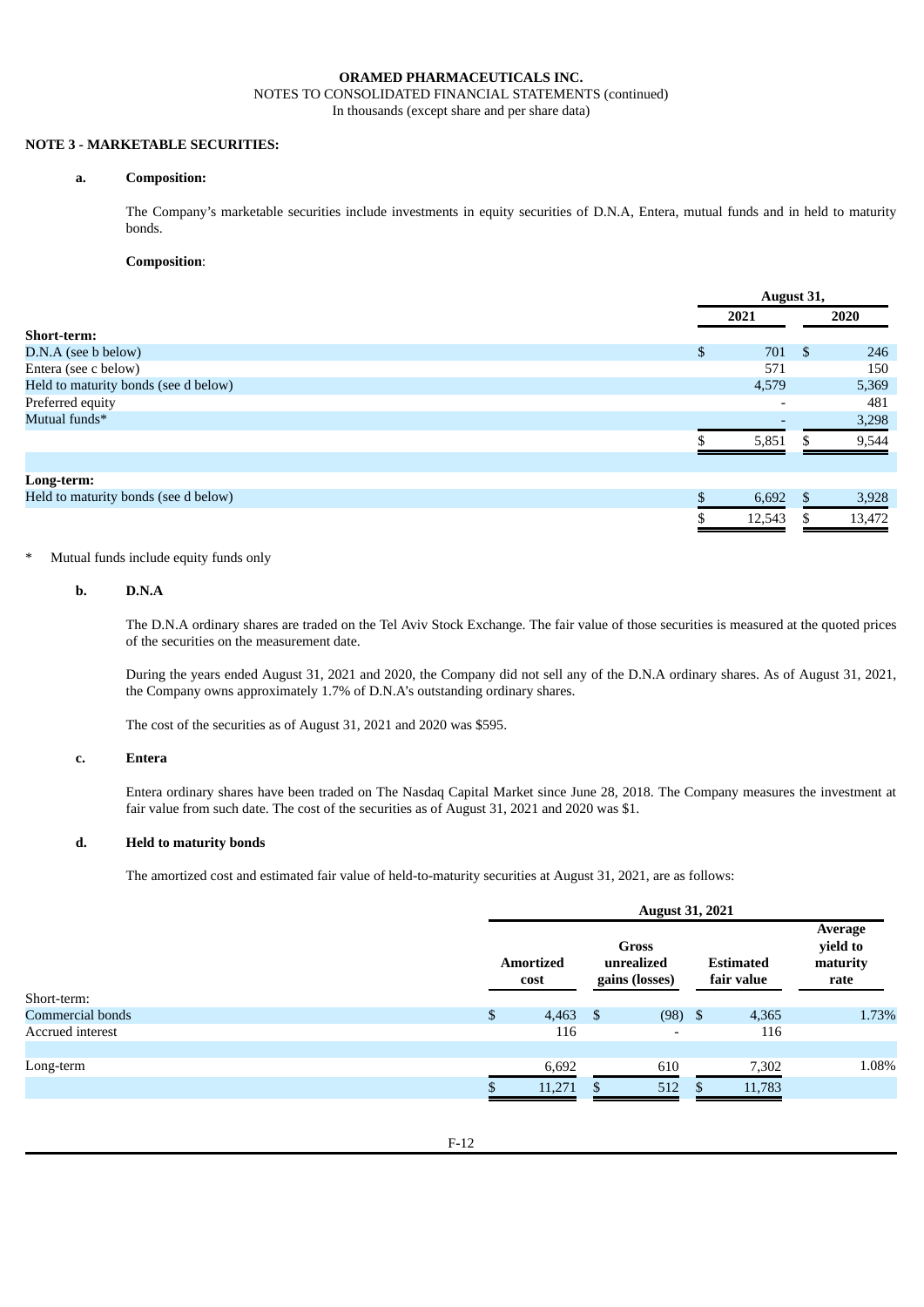# NOTES TO CONSOLIDATED FINANCIAL STATEMENTS (continued)

In thousands (except share and per share data)

# **NOTE 3 - MARKETABLE SECURITIES** (continued):

The amortized cost and estimated fair value of held-to-maturity securities at August 31, 2020, are as follows:

| <b>August 31, 2020</b>   |       |                                       |                          |                                |           |                                         |
|--------------------------|-------|---------------------------------------|--------------------------|--------------------------------|-----------|-----------------------------------------|
| <b>Amortized</b><br>cost |       | Gross<br>unrealized<br>gains (losses) |                          | <b>Estimated</b><br>fair value |           | Average<br>yield to<br>maturity<br>rate |
|                          |       |                                       |                          |                                |           |                                         |
| \$                       |       |                                       |                          |                                | 5,266     | 2.26%                                   |
|                          | 74    |                                       | $\overline{\phantom{0}}$ |                                | 74        |                                         |
|                          |       |                                       |                          |                                |           |                                         |
|                          | 3,928 |                                       | 56                       |                                | 3,984     | 2.20%                                   |
|                          | 9,297 |                                       | 27                       |                                | 9,324     |                                         |
|                          |       |                                       | 5,295 \$                 |                                | $(29)$ \$ |                                         |

Held to maturity securities which will mature during the 12 months from the balance sheet date are included in short-term marketable securities. Held to maturity securities with maturity dates of more than one year are considered long-term marketable securities.

# **NOTE 4 - LONG-TERM DEPOSITS:**

|                     | August 31, |  |      |  |
|---------------------|------------|--|------|--|
|                     | 2021       |  | 2020 |  |
| <b>Composition:</b> |            |  |      |  |
| Long-term deposits* | 25,014     |  |      |  |
| Lease car deposits  |            |  |      |  |
|                     | 25,016     |  |      |  |

**\*** Long term deposits include one deposit of \$25,000 with an annual interest rate of 0.93% and a maturity date of August 10, 2023.

# **NOTE 5 - ACCOUNTS PAYABLE AND ACCRUED EXPENSES:**

# **Composition:**

|                              | August 31, |  |       |
|------------------------------|------------|--|-------|
|                              | 2021       |  | 2020  |
| Accounts payable             | 2,606      |  | 594   |
| Payroll and related accruals | 324        |  | 54    |
| Institutions                 | 39         |  | 19    |
| <b>Accrued liabilities</b>   | 823        |  | 1,032 |
|                              | 3,792      |  | 1,699 |

#### **NOTE 6 - COMMITMENTS:**

**a.** In March 2011, the Subsidiary sold shares of its investee company, Entera, to D.N.A, retaining 117,000 ordinary shares (after giving effect to a stock split by Entera in July 2018). In consideration for the shares sold to D.N.A, the Company received, among other payments, ordinary shares of D.N.A (see also note 3).

As part of this agreement, the Subsidiary entered into a patent transfer agreement (the "Patent Transfer Agreement") according to which the Subsidiary assigned to Entera all of its right, title and interest in and to a certain patent application related to the oral administration of proteins that it has licensed to Entera since August 2010. Under this agreement, the Subsidiary is entitled to receive from Entera royalties of 3% of Entera's net revenues (as defined in the agreement) and a license back of that patent application for use in respect of diabetes and influenza. As of August 31, 2021, Entera had not yet realized any revenues and had not paid any royalties to the Subsidiary. On December 11, 2018, Entera announced that it had entered into a research collaboration and license agreement (the "Amgen License") with Amgen related to research of inflammatory disease and other serious illnesses. As reported by Entera, under the terms of the Amgen License, Entera will receive a modest initial technology access fee from Amgen and will be responsible for preclinical development at Amgen's expense. Entera will be eligible to receive up to \$270,000 in aggregate payments, as well as tiered royalties up to mid-single digits, upon achievement of various clinical and commercial milestones if Amgen decides to move all of these programs forward. Amgen is responsible for clinical development, manufacturing and commercialization of any of the resulting programs. To the extent the Amgen License results in net revenues as defined in the Patent Transfer Agreement, the Subsidiary will be entitled to the aforementioned royalties.

In addition, as part of a consulting agreement with a third party, dated February 15, 2011, the Subsidiary is obliged to pay this third party royalties of 8% of the net royalties received in respect of the patent that was sold to Entera in March 2011.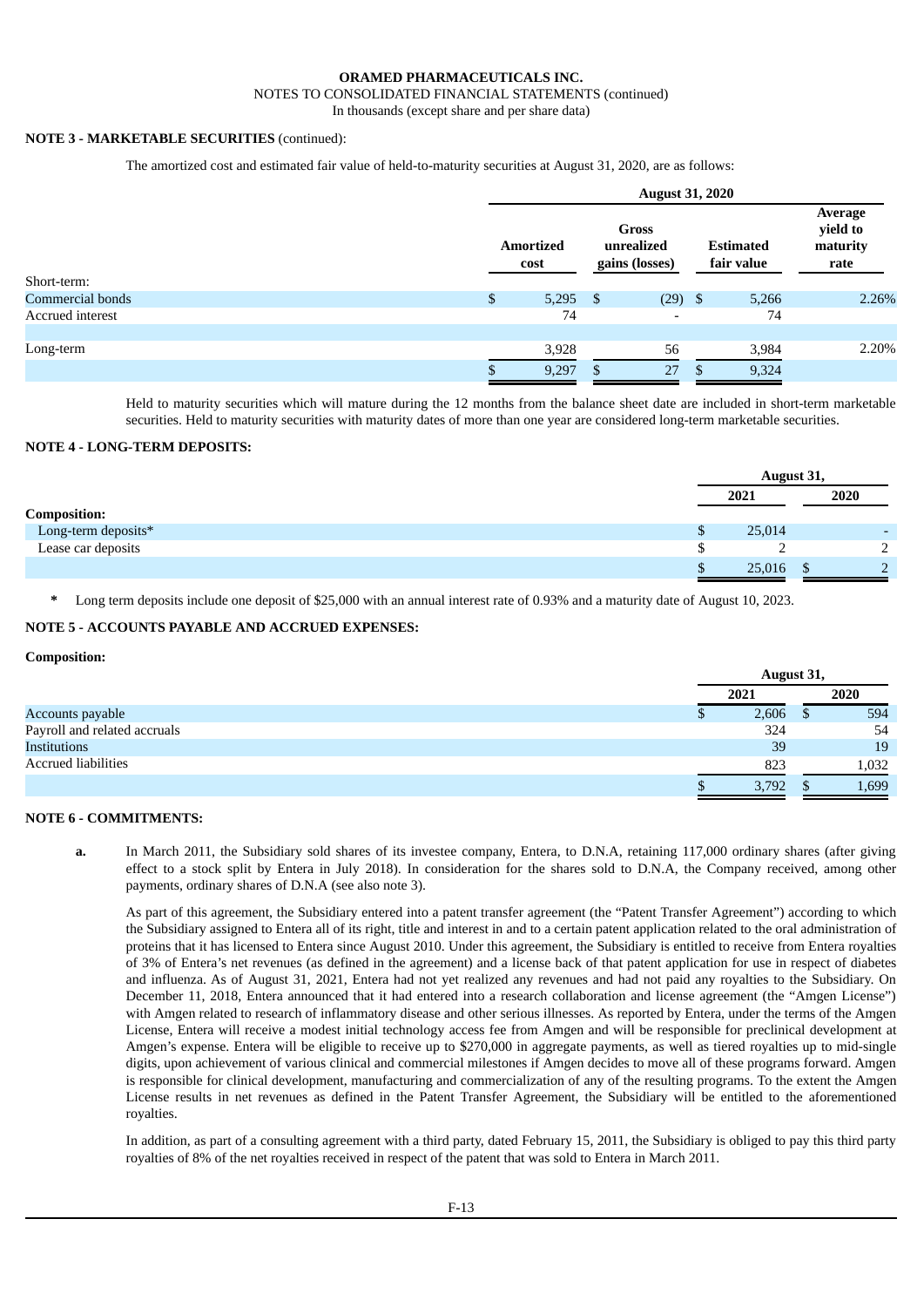# **NOTE 6 - COMMITMENTS** (continued)**:**

**b.** According to the License Agreement, the Company granted HTIT an exclusive commercialization license in the territory of the People's Republic of China, Macau and Hong Kong (the "Territory"), related to the Company's oral insulin capsule, ORMD-0801 (the "Product"). Pursuant to the License Agreement, HTIT will conduct, at its own expense, certain pre-commercialization and regulatory activities with respect to the Subsidiary's technology and ORMD-0801 capsule, and will pay to the Subsidiary (i) royalties of 10% on net sales of the related commercialized products to be sold by HTIT in the Territory ("Royalties"), and (ii) an aggregate of \$37,500, of which \$3,000 was payable immediately, \$8,000 will be paid subject to the Company entering into certain agreements with certain third parties, and \$26,500 will be paid upon achievement of certain milestones and conditions. In the event that the Company does not meet certain conditions, the Royalties rate may be reduced to a minimum of 8%. Following the final expiration of the Company's patents covering the technology in the Territory in 2033, the Royalties rate may be reduced, under certain circumstances, to 5%.

The royalty payment obligation shall apply during the period of time beginning upon the first commercial sale of the Product in the Territory, and ending upon the later of (i) the expiration of the last-to-expire licensed patents in the Territory; and (ii) 15 years after the first commercial sale of the Product in the Territory (the "Royalty Term").

The License Agreement shall remain in effect until the expiration of the Royalty Term. The License Agreement contains customary termination provisions.

Among others, the Company's involvement through the product submission date will include consultancy for the pre-commercialization activities in the Territory, as well as advisory services to HTIT on an ongoing basis.

As of August 31, 2021, the Company has received milestone payments in an aggregate amount of \$20,500 as follows: the initial payment of \$3,000 was received in January 2016. Following the achievement of certain milestones, the second and third payments of \$6,500 and \$4,000, respectively, were received in July 2016, the fourth milestone payment of \$4,000 was received in October 2016 and the fifth milestone payment of \$3,000 was received in January 2019.

On August 21, 2020, the Company received a letter from HTIT, disputing certain pending payment obligations of HTIT under the TLA. The payment obligation being disputed is \$6,000, out of which only an amount of \$2,000 has been received and has been included in Deferred revenue in each of the consolidated balance sheets as of the fiscal years ended August 31, 2021, and 2020. The Company wholly disputes the claims made by HTIT and has been engaged in discussions and exchanges with HTIT in an attempt to clarify and resolve disagreements between the parties regarding milestone payments and work plan implementation.

In addition, on November 30, 2015, the Company entered into a Stock Purchase Agreement with HTIT (the "SPA"). According to the SPA, the Company issued 1,155,367 shares of common stock to HTIT for \$12,000. The transaction closed on December 28, 2015.

The License Agreement and the SPA were considered a single arrangement with multiple deliverables. The Company allocated the total consideration of \$49,500 between the License Agreement and the SPA according to their fair value, as follows: \$10,617 was allocated to the issuance of common stock (less issuance expenses of \$23), based on the quoted price of the Company's shares on the closing date of the SPA on December 28, 2015, and \$38,883 was allocated to the License Agreement. The Company determined that revenues are recognized over time through the expected product submission date in June 2023.

In July 2015, according to the letter of intent signed between the parties or their affiliates, HTIT's affiliate paid the Subsidiary a nonrefundable amount of \$500 as a no-shop fee. The no-shop fee was deferred and the related revenue is recognized over the estimated term of the License Agreement.

For the Company's revenue recognition policy see note 1k.

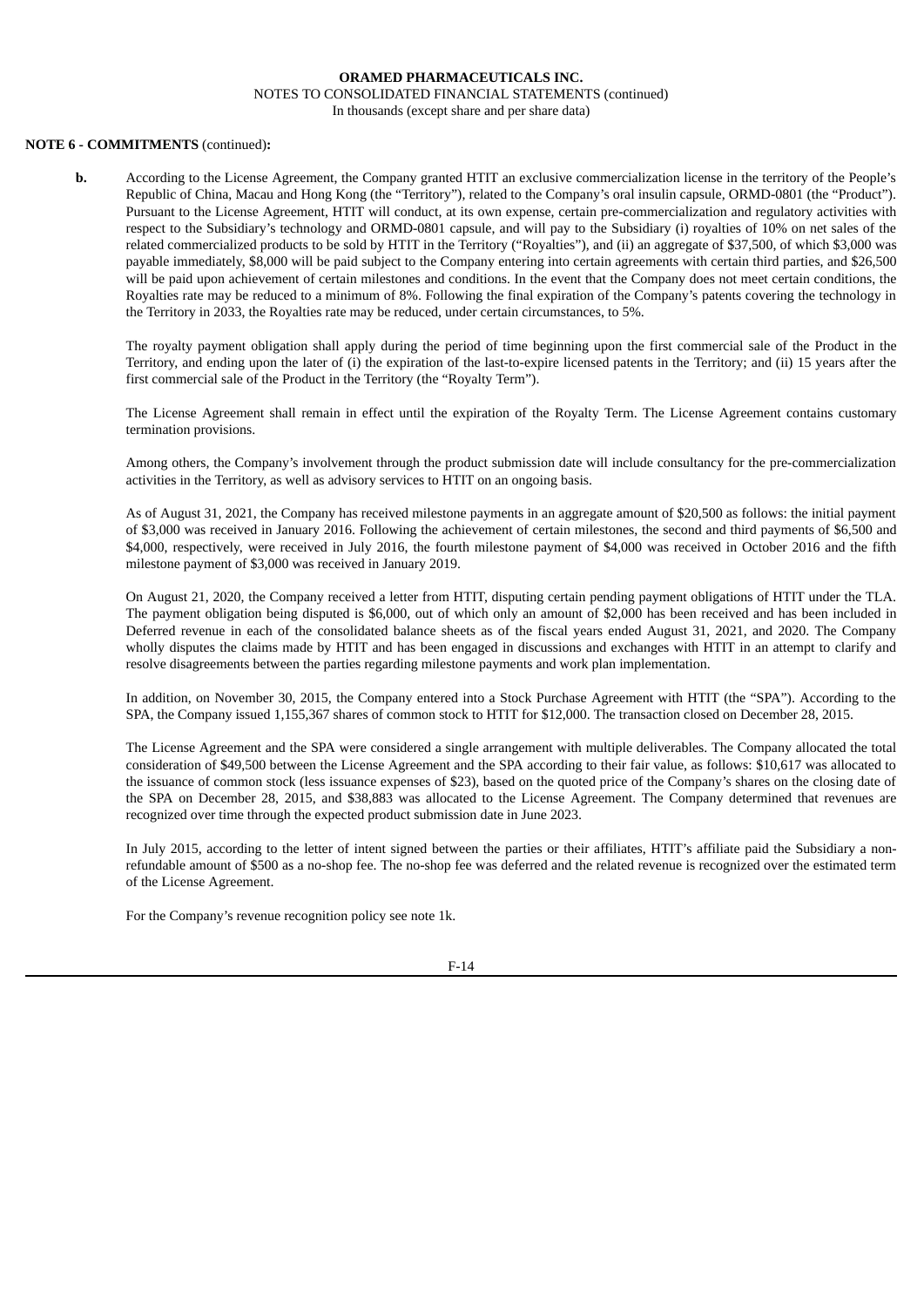# **NOTE 6 - COMMITMENTS** (continued):

- **c.** On December 18, 2017, the Subsidiary entered into an agreement with a vendor for the process development and production of one of its oral capsule ingredients in the amount of \$2,905 that will be paid over the term of the engagement and based on the achievement of certain development milestones, of which \$1,592 was recognized in research and development expenses through August 31, 2021.
- **d.** On September 2, 2020 (effective as of January 15, 2020), the Subsidiary entered into a CRO Services Agreement with a third party to retain it as a CRO for the Subsidiary's Phase III clinical trial for its oral insulin. As consideration for its services, the Subsidiary will pay the CRO a total amount of \$21,589 during the term of the engagement and based on achievement of certain milestones, of which \$7,663 was recognized in research and development expenses through August 31, 2021.
- **e.** On September 16, 2020 (effective as of January 15, 2020), the Subsidiary entered into a CRO Services Agreement with a third party to retain it as a CRO for the Subsidiary's Phase III clinical trial for its oral insulin. As consideration for its services, the Subsidiary will pay the CRO a total amount of \$12,343 during the term of the engagement and based on achievement of certain milestones, of which \$2,935 was recognized in research and development expenses through August 31, 2021.

# **f. Grants from the Israel Innovation Authority ("IIA")**

Under the terms of the Company's funding from the IIA, royalties of 3% are payable on sales of products developed from a project so funded, up to a maximum amount equaling 100%-150% of the grants received (dollar linked) with the addition of interest at an annual rate based on LIBOR.

At the time the grants were received, successful development of the related projects was not assured. The total amount that was received through August 31, 2021 was \$2,207 (\$2,505 including LIBOR). All grants were received before fiscal 2020 and recorded as a reduction of Research and development expenses at that time. As of August 31, 2021, the liability to the IIA was \$243.

The royalty expenses which are related to the funded project were recognized in cost of revenues in the relevant periods.

# **g. Grants from the European Commission ("EC")**

During fiscal 2020, the Company received an aggregate payment of €50 from the EC under The European Innovation Council Accelerator (previously known as SME Instrument) of the European Innovation Programme Horizon 2020.

As of August 31, 2021, all amounts were recognized in the Company's profit and loss statement.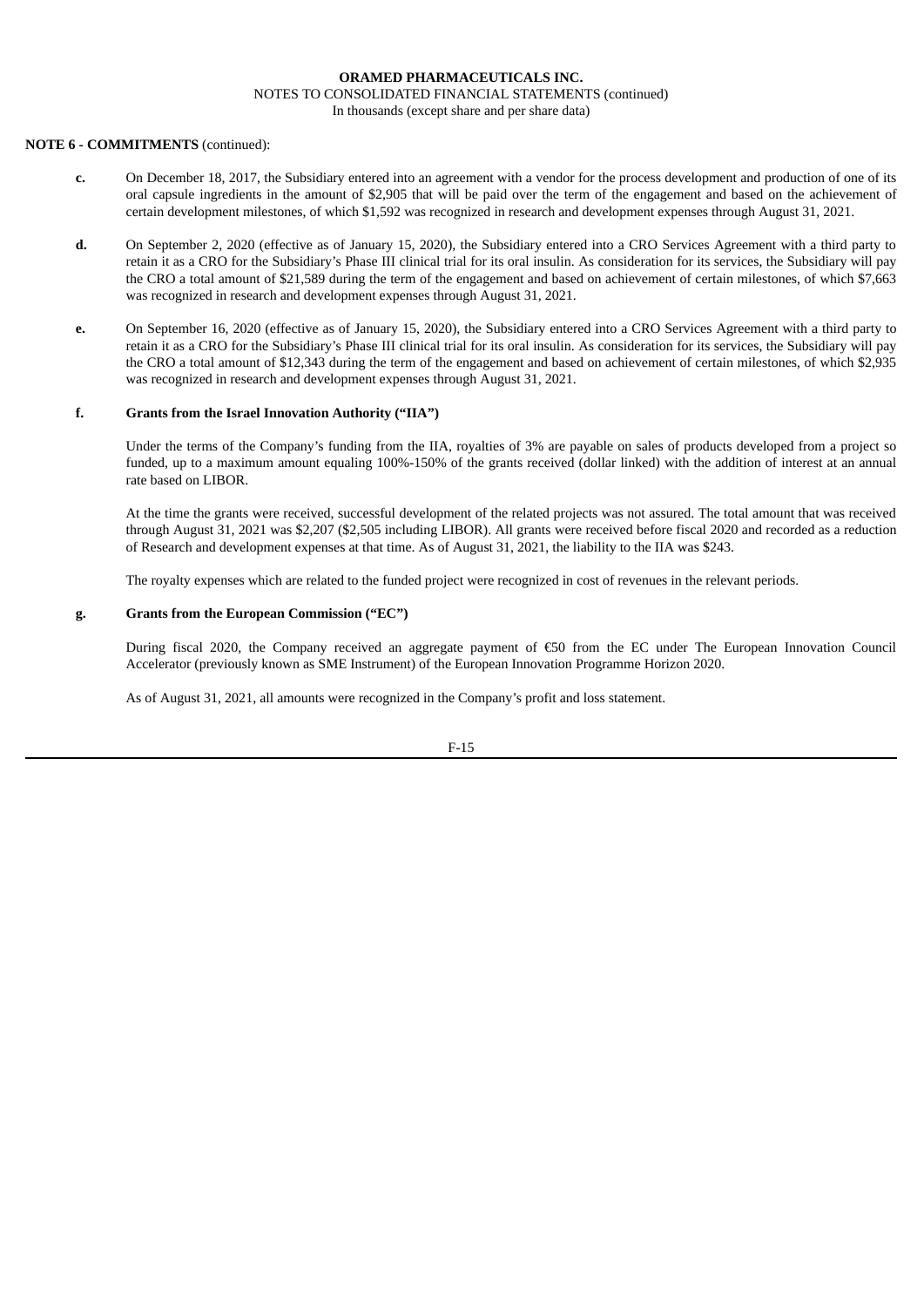# **NOTE 6 - COMMITMENTS** (continued):

## **h. Leases**

On August 2, 2020, the Subsidiary entered into a lease agreement for its facilities in Israel. The lease agreement is for a period of 60 months commencing September 1, 2020. The Subsidiary has the option to extend the period for another 60 months. The annual lease payment, including management fees, as of August 31, 2021 is approximately NIS 435,000 (\$136). As security for its obligation under this lease agreement, the Company provided a bank guarantee in an amount equal to three monthly lease payments.

The total expenses related to leases were \$124 and \$56 as of August 31, 2021 and 2020 respectively.

The right-of-use asset and lease liability are initially measured at the present value of the lease payments, discounted using the interest rate implicit in the lease or, if that rate cannot be readily determined, the Company's incremental borrowing rate based on the information available at the date of adoption in determining the present value of the lease payments. The Company's incremental borrowing rate is estimated to approximate the interest rate on similar terms and payments and in economic environments where the leased asset is located.

The Company has various operating leases for office space and vehicles that expire through 2025. Below is a summary of the Company's operating right-of-use assets and operating lease liabilities as of August 31, 2021 and 2020:

|                                          | August 31,<br>2021 | August 31,<br>2020 |
|------------------------------------------|--------------------|--------------------|
| Operating right-of-use assets            | 533                | 75                 |
|                                          |                    |                    |
| Operating lease liabilities, current     | 130                | 44                 |
| Operating lease liabilities long-term    | 403                | 31                 |
| Total operating lease liabilities        | 533                | 75                 |
|                                          |                    |                    |
| Weighted Average of Remaining Lease Term |                    |                    |
| <b>Operating leases</b>                  | 3.88               | 1.74               |
|                                          |                    |                    |
| Weighted Average Discount Rate           |                    |                    |
| <b>Operating leases</b>                  | 3.00%              | 3.00%              |

Minimum lease payments for the Company's right-of-use assets over the remaining lease periods as of August 31, 2021 are as follows:

|                                    |   | August 31,<br>2021 |
|------------------------------------|---|--------------------|
| 2022                               | æ | 156                |
| 2023                               |   | 138                |
| 2024                               |   | 136                |
| 2025                               |   | 136                |
| Total undiscounted lease payments  |   | 565                |
| Less: Interest*                    |   | (32)               |
| Present value of lease liabilities |   | 533                |

Future lease payments were discounted by 3% interest rate.

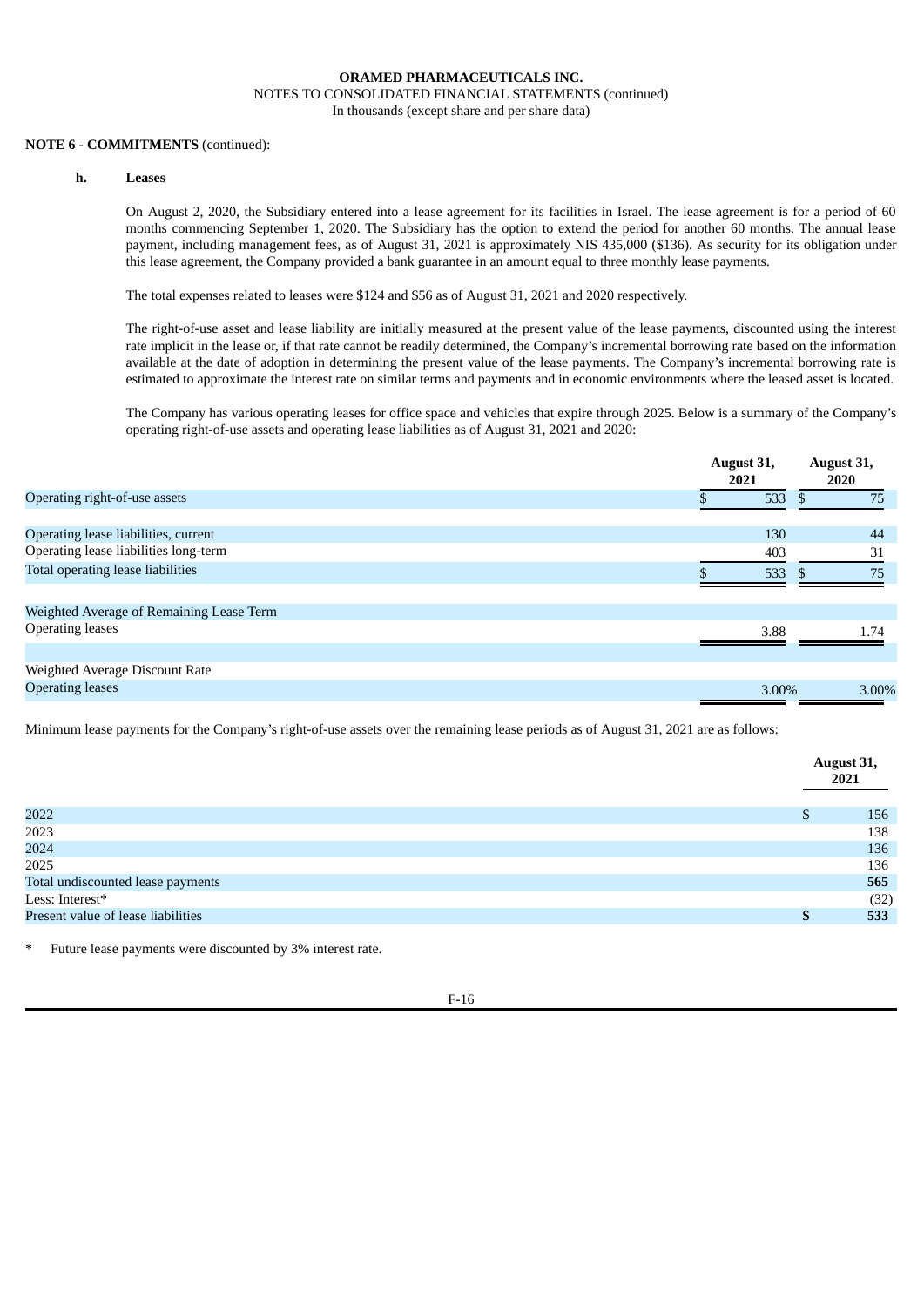# **NOTE 7 - STOCKHOLDERS' EQUITY:**

The following are the significant capital stock transactions that took place during the years ended August 31, 2021 and 2020:

- **a.** In August 2019, the Company became aware of a shareholder derivative claim and putative class action alleging, among other things, that the Second Amended and Restated 2008 Stock Incentive Plan (the "2008 Plan") may have terminated in 2018. However, the Company disputed these claims and believes that the 2008 Plan does not terminate until 2026 and any suggestion to the contrary is not wellfounded. For the sake of clarity and out of an abundance of caution, the Company adopted a new option plan, which was approved at its 2019 shareholder meeting. Such 2019 Stock Incentive Plan, as amended and restated (the "2019 Plan") originally allowed the Company to grant up to 1,000,000 options. Since the Company had granted options during the time after the old plan allegedly terminated, and out of an abundance of caution, the Company canceled these grants and reissued the options under the new option plan in the same amounts and under the same terms as the original grants. The cancelation and grants were approved by the Company's board on September 11, 2019. Out of the available options under the 2019 Plan, the Company granted 563,646 to replace the options under dispute as mentioned above. The cancellation of the award accompanied by the concurrent grant of a replacement award was accounted for as modification of the terms of the cancelled award. Since the replacement award was given under the same terms as the cancelled award, no incremental compensation cost was recognized. On August 3, 2020, the stockholders of the Company adopted the amended and restated 2019 Plan which increased the shares available to grant under the plan by an additional 2,000,000 to 3,000,000 options.
- **b.** On September 5, 2019, the Company entered into an Equity Distribution Agreement (the "Sales Agreement"), pursuant to which the Company could, from time to time and at the Company's option, issue and sell shares of Company common stock having an aggregate offering price of up to \$15,000, through a sales agent, subject to certain terms and conditions. Any shares sold were to be sold pursuant to the Company's effective shelf registration statement on Form S-3 including a prospectus and prospectus supplement, each dated February 10, 2020 (which superseded a prior registration statement, prospectus and prospectus supplement that related to shares sold under the Sales Agreement). The Company paid the sales agent a cash commission of 3.0% of the gross proceeds of the sale of any shares sold through the sales agent under the Sales Agreement. As of August 31, 2021, 3,212,621 shares were issued under the Sales Agreement for aggregate net proceeds of \$14,397.
- **c.** On February 27, 2020, the Company entered into an underwriting agreement ("Agreement") with National Securities Corporation ("Underwriter"), in connection with a public offering ("Offering") of 5,250,000 shares of the Company's common stock, at an offering price of \$4.00 per share. Under the terms of the Agreement, the Company granted the Underwriter a 45-day option to purchase from the Company up to an additional 787,500 shares of common stock at the public offering price ("Over-Allotment Option"). In connection with the Offering, the Company also agreed to issue to the Underwriter, or its designees, warrants ("Underwriter's Warrants"), to purchase up to an aggregate of 7% of the shares of common stock sold in the Offering (including any additional shares sold during the 45-day option period), at an exercise price of \$4.80 per share. The Underwriter's Warrants issued in the Offering will be exercisable at any time and from time to time, in whole or in part, commencing six months from issuance for a period of three years from the date of issuance. The closing of the sale of the Offering occurred on March 2, 2020. On April 9, 2020, the Company issued 180,561 shares of Common Stock and 12,640 Underwriter's Warrants pursuant to a partial exercise by the Underwriter of the Over-Allotment Option ("Partial Over-Allotment Option Exercise"). The net proceeds to the Company from the Offering, including from the Partial Over-Allotment Option Exercise, after deducting the underwriting discount and the Company's estimated Offering expenses were \$19,894.
- **d.** On December 1, 2020, the Company entered into a new equity distribution agreement (the "New Sales Agreement"), pursuant to which the Company could, from time to time and at the Company's option, issue and sell shares of Company common stock having an aggregate offering price of up to \$40,000, through a sales agent, subject to certain terms and conditions. Any shares sold will be sold pursuant to the Company's effective shelf registration statement on Form S-3 including a prospectus dated February 10, 2020 as supplemented by a prospectus supplement dated December 1, 2020. The Company paid the sales agent a cash commission of 3.0% of the gross proceeds of the sale of any shares sold through the sales agent under the New Sales Agreement. As of August 31, 2021, 4,061,956 shares were issued under the New Sales Agreement for aggregate net proceeds of \$38,799.

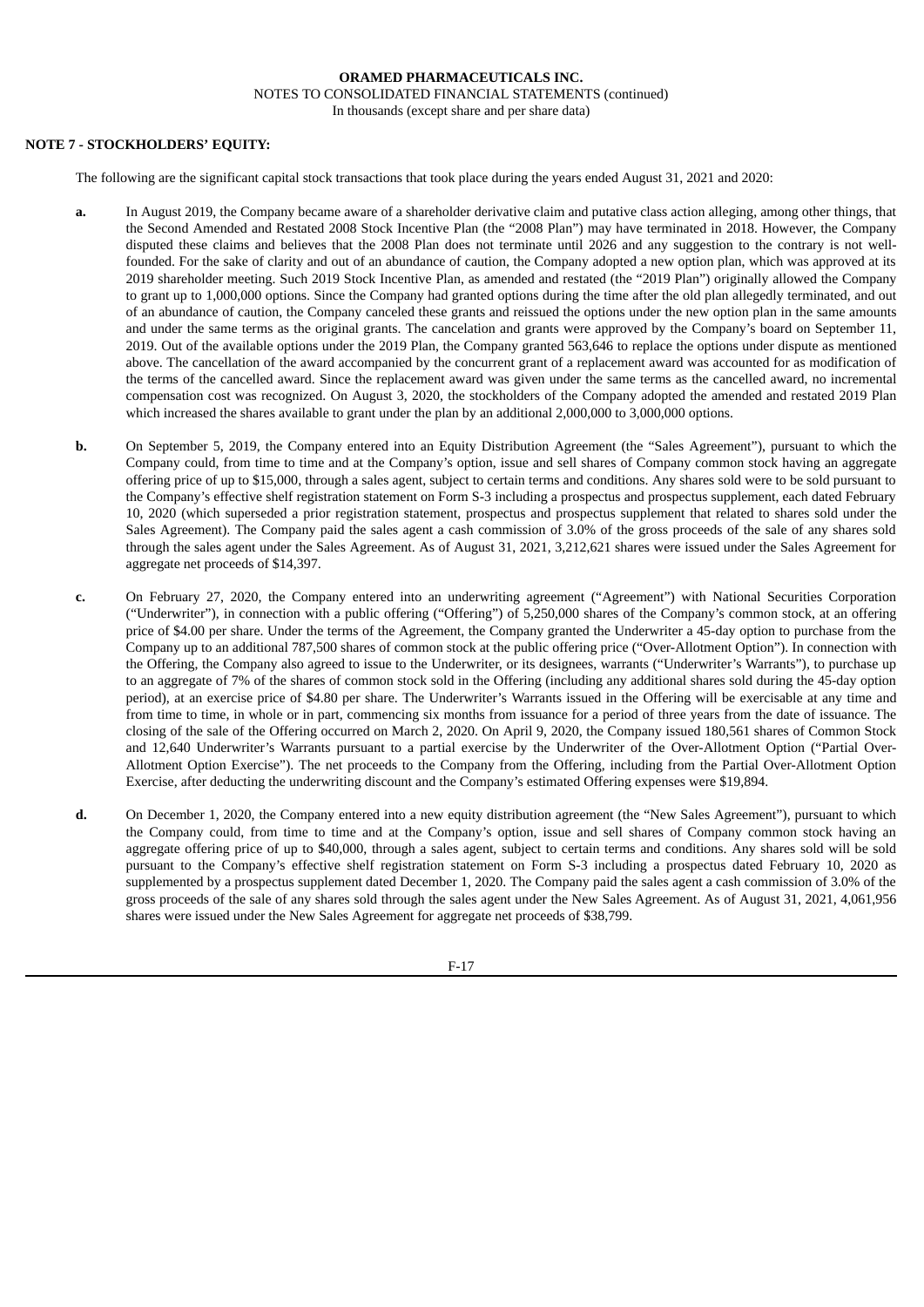# **NOTE 7 - STOCKHOLDERS' EQUITY** (continued):

- **e.** On June 16, 2021, the Company entered into an equity distribution agreement (the "Equity Distribution Agreement") with Canaccord Genuity LLC, as agent ("Canaccord Genuity"), pursuant to which the Company could issue and sell shares of its common stock having an aggregate offering price of up to \$28,000 from time to time through Canaccord Genuity. The Equity Distribution Agreement replaced the New Sales Agreement, once it had been exhausted. Any shares sold will be sold pursuant to the Company's effective shelf registration statement on Form S-3 including a prospectus dated February 10, 2020 and prospectus supplement dated June 16, 2021. The Company paid the sales agent a cash commission of 3.0% of the gross proceeds of the sale of any shares sold through the sales agent under the Equity Distribution Agreement. As of August 31, 2021, 1,823,287 shares were issued under the Equity Distribution Agreement for aggregate net proceeds of \$27,119.
- **f.** On July 15, 2021, the Company entered into a new equity distribution agreement (the "New Equity Distribution Agreement") with Canaccord Genuity, pursuant to which the Company may issue and sell shares of its common stock having an aggregate offering price of up to \$100,000 from time to time through Canaccord Genuity. The New Equity Distribution Agreement replaced the Equity Distribution Agreement, once it had been exhausted. Any shares sold will be sold pursuant to the Company's effective shelf registration statement on Form S-3 including a prospectus dated July 15, 2021. The Company paid the sales agent a cash commission of 3.0% of the gross proceeds of the sale of any shares sold through the sales agent under the New Equity Distribution Agreement. As of August 31, 2021 and through November 24, 2021, 208,451 and 273,997 shares were respectively issued under the New Equity Distribution Agreement for aggregate net proceeds of \$3,884.
- **g.** As of August 31, 2021, the Company had outstanding warrants exercisable commencing January 6, 2019 for 232,175 shares of common stock at exercise prices ranging from \$4.13 to \$7.8125 per share and expiring from January 6, 2022 to April 15, 2029.

The following table presents the warrant activity for the years ended August 31, 2021 and 2020:

|                                           | <b>Year ended</b><br>August 31, |     |                                         |                          |      |                                         |
|-------------------------------------------|---------------------------------|-----|-----------------------------------------|--------------------------|------|-----------------------------------------|
|                                           | 2021                            |     |                                         |                          | 2020 |                                         |
|                                           |                                 |     | Weighted-<br>Average<br><b>Exercise</b> |                          |      | Weighted-<br>Average<br><b>Exercise</b> |
|                                           | <b>Warrants</b>                 |     | Price                                   | <b>Warrants</b>          |      | Price                                   |
| Warrants outstanding at beginning of year | 3,407,820                       |     | 6.98                                    | 3,007,680                | ж    | 7.27                                    |
| Issued                                    | $\overline{\phantom{a}}$        | S   |                                         | 400,140                  | £.   | 4.77                                    |
| Exercised                                 | 3,175,645                       | \$. | 7.07                                    | $\sim$                   | -S   |                                         |
| Expired                                   |                                 |     |                                         | $\overline{\phantom{a}}$ |      |                                         |
| Warrants outstanding at end of year       | 232,175                         |     | 5.57                                    | 3,407,820                |      | 6.98                                    |
| Warrants exercisable at end of year       | 232,175                         |     | 5.57                                    | 3,407,820                |      | 6.98                                    |

# **NOTE 8 - STOCK-BASED COMPENSATION:**

The Company makes awards only under the 2019 Plan, under which, the Company had reserved a pool of 3,000,000 shares of the Company's common stock which may be issued at the discretion of the Company's Board of Directors from time to time. Under this 2019 Plan, each option or RSU is exercisable into one share of common stock of the Company. The options may be exercised after vesting and in accordance with vesting schedules which will be determined by the Board of Directors for each grant. The maximum term of the options and RSUs is 10 years.

The following are the significant stock options and RSUs transactions with employees, board members and non-employees made during the years ended August 31, 2021 and 2020:

**a.** On September 11, 2019, the Company granted options to its Chief Operating and Business Officer to purchase an aggregate of 100,000 shares of common stock of the Company at an exercise price of \$3.69 per share (equivalent to the closing price of the Company's common stock on the date of grant). The options shall vest in 16 equal installments of 6,250 on the first day of every three months period beginning November 1, 2019. As of August 31, 2021, 50,000 of such options are vested. The options expire on September 11, 2029. The fair value of all these options on the date of grant was \$224, using the Black Scholes option-pricing model and was based on the following assumptions: stock price of \$3.69; dividend yield of 0% for all years; expected volatility of 65.60%; risk-free interest rates of 1.89%; and expected term of 6.14 years.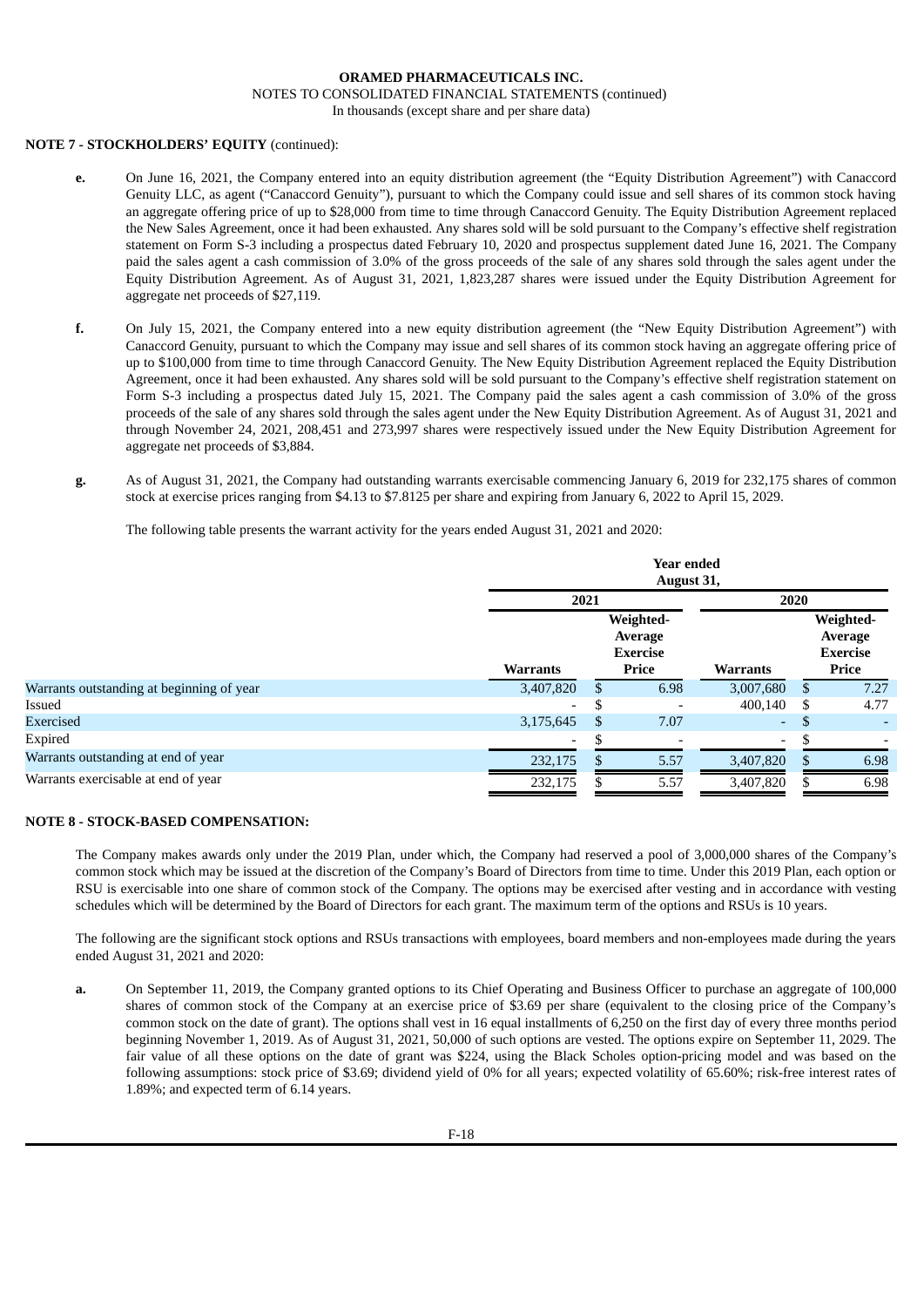# **NOTE 8 - STOCK-BASED COMPENSATION** (continued):

- **b.** On September 11, 2019, the Company granted options to its Chief Operating and Business Officer to purchase an aggregate of 100,000 shares of common stock of the Company at an exercise price of \$3.69 per share (equivalent to the closing price of the Company's common stock on the date of grant). The options shall vest in four installments upon achievement of certain performance conditions. As of August 31, 2021, no such options are vested. The options expire on September 11, 2029. The fair value of all these options on the date of grant was \$127, using the Black Scholes option-pricing model and was based on the following assumptions: stock price of \$3.69; dividend yield of 0% for all years; expected volatility of 67.96%; risk-free interest rates of 1.68%; expected term of 6.91 years; and the probability that such performance conditions will occur.
- **c.** On January 8, 2020, the Company granted options to its directors to purchase an aggregate of 100,000 shares of common stock of the Company at an exercise price of \$4.80 per share (equivalent to the closing price of the Company's common stock on the date of grant). The options shall vest in three equal installments on each of December 31, 2020, December 31, 2021 and December 31, 2022. As of August 31, 2021, 33,330 of such options are vested. The options expire on January 8, 2030. The fair value of all these options on the date of grant was \$278, using the Black Scholes option-pricing model and was based on the following assumptions: stock price of \$4.80; dividend yield of 0% for all years; expected volatility of 62.55%; risk-free interest rates of 1.67%; and expected term of 5.99.
- **d.** On January 8, 2020, the Company granted options to purchase an aggregate of 290,000 shares of common stock of the Company at an exercise price of \$4.80 per share (equivalent to the closing price of the Company's common stock on the date of grant) as follows: 190,000 to the Company's Chief Executive Officer, or CEO, and 100,000 to the Company's Chief Scientific Officer, or CSO. The options shall vest in four equal annual installments, on each of December 31, 2020, 2021, 2022 and 2023. As of August 31, 2021, 72,500 of such options are vested. These options expire on January 8, 2030. The fair value of all these options on the date of grant was \$868, using the Black Scholes option-pricing model and was based on the following assumptions: stock price of \$4.80; dividend yield of 0% for all years; expected volatility of 67.87%; risk-free interest rates of 1.67%; and expected term of 6.24 years.
- **e.** On February 3, 2021, the Company granted options to purchase an aggregate of 340,000 shares of common stock of the Company at an exercise price of \$10.40 per share (equivalent to the closing price of the Company's common stock on the date of grant) as follows: 150,000 to the CEO, 100,000 to the CSO, 40,000 to the Company's former Chief Financial Officer and 50,000 to the Company's Chief Operating & Business Officer. The options shall vest in four equal annual installments, on each of December 31, 2021, 2022, 2023 and 2024. These options expire on February 3, 2031. The fair value of all these options on the date of grant was \$1,987, using the Black Scholes option-pricing model and was based on the following assumptions: stock price of \$10.40; dividend yield of 0% for all years; expected volatility of 61.07%; risk-free interest rates of 0.64%; and expected term of 6.21 years.

On February 3, 2021, the Company granted a total of 680,000 RSUs as follows: 300,000 to the CEO, 200,000 to the CSO, 80,000 to the Company's former Chief Financial Officer and 100,000 to the Company's Chief Operating and Business Officer. These RSUs were granted under the Company's 2019 Plan and shall vest as follows: 226,666 shall vest upon the Company's common stock achieving a price per share of \$15 during 20 days out of any 30-day trading period, 226,667 shall vest upon the Company's common stock achieving a price per share of \$25 during 20 days out of any 30-day trading period, and 226,667 upon achievement of a certain licensing agreement as specified by the Board of Directors. The total fair value of these RSUs on the date of the grant was \$4,511, using the Monte-Carlo model.

**f.** On February 17, 2021, the Company granted options to purchase an aggregate of 15,000 shares of common stock of the Company at an exercise price of \$11.33 per share (equivalent to the closing price of the Company's common stock on the date of grant) to the chairman of the Board of Directors. The options shall vest in three equal annual installments, on each of December 31, 2021, 2022 and 2023. These options expire on February 17, 2031. The fair value of all these options on the date of grant was \$98, using the Black Scholes optionpricing model and was based on the following assumptions: stock price of \$11.33; dividend yield of 0% for all years; expected volatility of 64.39%; risk-free interest rates of 0.76%; and expected term of 5.94 years.

On February 17, 2021, the Company granted a total of 30,000 RSUs to the chairman of the Board of Directors. These RSUs were granted under the Company's 2019 Plan and shall vest as follows: 10,000 shall vest upon the Company's common stock achieving a price per share of \$15 during 20 days out of any 30-day trading period, 10,000 shall vest upon the Company's common stock achieving a price per share of \$25 during 20 days out of any 30-day trading period, and 10,000 upon achievement of a certain licensing agreement as specified by the Board of Directors. The total fair value of these RSUs on the date of the grant was \$217, using the Monte-Carlo model.

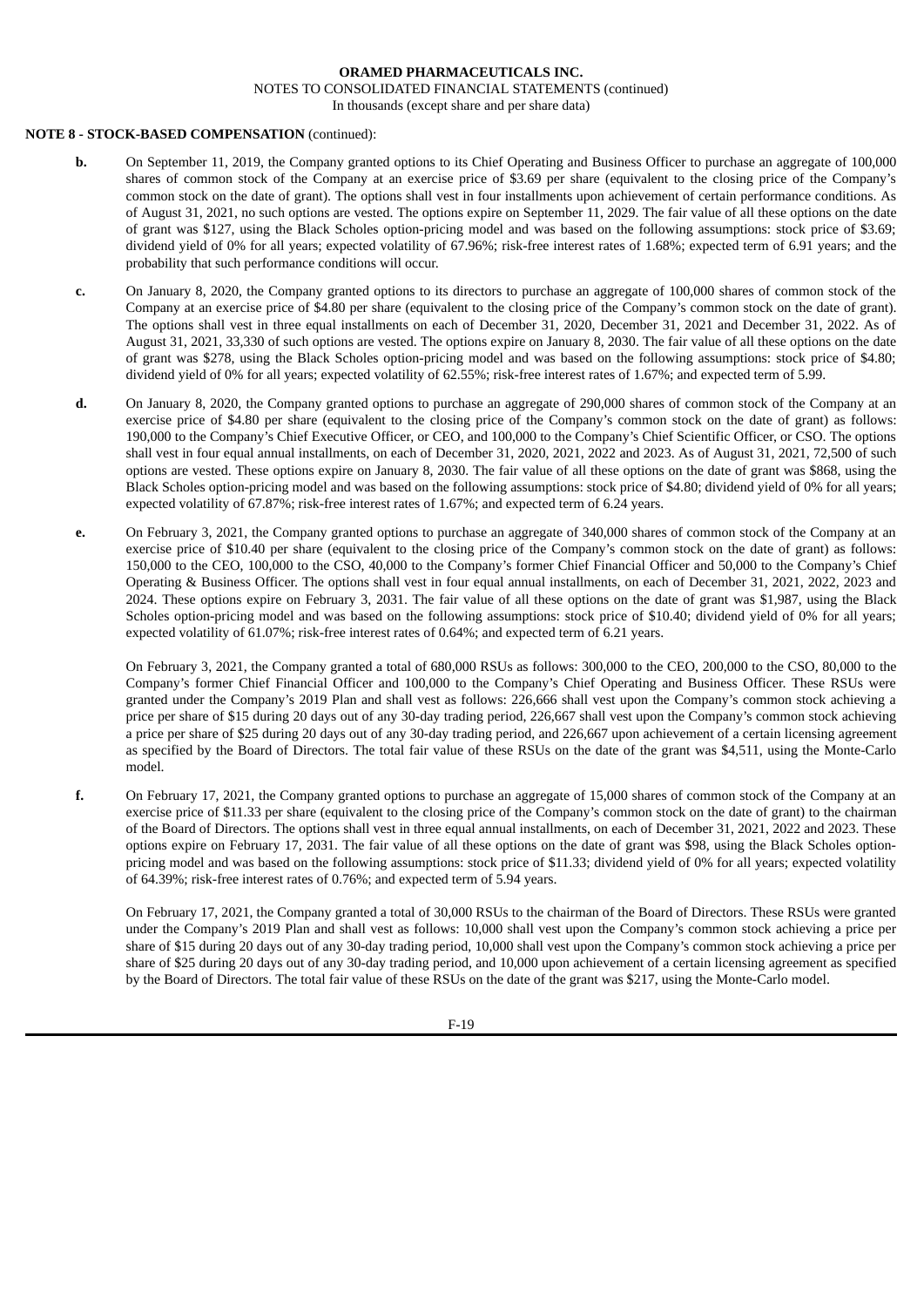NOTES TO CONSOLIDATED FINANCIAL STATEMENTS (continued)

In thousands (except share and per share data)

# **NOTE 8 - STOCK-BASED COMPENSATION** (continued):

**g.** On August 4, 2021, the Company granted options to purchase an aggregate of 100,000 shares of common stock of the Company at an exercise price of \$15.10 per share (equivalent to the closing price of the Company's common stock on the date of grant) to the Chief Commercial Officer. The options shall vest as follows: 12,500 on December 31, 2021, three equal annual installments of 25,000 on each of December 31, 2022, 2023 and 2024 and 12,500 on August 4, 2025. These options expire on August 4, 2031. The fair value of all these options on the date of grant was \$860, using the Black Scholes option-pricing model and was based on the following assumptions: stock price of \$15.10; dividend yield of 0% for all years; expected volatility of 61.98%; risk-free interest rates of 0.82%; and expected term of 6.17 years.

On August 4, 2021, the Company granted a total of 100,000 RSUs to the Chief Commercial Officer. These RSUs were granted under the Company's 2019 Plan and shall vest as follows: 33,333 shall vest upon the Company's common stock achieving a price per share of \$15 during 20 days out of any 30-day trading period, 33,333 shall vest upon the Company's common stock achieving a price per share of \$25 during 20 days out of any 30-day trading period, and 33,334 upon achievement of a certain licensing agreement as specified by the Board of Directors. The total fair value of these RSUs on the date of the grant was \$985, using the Monte-Carlo model.

## **h. Options to employees, directors and non-employees**

The fair value of each option grant is estimated on the date of grant using the Black Scholes option-pricing model or Monte Carlo model with the following range of assumptions:

|                                     | For options granted<br>in the year ended<br>August 31, |             |
|-------------------------------------|--------------------------------------------------------|-------------|
|                                     | 2021                                                   | 2020        |
| Expected option life (years)        | 5.94-6.21                                              | 5.74-6.24   |
| Expected stock price volatility (%) | 61.07-64.39                                            | 57.77-68.14 |
| Risk free interest rate (%)         | $0.64 - 0.82$                                          | 1.67-1.89   |
| Expected dividend yield (%)         | 0.0                                                    | 0.0         |

A summary of the status of the stock options granted to employees and directors as of August 31, 2021 and 2020, and changes during the years ended on those dates, is presented below:

|                                                                |                                | <b>Year ended</b><br>August 31,          |                                |                                          |  |
|----------------------------------------------------------------|--------------------------------|------------------------------------------|--------------------------------|------------------------------------------|--|
|                                                                |                                | 2021                                     |                                | 2020                                     |  |
|                                                                | <b>Number</b><br>of<br>options | Weighted<br>average<br>exercise<br>price | <b>Number</b><br>of<br>options | Weighted<br>average<br>exercise<br>price |  |
|                                                                |                                |                                          |                                |                                          |  |
| Options outstanding at beginning of year                       | 1,597,149                      | 5.47                                     | 1,264,645                      | 6.11                                     |  |
| Changes during the year:                                       |                                |                                          |                                |                                          |  |
| Granted                                                        | 455,000                        | 11.46                                    | 943,646                        | 3.98                                     |  |
| Forfeited                                                      | (52, 584)                      | 7.78                                     | (392, 646)                     | 3.79                                     |  |
| Expired                                                        |                                | ٠                                        | (206, 243)                     | 6.02                                     |  |
| Exercised                                                      | (93, 782)                      | 6.42                                     | (12, 253)                      | 1.00                                     |  |
| Options outstanding at end of year                             | 1,905,783                      | 6.79                                     | 1,597,149                      | 5.47                                     |  |
| Options exercisable at end of year                             | 859,447                        |                                          | 687,024                        |                                          |  |
| Weighted average fair value of options granted during the year | 6.47                           |                                          | 2.79                           |                                          |  |

Expenses recognized in respect of stock options granted to employees and directors, for the years ended August 31, 2021 and 2020 were \$1,409 and \$1,086, respectively.

The total intrinsic value of employees' options exercised during the year ended August 31, 2021 was \$1,287 and \$27 during the year ended August 31, 2020.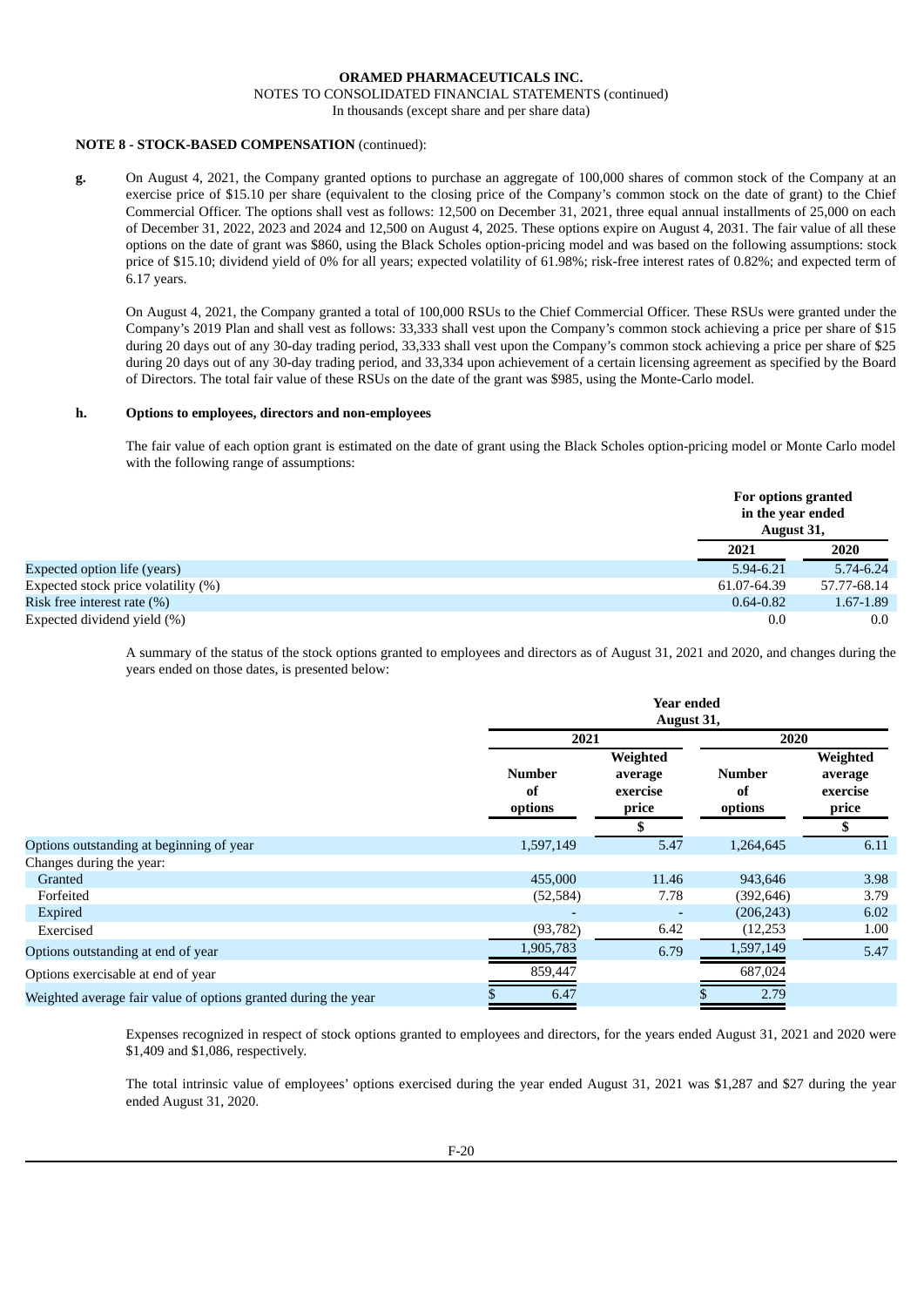# NOTES TO CONSOLIDATED FINANCIAL STATEMENTS (continued)

In thousands (except share and per share data)

# **NOTE 8 - STOCK-BASED COMPENSATION** (continued):

The following table presents summary information concerning the options granted to employees and directors outstanding as of August 31, 2021:

| <b>Exercise</b><br>prices | <b>Number outstanding</b> | Weighted<br>Average<br><b>Remaining</b><br>Contractual<br>Life | Weighted<br>average<br>exercise<br>price |
|---------------------------|---------------------------|----------------------------------------------------------------|------------------------------------------|
|                           |                           | <b>Years</b>                                                   |                                          |
| 1.00 to $6.00$            | 1,064,084                 | 7.01                                                           | 3.98                                     |
| 6.23 to 9.12              | 306,781                   | 6.11                                                           | 7.94                                     |
| 10.40 to 15.10            | 534,918                   | 8.12                                                           | 11.73                                    |
|                           | 1,905,783                 | 7.18                                                           | 6.79                                     |

859,447 options granted to employees and directors that were outstanding as of August 31, 2021 were also exercisable as of August 31, 2021, compared to 687,024 as of August 31, 2020.

As of August 31, 2021, there were \$2,598 of unrecognized compensation costs related to non-vested options previously granted to employees and directors. The unrecognized compensation costs are expected to be recognized over a weighted average period of 1.3 years.

A summary of the status of the stock options granted to non-employees outstanding as of August 31, 2021 and 2020, and changes during the years ended on those dates, is presented below:

|                                                                | Year ended<br>August 31,       |                                          |                                |                                          |  |
|----------------------------------------------------------------|--------------------------------|------------------------------------------|--------------------------------|------------------------------------------|--|
|                                                                |                                | 2021                                     |                                | 2020                                     |  |
|                                                                | <b>Number</b><br>of<br>options | Weighted<br>average<br>exercise<br>price | <b>Number</b><br>of<br>options | Weighted<br>average<br>exercise<br>price |  |
|                                                                |                                |                                          |                                |                                          |  |
| Options outstanding at beginning of year                       | 103,152                        | 6.64                                     | 47,152                         | 9.51                                     |  |
| Changes during the year:                                       |                                |                                          |                                |                                          |  |
| Granted                                                        | $\overline{\phantom{0}}$       |                                          | 56,000                         | 4.21                                     |  |
| Exercised                                                      | (10,000)                       | 7.36                                     |                                |                                          |  |
| Forfeited                                                      |                                |                                          | $\overline{\phantom{0}}$       |                                          |  |
| Expired                                                        | (37, 152)                      | 6.00                                     |                                |                                          |  |
| Options outstanding at end of year                             | 56,000                         | 4.22                                     | 103,152                        | 6.64                                     |  |
| Options exercisable at end of year                             | 46,000                         | 4.03                                     | 65,152                         | 5.58                                     |  |
| Weighted average fair value of options granted during the year |                                |                                          | 2.47                           |                                          |  |

The Company recorded stock-based compensation of \$22 and \$87 during the years ended August 31, 2021 and 2020, respectively, related to non-employees' awards.

10,000 options were exercised by non-employees during the year ended August 31, 2021 for a total intrinsic value of \$100 while no options were exercised by non-employees during the year ended August 31, 2020.

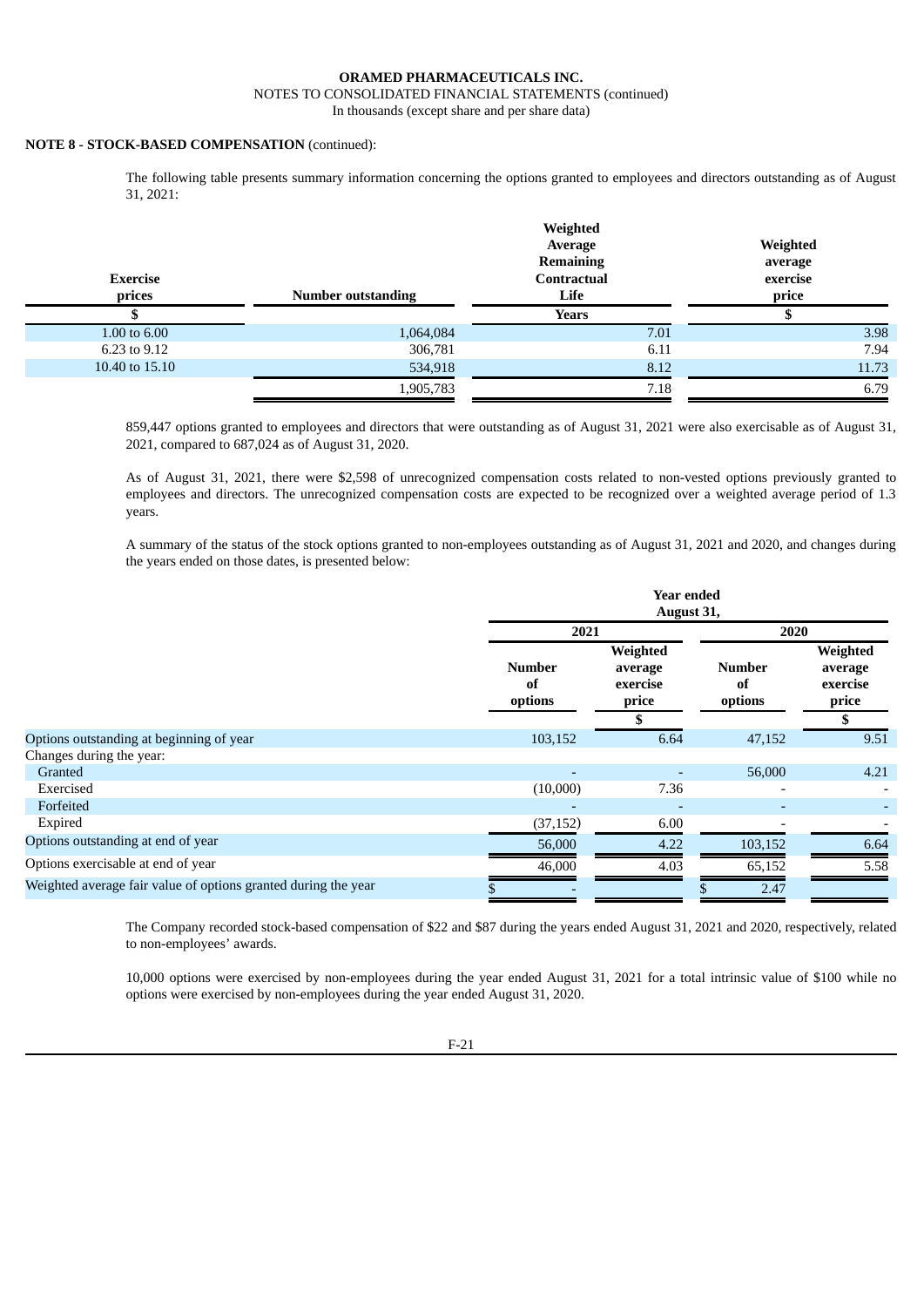# NOTES TO CONSOLIDATED FINANCIAL STATEMENTS (continued)

In thousands (except share and per share data)

# **NOTE 8 - STOCK-BASED COMPENSATION** (continued):

The following table presents summary information concerning the options granted to non-employees outstanding as of August 31, 2021:

| <b>Range of</b><br>exercise<br>prices | <b>Number outstanding</b> | Weighted<br>Average<br><b>Remaining</b><br>Contractual<br>Life<br><b>Years</b> | Weighted<br>Average<br><b>Exercise</b><br>Price |
|---------------------------------------|---------------------------|--------------------------------------------------------------------------------|-------------------------------------------------|
| 3.74-5.08                             | 56,000                    | 8.30                                                                           | 4.22                                            |

46,000 options granted to non-employees that were outstanding as of August 31, 2021, were also exercisable as of August 31, 2021.

As of August 31, 2021, there were \$2 of unrecognized compensation costs related to non-vested options previously granted to nonemployees. The unrecognized compensation costs are expected to be recognized over a weighted average period of 0.17 years.

# **i. Restricted stock units**

The following table summarizes the activities for unvested RSUs granted to employees and directors for the years ended August 31, 2021 and 2020:

|                                                |                       | <b>Year ended</b><br>August 31, |  |
|------------------------------------------------|-----------------------|---------------------------------|--|
|                                                | 2021                  | 2020                            |  |
|                                                | <b>Number of RSUs</b> |                                 |  |
| Vested and unissued at the beginning of period | 164,636               | 164,636                         |  |
| Granted                                        | 810,000               |                                 |  |
| Forfeited                                      | (53, 334)             |                                 |  |
| Outstanding at the end of the period           | 921,302               | 164,636                         |  |
| <b>Vested</b>                                  | 236,665               |                                 |  |
| Vested and unissued                            | 401,301               | 164,636                         |  |

The Company recorded compensation expenses related to RSUs of \$1,265 for the year ended August 31, 2021. During the year ended August 31, 2020, the Company did not record expense or income related to RSUs.

As of August 31, 2021, there were unrecognized compensation costs of \$4,201 related to RSUs. The unrecognized compensation costs are expected to be recognized over a weighted average period of 1.06 years.

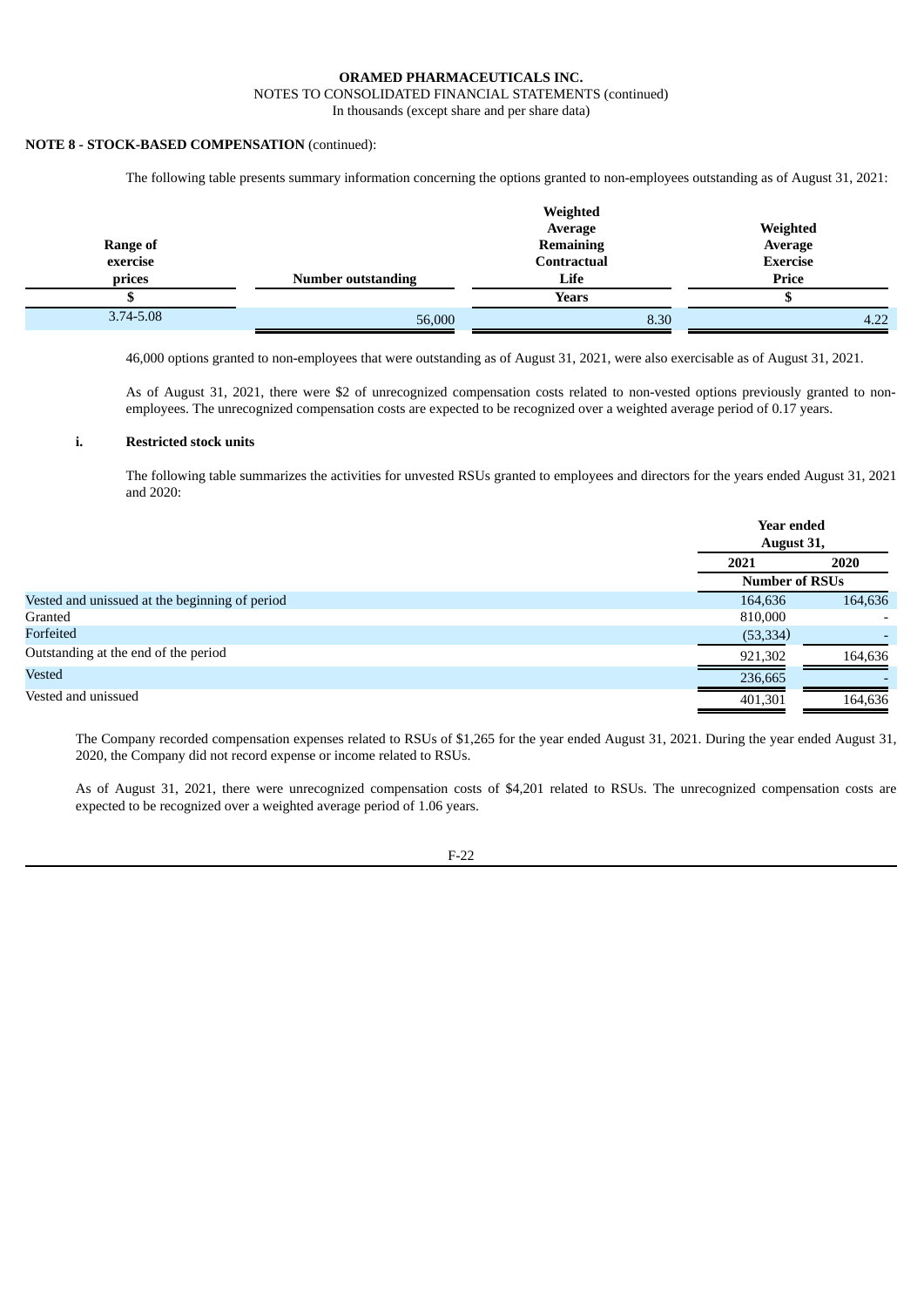#### **ORAMED PHARMACEUTICALS INC.** NOTES TO CONSOLIDATED FINANCIAL STATEMENTS (continued)

In thousands (except share and per share data)

# **NOTE 9 - FINANCIAL INCOME AND EXPENSES**

### **a. Financial income**

|                                         |       | <b>Year ended</b><br>August 31, |
|-----------------------------------------|-------|---------------------------------|
|                                         | 2021  | 2020                            |
| Income from interest on deposits        |       | 552<br>130                      |
| Income from interest on corporate bonds | 217   | 138                             |
| Gain from securities, net               |       | $\overline{\phantom{0}}$        |
| Revaluation of securities, net          | 889   |                                 |
|                                         | 1,242 | 690                             |

#### **b. Financial expenses**

|                                | <b>Year ended</b><br>August 31, |  |                          |
|--------------------------------|---------------------------------|--|--------------------------|
|                                | 2021                            |  | 2020                     |
| Exchange rate differences, net | $^{2}$                          |  | b                        |
| Bank and broker commissions    |                                 |  | 6                        |
| Loss from securities, net      | $\overline{\phantom{a}}$        |  | 432                      |
| Other                          |                                 |  | $\overline{\phantom{0}}$ |
|                                | 8                               |  | 444                      |

# **NOTE 10 - TAXES ON INCOME:**

Taxes on income included in the consolidated statements of operations represent current taxes due to taxable income of the Company and its Israeli subsidiary.

#### **a. Corporate taxation in the U.S.**

The applicable corporate tax rate for the Company is 21%.

As of August 31, 2021, the Company has an accumulated tax loss carryforward of approximately \$19,159 (as of August 31, 2020, \$15,880). Under U.S. tax laws, subject to certain limitations, carryforward tax losses originating in tax years beginning after January 1, 2018, have no expiration date, but they are limited to 80% of the company's taxable income in any given tax year. Carryforward tax losses originating in tax years beginning prior to January 1, 2018, expire 20 years after the year in which incurred. In the case of the Company, subject to potential limitations in accordance with the relevant law, the net loss carryforward will expire in the years 2027 through 2039.

#### **b. Corporate taxation in Israel:**

The Subsidiary is taxed in accordance with Israeli tax laws. The corporate tax rate applicable to 2021 and 2020 is 23%.

As of August 31, 2021, the Subsidiary has an accumulated tax loss carryforward of approximately \$73,762 (as of August 31, 2020, approximately \$57,900). Under the Israeli tax laws, carryforward tax losses have no expiration date.

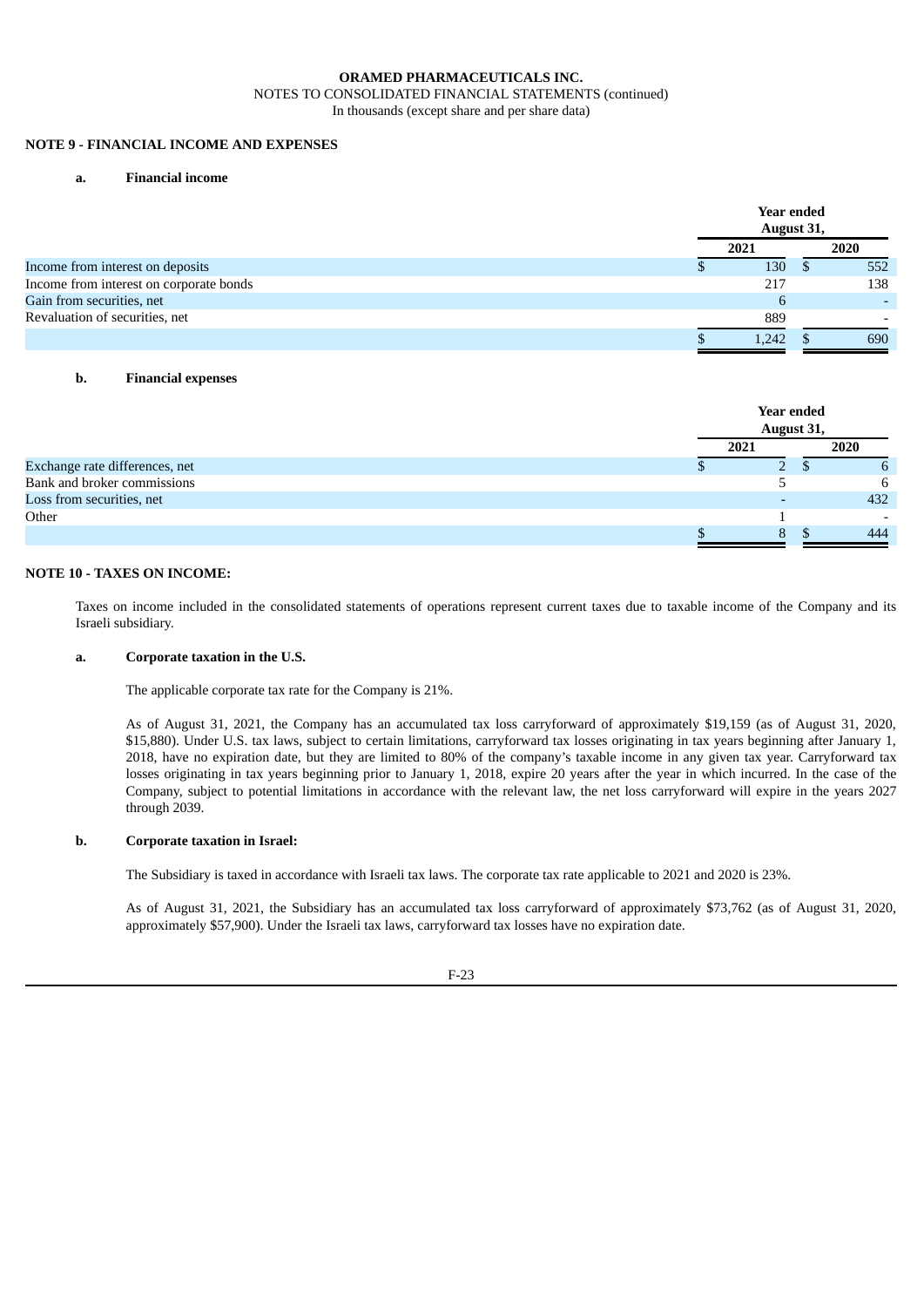#### **ORAMED PHARMACEUTICALS INC.** NOTES TO CONSOLIDATED FINANCIAL STATEMENTS (continued) In thousands (except share and per share data)

# **NOTE 10 - TAXES ON INCOME** (continued):

#### **c. Deferred income taxes:**

|                                   | August 31,   |  |           |  |
|-----------------------------------|--------------|--|-----------|--|
|                                   | 2021         |  | 2020      |  |
| In respect of:                    |              |  |           |  |
| Net operating loss carryforward   | \$<br>21,196 |  | 16,652    |  |
| Research and development expenses | 3,877        |  | 2,740     |  |
| Less - valuation allowance        | (25,073)     |  | (19, 392) |  |
| Net deferred tax assets           | $\sim$       |  |           |  |

Deferred taxes are determined based on temporary differences between financial reporting and tax bases of assets and liabilities and are measured using the enacted tax rates and laws that will be in effect when the differences are expected to reverse.

Realization of deferred tax assets is dependent upon sufficient future taxable income during the period that deductible temporary differences and carryforwards are expected to be available to reduce taxable income. As the achievement of required future taxable income is uncertain, the Company recorded a full valuation allowance.

### **d. Loss before taxes on income and income taxes included in the income statements of operations:**

|                                | <b>Year ended</b><br>August 31, |    |        |
|--------------------------------|---------------------------------|----|--------|
|                                | 2021                            |    | 2020   |
| Loss before taxes on income:   |                                 |    |        |
| U.S.                           | \$<br>5,307                     | \$ | 2,868  |
| Outside U.S.                   | 17,682                          |    | 8,643  |
|                                | 22,989                          |    | 11,511 |
| Taxes on income (tax benefit): |                                 |    |        |
| Current:                       |                                 |    |        |
| U.S.                           | $\overline{\phantom{0}}$        |    |        |
| Outside U.S.                   | $\overline{\phantom{0}}$        |    |        |
|                                | $\overline{\phantom{a}}$        |    |        |
|                                |                                 |    |        |

#### **e. Reconciliation of the statutory tax benefit to effective tax expense**

Following is a reconciliation of the theoretical tax expense, assuming all income is taxed at the regular tax rates applicable to companies in the United States, and the actual tax expense:

|                                                                                                           | <b>Year ended</b><br>August 31, |  |          |
|-----------------------------------------------------------------------------------------------------------|---------------------------------|--|----------|
|                                                                                                           | 2021                            |  | 2020     |
| Loss before income taxes as reported in the consolidated statement of comprehensive loss                  | (22,989)                        |  | (11.511) |
|                                                                                                           |                                 |  |          |
| Statutory tax benefit                                                                                     | (4,828)                         |  | (2, 417) |
| Increase in income taxes resulting from:                                                                  |                                 |  |          |
| Change in the balance of the valuation allowance for deferred tax                                         | 4,872                           |  | 3,154    |
| Disallowable deductions                                                                                   | 310                             |  | 135      |
| Influence of different tax rate applicable to the Subsidiary and changes in tax rates from previous years | (354)                           |  | (872)    |
| Withholding tax, see note 10d above                                                                       |                                 |  |          |
| Uncertain tax position                                                                                    |                                 |  |          |
| Taxes on income for the reported year                                                                     |                                 |  |          |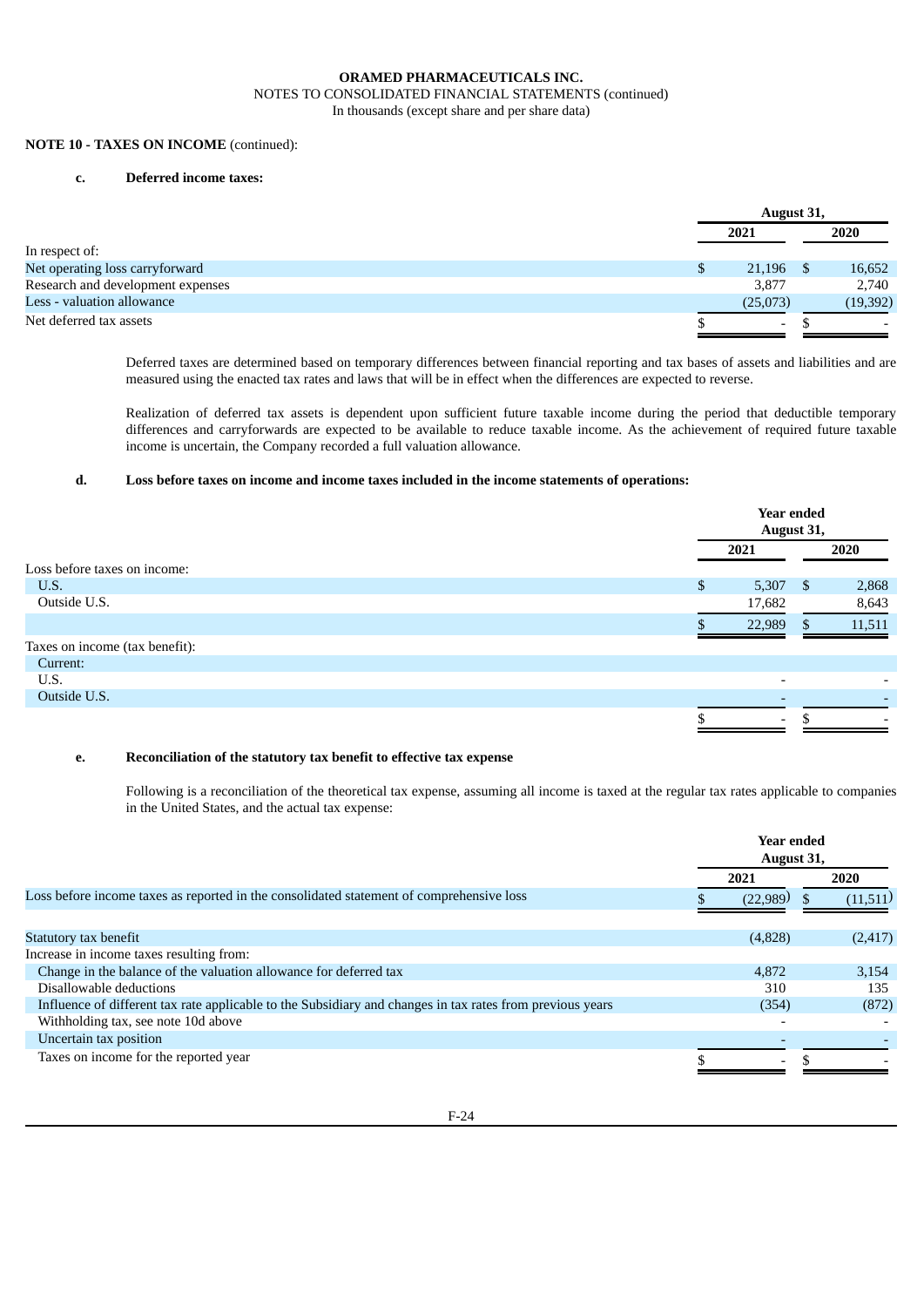#### **ORAMED PHARMACEUTICALS INC.** NOTES TO CONSOLIDATED FINANCIAL STATEMENTS (continued) In thousands (except share and per share data)

# **NOTE 10 - TAXES ON INCOME** (continued):

#### **f. Uncertainty in Income Taxes**

ASC Topic 740, "Income Taxes" requires significant judgment in determining what constitutes an individual tax position as well as assessing the outcome of each tax position. Changes in judgment as to recognition or measurement of tax positions can materially affect the estimate of the effective tax rate and consequently, affect the operating results of the Company. The Company recognizes interest and penalties related to its tax contingencies as income tax expense.

The following table summarizes the activity of the Company unrecognized tax benefits:

|                                                          | <b>Year ended</b><br>August 31, |  |      |  |
|----------------------------------------------------------|---------------------------------|--|------|--|
|                                                          | 2021                            |  | 2020 |  |
| Balance at Beginning of Year                             |                                 |  |      |  |
| Decrease in uncertain tax positions for the current year |                                 |  |      |  |
| Balance at End of Year                                   |                                 |  |      |  |

The Company does not expect unrecognized tax expenses to change significantly over the next 12 months.

The Company is subject to U.S. Federal income tax examinations for the tax years of 2016 through 2018.

The Subsidiary is subject to Israeli income tax examinations for the tax years of 2014 through 2019.

## **g. Valuation Allowance Rollforward**

|                                                  | <b>Year ended</b> |      |                  |    |                   |  |
|--------------------------------------------------|-------------------|------|------------------|----|-------------------|--|
|                                                  | August 31,        |      |                  |    |                   |  |
|                                                  | <b>Balance</b> at |      |                  |    |                   |  |
|                                                  | beginning of      |      |                  |    | <b>Balance</b> at |  |
|                                                  | period            |      | <b>Additions</b> |    | end of period     |  |
| Allowance in respect of carryforward tax losses: |                   |      |                  |    |                   |  |
| Year ended August 31, 2021                       | 19,392            | - \$ | 5,681            | -S | 25,073            |  |
| Year ended August 31, 2020                       | 16,238            |      | 3,154            |    | 19.392            |  |

### **NOTE 11 - RELATED PARTIES - TRANSACTIONS:**

- **a.** During each of the fiscal years of 2021 and 2020, the Company paid to directors \$100 and \$95, respectively, as directors' fees.
- **b.** On July 1, 2008, the Subsidiary entered into two consulting agreements with KNRY Ltd. ("KNRY"), an Israeli company owned by the CSO, whereby the CEO and the CSO, through KNRY, provide services to the Company (the "Consulting Agreements"). The Consulting Agreements are both terminable by either party upon 140 days, prior written notice. The Consulting Agreements, as amended, provide that KNRY will be reimbursed for reasonable expenses incurred in connection with performance of the Consulting Agreements and that the monthly consulting fee paid to the CEO and the CSO is NIS 127,570 (\$40) and NIS 92,522 (\$29), respectively.

Starting September 1, 2021, the CEO receives a monthly consulting fee of NIS 146,705 (\$46) and the CSO receives a monthly consulting fee of NIS 106,400 (\$33)

F-25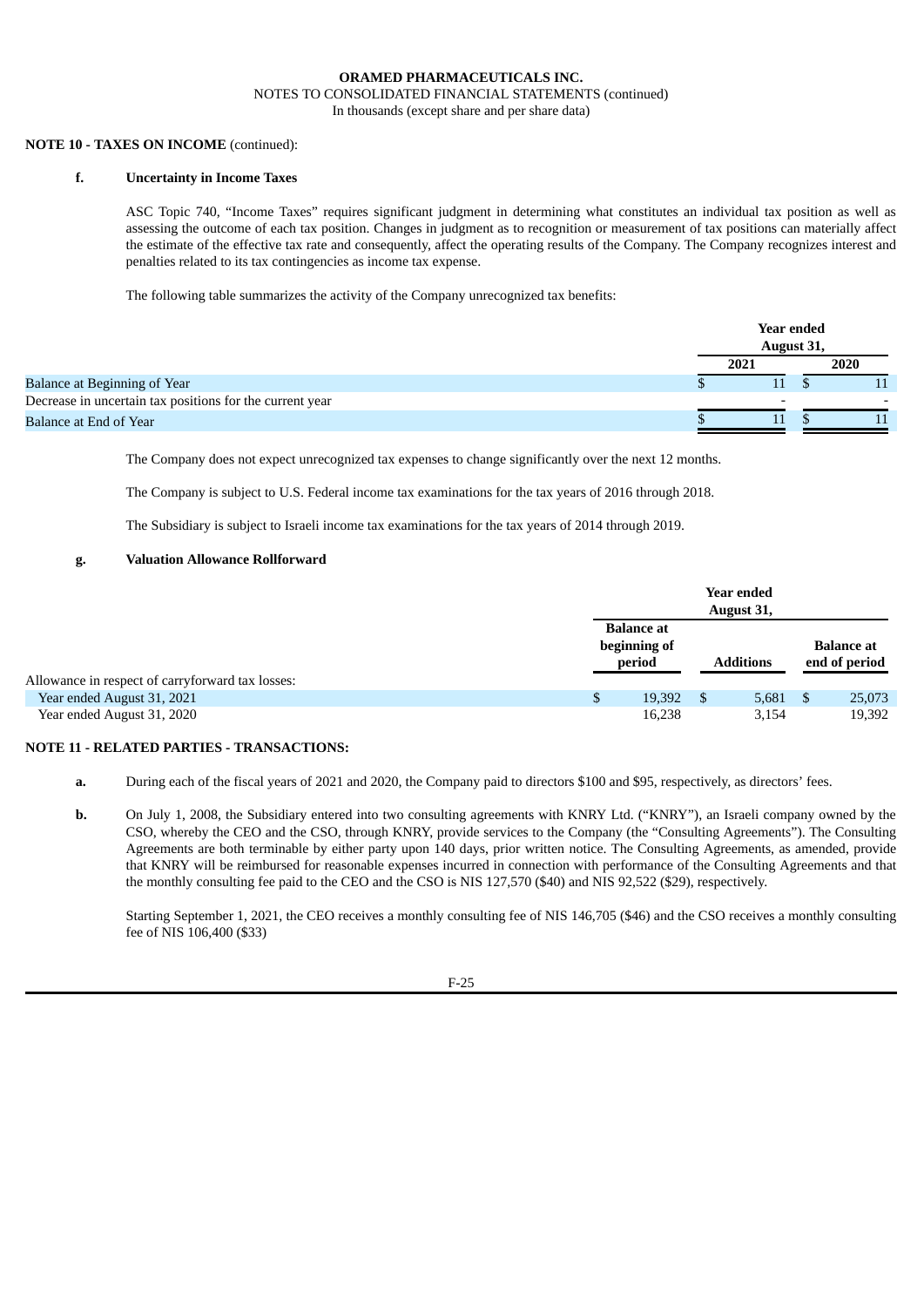#### **ORAMED PHARMACEUTICALS INC.**

# NOTES TO CONSOLIDATED FINANCIAL STATEMENTS (continued)

In thousands (except share and per share data)

## **NOTE 11 - RELATED PARTIES - TRANSACTIONS** (continued):

In addition to the Consulting Agreements, based on a relocation cost analysis, the Company pays for certain direct costs, related taxes and expenses incurred in connection with the relocation of the CEO to New York. During fiscal 2021 and 2020, such relocation expenses totaled \$377 and \$516, respectively.

#### **c.** Balances with related parties:

|                                              | August 31, |  |      |
|----------------------------------------------|------------|--|------|
|                                              | 2021       |  | 2020 |
| Accounts payable and accrued expenses - KNRY |            |  | 90   |
|                                              |            |  |      |

### **d.** Expenses to related parties:

|                    |   | <b>Year ended</b><br>August 31, |      |
|--------------------|---|---------------------------------|------|
|                    |   | 2021                            | 2020 |
|                    | ∾ | 872                             | 766  |
| Nadav Kidron (CEO) |   | 687                             | 801  |

# **NOTE 12 - ASSET ACQUISITION TRANSACTION**

On March 18, 2021, the Company entered into the Oravax License Agreement and into the Stockholders Agreement (as defined below) with Oravax. On that date, Oravax's assets were (1) in process research and development of COVID-19 vaccine technology; and (2) \$1,500 received in cash. According to the Stockholders Agreement, Oravax issued 1,890,000 shares of its capital stock to the Company, representing 63% of the issued and outstanding share capital of Oravax, on a fully diluted basis, as of the date of issuance. Consequently, the Company is consolidating Oravax in its consolidated financial statements as from the inception of Oravax. In addition, under the terms of the Oravax License Agreement, the Company has licensed out to Oravax certain patent rights, know-how and information related to the Company's oral drug delivery technology with respect to the combination with the COVID-19 vaccine technology (the "Licensed IP").

In consideration for the grant of the License, the Oravax License Agreement provides that the Company will receive (i) royalties equal to 7.5% on net sales, as defined in the Oravax License Agreement, of each product commercialized by Oravax, its affiliates and permitted sublicensees related to the License during the term specified in the Oravax License Agreement, (ii) sublicensing fees equal to 15% of any non-sales-based consideration received by Oravax from a permitted sublicensee and (iii) other payments ranging between \$25,000 to \$100,000, based on certain sales milestones being achieved by Oravax. The parties further agreed to establish a development and steering committee, which will consist of three members, of which two members will be appointed by the Company, that will oversee the ongoing research, development, clinical and regulatory activity with respect to the Oravax Product. Akers Biosciences Inc. ("Akers") contributed Oravax \$1,500 in cash and a license agreement to the Oravax Product which includes a maximum of 2.5% royalties of all net sales.

Concurrently with the execution and delivery of the Oravax License Agreement, the Company entered into a Stockholders Agreement (the "Stockholders Agreement"), with Akers, Premas Biotech Pvt. Ltd. ("Premas"), Cutter Mill Capital LLC ("Cutter Mill"), and Run Ridge LLC ("Run Ridge"), entities controlled by Michael Vasinikovich and Craig Schwabe, former members of Cystron, and collectively with Akers, Premas, Cutter Mill and Run Ridge, the Stockholders Parties. Pursuant to the Stockholders Agreement, among other things, the Company will have the right to appoint two out of the three members to the board of directors of Oravax (the "Oravax Board"), one of which is the Company's Chief Executive Officer who will serve as the chairman of the Oravax Board, conditioned upon the Company maintaining certain ownership thresholds. Akers will have the right, until the third anniversary of the Stockholders Agreement effective date, to appoint one member to the Oravax Board. Oravax's common stock held by the Stockholders Parties will be subject to certain transfer restrictions. In addition, the Stockholders Parties will have certain rights of participation in future financings as well as rights of first refusal and co-sale related to future potential transactions.

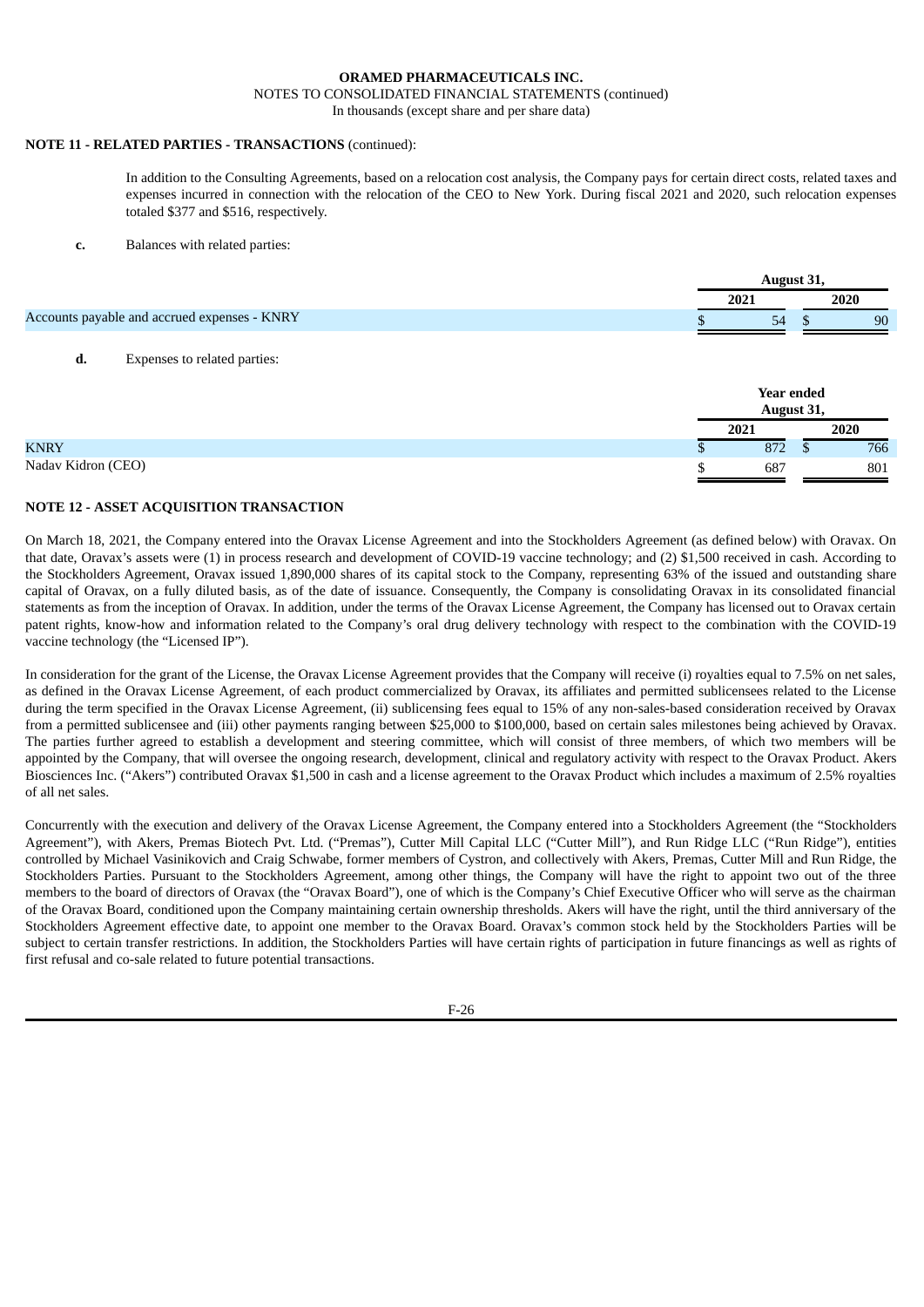## **ORAMED PHARMACEUTICALS INC.**

NOTES TO CONSOLIDATED FINANCIAL STATEMENTS (continued)

In thousands (except share and per share data)

# **NOTE 12 - ASSET ACQUISITION TRANSACTION** (continued):

According to ASC 805, the transaction was accounted for as an asset acquisition. No gain or loss was recognized on the transfer of the cash or the Licensed IP to Oravax while the Company retained control of those assets. The Company has recognized an increase in non-controlling interests of \$1,495 based on the carrying amount of the contributed assets and, according to the Company's accounting policy, the fair value of Oravax excluding the contributed assets. Any difference between the fair value of consideration paid and the increase in the non-controlling interests' carrying amount was recognized in equity. As a result of the acquisition, the Company recognized IPR&D expense in the amount of \$1,040.

# **NOTE 13 - SUBSEQUENT EVENTS**

a. On September 1, 2021, the Company granted options to its Chief Financial Officer to purchase an aggregate of 50,000 shares of common stock of the Company at an exercise price of \$20.19 per share. The options shall vest in four equal installments of 12,500 options on each of June 27, 2022, June 27, 2023, June 27, 2024 and June 27, 2025. In addition, The Company granted 50,000 RSUs that shall vest as follows:

33,333 if the closing price per share of the Company's common stock will be at least \$25 for at least 20 days out of any 30-trading day period; and

- 1. If the first condition is met anytime before June 27, 2022, then the RSUs will vest in three equal installments (on June 27, 2022, June 27, 2023 and June 27, 2024).
- 2. If the first condition is met anytime between June 27, 2022 and June 27, 2023, then 1/3 of the RSUs will vest immediately, and the remainder will vest in two equal installments (on June 27, 2023 and June 27, 2024).
- 3. If the first condition is met anytime between June 27, 2023 and June 27, 2024, then 2/3 of the RSUs will vest immediately, and the remaining 1/3 will vest on June 27, 2024).
- 4. If the first condition is met anytime after June 27, 2024, then the RSUs will vest immediately.

16,667 upon achievement of a certain licensing agreement as specified by the Board of Directors; and

- 1. If the first condition is met anytime before June 27, 2022, then the RSUs will vest in three equal installments (on June 27, 2022, June 27, 2023 and June 27, 2024).
- 2. If the first condition is met anytime between June 27, 2022 and June 27, 2023, then 1/3 of the RSUs will vest immediately, and the remainder will vest in two equal installments (on June 27, 2023 and June 27, 2024).
- 3. If the first condition is met anytime between June 27, 2023 and June 27, 2024, then 2/3 of the RSUs will vest immediately, and the remaining 1/3 will vest on June 27, 2024).
- 4. If the first condition is met anytime after June 27, 2024, then the RSUs will vest immediately.

These options and RSUs expire on September 1, 2031.

The total value of the options and RSUs is \$1,572.

- b. On September 1, 2021, the Company entered into a controlled equity offering agreement, or the Cantor Equity Distribution Agreement, with Cantor Fitzgerald & Co., as agent ("Cantor Fitzgerald"), pursuant to which the Company may issue and sell shares of its common stock having an aggregate offering price of up to \$100,000 from time to time through Cantor Fitzgerald. As of November 24, 2021, 565,120 shares issued under the Cantor Equity Distribution Agreement for aggregate net proceeds of \$12,298.
- c. On November 3, 2021, the Company entered into a securities purchase agreement with several institutional and accredited investors, or the Purchasers, pursuant to which the Company agreed to sell, in a registered direct offering, or the Offering, an aggregate of 2,000,000 shares of the Company's common stock, or the Shares, to the Purchasers for an offering price of \$25 per Share. The closing of the sale of the Shares occurred on November 5, 2021. The net proceeds to the Company from the Offering, after deducting the placement agent's fees and expenses and the Company's estimated Offering expenses, were approximately \$46,375.

All other schedules for which provision is made in the applicable accounting regulations of the SEC are not required under the related instructions, or are inapplicable, and therefore have been omitted.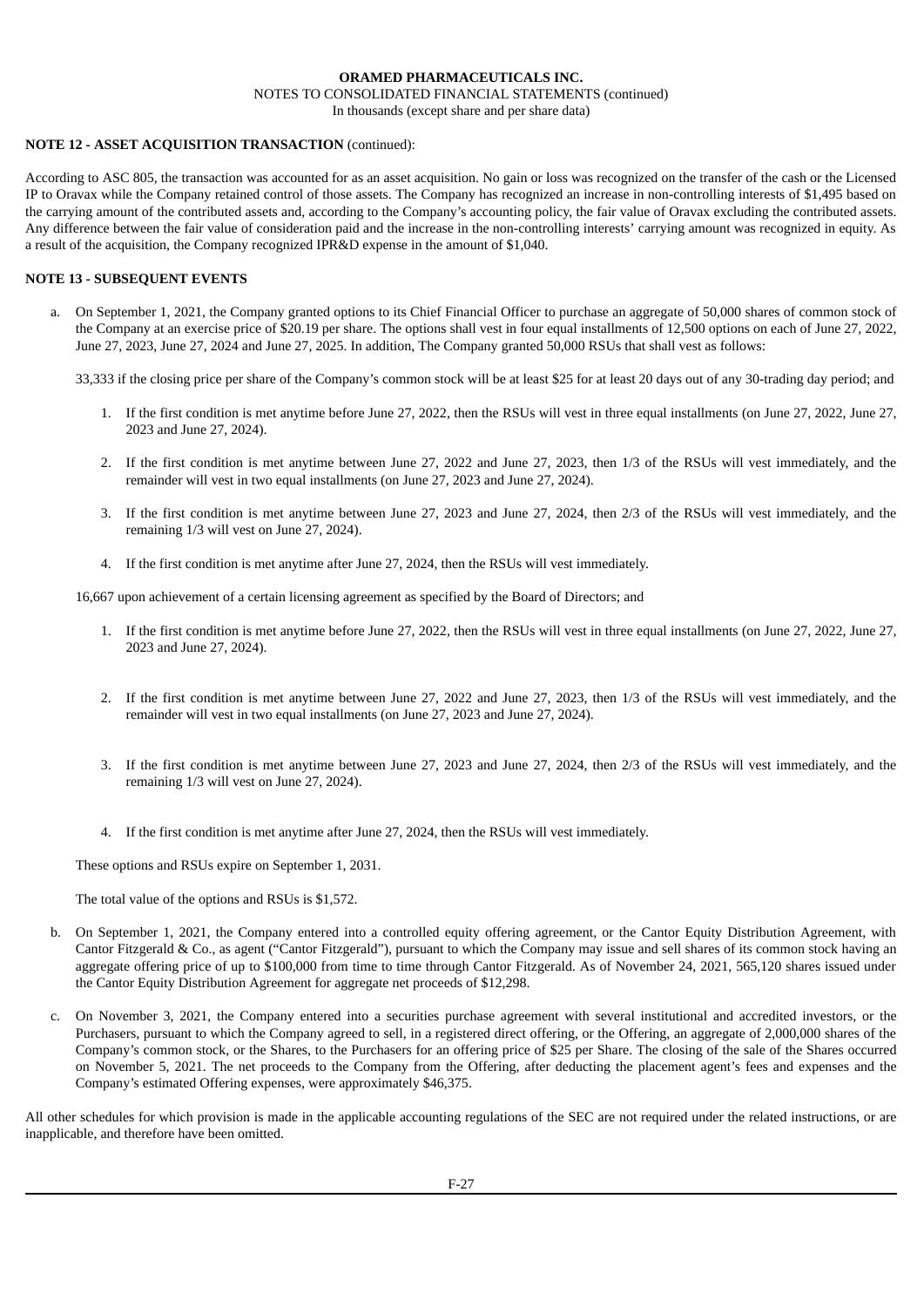# **(b) Exhibits**

| 3.1     | Composite Copy of Certificate of Incorporation, as amended as of January 22, 2013, corrected February 8, 2013, as amended as of July<br>25, 2014, corrected September 5, 2017 and as further amended as of August 3, 2020 (incorporated by reference from our annual report on<br>Form 10-K filed November 24, 2020) |
|---------|----------------------------------------------------------------------------------------------------------------------------------------------------------------------------------------------------------------------------------------------------------------------------------------------------------------------|
| 3.3     | Second Amended and Restated By-laws (incorporated by reference from our current report on Form 8-K filed July 15, 2021).                                                                                                                                                                                             |
| 4.1     | Specimen Common Stock Certificate (incorporated by reference from our registration statement on Form S-1 filed February 1, 2013).                                                                                                                                                                                    |
| 4.2     | Form of Common Stock Purchase Warrant (incorporated by reference from our current report on Form 8-K filed July 5, 2018).                                                                                                                                                                                            |
| 4.3     | Form of Underwriter's Warrant (incorporated by reference from our current report on Form 8-K filed February 28, 2020).                                                                                                                                                                                               |
| 4.4     | Description of Securities (incorporated by reference from our annual report on Form 10-K filed November 24, 2020).                                                                                                                                                                                                   |
| $10.1+$ | <u>Consulting Agreement by and between Oramed Ltd. and KNRY, Ltd., entered into as of July 1, 2008, for the services of Nadav Kidron</u><br>(incorporated by reference from our current report on Form 8-K filed July 2, 2008).                                                                                      |
| $10.2+$ | Amendment, dated July 13, 2013, to Consulting Agreement by and between Oramed Ltd. and KNRY, Ltd., entered into as of July 1, 2008<br>for the services of Nadav Kidron (incorporated by reference from our annual report on Form 10-K filed November 14, 2014).                                                      |
| $10.3+$ | Amendment, dated November 13, 2014, to Consulting Agreements by and between Oramed Ltd. and KNRY, Ltd., entered into as of July<br>1, 2008, for the services of Nadav Kidron and Miriam Kidron (incorporated by reference from our annual report on Form 10-K filed<br>November 14, 2014).                           |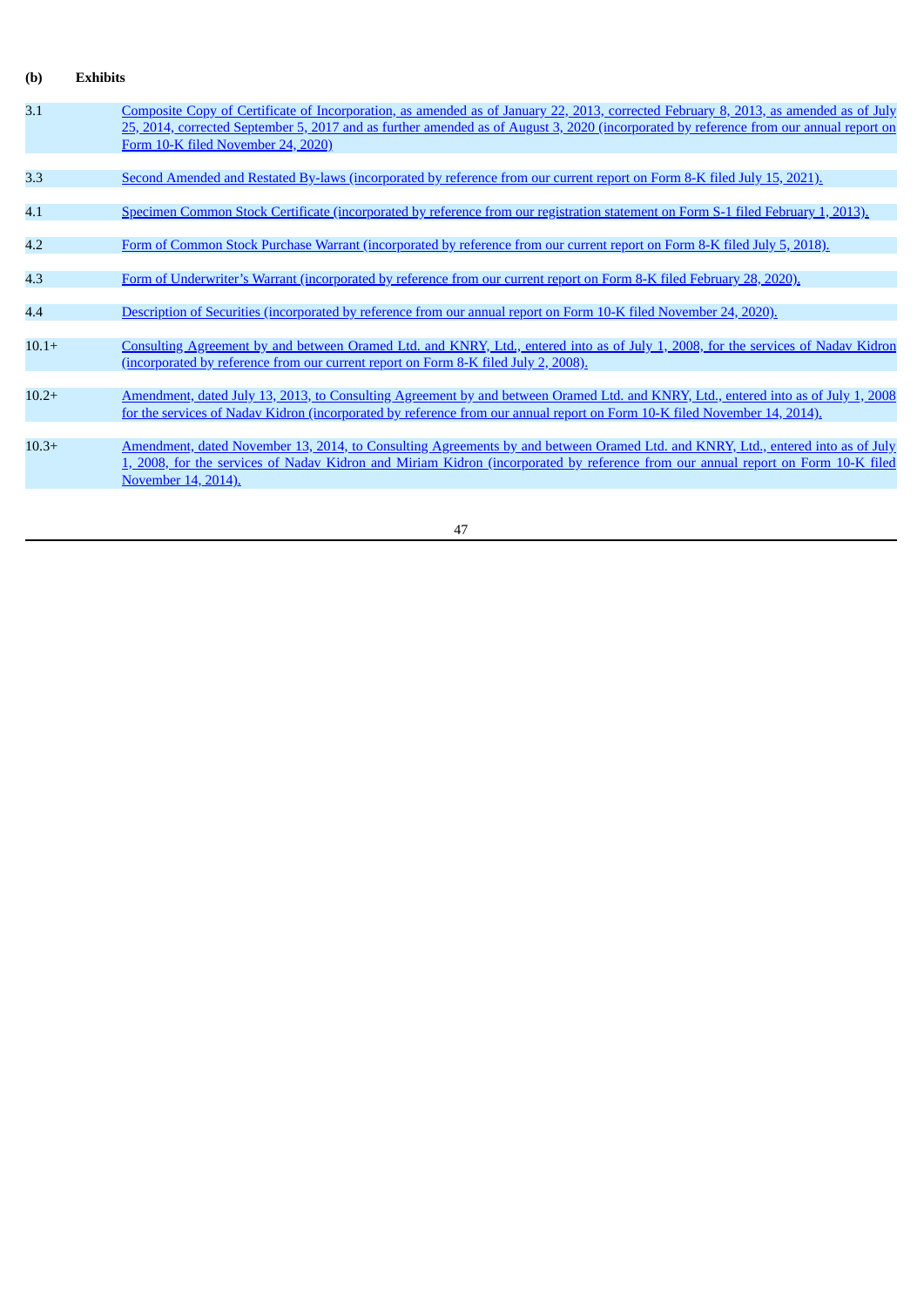| $10.4+$   | Amendment, dated July 21, 2015, to Consulting Agreements by and between Oramed Ltd. and KNRY, Ltd., entered into as of July 1,<br>2008, for the services of Nadav Kidron (incorporated by reference from our annual report on Form 10-K filed November 25, 2015).       |
|-----------|-------------------------------------------------------------------------------------------------------------------------------------------------------------------------------------------------------------------------------------------------------------------------|
| $10.5+$   | Amendment, dated June 27, 2016, to Consulting Agreements by and between Oramed Ltd. and KNRY, Ltd., entered into as of July 1,<br>2008, for the services of Nadav Kidron (incorporated by reference from our annual report on Form 10-K filed November 25, 2016).       |
| $10.6+$   | Amendment, dated November 28, 2016, to Consulting Agreements by and between Oramed Ltd. and KNRY, Ltd., entered into as of July<br>1, 2008, for the services of Nadav Kidron (incorporated by reference from our quarterly report on Form 10-Q filed January 11, 2017). |
| $10.7+*$  | Amendment, dated September 19, 2021, to Consulting Agreements by and between Oramed Ltd. and KNRY, Ltd., entered into as of July<br>1, 2008, for the services of Nadav Kidron.                                                                                          |
| $10.8+$   | Consulting Agreement by and between Oramed Ltd. and KNRY, Ltd., entered into as of July 1, 2008, for the services of Miriam Kidron<br>(incorporated by reference from our current report on Form 8-K filed July 2, 2008).                                               |
| $10.9+$   | Amendment, dated July 13, 2013, to Consulting Agreement by and between Oramed Ltd. and KNRY, Ltd., entered into as of July 1, 2008<br>for the services of Miriam Kidron (incorporated by reference from our annual report on Form 10-K filed November 14, 2014).        |
| $10.10+$  | Amendment, dated July 21, 2015, to Consulting Agreements by and between Oramed Ltd. and KNRY, Ltd., entered into as of July 1,<br>2008, for the services of Miriam Kidron (incorporated by reference from our annual report on Form 10-K filed November 25, 2015).      |
| $10.11+$  | Amendment, dated June 27, 2016, to Consulting Agreements by and between Oramed Ltd. and KNRY, Ltd., entered into as of July 1,<br>2008, for the services of Miriam Kidron (incorporated by reference from our annual report on Form 10-K filed November 25, 2016).      |
| $10.12+$  | Amendment, dated June 30, 2017, to Consulting Agreements by and between Oramed Ltd. and KNRY, Ltd., entered into as of July 1,<br>2008, for the services of Miriam Kidron (incorporated by reference from our annual report on Form 10-K filed November 29, 2017).      |
| $10.13+$  | Amendment, dated January 10, 2020, to Consulting Agreements by and between Oramed Ltd. and KNRY, Ltd., entered into as of July 1,<br>2008, for the services of Miriam Kidron (incorporated by reference from our quarterly report on Form 10-Q filed April 6, 2020).    |
| $10.14+*$ | Amendment, dated September 19, 2021, to Consulting Agreements by and between Oramed Ltd. and KNRY, Ltd., entered into as of July<br>1, 2008, for the services of Miriam Kidron.                                                                                         |
| $10.15+$  | Oramed Pharmaceuticals Inc. Second Amended and Restated 2008 Stock Incentive Plan (incorporated by reference from our definitive<br>proxy statement on Schedule 14A filed August 4, 2016).                                                                              |
| $10.16+$  | Form of Restricted Stock Unit Notice and Restricted Stock Unit Agreement (incorporated by reference from our annual report on Form<br>10-K filed November 14, 2014).                                                                                                    |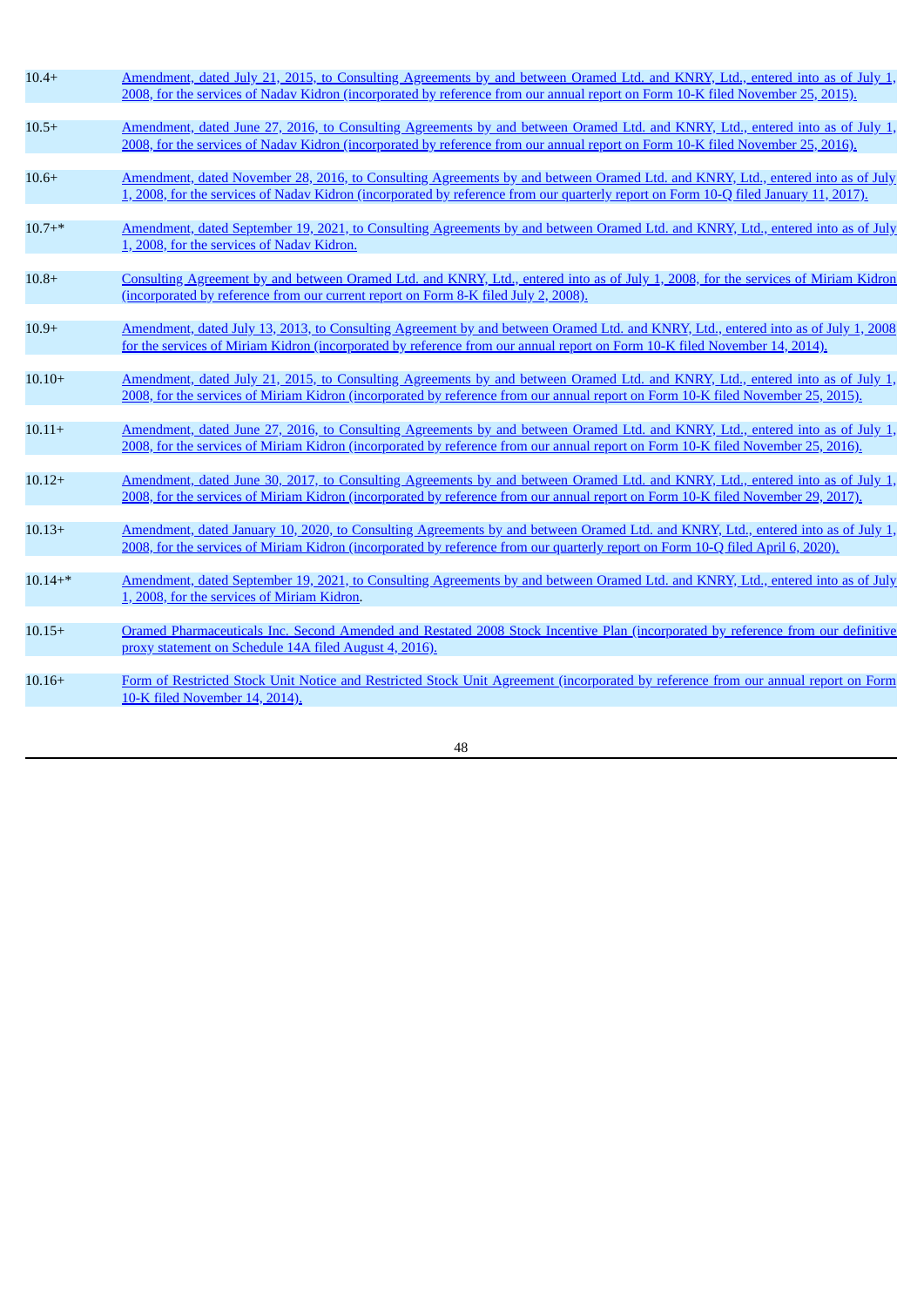| $10.17+$  | Form of Restricted Stock Unit Notice and Restricted Stock Unit Agreement between the Company and the CSO or CEO (incorporated by<br>reference from our annual report on Form 10-K filed November 29, 2017).                                                   |
|-----------|---------------------------------------------------------------------------------------------------------------------------------------------------------------------------------------------------------------------------------------------------------------|
| $10.18+$  | Form of Notice of Stock Option Award and Stock Option Award Agreement (incorporated by reference from our current report on Form<br>8-K filed July 2, 2008).                                                                                                  |
| $10.19+$  | Oramed Pharmaceuticals Inc. 2019 Stock Incentive Plan (incorporated by reference from our definitive proxy statement on Schedule 14A<br><u>filed August 6, 2019).</u>                                                                                         |
| $10.20+$  | Oramed Pharmaceuticals Inc. Amended and Restated 2019 Stock Incentive Plan (incorporated by reference from our definitive proxy<br>statement on Schedule 14A filed June 30, 2020).                                                                            |
| $10.21 +$ | Form of Notice of Stock Option Award and Stock Option Award Agreement (incorporated by reference from our annual report on Form<br>10-K filed November 27, 2019).                                                                                             |
| $10.22+$  | Employment Agreement, dated May 16, 2019, by and between Oramed Ltd. and Avraham Gabay (incorporated by reference from our<br>current report on Form 8-K filed May 16, 2019).                                                                                 |
| $10.23+$  | First Amendment, dated December 19, 2019, to Employment Agreement, entered into as of May 16, 2019, by and between Oramed Ltd.<br>and Avraham Gabay (incorporated by reference from our quarterly report on Form 10-Q filed January 9, 2020).                 |
| $10.24+*$ | Employment Agreement, dated July 25, 2021, by and between the Company and Michael Rabinowitz.                                                                                                                                                                 |
| $10.25+$  | Employment Agreement, dated May 23, 2021, by and between Oramed Ltd. and David Silberman (incorporated by reference from our<br>guarterly report on Form 10-Q filed July 14, 2021).                                                                           |
| $10.26+*$ | First Amendment, dated September 19, 2021, to Employment Agreement, by and between Oramed Ltd. and David Silberman.                                                                                                                                           |
| $10.27+$  | Clinical Trial Agreement, dated September 11, 2011, between Oramed Ltd., Hadasit Medical Research Services and Development Ltd.<br>Miriam Kidron and Daniel Schurr (incorporated by reference from our annual report on Form 10-K/A filed December 21, 2012). |
| $10.28 +$ | Clinical Trial Agreement, dated July 8, 2009, between Oramed Ltd., Hadasit Medical Research Services and Development Ltd., Miriam<br>Kidron and Itamar Raz (incorporated by reference from our current report on Form 8-K filed July 9, 2009).                |
| 10.29     | Agreement, dated January 7, 2009, between Oramed Pharmaceuticals Inc. and Hadasit Medical Research Services and Development Ltd.<br>(incorporated by reference from our current report on Form 8-K filed January 7, 2009).                                    |
| 10.30     | Patent Transfer Agreement, dated February 22, 2011, between Oramed Ltd. and Entera Bio Ltd. (incorporated by reference from our<br>registration statement on Form S-1 filed March 25, 2011).                                                                  |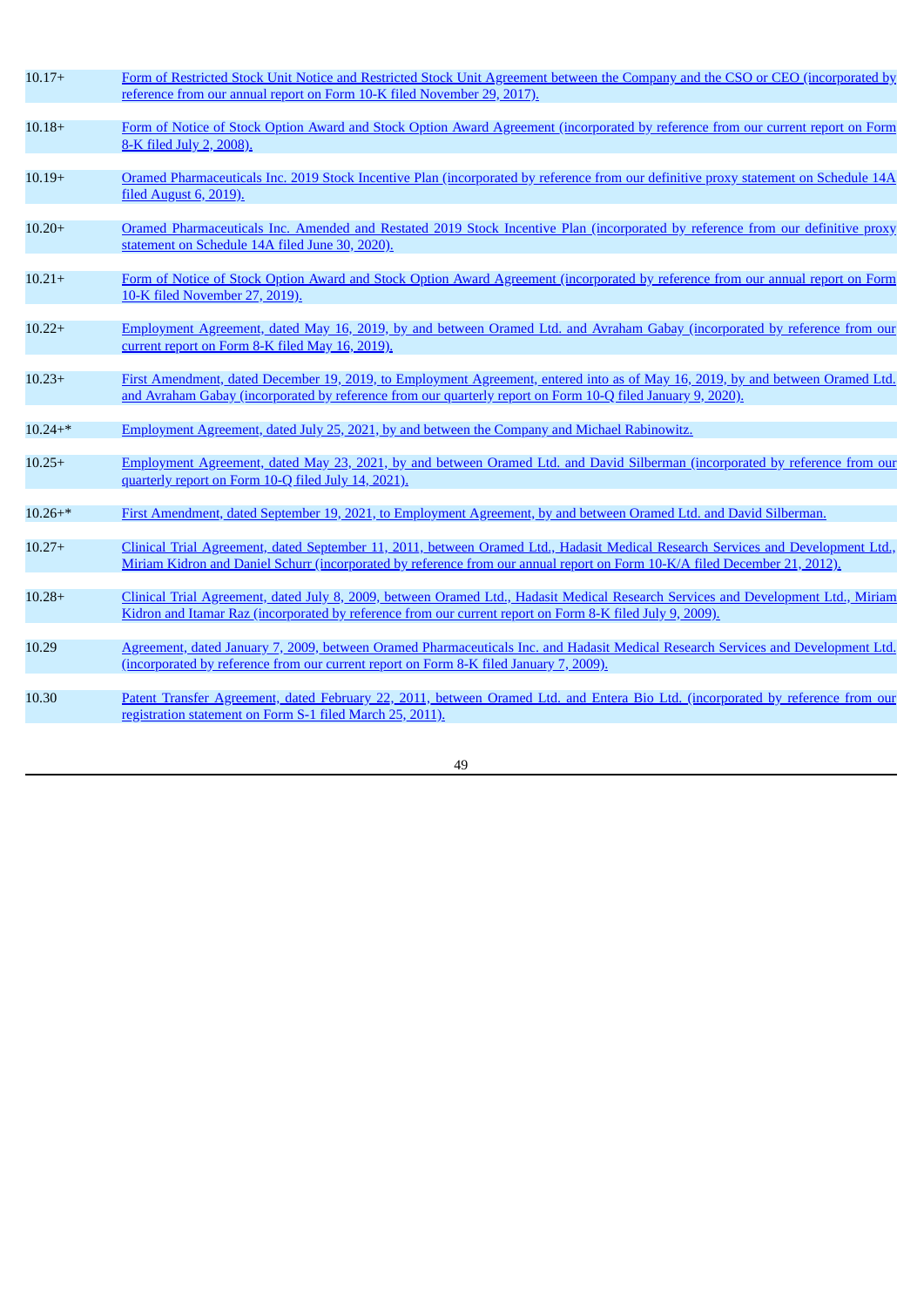| $10.31+*$ | Representative Form of Indemnification Agreements between Oramed Pharmaceuticals Inc. and each of our directors and officers.                                                                                                                                                                                                                                                                                                                                                                                      |  |
|-----------|--------------------------------------------------------------------------------------------------------------------------------------------------------------------------------------------------------------------------------------------------------------------------------------------------------------------------------------------------------------------------------------------------------------------------------------------------------------------------------------------------------------------|--|
| $10.32+$  | Employment Agreement, dated August 18, 2019, between Oramed Ltd. and Joshua Hexter (incorporated by reference from our annual                                                                                                                                                                                                                                                                                                                                                                                      |  |
|           | report on Form 10-K filed November 27, 2019).                                                                                                                                                                                                                                                                                                                                                                                                                                                                      |  |
| $10.33+*$ | First Amendment, dated September 19, 2021, to Employment Agreement, by and between Oramed Ltd. and Joshua Hexter.                                                                                                                                                                                                                                                                                                                                                                                                  |  |
|           |                                                                                                                                                                                                                                                                                                                                                                                                                                                                                                                    |  |
| 10.34     | Amended and Restated Technology License Agreement, dated December 21, 2015, between Hefei Tianhui Incubator of Technologies Co.,<br>Ltd., Oramed Pharmaceuticals, Inc. and Oramed Ltd. (Confidential treatment has been granted for portions of this document. Incorporated<br>by reference from our quarterly report on Form 10-Q filed January 13, 2016).                                                                                                                                                        |  |
| 10.35     | Amendment to the Amended and Restated Technology License Agreement, dated June 3, 2016, between Hefei Tianhui Incubator of<br>Technologies Co., Ltd., Oramed Pharmaceuticals, Inc. and Oramed Ltd. (Confidential treatment has been requested for portions of this<br>document. The confidential portions will be omitted and filed separately, on a confidential basis, with the Securities and Exchange<br>Commission) (incorporated by reference from our annual report on Form 10-K filed November 25, 2016).  |  |
| 10.36     | Amendment to the Amended and Restated Technology License Agreement, dated July 24, 2016, between Hefei Tianhui Incubator of<br>Technologies Co., Ltd., Oramed Pharmaceuticals, Inc. and Oramed Ltd. (Confidential treatment has been requested for portions of this<br>document. The confidential portions will be omitted and filed separately, on a confidential basis, with the Securities and Exchange<br>Commission) (incorporated by reference from our annual report on Form 10-K filed November 25, 2016). |  |
| 10.37     | Service Agreement, dated as of June 3, 2016, between Oramed Ltd. and XERTECS GmbH (Confidential treatment has been granted for<br>portions of this document. The confidential portions have been omitted and filed separately, on a confidential basis, with the Securities<br>and Exchange Commission) (incorporated by reference from our annual report on Form 10-K filed November 25, 2016).                                                                                                                   |  |
| 10.38     | General Technical Agreement between Oramed Ltd. and Premas Biotech Pvt. Ltd., dated July 24, 2016 (Confidential treatment has been<br>granted for portions of this document. The confidential portions have been omitted and filed separately, on a confidential basis, with the<br>Securities and Exchange Commission) (incorporated by reference from our annual report on Form 10-K filed November 25, 2016).                                                                                                   |  |
| 10.39     | Equity Distribution Agreement, dated July 15, 2021, by and between the Company and Canaccord Genuity LLC (incorporated by<br>reference from our current report on Form 8-K filed July 15, 2021).                                                                                                                                                                                                                                                                                                                   |  |
| 10.40     | Equity Distribution Agreement, dated September 1, 2021, by and between the Company and Cantor Fitzgerald & Co. (incorporated by<br>reference from our current report on Form 8-K filed September 1, 2021).                                                                                                                                                                                                                                                                                                         |  |
| 10.41     | Clinical Research Organization Services Agreement, dated February 14, 2018 and effective as of November 1, 2017, between Oramed<br>Ltd. and Integrium, LLC (Confidential treatment has been granted for portions of this document. The confidential portions have been<br>omitted and filed separately, on a confidential basis, with the Securities and Exchange Commission.) (incorporated by reference from our<br>quarterly report on Form 10-Q filed April 9, 2018).                                          |  |
|           |                                                                                                                                                                                                                                                                                                                                                                                                                                                                                                                    |  |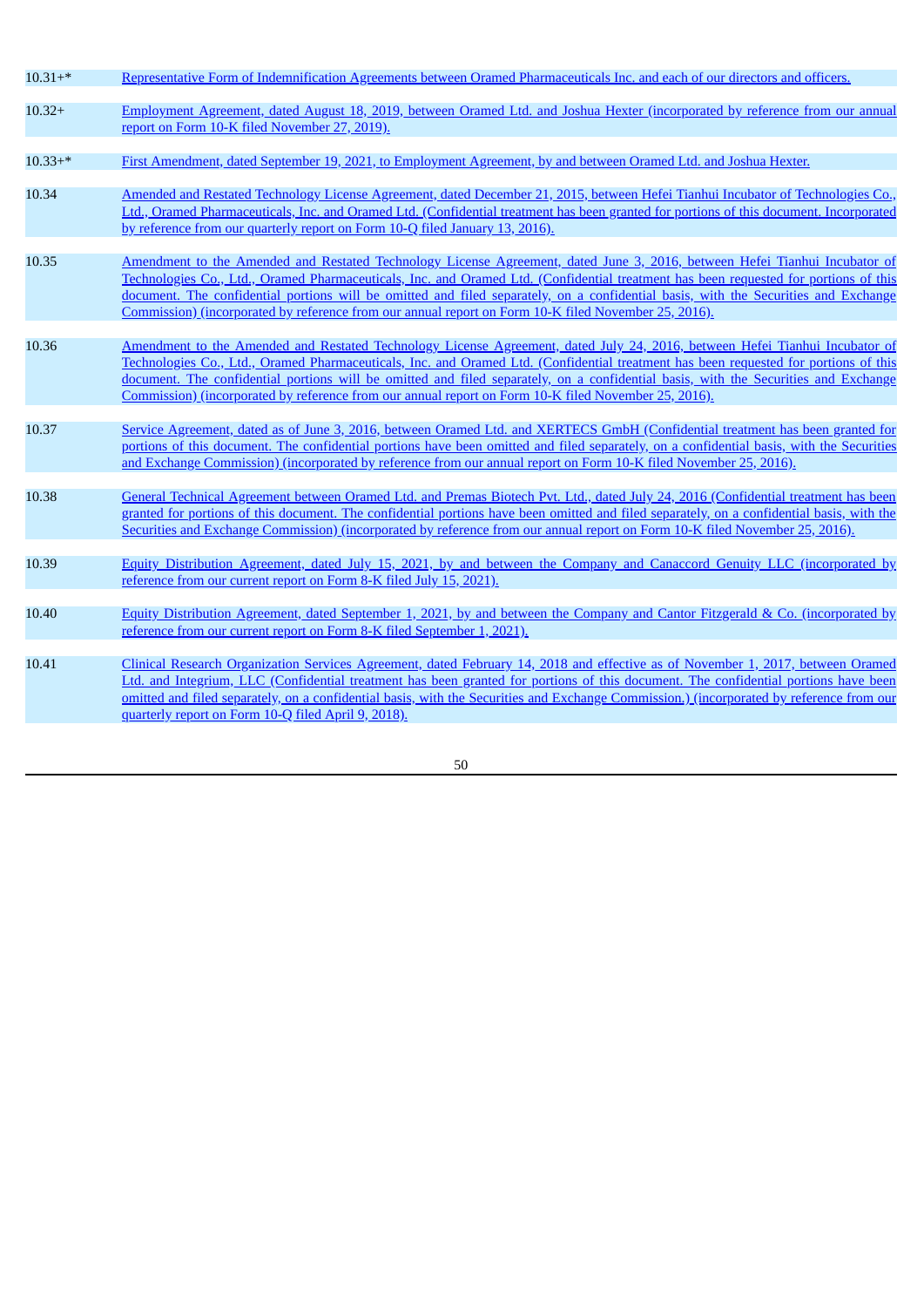| 10.42           | Amendment #1 to Clinical Research Organization Services Agreement Protocol # ORA-D-015 between Oramed, Inc. and Integrium, LLC<br>(incorporated by reference from our quarterly report on Form 10-Q filed July 10, 2019).                                                                                                                                                                                                                                                     |  |
|-----------------|-------------------------------------------------------------------------------------------------------------------------------------------------------------------------------------------------------------------------------------------------------------------------------------------------------------------------------------------------------------------------------------------------------------------------------------------------------------------------------|--|
| 10.43           | Amendment #2 to Clinical Research Organization Services Agreement Protocol # ORA-D-015 between Oramed, Inc. and Integrium, LLC<br>(incorporated by reference from our quarterly report on Form 10-Q filed July 10, 2019).                                                                                                                                                                                                                                                     |  |
| 10.44           | Clinical Research Organization Services Agreement, dated September 2, 2020 and effective as of January 15, 2020, between Oramed Ltd.<br>and Integrium, LLC (incorporated by reference from our Form 8-K filed September 9, 2020).                                                                                                                                                                                                                                             |  |
| 10.45           | Clinical Research Organization Services Agreement, dated September 16, 2020 and effective as of January 15, 2020, between Oramed<br>Ltd. and Integrium, LLC (incorporated by reference from our Form 8-K filed September 18, 2020).                                                                                                                                                                                                                                           |  |
| 10.46           | License Agreement, dated as of March 18, 2021, between the Company, Oramed Ltd. and Oravax Medical Inc. (incorporated by reference<br>from our Form 8-K filed March 19, 2021).                                                                                                                                                                                                                                                                                                |  |
| 10.47           | Stockholders Agreement, dated as of March 18, 2021, between Oramed Pharmaceuticals Inc., Akers Biosciences Inc., Premas Biotech<br>PVT Ltd., Cutter Mill Capital LLC, and Run Ridge LLC. (incorporated by reference from our Form 8-K filed March 19, 2021).                                                                                                                                                                                                                  |  |
| $21.1*$         | Subsidiaries.                                                                                                                                                                                                                                                                                                                                                                                                                                                                 |  |
| $23.1*$         | Consent of Kesselman & Kesselman, Independent Registered Public Accounting Firm.                                                                                                                                                                                                                                                                                                                                                                                              |  |
| $31.1*$         | Certification Statement of the Chief Executive Officer pursuant to Rule 13a-14(a) and 15d-14(a) under the Securities Exchange Act of<br>1934, as amended.                                                                                                                                                                                                                                                                                                                     |  |
| $31.2*$         | Certification Statement of the Chief Financial Officer pursuant to Rule 13a-14(a) and 15d-14(a) under the Securities Exchange Act of<br>1934, as amended.                                                                                                                                                                                                                                                                                                                     |  |
| $32.1***$       | Certification Statement of the Principal Executive Officer pursuant to 18 U.S.C. Section 1350.                                                                                                                                                                                                                                                                                                                                                                                |  |
| $32.2**$        | Certification Statement of the Principal Financial Officer pursuant to 18 U.S.C. Section 1350.                                                                                                                                                                                                                                                                                                                                                                                |  |
| $101.1*$        | The following financial statements from the Company's annual report on Form 10-K for the year ended August 31, 2021, formatted in<br>XBRL (eXtensible Business Reporting Language): (i) Consolidated Balance Sheets, (ii) Consolidated Statements of Loss, (iii)<br>Consolidated Statements of Changes in Stockholders' Equity, (iv) Consolidated Statements of Cash Flows and (v) the Notes to<br>Consolidated Financial Statements, tagged as blocks of text and in detail. |  |
| 104.1*          | Cover Page Interactive Data File (formatted as Inline XBRL and contained in Exhibit 101).                                                                                                                                                                                                                                                                                                                                                                                     |  |
| Filed herewith. |                                                                                                                                                                                                                                                                                                                                                                                                                                                                               |  |

\*\* Furnished herewith.

+ Management contract or compensation plan.

# **ITEM 16. FORM 10-K SUMMARY.**

None.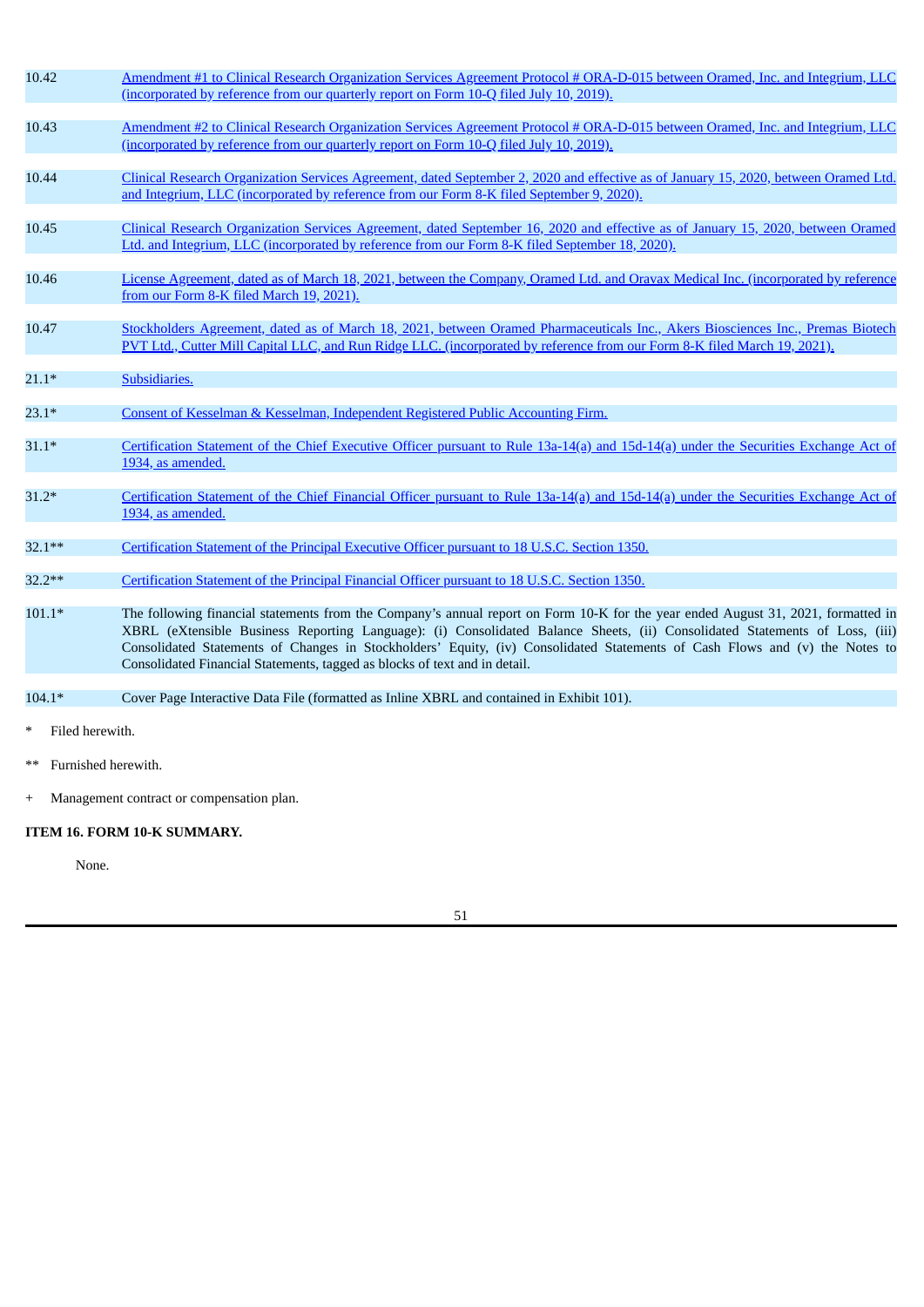# **SIGNATURES**

Pursuant to the requirements of Section 13 or 15 (d) of the Securities Exchange Act of 1934, the registrant has duly caused this report to be signed on its behalf by the undersigned, thereunto duly authorized.

# **ORAMED PHARMACEUTICALS INC.**

/s/ NADAV KIDRON

Nadav Kidron, President and Chief Executive Officer

Date: November 24, 2021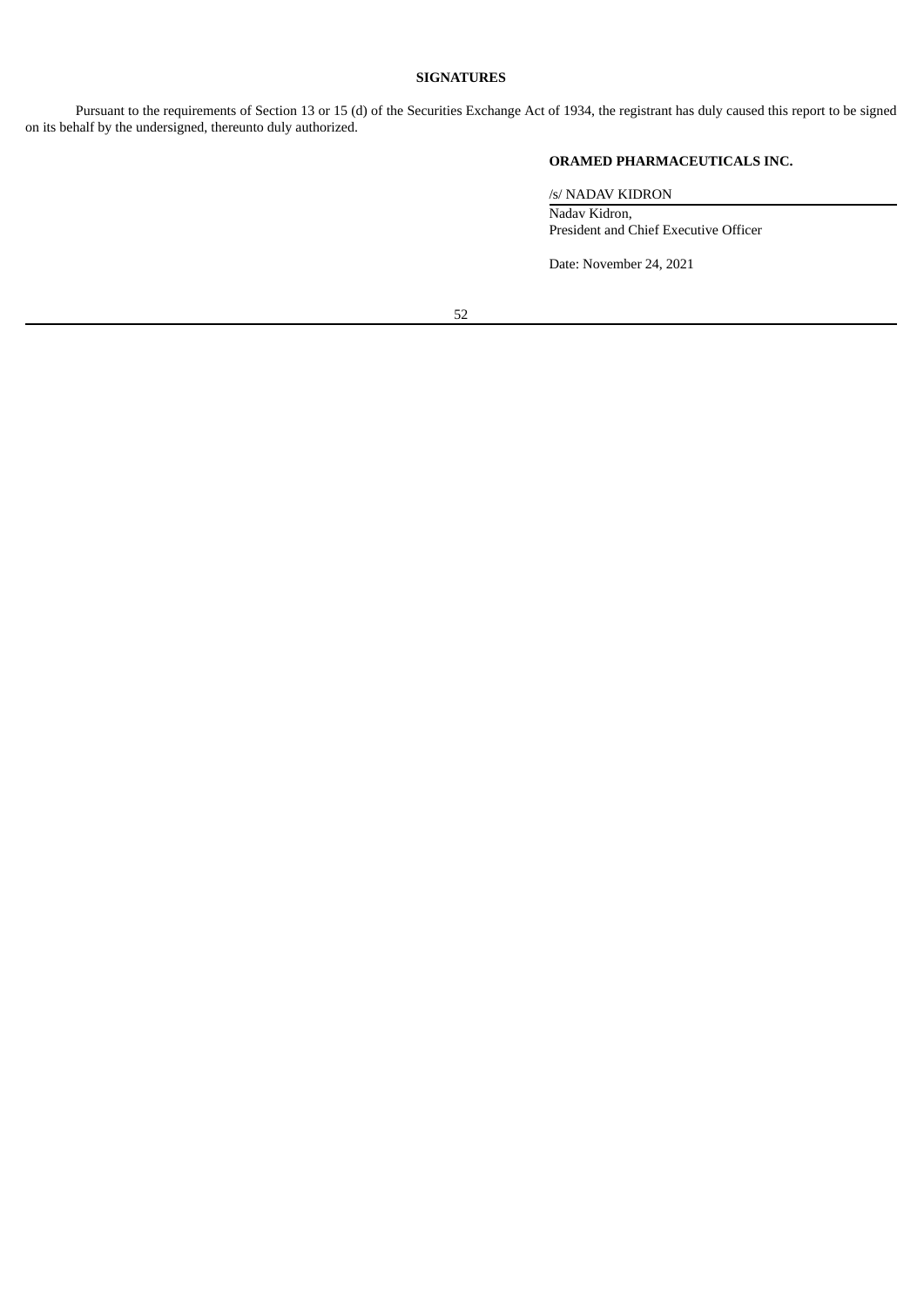Pursuant to the requirements of the Securities and Exchange Act of 1934, this report has been signed below by the following persons on behalf of the registrant and in the capacities and on the dates indicated.

| /s/ NADAV KIDRON                                   | November 24, 2021 |
|----------------------------------------------------|-------------------|
| Nadav Kidron,                                      |                   |
| President and Chief Executive Officer and Director |                   |
| (principal executive officer)                      |                   |
|                                                    |                   |
| /s/ DAVID SILBERMAN                                | November 24, 2021 |
| David Silberman,                                   |                   |
| <b>Chief Financial Officer</b>                     |                   |
| (principal financial and accounting officer)       |                   |
|                                                    |                   |
| /s/ AVIAD FRIEDMAN                                 | November 24, 2021 |
| Aviad Friedman,                                    |                   |
| Director                                           |                   |
|                                                    |                   |
| /s/ MIRIAM KIDRON                                  | November 24, 2021 |
| Miriam Kidron,                                     |                   |
| <b>Director</b>                                    |                   |
|                                                    |                   |
| /s/ ARIE MAYER                                     | November 24, 2021 |
| Arie Mayer,                                        |                   |
| <b>Director</b>                                    |                   |
|                                                    |                   |
| /s/ KEVIN RAKIN                                    | November 24, 2021 |
| Kevin Rakin,                                       |                   |
| <b>Director</b>                                    |                   |
|                                                    |                   |
| /s/ LEONARD SANK                                   | November 24, 2021 |
| Leonard Sank,                                      |                   |
| Director                                           |                   |
|                                                    |                   |
|                                                    |                   |
|                                                    |                   |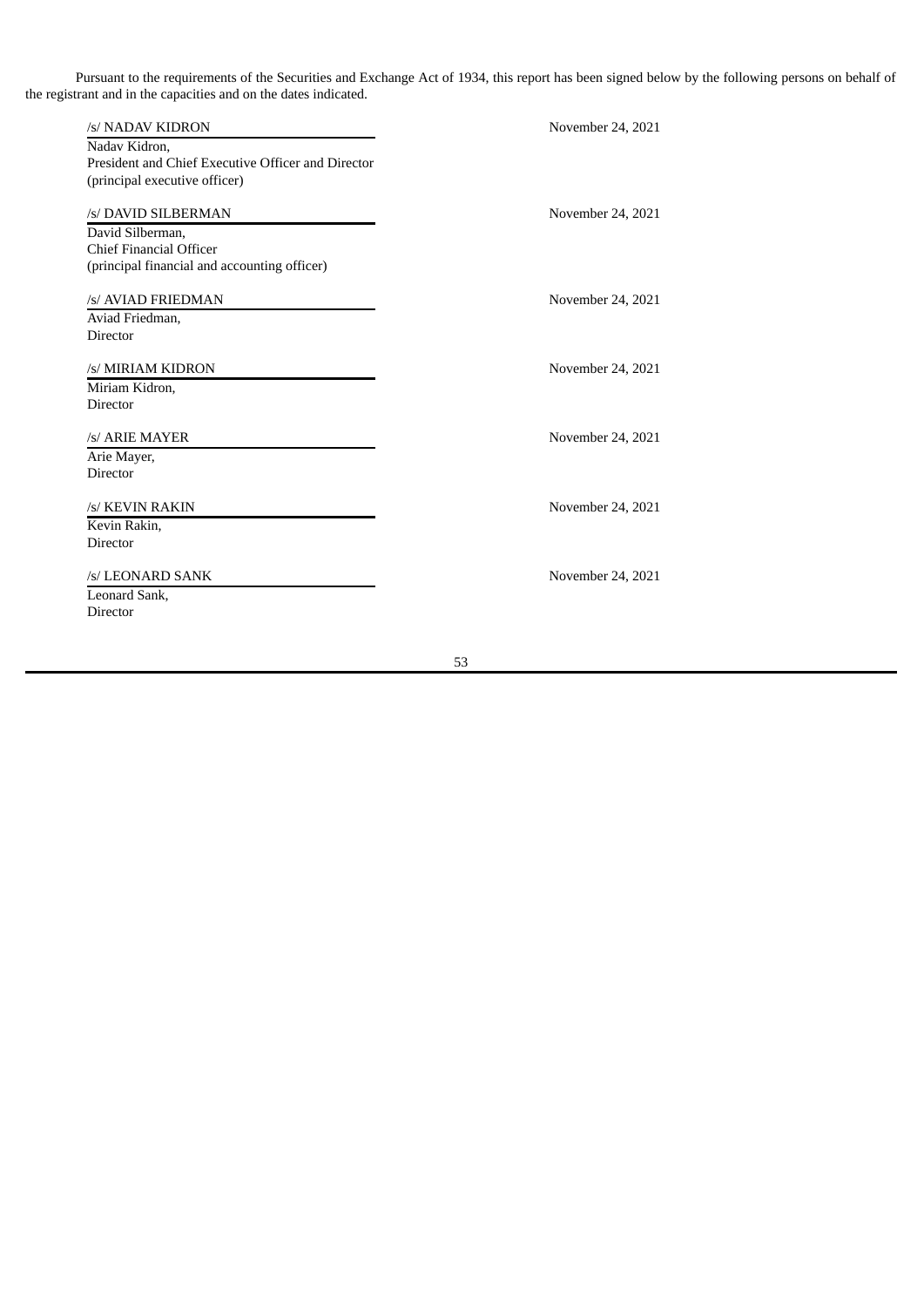#### **AGREEMENT AND AMENDMENT NO. 6**

<span id="page-84-0"></span>This AGREEMENT AND AMENDMENT NO. 7 (this "Sixth Amendment") is made this 19th day of September, 2021 by and between **Oramed Ltd.,** a company incorporated under the laws of the State of Israel, # 513976712 with an address at Mamilla, 20, Jerusalem, Israel 9414904 (the "**Company**"), and **KNRY**, **Ltd.,** a company incorporated under the laws of the State of Israel, # 513836502 with an address at 2 Elza Street, Jerusalem, Israel 93706 (the "**Consultant**").

#### WHEREAS:

A. The Company and the Consultant are parties to that certain consulting agreement dated as of July 1, 2008, as amended July 13, 2013, on November 13, 2014, on July 21, 2015, on June 27, 2016 and on November 28, 2016 (collectively, the "**Consulting Agreement**"), for services to be provided by Nadav Kidron Israeli I.D. number 027424282 ("**Nadav**"); and

B. The Company and the Consultant wish to amend the Consulting Agreement to revise the terms of the Consultant compensation thereunder.

NOW, THEREFORE, in consideration of the premises and the mutual covenants and agreements herein contained, the parties hereto covenant and agree as follows:

1. Amendment to Section 6. Section 6 of the Consulting Agreement is hereby amended and restated in its entirety to read as follows:

"Compensation. Effective September 1, 2021 (inclusive), the Company shall pay to the Consultant in consideration for the performance of the Consulting Services, a gross monthly amount of 146,705 + VAT (the "**Consideration**"), subject to the receipt by the Company of an invoice from the Consultant. Each of the Consultant and Nadav hereby declares that neither of them has, nor shall have in the future, any claims or demands in respect of amounts paid prior to May 2008."

2. Ratification. As amended hereby, the Consulting Agreement is ratified and confirmed and all other terms and conditions remain in full force and effect.

*[Signature page follows.]*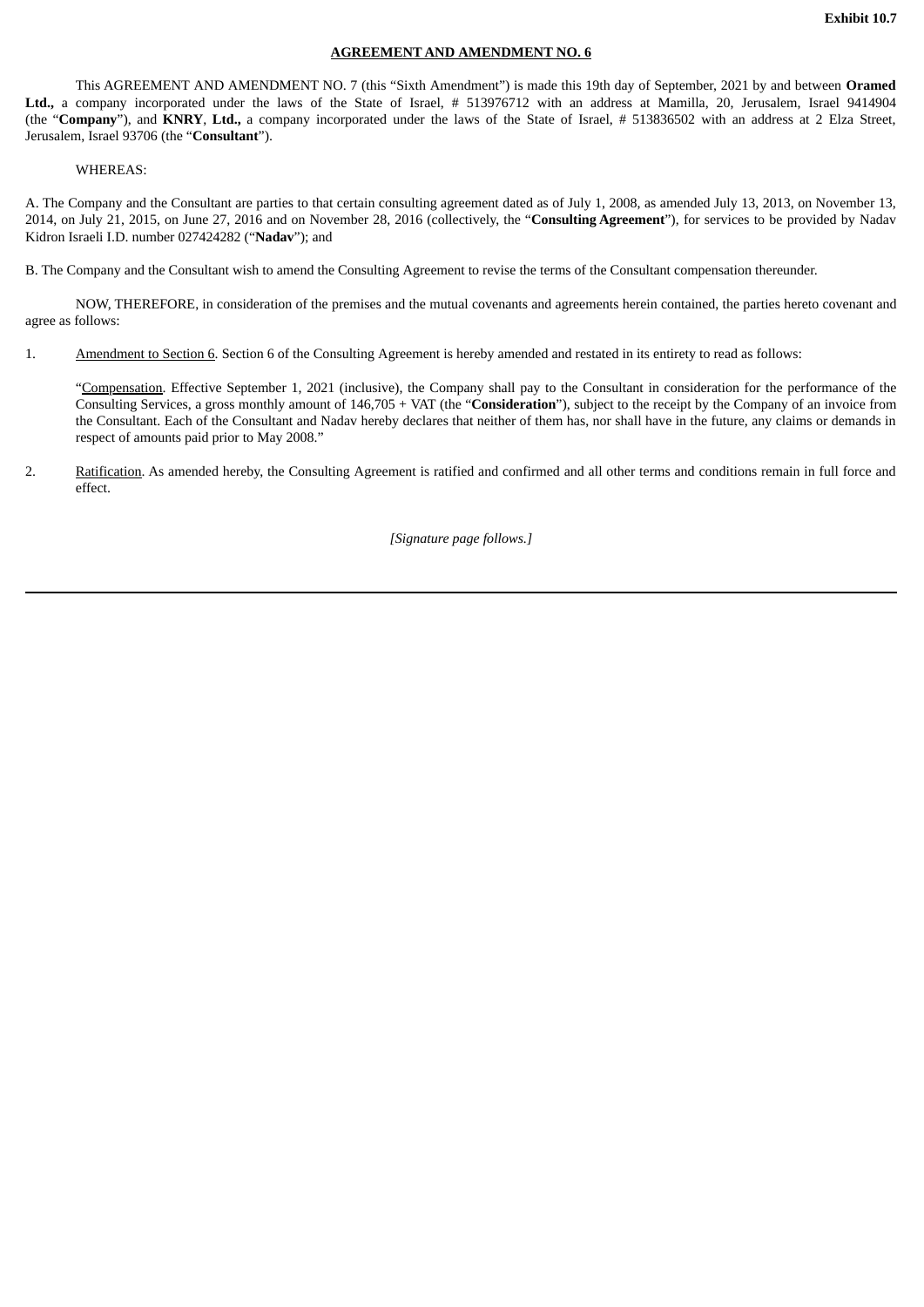IN WITNESS WHEREOF the parties hereto have executed this Sixth Amendment effective as of the date and year first above written.

# **ORAMED LTD. KNRY** LTD.

Per: /s/ David Silberman /s/ Nadav Kidron

Title: Chief Financial Officer and Secretary

Name: David Silberman Name: Nadav Kidron Name: Nadav Kidron Name: Nadav Kidron Name: Nadav Kidron Name: Nadav Kidron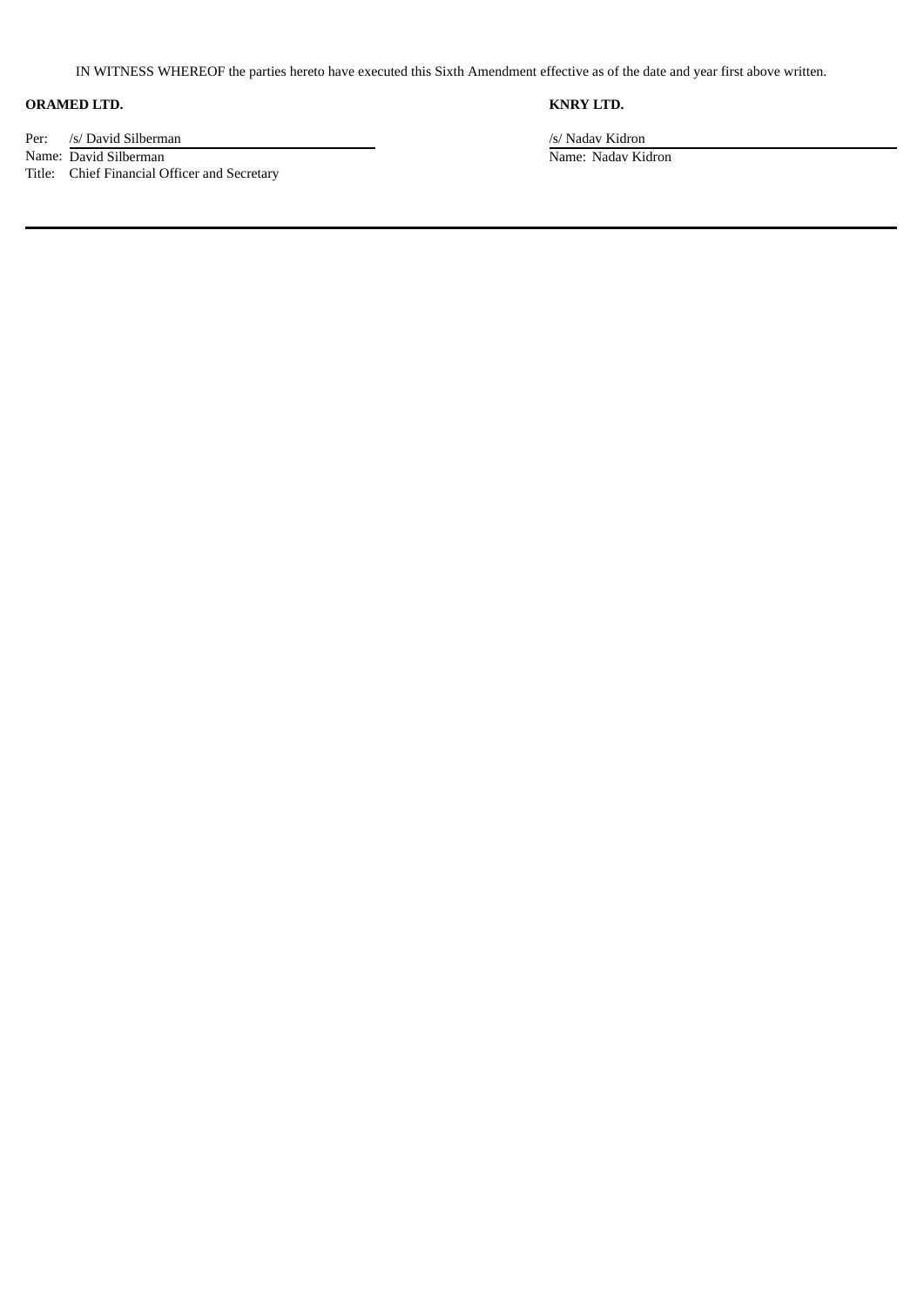#### **AGREEMENT AND AMENDMENT NO. 7**

<span id="page-86-0"></span>This AGREEMENT AND AMENDMENT NO. 7 (this "**Seventh Amendment**") is made this 19th day of September, 2021 by and between **Oramed Ltd.,** a company incorporated under the laws of the State of Israel, # 513976712 with an address at Mamilla, 20, Jerusalem, Israel 9414904 (the "**Company**"), and **KNRY**, **Ltd.,** a company incorporated under the laws of the State of Israel, # 513836502 with an address at 2 Elza Street, Jerusalem, Israel 93706 (the "**Consultant**").

#### WHEREAS:

A. The Company and the Consultant are parties to that certain consulting agreement dated as of July 1, 2008 as amended on July 13, 2013, on November 13, 2014, on July 21, 2015, on June 27, 2016, on June 30, 2017 and on January 10, 2020 (collectively, the "**Consulting Agreement**"), for services to be provided by Dr. Miriam Kidron Israeli I.D. number 9665993 ("**Miriam**"); and

B. The Company and the Consultant wish to amend the Consulting Agreement to revise the terms of the Consultant compensation thereunder.

NOW, THEREFORE, in consideration of the premises and the mutual covenants and agreements herein contained, the parties hereto covenant and agree as follows:

1. Amendment to Section 6. Section 6 of the Consulting Agreement is hereby amended and restated in its entirety to read as follows:

"Compensation. Effective September 1, 2021 (inclusive), the Company shall pay to the Consultant in consideration for the performance of the Consulting Services, a gross monthly amount of 106,400 + VAT (the "**Consideration**"), subject to the receipt by the Company of an invoice from the Consultant. Each of the Consultant and Miriam hereby declares that neither of them has, nor shall have in the future, any claims or demands in respect of amounts paid prior to May 2008."

2. Ratification. As amended hereby, the Consulting Agreement is ratified and confirmed and all other terms and conditions remain in full force and effect.

*[Signature page follows.]*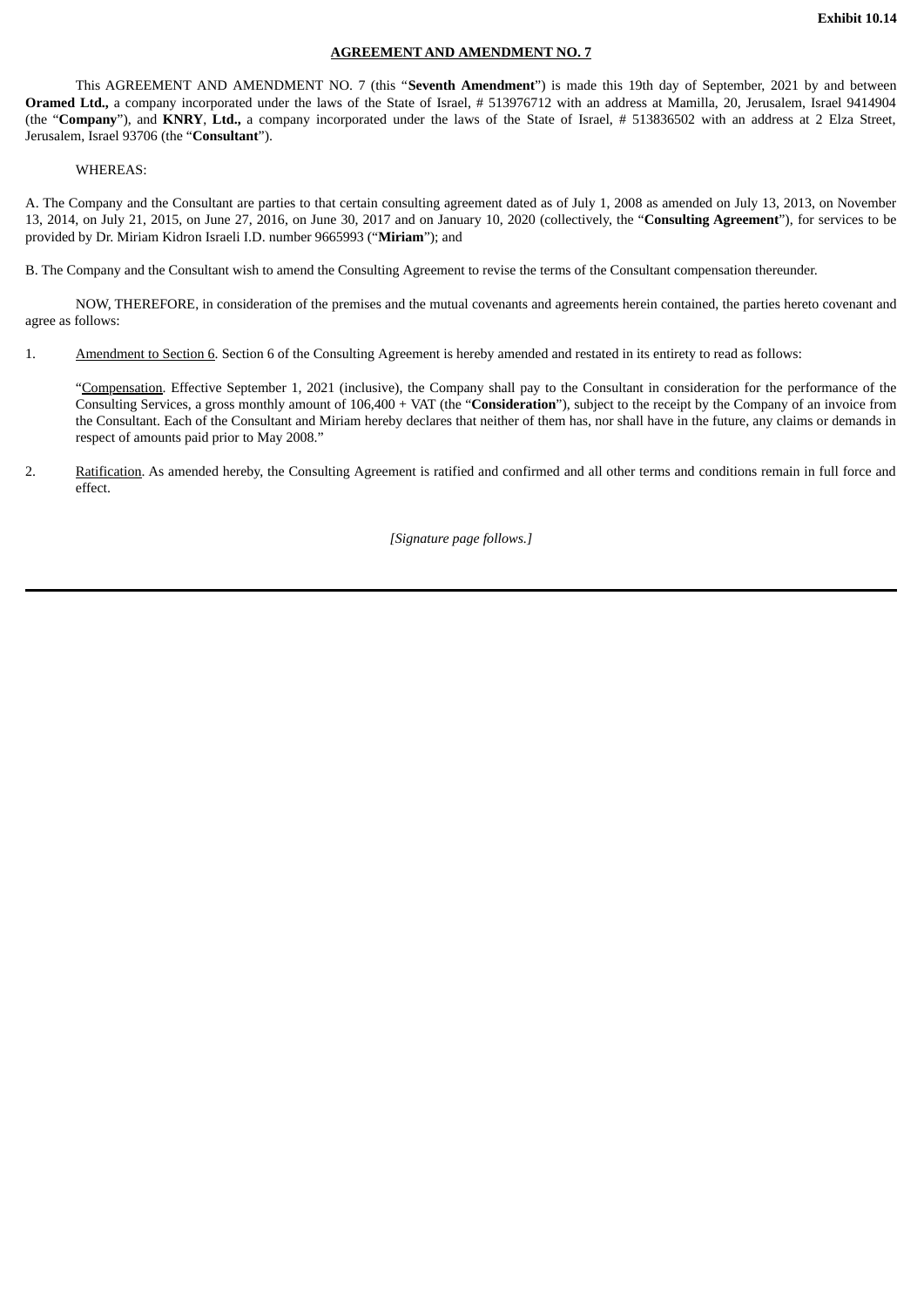IN WITNESS WHEREOF the parties hereto have executed this Seventh Amendment effective as of the date and year first above written.

# **ORAMED** LTD. **KNRY** LTD.

Per: /s/ David Silberman /s/ Miriam Kidron /s/ Miriam Kidron /s/ Miriam Kidron /s/ Miriam Kidron /s/ Miriam Kidron /s/ Miriam Kidron /s/ Miriam Kidron /s/ Miriam Kidron /s/ Miriam /s/ Miriam /s/ Miriam /s/ Miriam /s/ Miria

Title: Chief Financial Officer and Secretary

Name: David Silberman Name: Miriam Kidron Name: Miriam Kidron Name: Miriam Kidron Name: Miriam Kidron Name: Miriam Kidron Name: Miriam Kidron Name: Miriam Kidron Name: Miriam Kidron Name: Miriam Kidron Name: Miriam Kidron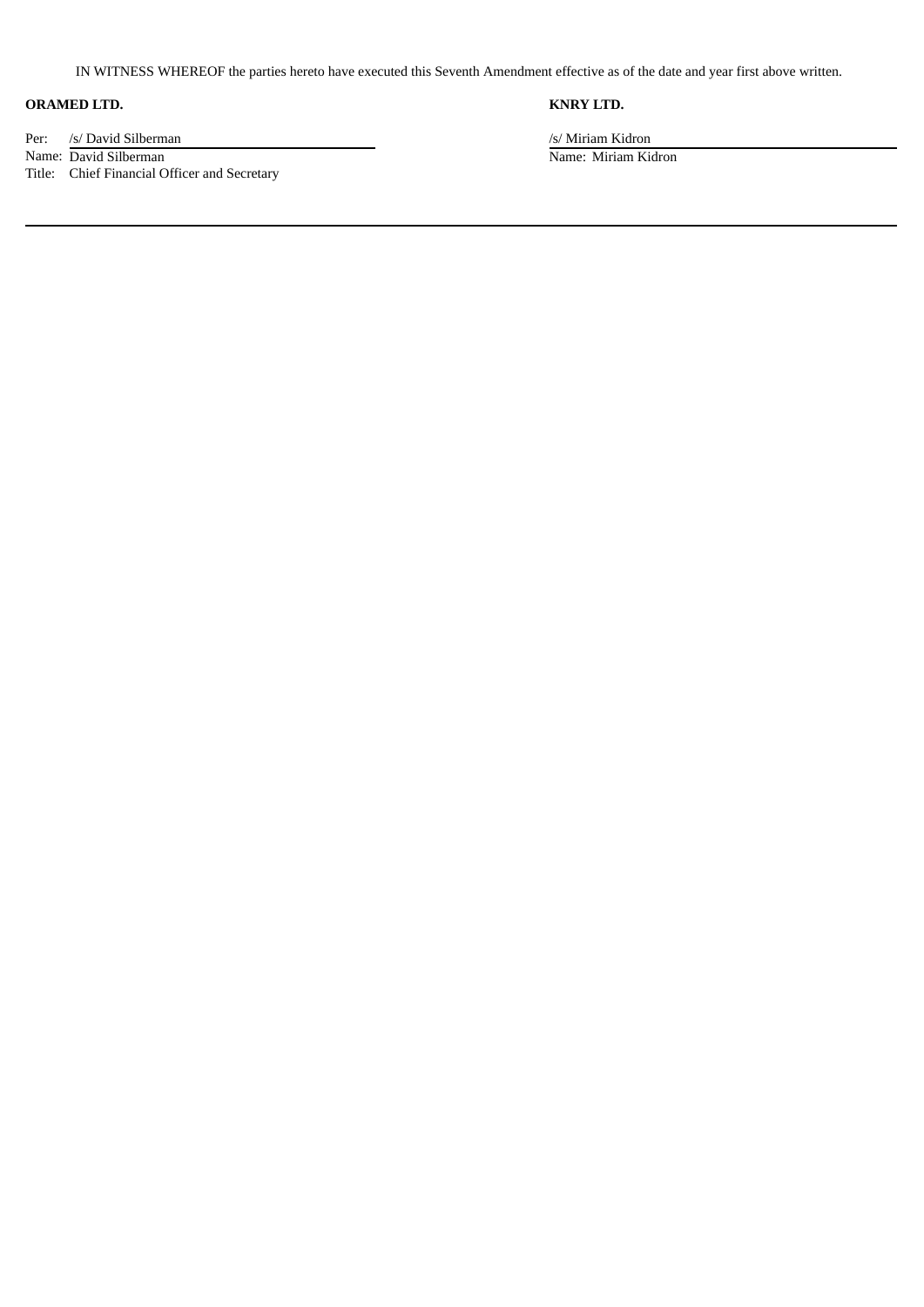#### **Employment Agreement**

<span id="page-88-0"></span>This Employment Agreement is made on 25 day of July 2021, by and between, Michael Rabinowitz an individual residing in Pennsylvania, United States (the "**Executive**"), and **ORAMED PHARMACEUTICALS, INC.,** a company incorporated under the laws of the State of Delaware, (the "**Company**").

**WHEREAS,** the Company has agreed to engage the Executive to serve in the role of Chief Commercial Officer of the Company. in accordance with the terms as described below.

**NOW, THEREFORE,** the Company and the Executive agree as follows:

#### 1. ENGAGEMENT

- 1.1 Engagement of Executive. The Company hereby agrees to employ the Executive in accordance with the terms and provisions hereof.
- 1.2 Term. The term of employment under this Agreement shall commence on August 1, 2021 (the "**Effective Date**") and shall continue until terminated by either party as provided herein (the "**Term**").
- 1.3 Duties. The Executive's services hereunder shall be provided on the basis of the following terms and conditions:
	- (a) The Executive will report to the Chief Executive Officer of the Company.
	- (b) The Executive will perform and discharge diligently and faithfully the duties as may be assigned to him from time to time by Chief Executive Officer of the Company. The Executive shall faithfully, honestly and diligently serve the Company and utilize his professional skills and care to ensure that all services rendered hereunder are to the satisfaction of the Company. The Executive shall provide any other services not specifically mentioned herein, but which by reason of the Executive's capability the Executive knows or ought to know to be necessary to ensure that the best interests of the Company are maintained;
	- (c) The Executive shall primarily perform such duties from his home office at 41 Alexanders Court in Newtown, Pennsylvania or at a mutually agreed location, provided however, that the Executive may, from time to time, be required to travel to perform such duties;
	- (d) The Executive shall not, during his employment with the Company, without the prior written authorization of the Company, directly or indirectly undertake any other employment, whether as an employee of another employer or independently as an agent, consultant, director or in any other manner (whether for compensation or otherwise), and shall not assume any position or render services in any of the above-stated manners to any other entity or person.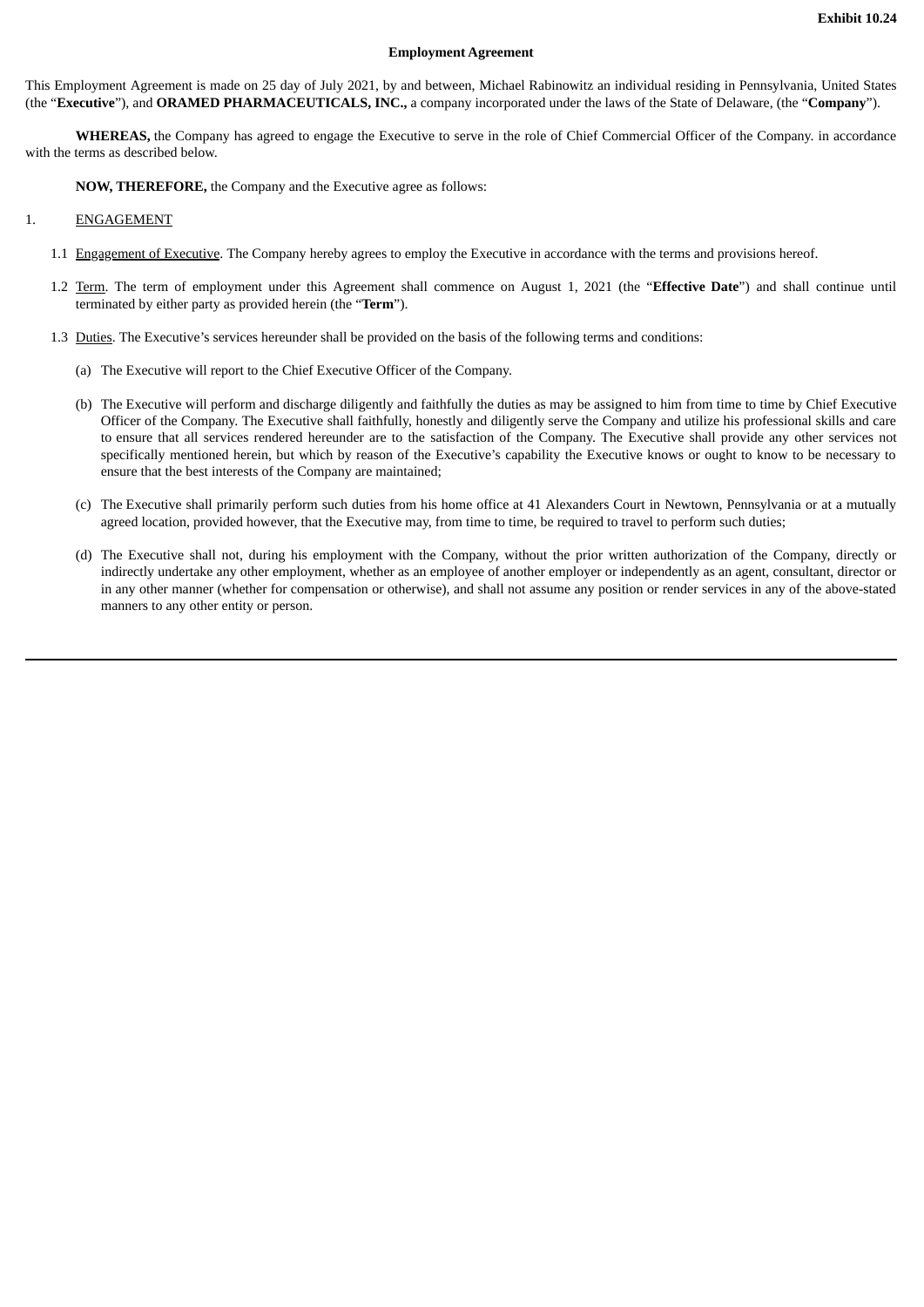#### 2. COMPENSATION AND ADDITIONAL TERMS

- 2.1 Salary. For services rendered by the Executive during the Term, as the Chief Commercial Officer on a full-time basis, the Executive shall be entitled to a gross annual salary of \$330,000 (the "**Salary**"). The Company shall legally deduct and withhold income tax payments and other obligatory payments from all of the payments which shall be paid to the Executive in accordance with the Agreement and as required by law, including all taxes imposed on any benefits granted to the Employee and on any part of the benefits which exceeds the maximum exemption provided by law and submit the same taxes to the relevant tax authorities.
- 2.2 Options. Subject to the approval of a grant by the Board of Directors, the Executive shall be granted options to purchase 100,000 ordinary shares of the Company (the "**Options**"), all as shall be detailed in the Option Grant Agreement to be signed between the Employee and the Company and the Amended and Restated 2019 Option plan of the Company (as amended from time to time). Following execution of this Agreement, the parties shall make all commercial reasonable efforts to complete the process of issuance of the Options. The Options will be subject to a four (4) year vesting period, subject to Executives continuous employment with the Company.
- 2.3 Restrictive Stock Units. The Company shall recommend the Board of Directors to grant the Executive with up to 100,000 Restricted Stock Units (the "RSU") subject to the terms of the Company's Amended and Restated 2019 Plan Agreement to be executed between the Company and the Executive.
- 2.4 Expenses. The Executive will be reimbursed by the Company for pre-approved business expenses incurred by the Executive in connection with his duties, and in accordance with Company's policy. Company will provide Executive with monthly reimbursement of Executive's cell phone expenses.
- 2.5 Vacation and Sick Leave. The Executive shall be entitled to accrue up to 20 vacation days per year. The Executive shall be entitled to accrue a maximum of 24 vacation days (the "**Maximum**"). In addition, Executive shall be entitled to sick leave according to applicable law. Executive shall be entitled to cash redemption of unused accrued vacation only upon termination of employment.
- 2.6 Bonus. Executive will be eligible for an annual discretionary bonus as determined by the Company. The amount of the discretionary bonus award, if any, shall be determined in good faith by the Company. The payment of any bonus shall be subject to Executive's continued employment with the Company through the date of payment in accordance with applicable laws except as provided herein and will be paid no later than March 15<sup>th</sup> of the year following the year it is earned.

 $-2-$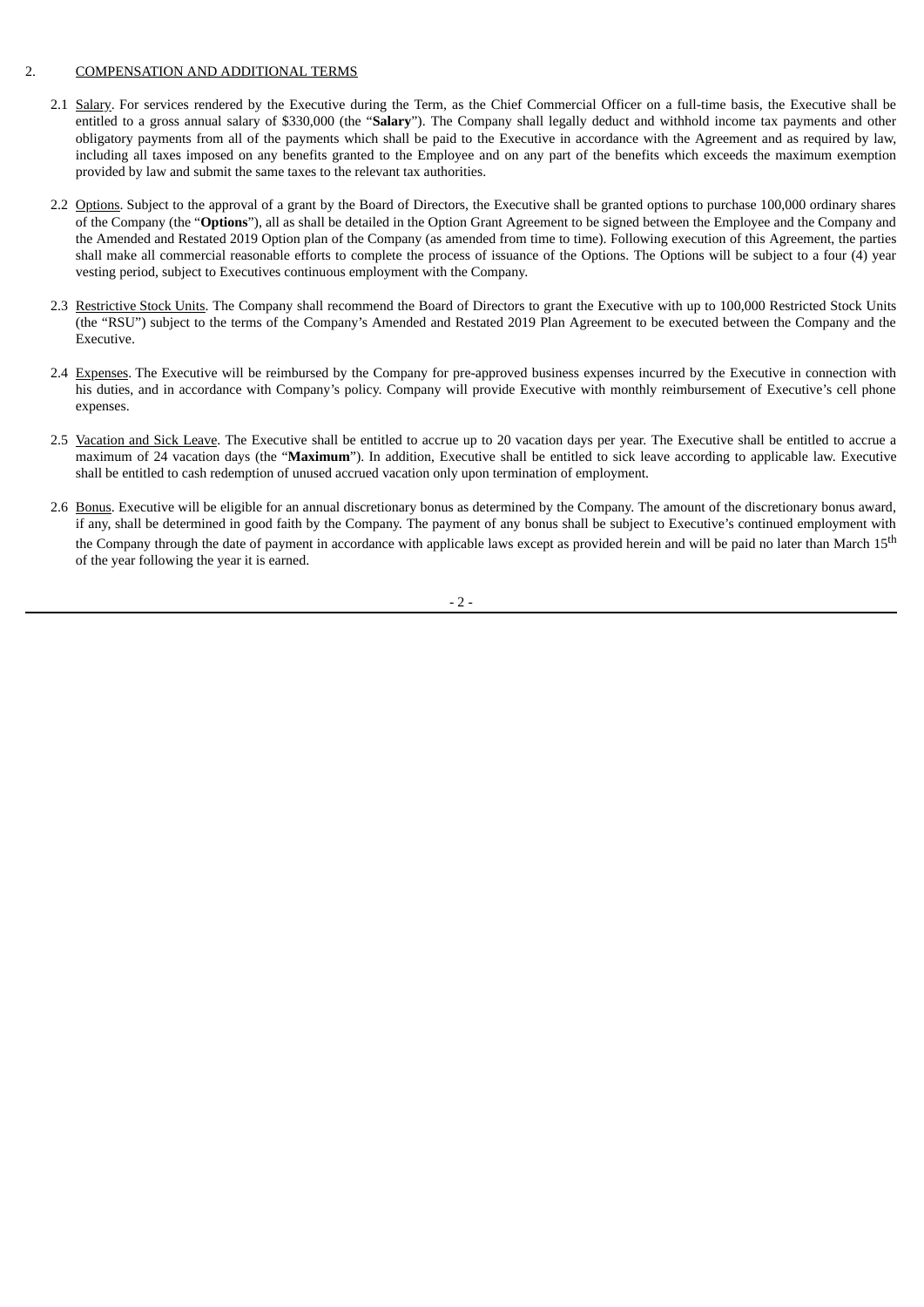- 2.7 Medical and Dental Benefits. Company shall pay a monthly stipend to reimburse Employee for the full amount Employee pays for Employee's Medical and Dental Benefits up to a limit of \$6,000 per year. Such stipend shall be grossed up such that Employee shall receive the full amount after taxes and withholdings.
- 2.8 Additional Benefits. Executive shall be eligible to participate in employee benefit plans, programs and arrangements of the Company, consistent with the terms thereof and as such plans, programs and arrangements may be amended from time to time, which shall include to the extent permitted under each plan's terms.
- 2.9 Liability Insurance Indemnification. The Company shall provide the Executive (including his heirs, executors and administrators) with coverage under a standard directors' and officers' liability insurance policy at the Company's expense.

#### 3. CONFIDENTIALITY, NON-COMPETITION, NON-SOLITICATION AND INTELLECTUAL PROPERTY

The Executive agrees to be bound by, and shall have executed and delivered to the Company, the Confidential Information, Non-Compete, Non-Solicitation and Invention Assignment Agreement, substantially in the form of **Exhibit A** hereto

- 3.1 Fiduciary Obligation. The Executive declares that the Executive's relationship to the Company is that of fiduciary, and the Executive agrees to act towards the Company and otherwise behave as a fiduciary of the Company.
- 3.2 Remedies. The parties to this Agreement recognize that any violation or threatened violation by the Executive of any of the provisions contained in this Exhibit A may result in immediate and irreparable damage to the Company and that the Company could not adequately be compensated for such damage by monetary award alone. Accordingly, the Executive agrees that in the event of any such violation or threatened violation, the Company shall, in addition to any other remedies available to the Company at law or in equity, be entitled as a matter of right to apply to such relief by way of restraining order, temporary or permanent injunction and to such other relief as any court of competent jurisdiction may deem just and proper.
- 3.3 Reasonable Restrictions. The Executive agrees that all restrictions in this Exhibit A are reasonable and valid, and all defenses to the strict enforcement thereof by the Company are hereby waived by the Executive.
- 3.4 Effect of Termination. Exhibit A hereto shall remain in full force and effect after termination of this Agreement, for any reason whatsoever

- 3 -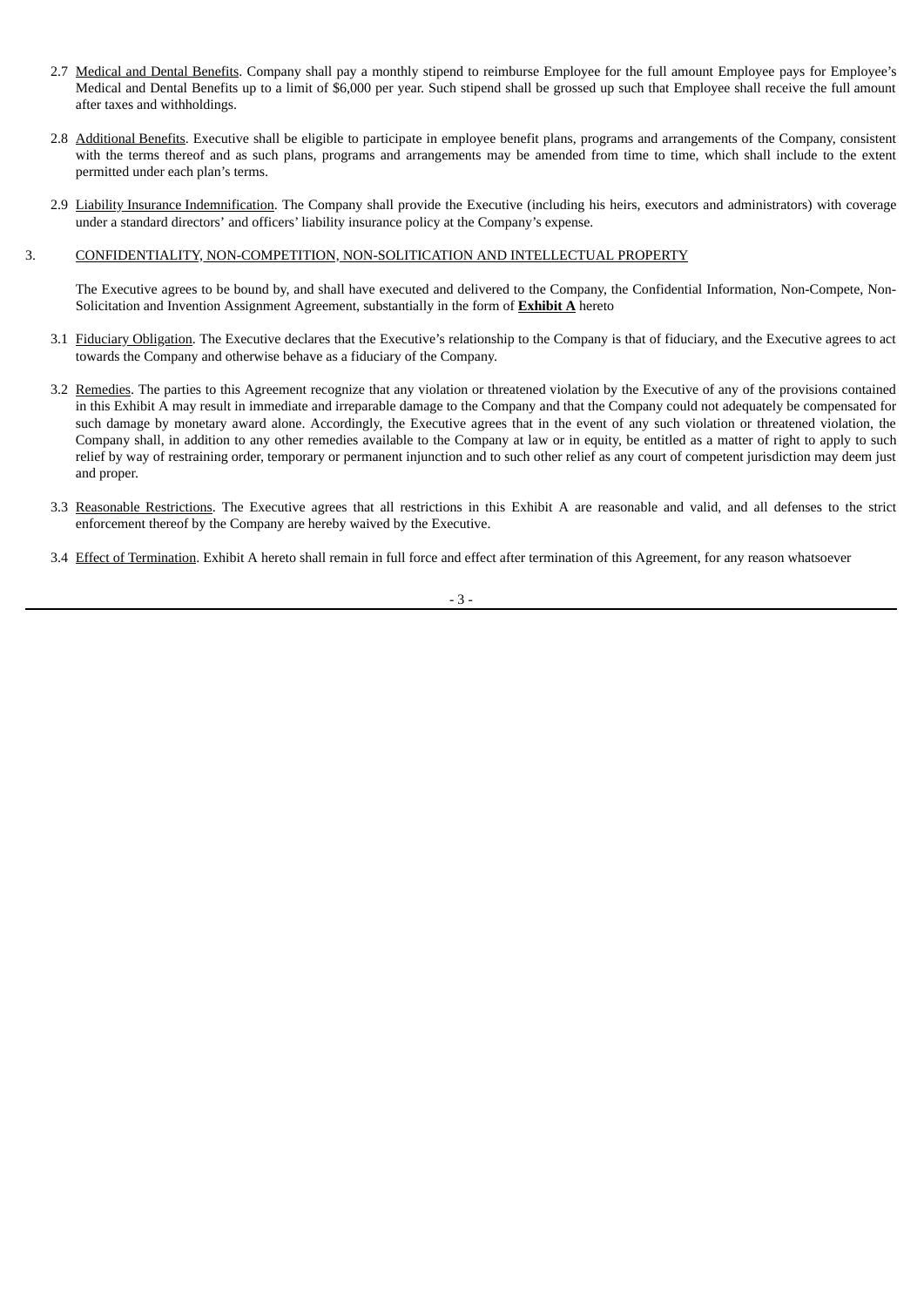#### 4. TERMINATION

- 4.1 Termination For Cause. This Agreement may be terminated at any time by the Company without notice for Cause. For the purposes of this Agreement, "**Cause**" shall mean that the Executive shall have:
	- (a) committed an act of fraud, embezzlement or theft in connection with the Executive's duties or in the course of the Executive's employment with the Company;
	- (b) intentionally and wrongfully damaged property of the Company, or any of its respective affiliates, associates or customers;
	- (c) intentionally or wrongfully disclosed any of the Confidential Information;
	- (d) made material personal benefit at the expense of the Company without the prior written consent of the management of the Company;
	- (e) material breach of this Agreement; or
	- (f) willfully and persistently, without reasonable justification, failed or refused to follow the lawful and proper directives of the Company specifying in reasonable detail the alleged failure or refusal and after a reasonable opportunity for the Executive to cure the alleged failure or refusal.
- 4.2 Termination Without Cause. Either the Executive or the Company may terminate the Executive's employment without Cause, for any reason whatsoever, with 45 days prior written notice within the first 12 months of the Executive's engagement, and 60 days, prior written notice thereafter ("Notice Period").

During the Notice Period, the Executive shall cooperate with the Company, continue to perform his duties and use his best efforts to assist in the transition of duties until the conclusion of the Notice Period. Nevertheless, the Company shall be entitled, but not obligated, at any time prior to the expiration of the Notice Period, at its sole discretion: (i) to waive the Executive's actual work during the Notice Period, or to reduce the scope of the Executive's work hours, while continuing to pay the Executive his regular payments and benefits until the completion of the Notice Period; or (ii) terminate this Employment Agreement and the employment relationship, at any time prior to the expiration of the Notice Period, and pay a cash equivalent to his Salary for the remainder of the Noticed Period as a payment in lieu of prior notice in accordance with the law.

 $-4-$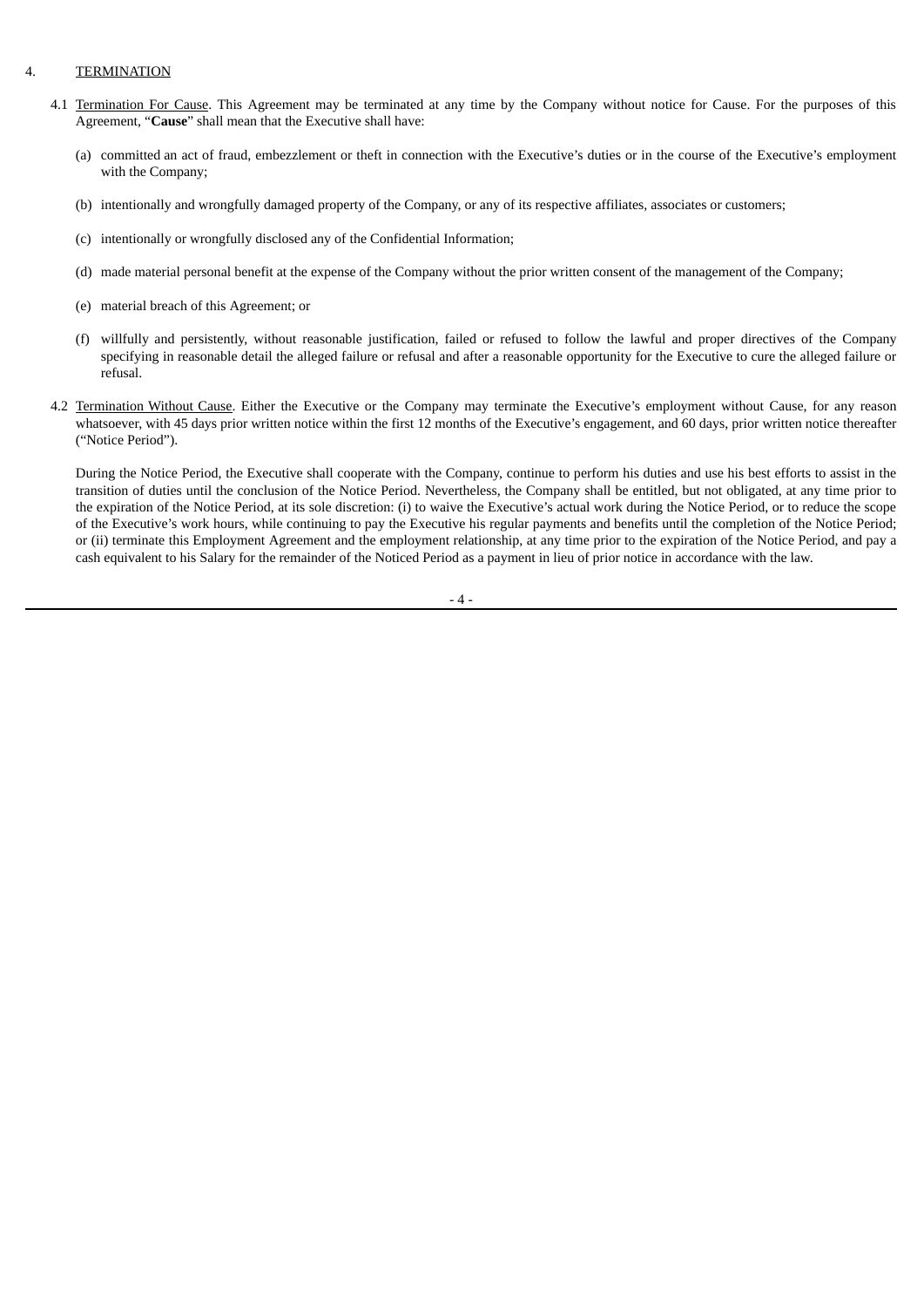4.3 Return of Materials. Upon termination of employment hereunder, or upon any request by the Company at any time, the Executive will return or cause to be returned any and all Confidential Information and other assets of the Company (including all originals and copies thereof), which "assets" include, without limitation, hardware, software, keys, security cards and backup tapes that were provided to the Executive either for the purpose of performing the employment services hereunder or for any other reason. The Executive acknowledges that the Confidential Information and the assets are proprietary to the Company, and the Executive agrees to return them to the Company in the same condition as the Executive received such Confidential Information and assets. In addition, immediately upon the termination of his employment with the Company (for any reason) or at such other time as directed by the Company, following coordination with the Company's IT persons, he shall delete any information relating to the Company or its business from his personal computer, if any.

#### 5. MUTUAL REPRESENTATIONS

- 5.1 Executive represents and warrants to the Company that the execution and delivery of this Agreement and the fulfillment of the terms hereof (i) will not constitute a default under or conflict with any agreement or other instrument to which he is a party or by which he is bound, and (ii) do not require the consent of any person or entity.
- 5.2 The Company represents and warrants to Executive that this Agreement has been duly authorized, executed and delivered by the Company and that the fulfillment of the terms hereof (i) will not constitute a default under or conflict with any agreement of other instrument to which it is a party or by which it is bound, and (ii) do not require the consent of any person of entity.
- 5.3 Each party hereto warrants and represents to the other that this Agreement constitutes the valid and binding obligation of such party enforceable against such party in accordance with its terms subject to applicable bankruptcy, insolvency, moratorium and similar laws affecting creditors' rights generally, and subject, as to enforceability, to general principles of equity (regardless if enforcement is sought in proceeding in equity or at law).

## 6. NOTICES

- 6.1 Notices. All notices required or allowed to be given under this Agreement shall be made either personally by delivery to or by facsimile transmission to the address as hereinafter set forth or to such other address as may be designated from time to time by such party in writing:
	- (a) in the case of the Company, to:

**Oramed Pharmaceuticals Inc.** 1185 Avenue of the Americas, Third Floor, New York, NY, 10036

- 5 -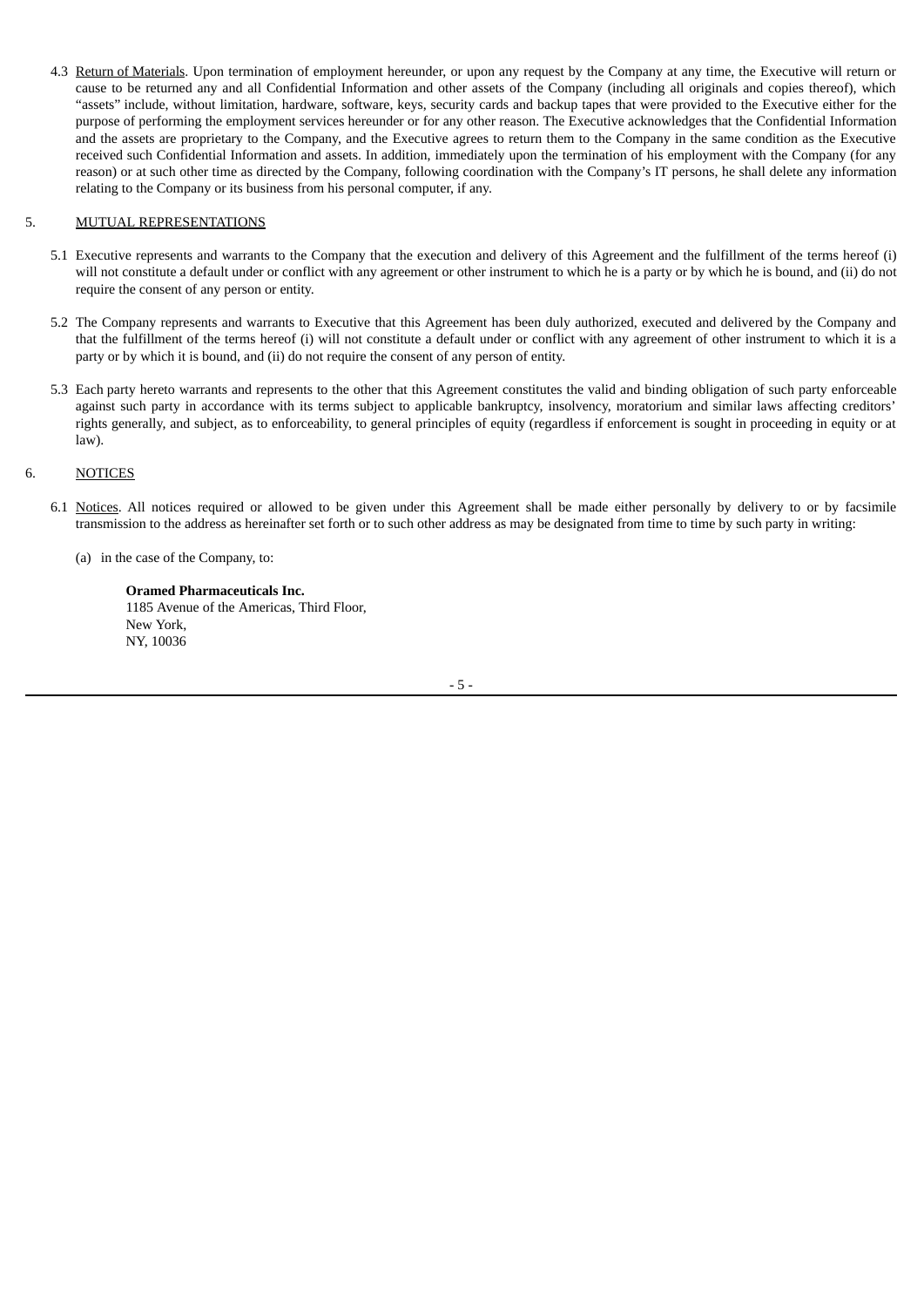- (b) and in the case of the Executive, to the Executive's last residence address known to the Company.
- 6.2 Change of Address. Any party may, from time to time, change its address for service hereunder by written notice to the other party in the manner aforesaid.

# 7. GENERAL

- 7.1 Entire Agreement. As of from the date hereof, any and all previous agreements, written or oral between the parties hereto or on their behalf relating to the employment of the Executive by the Company are null and void. The parties hereto agree that they have expressed herein their entire understanding and agreement concerning the subject matter of this Agreement and it is expressly agreed that no implied covenant, condition, term or reservation or prior representation or warranty shall be read into this Agreement relating to or concerning the subject matter hereof or any matter or operation provided for herein.
- 7.2 Further Assurances. Each party hereto will promptly and duly execute and deliver to the other party such further documents and assurances and take such further action as such other party may from time to time reasonably request in order to more effectively carry out the intent and purpose of this Agreement and to establish and protect the rights and remedies created or intended to be created hereby.
- 7.3 Waiver. No provision hereof shall be deemed waived and no breach excused, unless such waiver or consent excusing the breach is made in writing and signed by the party to be charged with such waiver or consent. A waiver by a party of any provision of this Agreement shall not be construed as a waiver of a further breach of the same provision.
- 7.4 Amendments in Writing. No amendment, modification or rescission of this Agreement shall be effective unless set forth in writing and signed by the parties hereto.
- 7.5 Assignment. Except as herein expressly provided, the respective rights and obligations of the Executive and the Company under this Agreement shall not be assignable by either party without the written consent of the other party and shall, subject to the foregoing, enure to the benefit of and be binding upon the Executive and the Company and their permitted successors or assigns. Nothing herein expressed or implied is intended to confer on any person other than the parties hereto any rights, remedies, obligations or liabilities under or by reason of this Agreement.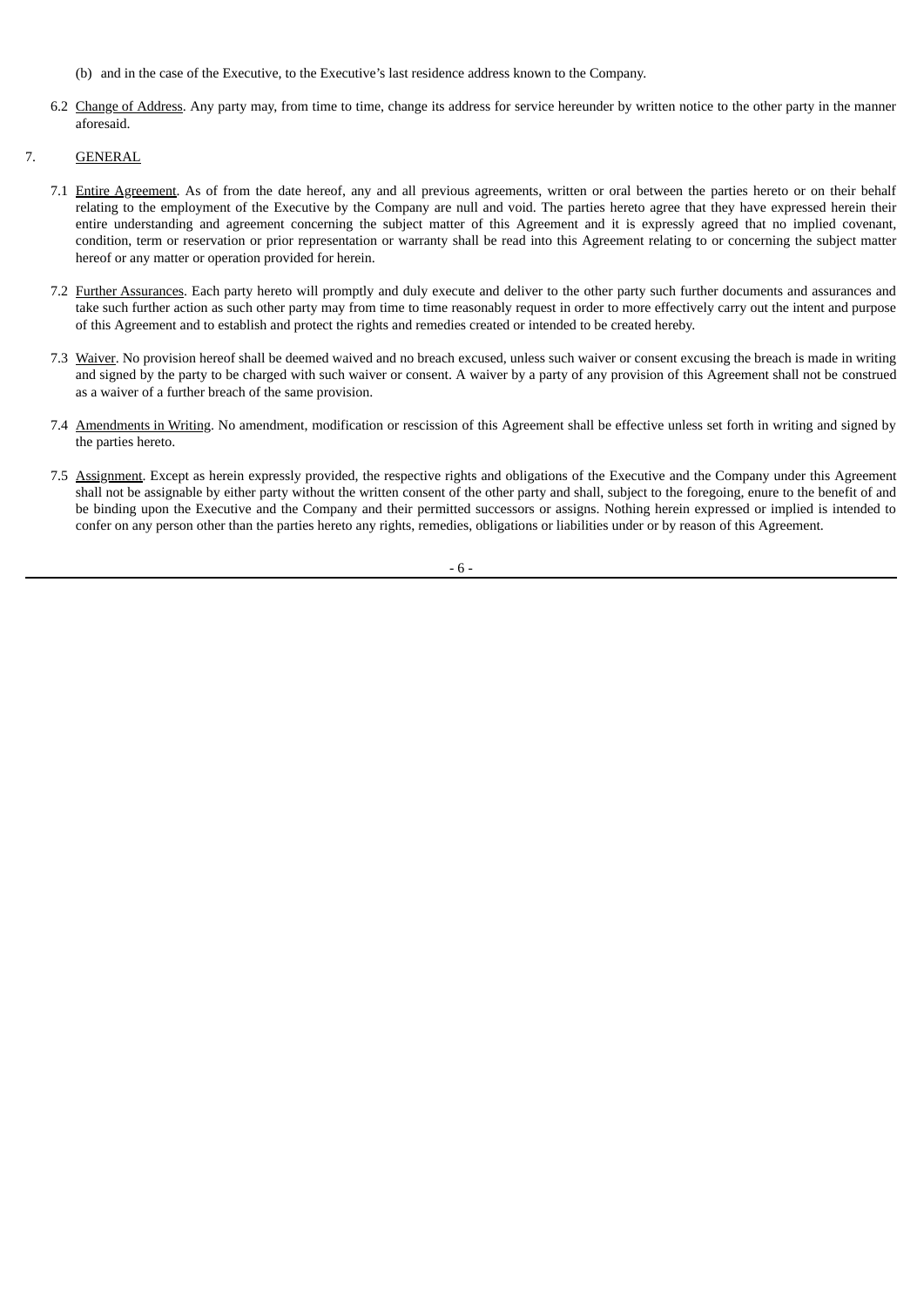- 7.6 Severability. In the event that any provision contained in this Agreement shall be declared invalid, illegal or unenforceable by a court or other lawful authority of competent jurisdiction, such provision shall be deemed not to affect or impair the validity or enforceability of any other provision of this Agreement, which shall continue to have full force and effect.
- 7.7 Headings. The headings in this Agreement are inserted for convenience of reference only and shall not affect the construction or interpretation of this Agreement.
- 7.8 Number and Gender. Wherever the singular or masculine or neuter is used in this Agreement, the same shall be construed as meaning the plural or feminine or a body politic or corporate and vice versa where the context so requires.
- 7.9 Governing Law. This Agreement shall be exclusively construed and interpreted in accordance with the laws of the state of Delaware applicable therein, and each of the parties hereto expressly agrees to the jurisdiction of the courts of the state of Delaware.
- 7.10 Enurement. This Agreement is intended to bind and enure to the benefit of the Company, its successors and assigns, and the Executive and the personal legal representatives of the Executive.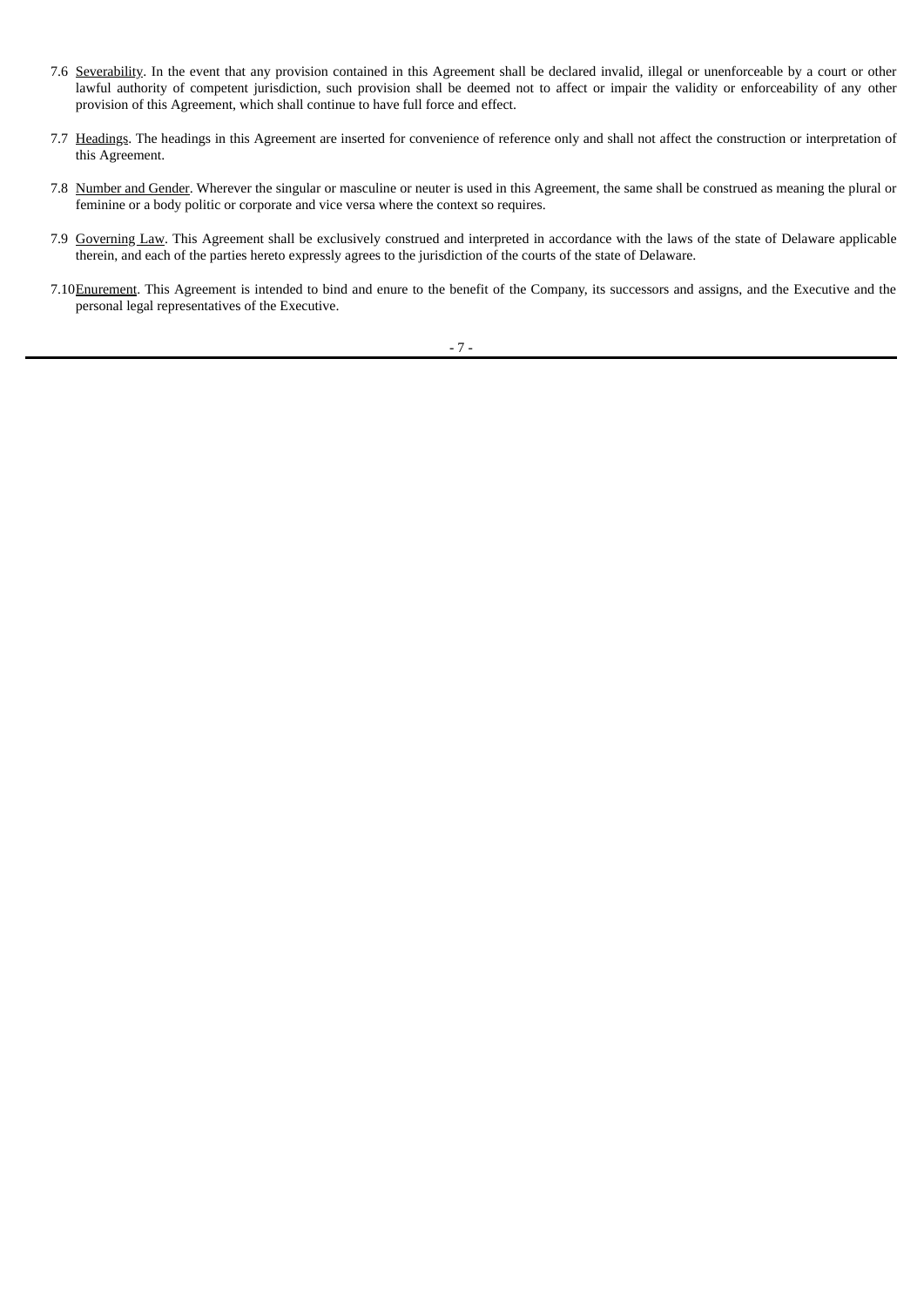IN WITNESS WHEREOF, the parties have executed this Employment Agreement as of the date first written above.

# **Oramed Pharamceutical, Inc.**

Nadav Kidron, CEO **Michael Rabinowitz**, Executive

/s/ Nadav Kidron */s/ Nadav Kidron* /s/ Michael Rabinowitz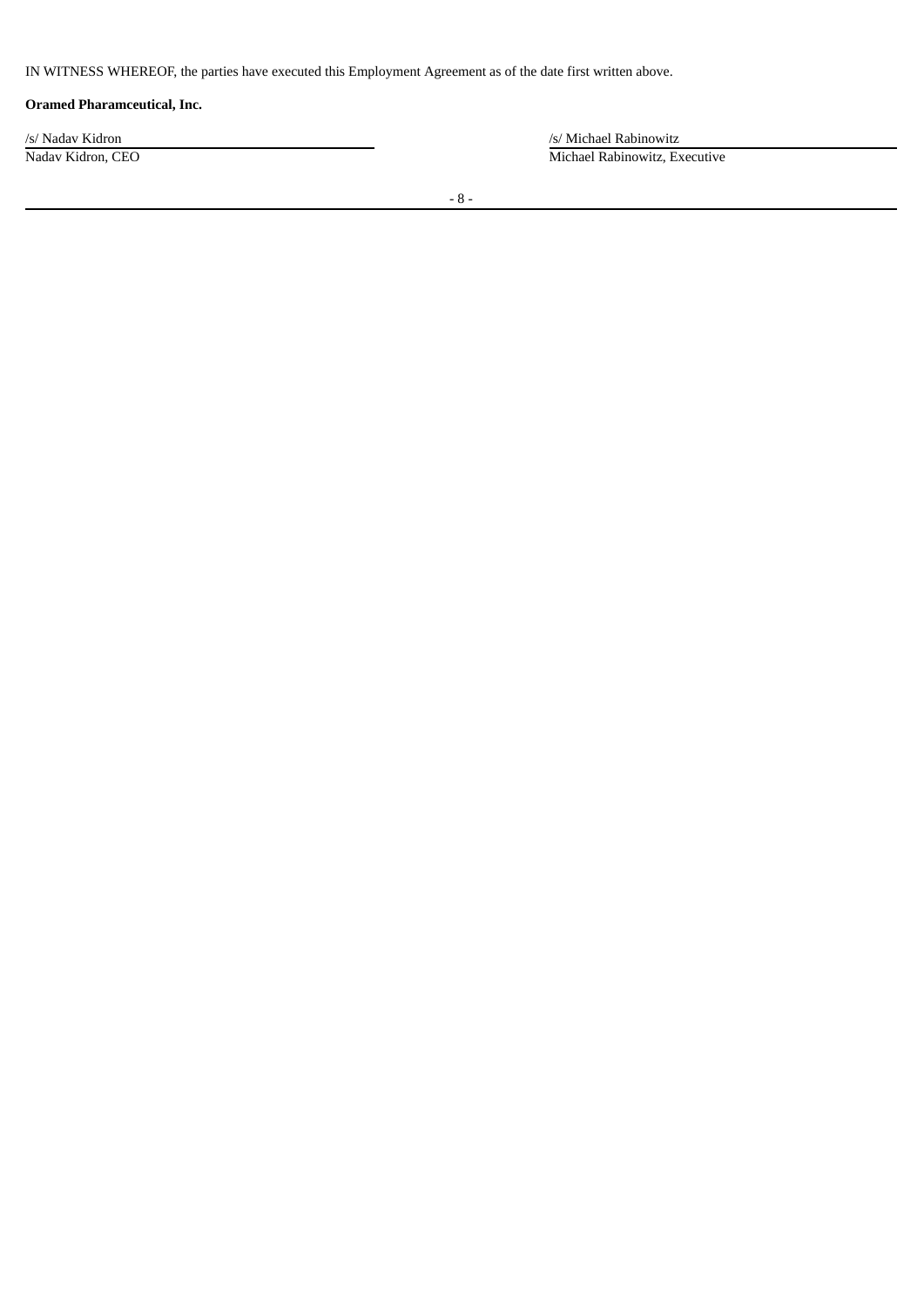# **EXHIBIT A – PROPRIETARY INFORMATION, NON COMPETE, NON-SOLICITATION AND PROTECTION OF INTELLECTUAL PROPERTY**

This Agreement is an Exhibit to the Employment Agreement dated July \_\_\_, 2021 by and between Michael Rabinowitz, residing in Pennsylvania (the "**Executive**") and Oramed Pharmaceuticals, Inc, incorporated in the state of Delaware, (the "**Employment Agreement**").

The Executive warrants and undertakes that during his/her relationship with the Company and thereafter, he/she shall maintain in complete confidence any matters that relate to the Company (together with its Affiliates shall be defined as the "**Company**), its affairs or business, including regarding the terms and conditions of his/her employment, and that he/she shall not harm its goodwill or reputation, and he/she agrees to the provisions of the confidentiality, noncompetition, non-solicitation and intellectual property clauses as specified below.

For avoidance of any doubt, it is hereby clarified that the Executive's obligations and representations and the Company's rights under this Agreement shall apply retroactively as of the commencement of the parties' engagement, regardless of the date of execution of this Agreement.

The Executive's obligations pursuant to this Agreement derive from his/her status and his/her position in the Company, along with all matters connected therewith, and the terms and conditions of the Executive's employment pursuant to the Employment Agreement, including his/her compensation and benefits, have been determined in part, inter alia, in consideration of this Agreement and constitute sufficient consideration for his/her obligations hereunder.

# 1. **Confidentiality**

- 1.1 The Executive undertakes to maintain the Confidential Information (as defined below) of the Company during the term of his/her engagement with the Company and after the termination of such, for any reason. The Executive acknowledges that the Confidential Information constitutes a proprietary right, which the Company is entitled to protect.
- 1.2 Without derogating from the generality of the foregoing, the Executive hereby agrees that he/she shall not, directly or indirectly, disclose or transfer to any person or entity, at any time, either during or subsequent to his/her engagement with the Company, any trade secrets or other confidential information, whether patentable or not, of the Company, including but not limited to, any (i) processes, formulas, trade secrets, innovations, inventions, discoveries, improvements, research or development and test results, survey, specifications, data and know-how; (ii) marketing plans, business plans, strategies, forecasts, unpublished financial information, budgets, projections, product plans and pricing; (iii) personnel information, including organizational structure, salary, and qualifications of employees; (iv) customer and supplier information, including identities, product sales and purchase history or forecasts and agreements; and (v) any other information which is not known to the public (collectively, "**Confidential Information**"), of which the Executive is or becomes informed or aware during his/her engagement period with the Company, whether or not developed by the Executive.

- 9 -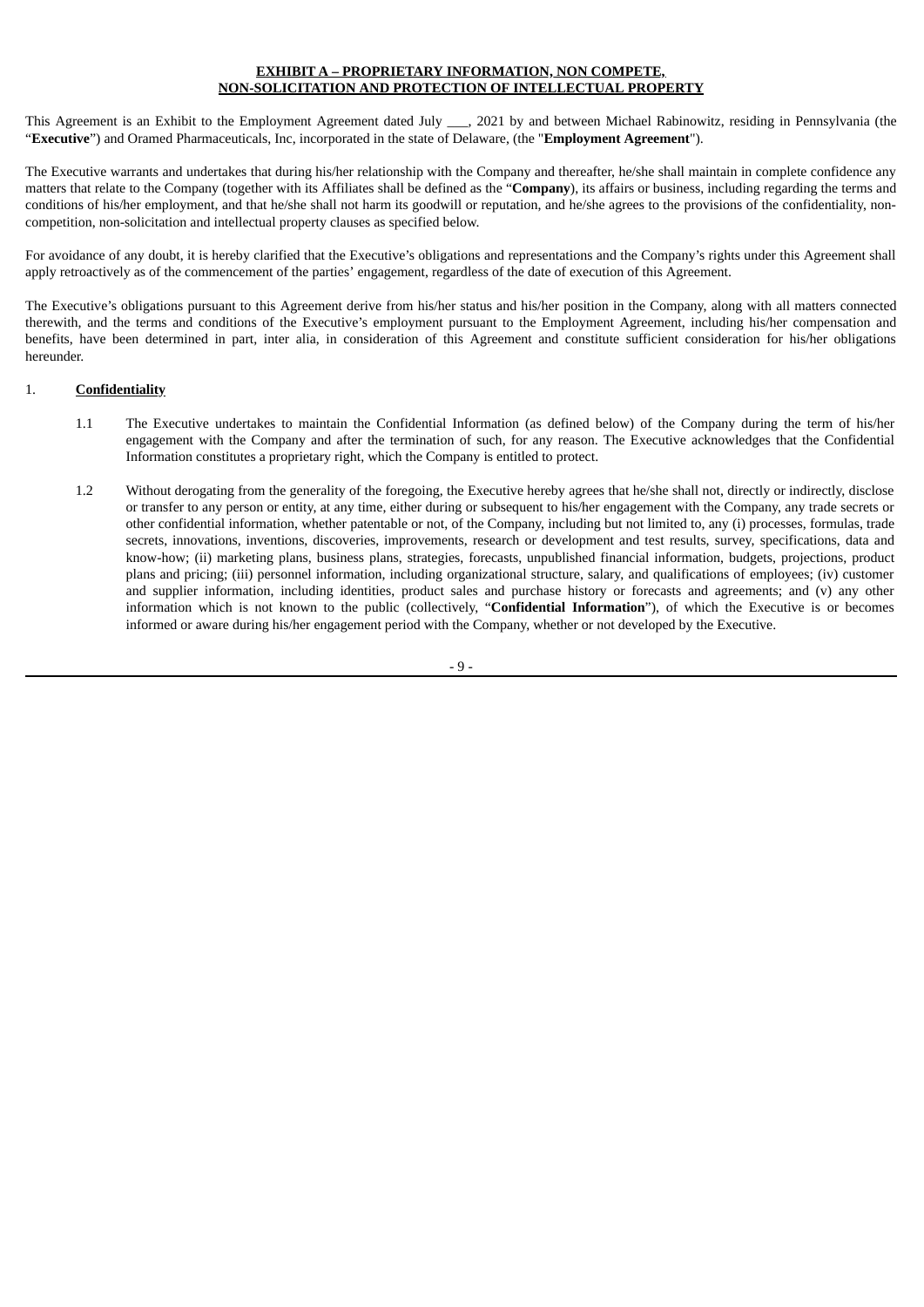Exceptions. The general prohibition contained in Sections 1.1 and 1.2 against the unauthorized disclosure, use or dissemination of the Confidential Information shall not apply in respect of any Confidential Information that: (i) is available to the public generally in the form disclosed; (ii) becomes part of the public domain through no fault of the Executive; (iii) is already in the lawful possession of the Executive at the time of receipt of the Confidential Information, as can be proven by written documentation; or (iv) is compelled by applicable law to be disclosed, provided that the Executive gives the Company prompt written notice of such requirement prior to such disclosure and provides assistance in obtaining an order protecting the Confidential Information from public disclosure.

- 1.3 The Executive undertakes not to directly or indirectly give or transfer, directly or indirectly, to any person or entity, any material, raw material, product, part of a product, model, document or other information storage media, or any photocopied, printed or duplicated object containing any or all of the Confidential Information.
- 1.4 The Executive undertakes, that the Company may receive from third parties confidential or proprietary information ("**Third Party Information**") subject to a duty on the Company's part to maintain the confidentiality of such information and to use it only for certain limited purposes. During the term of the Executive's relationship with the Company, and thereafter, the Executive will hold Third Party Information in the strictest confidence and will not disclose to anyone (other than Company personnel who need to know such information in connection with their work for the Company) or use, except solely for the purpose of and in connection with his/her work for the Company, Third Party Information unless expressly authorized by the Company in writing.
- 1.5 During the Executive's relationship with the Company the Executive shall not improperly use or disclose any confidential information or trade secrets, if any, of any former employer or any other person to whom the Executive has an obligation of confidentiality, and the Executive did not and will not bring onto the premises of the Company any unpublished documents or any property belonging to any former employer or any other person to whom he/she has an obligation of confidentiality unless consented to in writing by that former employer or person.

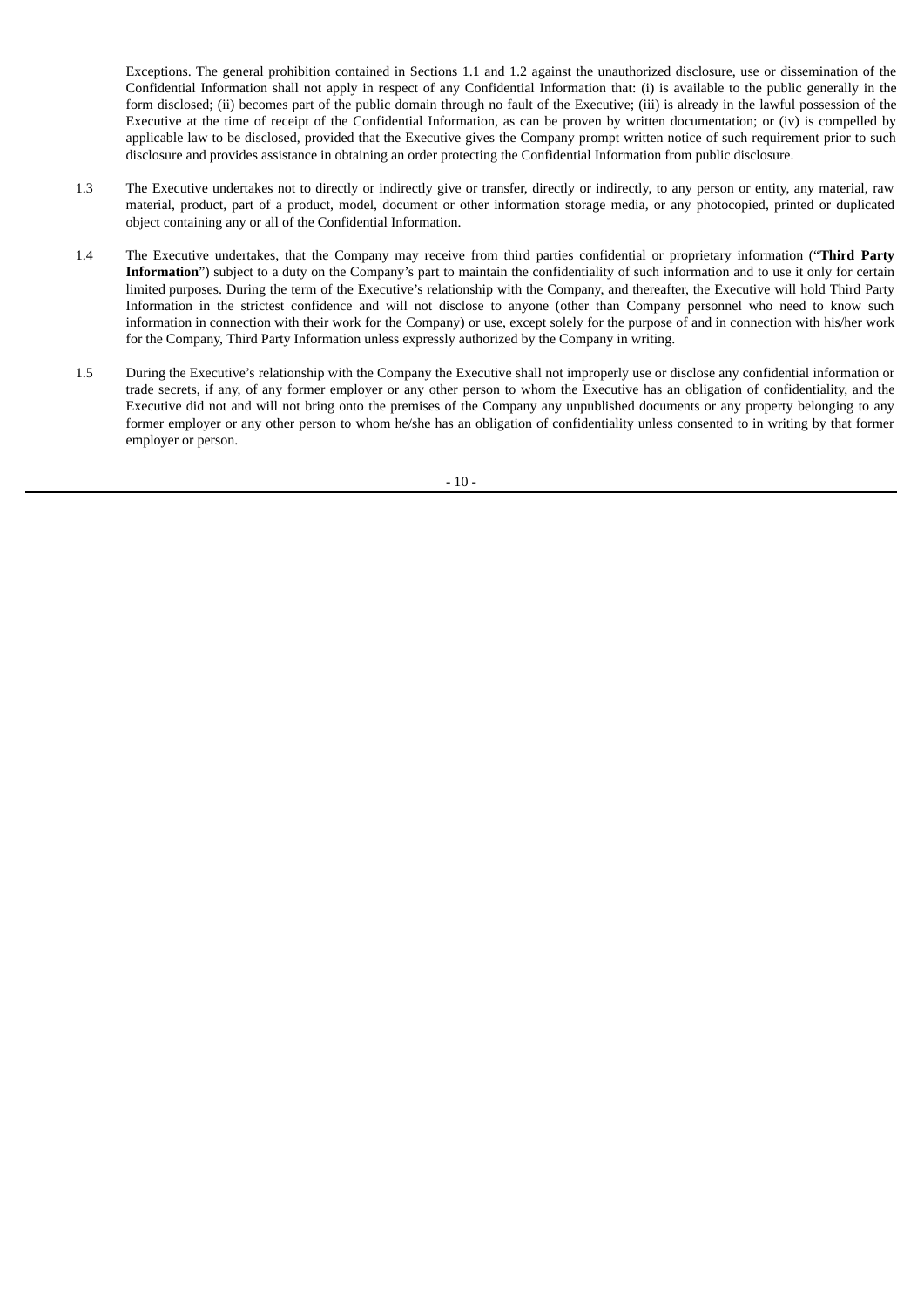- 1.6 In the event the Executive is in breach of any of his/her above obligations, he/she shall be liable to compensate the Company in respect of all damages or expenses incurred by the Company as a result of such breach, including legal fees and costs, without derogating from any other relief or remedy available to the Company by virtue of any law.
- 1.7 Nothing in this Agreement shall prohibit Executive from (i) disclosing information and documents when required by law, government regulation, subpoena or court order, (ii) disclosing information and documents to Executive's attorney, financial or tax adviser for the purpose of securing legal, financial or tax advice, (iii) disclosing Executive's post-employment restrictions in this Agreement in confidence to any potential new employer, (iv) retaining, at any time, Executive's personal correspondence, Executive's personal contacts and documents related to Executive's own personal benefits, entitlements and obligations, or (v) to the minimum extent reasonable necessary in any dispute proceeding between the Company and Executive hereunder being conducted in accordance with Section.
- 1.8 As set forth in 18 U.S.C. § 1833(b), an individual shall not be held criminally or civilly liable under any Federal or State trade secret law for the disclosure of a trade secret that—(A) is made—(i) in confidence to a Federal, State or local government official, either directly or indirectly, or to an attorney; and (ii) solely for the purpose of reporting or investigating a suspected violation of law; or (B) is made in a complaint or other document filed in a lawsuit or other proceeding, if such filing is made under seal. Nothing in this Agreement is intended to conflict with 18 U.S.C. § 1833(b) or create liability for disclosures of trade secrets that are expressly allowed by 18 U.S.C. § 1833(b).

### 2. **Non-Competition/ Non-Solicitation**

The Executive undertakes that during the period of his/her engagement with the Company and for a period of (12) months following termination of his/her engagement with the Company ("**Restricted Period**"), for any reason:

2.1 Executive shall not, anywhere in which the Company conducts business, do business, as an employee, independent contractor, consultant or otherwise, and shall not directly or indirectly participate in or accept any position, proposal or job offer that may directly or indirectly compete with or harm the Company; provided, however, that Executive may own securities of any corporation which is engaged in such business and is publicly owned and traded but in an amount not to exceed at any one time one percent (1%) of any class of stock or securities of such company, so long as he has no active role in the publicly owned and traded company as director, employee, consultant or otherwise.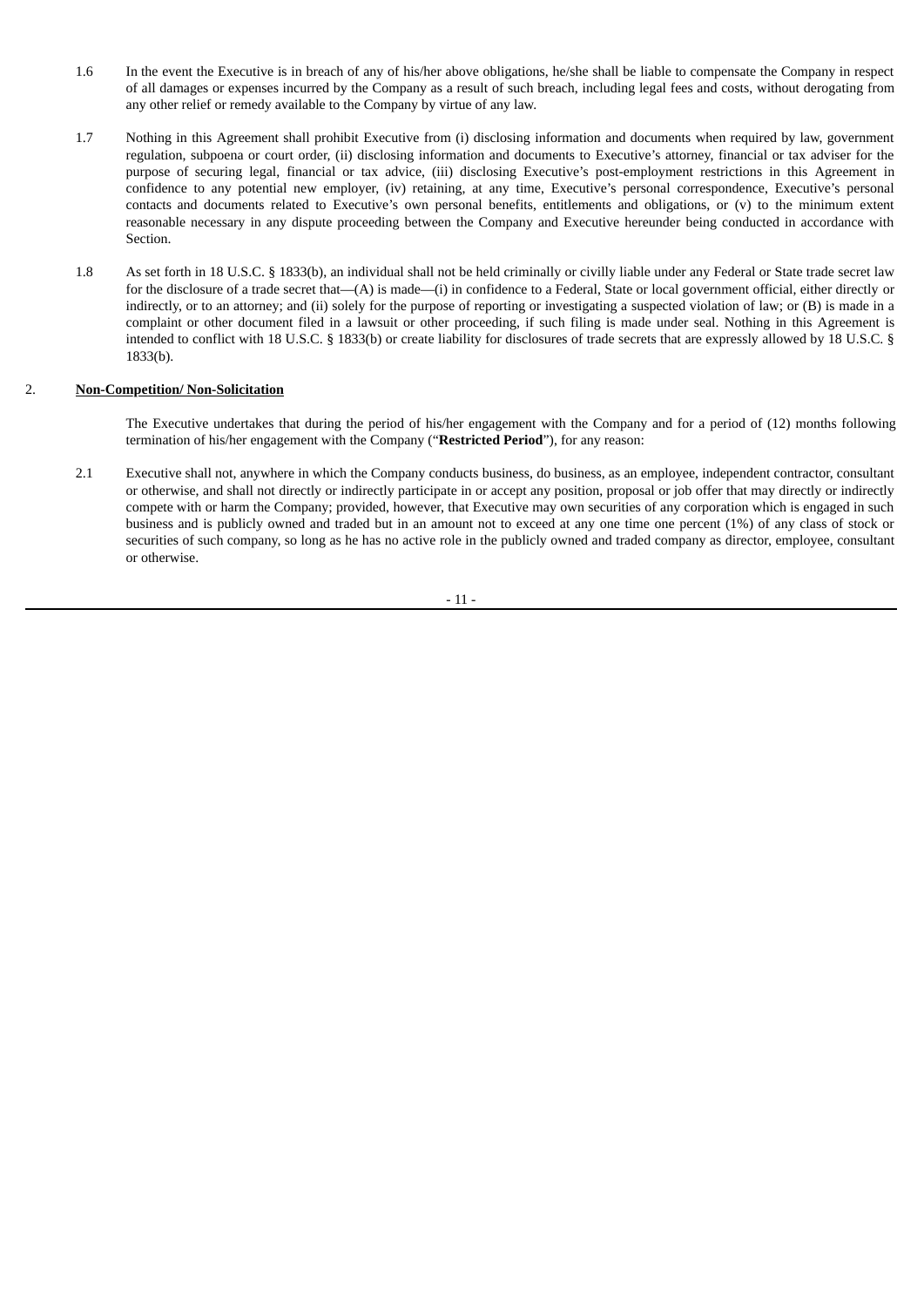- 2.2 Executive shall not directly or indirectly, recruit or otherwise solicit or induce any client, customer, subscriber or supplier of the Company to (i) terminate its employment or arrangement with the Company, or (ii) to otherwise change its relationship with the Company.
- 2.3 Executive shall not\ directly or indirectly, either for Executive or for any other person or entity, (x) solicit any employee of the Company to terminate his or her employment with the Company, (y) employ any such individual during his or her employment with the Company and for a period of twelve (12) months after such individual terminates his or her employment with the Company or (z) solicit any vendor or business affiliate of the Company to cease to do business with the Company.

## 3 **Intellectual Property, Copyright and Patents**

- 3.1 The Executive hereby acknowledges and agrees that the Company exclusively owns and shall own all right, title and interest in and to any work, products, processes, materials, inventions, texts, algorithms, designs, sketches, ideas or discoveries, all derivatives, enhancements or improvements thereof and any and all Intellectual Property Rights associated therewith, created, conceived made or discovered by the Executive (whether solely or jointly with others) during the term of employment; or in connection therewith; or in connection with the Company, its business (actual or contemplated), products, technology or know how ("**Company IPR**"). "**Intellectual Property Rights**" means all worldwide (a) patents, patent applications, designs and patent rights; (b) rights associated with works of authorship, including, but not limited to, copyrights, copyrights applications, copyrights restrictions, mask work rights, mask work applications and mask work registrations; (c) rights relating to the protection of trade secrets and confidential information; (d) moral rights, trademarks, service marks, logos, domain names, trade dress and goodwill; (e) rights analogous to those set forth herein and any other proprietary rights relating to intangible property including ideas; and (f) divisions, continuations, renewals, reissues and extensions of the foregoing (as applicable) now existing or hereafter filed, issued, or acquired.
- 3.2 The Executive acknowledges and agrees that all Company IPR and all modifications, derivatives and enhancements thereof belong to, and shall be the sole property of, the Company (or its designees) upon creation thereof. The Executive hereby irrevocably assigns to the Company or its designee and shall assign all right, title and interest the Executive may have or may acquire in and to Company IPR upon its creation. The Executive acknowledges and agrees that no rights relating to any Company IPR are reserved to Executive.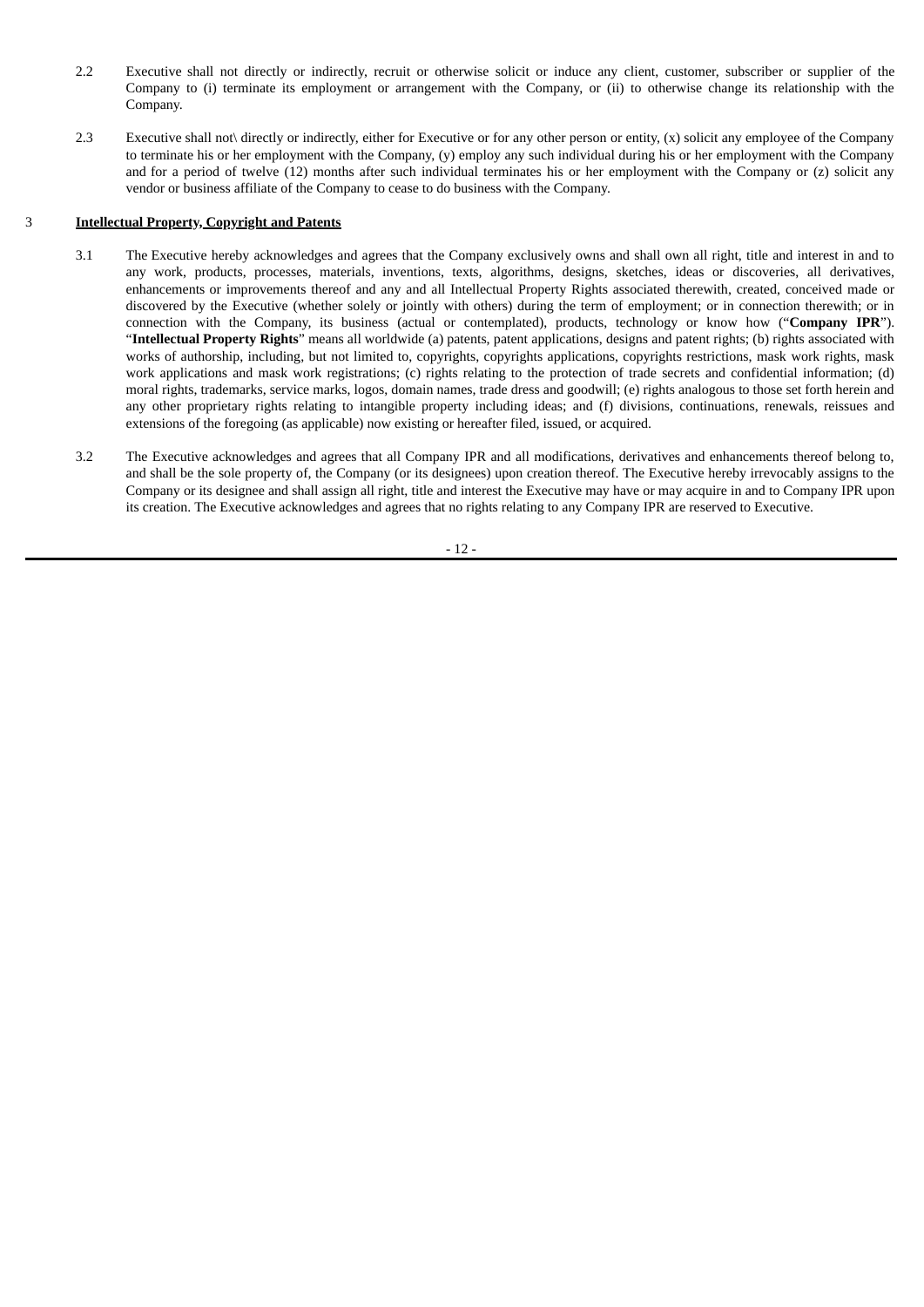The Executive will assist the Company, upon Company's first request, to obtain, and from time to time enforce, any Company IPR worldwide, including without limitation, executing, verifying and delivering such documents and performing such other acts as the Company may reasonably request for use in applying for, obtaining, perfecting, evidencing, sustaining and enforcing such Company IPR. Such obligation shall remain in effect beyond the termination of the Executive's relationship with the Company, all for no additional consideration, provided that Executive shall not be required to bear any expenses as a result of such assignment. In the event the Company is unable for any reason, after reasonable effort, to secure Executive's signature on any document required, Executive hereby irrevocably designates and appoints the Company and its duly authorized officers and agents as its agent and attorney in fact to act for and on its behalf to further the above purposes.

- 3.4 The Executive represents and warrants that upon execution hereof, he/she has not created and does not have any right, title or interest in and to any Intellectual Property Rights related, similar to and/or required for Company's business, products or Intellectual Property Rights ("**Prior Inventions**"). The Executive undertakes not to incorporate any Prior Inventions or third party's Intellectual Property Rights (including of a former employer) in any Company IPR.
- 3.5 The Executive undertakes to immediately inform and deliver IN WRITING to the Company, written notice of any Company IPR conceived or invented by him or personnel of the Company or its successors who are subordinate to him, immediately upon the discovery thereof.
- 3.6 The Executive's obligations pursuant to this Section 3 shall survive the termination of his/her employment with the Company or its successors and assigns with respect to inventions conceived by him during the term of his/her employment or as a result of his/her employment with the Company.

4. The Executive acknowledges that the restricted period of time and geographical are as specified hereunder are reasonable, in view of his/her position and the nature of the business in which the Company is engaged, the Executive's knowledge of the Company's business and the compensation he/she receives. Notwithstanding anything contained herein to the contrary, if the period of time or the geographical area specified herein should be determined to be unreasonable in any judicial proceeding, then the period of time and area of the restriction shall be reduced so that this Undertaking may be enforced in such area and during such period of time as shall be determined to be reasonable by such judicial proceeding. The Executive acknowledges that the compensation and benefits granted to him by the Company under the Employment were determined, inter alia, in consideration for his/her obligations under this Undertaking.

- 13 -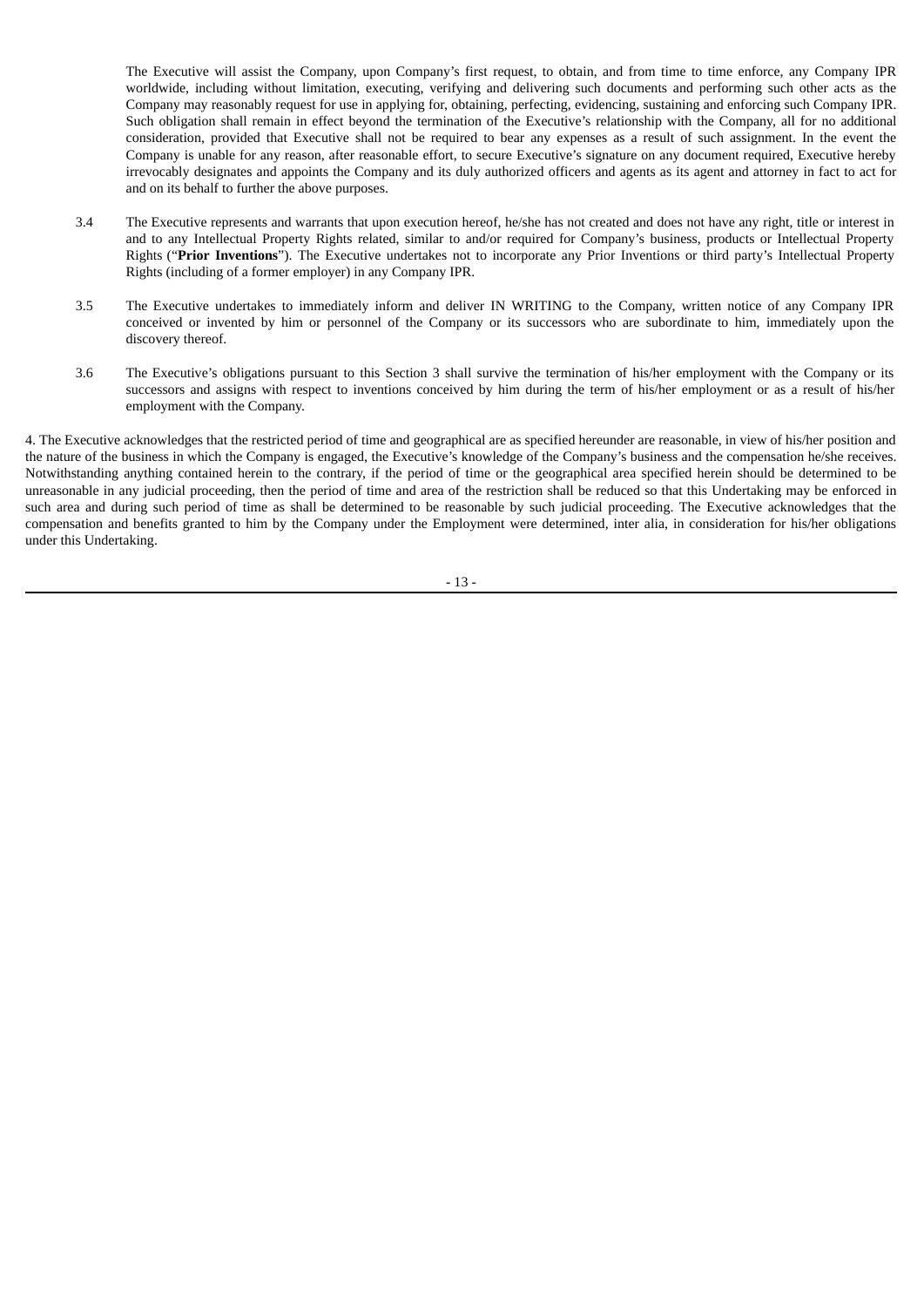5. This Undertaking, the rights of the Company hereunder, and the obligations of Employee hereunder, will be binding upon and inure to the benefit of their respective successors, assigns, heirs, executors, administrators and legal representatives. The Company may assign any of its rights under this Undertaking. Employee may not assign, whether voluntarily or by operation of law, any of its obligations under this Undertaking, except with the prior written consent of the Company.

6. This Undertaking and all rights and duties of the parties hereunder shall be exclusively governed by and interpreted in accordance with the laws of the State of Delaware. The competent courts of the State of Delaware, shall have the exclusive jurisdiction over the parties with regard to this Undertaking, its execution, interpretation and performance.

7. Capitalized terms used herein and not otherwise defined shall have the respective meanings ascribed to them in the Employment Agreement.

8. This Undertaking is the entire agreement between the parties with respect to the subject matter hereof, and supersedes all prior understandings, agreements and discussions between them, oral or written.

I, Michael Rabinowitz, HAVE READ THIS UNDERTAKING CAREFULLY AND UNDERSTAND ITS TERMS.

ACCEPTED AND AGREED TO:

/s/ Michael Rabinowitz Date: 7/25/2021

- 14 -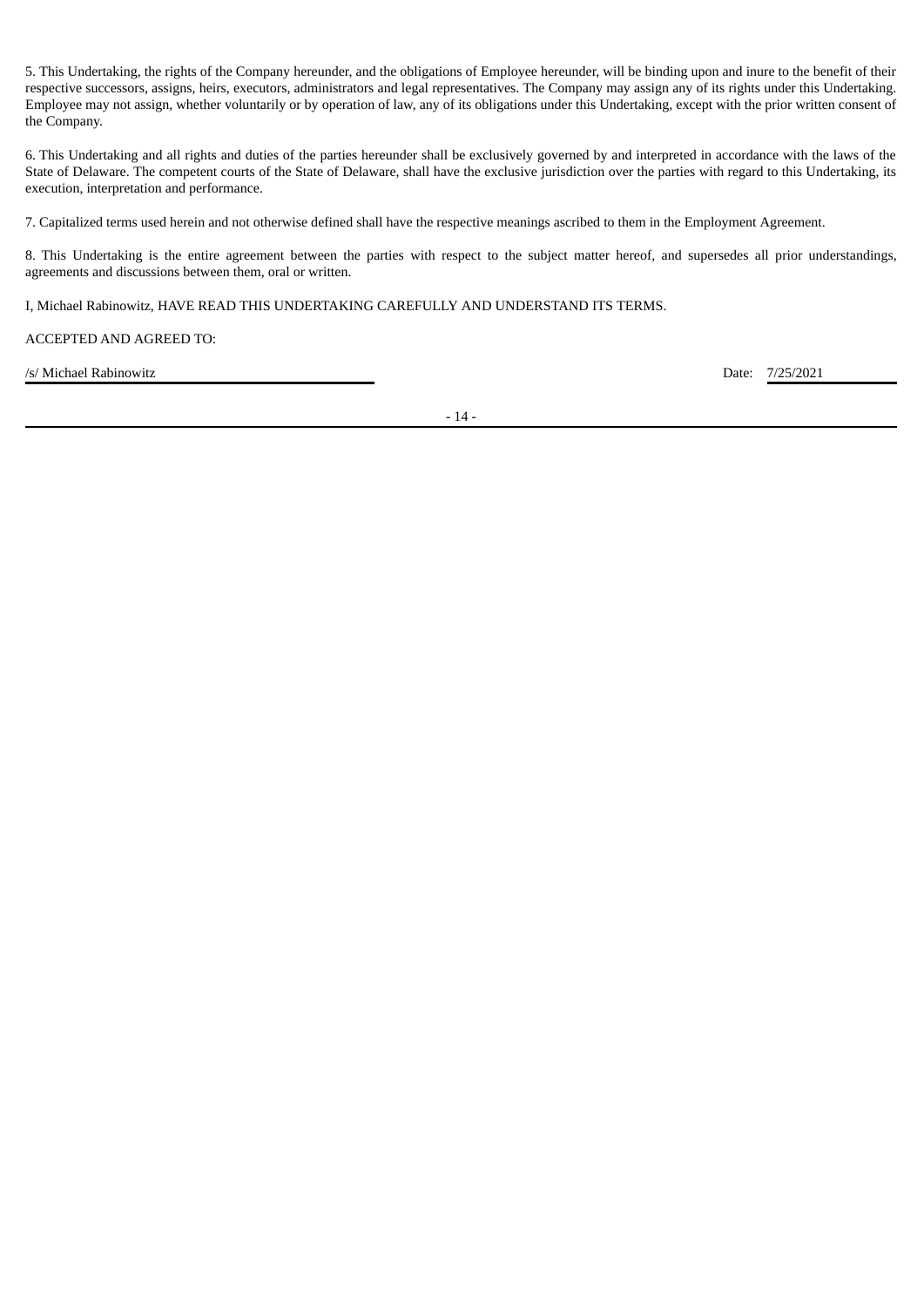#### **ANNEX "A"**

#### **Use of computer systems, internet browsing and company email**

1. It is strictly forbidden to make use of company<sup>1</sup> computers, internet browsing or company email for any purposes which are illegal, inappropriate or unsuitable, including accessing inappropriate or unsuitable websites (such as pornographic websites). it is additionally forbidden to install any programs on company computer systems, or make use of any such system to transfer materials unrelated to work or detrimental to the company, its clients, employees, or any other third party. misuse of company computers, internet browsing or company emails may cause considerable harm to the company or other third parties, as well as the computer systems themselves and their users. if in doubt, please refer to the company it manager.

2. We would like to clarify that the company does not forbid private use of the computer made available to you for work purpose or the office internet connection, within reasonable bounds, and while always maintaining confidentiality (as set forth in your employment agreement), without derogating from work requirements and subject to section 1 above. nonetheless, it is important to clarify that due to the nature of the company computer systems, network operational maintenance requirements, as well as for the implementation of this section 2, the company may block certain websites from access, and the company it manager may access any computer on the company network, and accordingly, any information found on your computer may be exposed to the company it manager and his/her /her superiors.

3. The company provides you with an email account exclusively for professional use as required within the scope of your position in the company. therefore, the company shall be entitled to monitor and conduct surveillance of the communicated data in any such professional mailbox. you are aware, and hereby consent that the company shall be permitted to access the contents of such mailbox, should an urgent professional need arise or in case there is grave concern or reasonable grounds for concern regarding activity which is illegal or harmful to the company or any third party (including violation of the terms above), or in any other case in accordance with the law. such monitoring shall be conducted proportionally, in adherence to the goals as stated above, and the information, if aggregated, shall be stored solely for the period of time required for the purposes as stated above. the monitored information, if and any as such, shall not be transferred to any third party, excluding the security and support service provider of the company's computer systems, any security and support service provider which shall replace it in the future, or in accordance with the law, subject to the aforementioned. accordingly, any information found in the professional electronic mailbox may be accessible to the company, and as such it should be taken into account that any private use of the professional mailbox should be avoided. at the expiration of your position with the company, any private correspondence saved in the professional mailbox must be removed (if any such correspondence exists despite the above) and any information found in the professional mailbox (which should contain solely professional correspondence) shall be exposed to the relevant parties in the company. if you wish to do so, you may make private use of electronic mail correspondence using a private and external mail service (such as gmail), with which you may send and receive private correspondence which will not be exposed to the company, and so long as such use is made reasonably and in adherence to the company policy as stated above.

<sup>1</sup> All terms not defined herein shall have the meaning ascribed to them in the Employment Agreement.

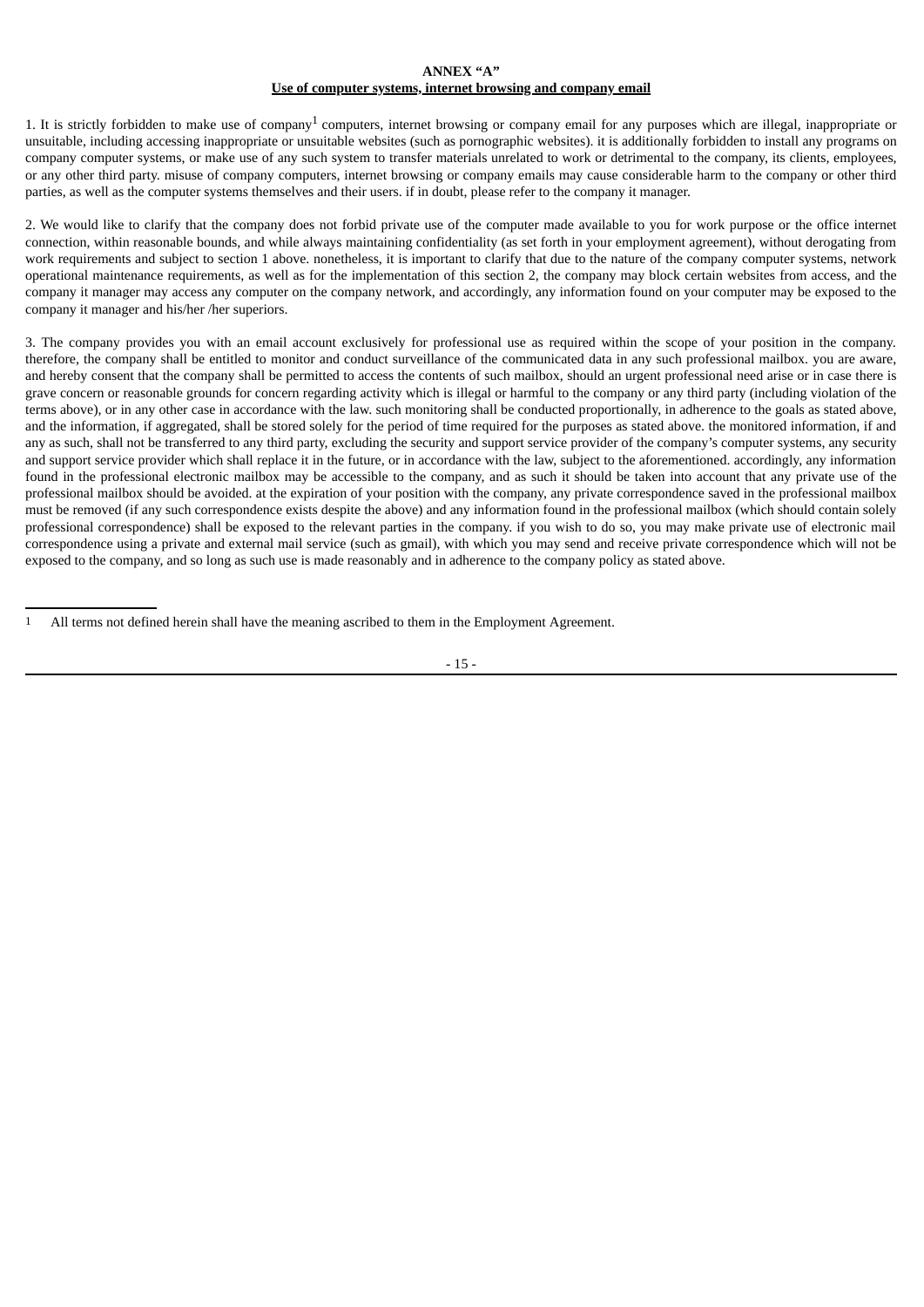4. It is also clarified that the company may allow other employees and other third parties and use the personal laptop / laptop that is given to you for your work. since the computer, e-mail, corporate network and internet connection are provided for professional purposes only, the company has the right to disconnect you from such systems at its sole discretion at any time. without prejudice to the foregoing, it is prohibited to leave these tools and / or to give access to any of these tools without supervision and / or contrary to the company's policy. in any case where there is a concern that another party, other than you, has access to these tools (for example, in the event of password disclosure, theft and / or loss), contact the computer administrator immediately.

5. In addition, you are to avoid using the internet in general and social networks in particular in a manner that is likely to create the impression that your private use of the social networks is on behalf of the company and/or in its name. thus, for example, it is forbidden to upload pictures or other information connected to the company or the company's events or the company's employees, or make use of the company's name or any insignia in a manner that indicates that your publication is an official publication of the company, as opposed to your private publication, upon your own authority. in any event of doubt, you may contact the it manager with any questions.

6. For the avoidance of any doubt, the it manager, anyone acting on his/her behalf, and any other person who has access to the e-mail, computer and the various folders, are to refrain from any use at all of the information therein, including its publication or any other personal use, beyond the purposes delineated in this policy, and to keep this information in strictest confidence.

7. It is preferable, that during your absence from work, for whatever reason, you leave an orderly "out of office" email message with the date of your return and a referral to whomever is substituting for you during the period of your absence.

8. You undertake that, at the termination of your employment, you transfer the content of the computer and your email account, as is, to the it manager. if you wish to delete personal and private files or to remove them from the computer – this shall be done only with the approval of and in coordination with the it manager.

9. After termination of your employment, the company, by means of the direct supervisor and it manager, shall be entitled to access your computer, email account and folders.

10. You are required to keep current regarding the company's policy of computer use as will be updated from time to time.

I hereby read and declare I read this annex A, understood its provisions and agree thereto.

Michael Rabinowitz:

/s/ Michael Rabinowitz Date: 7/25/2021

- 16 -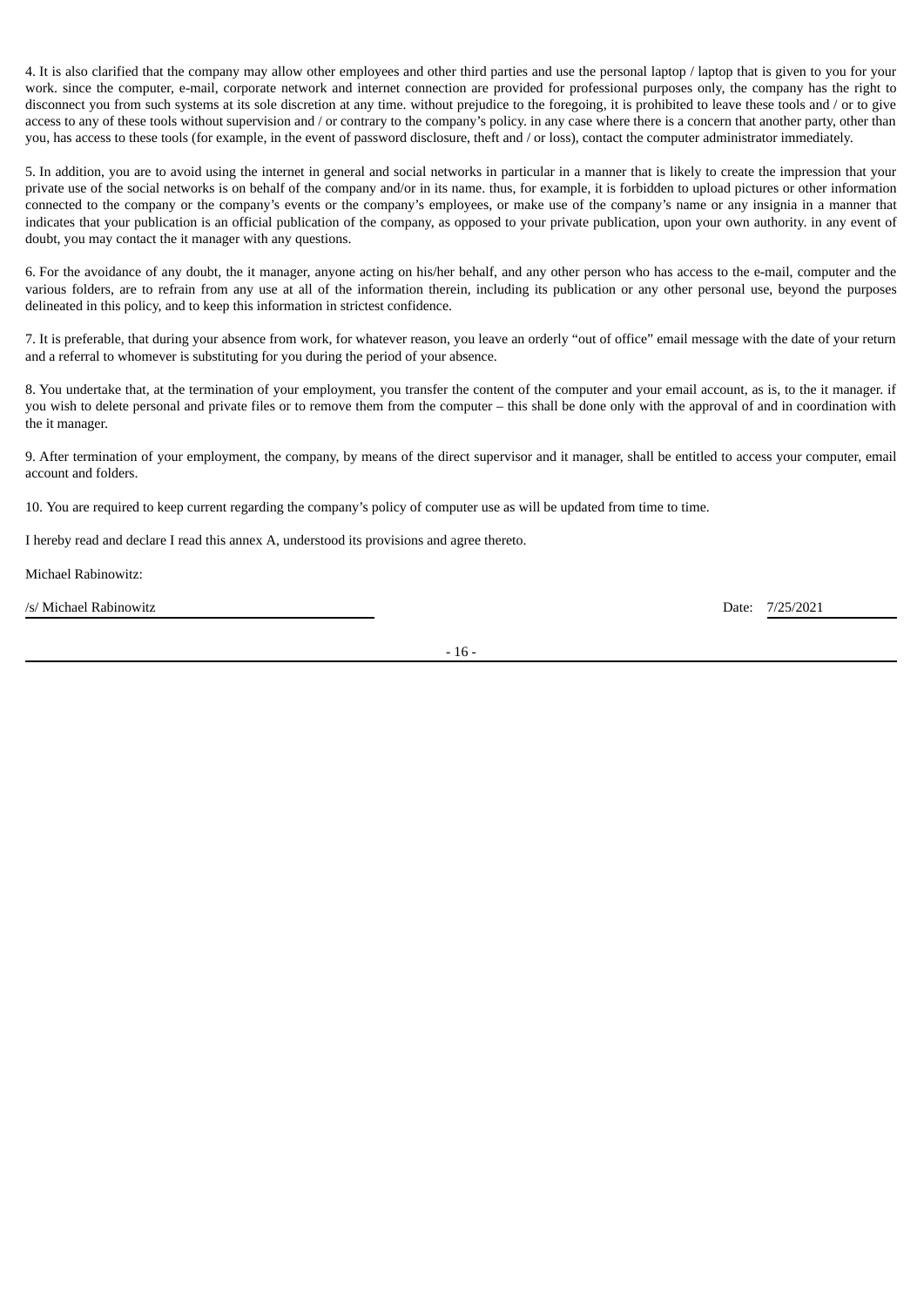#### **First Amendment to Employment Agreement**

<span id="page-104-0"></span>This First Amendment to Employment Agreement (this "**First Amendment**") is entered into as of this 19th day of September 2021 and is effective as of September 1, 2021, by and between **David Silberman**, an individual residing in Jerusalem, Israel (the "**Executive**"), and **Oramed Ltd.,** a company incorporated under the laws of the State of Israel, with an address at Mamilla 20, Jerusalem, Israel 9414904 (the "**Company**").

**WHEREAS,** the Company and the Executive entered into an employment agreement, dated as of May 23, 2021 (the "**Employment Agreement**"); and

**WHEREAS,** Company and the Executive desire to amend the terms and conditions of the Employment Agreement to increase the Executive's salary.

**NOW, THEREFORE,** the Company and the Executive agree as follows:

1. In Section 2.1(a) of the Employment Agreement - Salary, the following paragraph is hereby added:

As of September 1, 2021, the Executive shall be entitled to a gross monthly salary of NIS 43,125 (the "**Salary**").

2. Except for the changes and/or additions stated herein, all the other terms of the Employment Agreement shall remain valid and bind the parties without any change. In the case of a contradiction between the provisions of this First Amendment and the provisions of the Employment Agreement, the provisions of this First Amendment shall prevail. Without limiting the generality of the foregoing, the term "Agreement" as used in the Employment Agreement shall be deemed to be the Employment Agreement as amended by this First Amendment.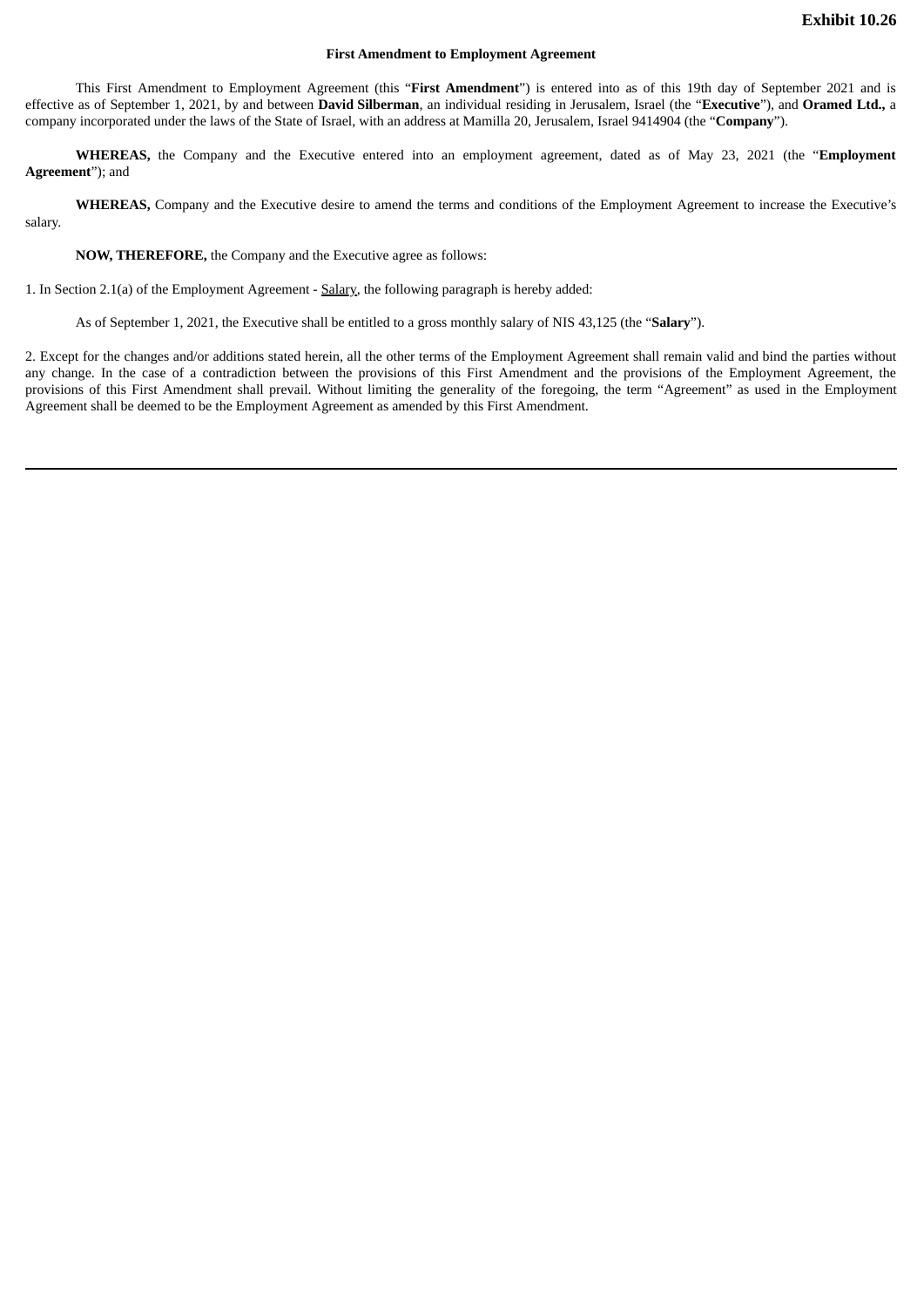IN WITNESS WHEREOF, the parties have executed this First Amendment to Employment Agreement as of September 19, 2021.

# **Oramed Ltd.**

/s/ Nadav Kidron Nadav Kidron, CEO

/s/ David Silberman

David Silberman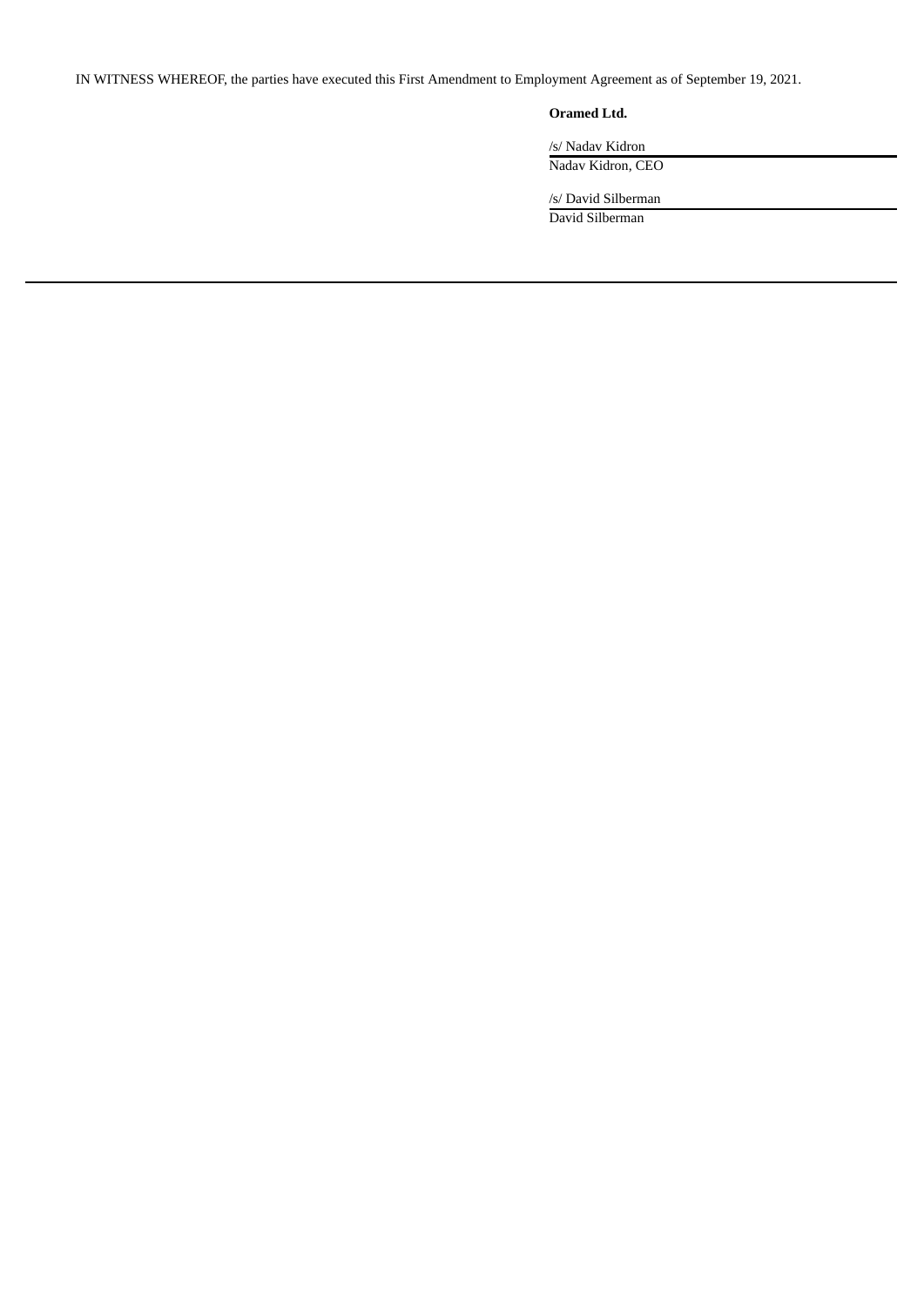#### **INDEMNIFICATION AGREEMENT**

<span id="page-106-0"></span>**THIS INDEMNIFICATION AGREEMENT** (the "**Agreement**") is made and entered into as of August 30, 2016 between **Oramed Pharmaceuticals Inc.**, a Delaware corporation (the "**Company**"), and Kevin Rakin ("**Indemnitee**").

WHEREAS, highly competent persons have become more reluctant to serve corporations as directors or officers unless they are provided with adequate protection through insurance or adequate indemnification against inordinate risks of claims and actions against them arising out of their service to and activities on behalf of the corporation;

WHEREAS, the By-laws and/or the Certificate of Incorporation of the Company require indemnification of the officers and directors of the Company. Indemnitee may also be entitled to indemnification pursuant to the General Corporation Law of the State of Delaware ("**DGCL**"). The By-laws and/or Certificate of Incorporation and the DGCL expressly provide that the indemnification provisions set forth therein are not exclusive, and thereby contemplate that contracts may be entered into between the Company and members of the Board of Directors of the Company (the "**Board**") officers and other persons with respect to indemnification;

WHEREAS, the Board has determined that the increased difficulty in attracting and retaining such persons is detrimental to the best interests of the Company's stockholders and that the Company should act to assure such persons that there will be increased certainty of such protection in the future;

WHEREAS, it is reasonable, prudent and necessary for the Company contractually to obligate itself to indemnify, and to advance expenses on behalf of, such persons to the fullest extent permitted by applicable law so that they will serve or continue to serve the Company free from undue concern that they will not be so indemnified;

WHEREAS, this Agreement is a supplement to and in furtherance of the By-laws and/or Certificate of Incorporation of the Company and any resolutions adopted pursuant thereto, and shall not be deemed a substitute therefor, nor to diminish or abrogate any rights of Indemnitee thereunder; and

NOW, THEREFORE, in consideration of Indemnitee's agreement to serve as an officer and director from and after the date hereof, the parties hereto agree as follows:

1. Indemnity of Indemnitee. The Company hereby agrees to hold harmless and indemnify Indemnitee to the fullest extent permitted by law, as such may be amended from time to time. In furtherance of the foregoing indemnification, and without limiting the generality thereof:

(a) Proceedings Other Than Proceedings by or in the Right of the Company. Indemnitee shall be entitled to the rights of indemnification provided in this Section (a) if, by reason of his Corporate Status (as hereinafter defined), the Indemnitee is, or is threatened to be made, a party to or participant in any Proceeding (as hereinafter defined) other than a Proceeding by or in the right of the Company. Pursuant to this Section 1(a), Indemnitee shall be indemnified against all Expenses (as hereinafter defined), judgments, penalties, fines and amounts paid in settlement actually and reasonably incurred by him, or on his behalf, in connection with such Proceeding or any claim, issue or matter therein, if the Indemnitee acted in good faith and in a manner the Indemnitee reasonably believed to be in or not opposed to the best interests of the Company, and with respect to any criminal Proceeding, had no reasonable cause to believe the Indemnitee's conduct was unlawful.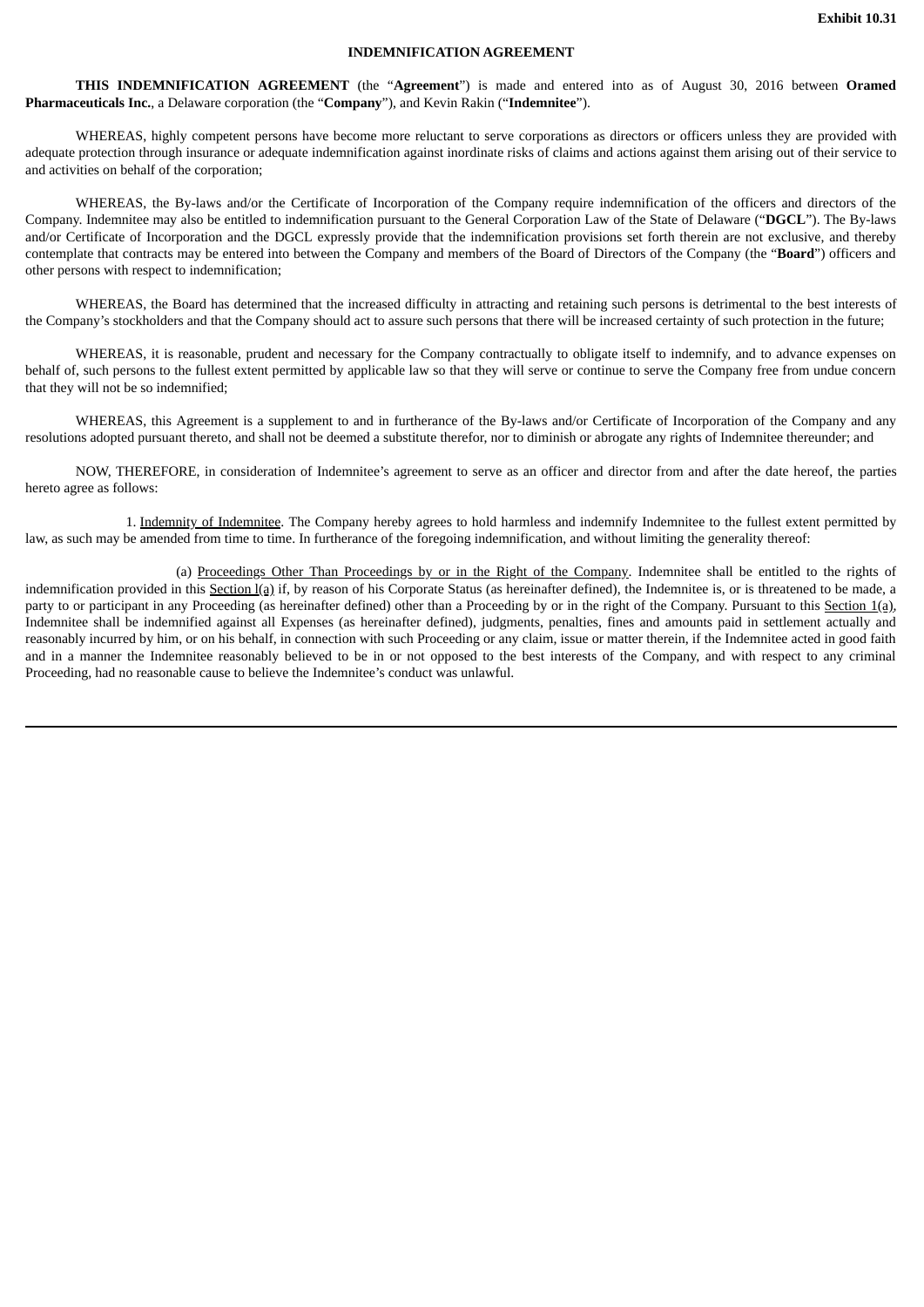(b) Proceedings by or in the Right of the Company. Indemnitee shall be entitled to the rights of indemnification provided in this Section 1(b) if, by reason of his Corporate Status, the Indemnitee is, or is threatened to be made, a party to or participant in any Proceeding brought by or in the right of the Company. Pursuant to this Section 1(b), Indemnitee shall be indemnified against all Expenses, judgments, penalties, fines and amounts paid in settlement actually and reasonably incurred by the Indemnitee, or on the Indemnitee's behalf, in connection with such Proceeding if the Indemnitee acted in good faith and in a manner the Indemnitee reasonably believed to be in or not opposed to the best interests of the Company; provided, however, if applicable law so provides, no indemnification against such Expenses shall be made in respect of any claim, issue or matter in such Proceeding as to which Indemnitee shall have been adjudged to be liable to the Company unless and to the extent that the Court of Chancery of the State of Delaware shall determine that such indemnification may be made.

(c) Indemnification for Expenses of a Party Who is Wholly or Partly Successful. Notwithstanding any other provision of this Agreement, to the extent that Indemnitee is, by reason of his Corporate Status, a party to and is successful, on the merits or otherwise, in any Proceeding, he shall be indemnified to the maximum extent permitted by law, as such may be amended from time to time, against all Expenses, judgments, penalties, fines and amounts paid in settlement actually and reasonably incurred by him or on his behalf in connection therewith. If Indemnitee is not wholly successful in such Proceeding but is successful, on the merits or otherwise, as to one or more but less than all claims, issues or matters in such Proceeding, the Company shall indemnify Indemnitee against all Expenses actually and reasonably incurred by him or on his behalf in connection with each successfully resolved claim, issue or matter. For purposes of this Section and without limitation, the termination of any claim, issue or matter in such a Proceeding by dismissal, with or without prejudice, shall be deemed to be a successful result as to such claim, issue or matter.

2. Additional Indemnity. In addition to, and without regard to any limitations on, the indemnification provided for in Section 1 of this Agreement, the Company shall and hereby does indemnify and hold harmless Indemnitee against all Expenses, judgments, penalties, fines and amounts paid in settlement actually and reasonably incurred by him or on his behalf if, by reason of his Corporate Status, he is, or is threatened to be made, a party to or participant in any Proceeding (including a Proceeding by or in the right of the Company), including, without limitation, all liability arising out of the negligence or active or passive wrongdoing of Indemnitee. The only limitation that shall exist upon the Company's obligations pursuant to this Agreement shall be that the Company shall not be obligated to make any payment to Indemnitee that is finally determined (under the procedures, and subject to the presumptions, set forth in Sections 5 and 6 hereof) to be unlawful.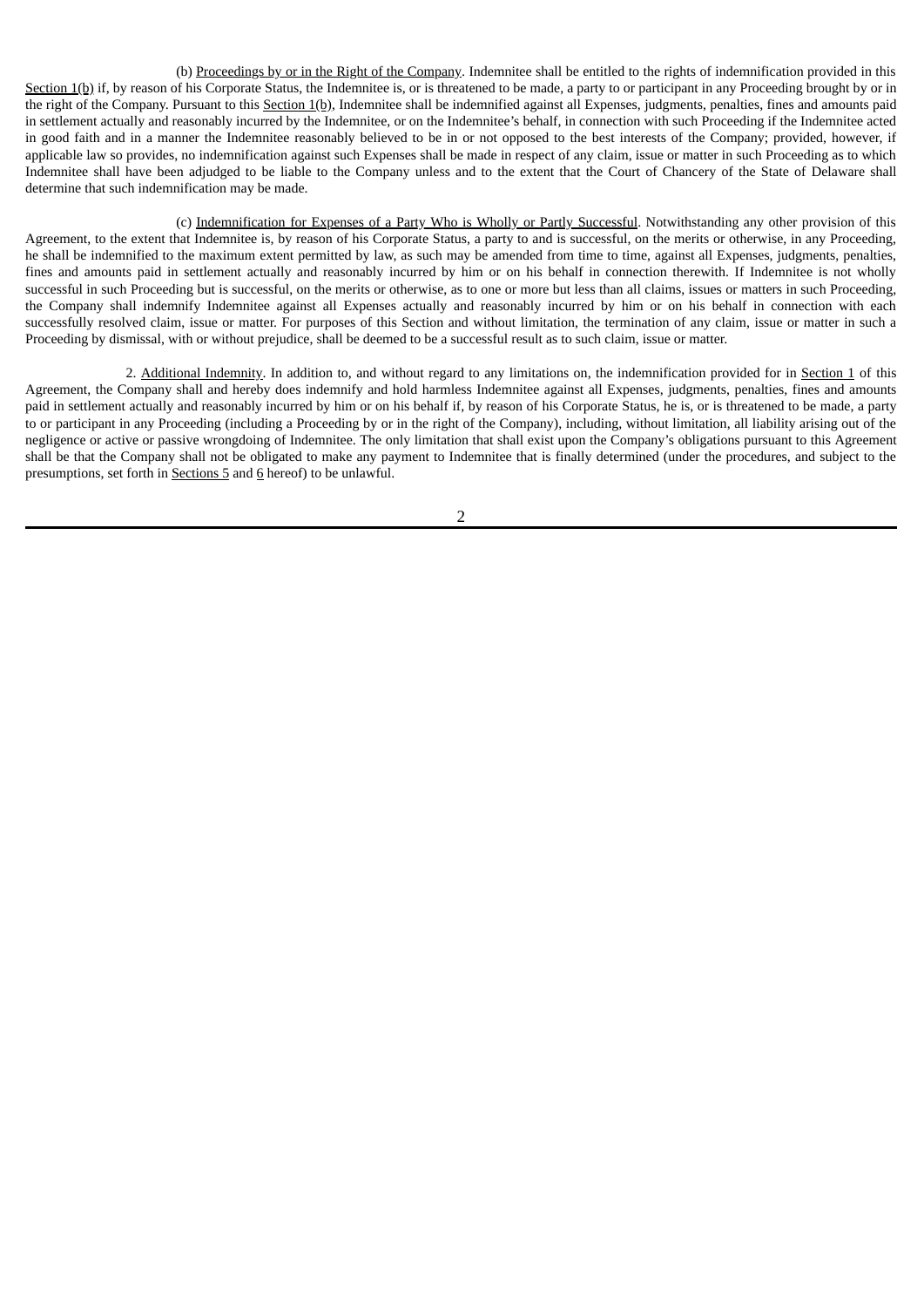#### 3. Contribution.

(a) Whether or not the indemnification provided in Sections 1 and 2 hereof is available in respect of any threatened, pending or completed Proceeding in which the Company is jointly liable with Indemnitee (or would be if joined in such action, suit or proceeding), the Company shall pay, in the first instance, the entire amount of any judgment or settlement of such Proceeding without requiring Indemnitee to contribute to such payment and the Company hereby waives and relinquishes any right of contribution it may have against Indemnitee. The Company shall not enter into any settlement of any Proceeding in which the Company is jointly liable with Indemnitee (or would be if joined in such Proceeding) unless such settlement provides for a full and final release of all claims asserted against Indemnitee.

(b) Without diminishing or impairing the obligations of the Company set forth in the preceding subparagraph, if, for any reason, Indemnitee shall elect or be required by law to pay all or any portion of any judgment or settlement in any threatened, pending or completed Proceeding in which the Company is jointly liable with Indemnitee (or would be if joined in such Proceeding), the Company shall contribute to the amount of Expenses, judgments, fines and amounts paid in settlement actually and reasonably incurred and paid or payable by Indemnitee in proportion to the relative benefits received by the Company and all officers, directors or employees of the Company, other than Indemnitee, who are jointly liable with Indemnitee (or would be if joined in such Proceeding), on the one hand, and Indemnitee, on the other hand, from the transaction or events from which such Proceeding arose; provided, however, that the proportion determined on the basis of relative benefit may, to the extent necessary to conform to law, be further adjusted by reference to the relative fault of the Company and all officers, directors or employees of the Company other than Indemnitee who are jointly liable with Indemnitee (or would be if joined in such Proceeding), on the one hand, and Indemnitee, on the other hand, in connection with the transaction or events that resulted in such Expenses, judgments, fines or settlement amounts, as well as any other equitable considerations which applicable law may require to be considered. The relative fault of the Company and all officers, directors or employees of the Company, other than Indemnitee, who are jointly liable with Indemnitee (or would be if joined in such Proceeding), on the one hand, and Indemnitee, on the other hand, shall be determined by reference to, among other things, the degree to which their actions were motivated by intent to gain personal profit or advantage, the degree to which their liability is primary or secondary and the degree to which their conduct is active or passive.

(c) The Company hereby agrees to fully indemnify and hold Indemnitee harmless from any claims of contribution which may be brought by officers, directors or employees of the Company, other than Indemnitee, who may be jointly liable with Indemnitee.

(d) To the fullest extent permissible under applicable law, if the indemnification provided for in this Agreement is unavailable to Indemnitee for any reason whatsoever, the Company, in lieu of indemnifying Indemnitee, shall contribute to the amount incurred by Indemnitee, whether for judgments, fines, penalties, excise taxes, amounts paid or to be paid in settlement and/or for Expenses, in connection with any claim relating to an indemnifiable event under this Agreement, in such proportion as is deemed fair and reasonable in light of all of the circumstances of such Proceeding in order to reflect (i) the relative benefits received by the Company and Indemnitee as a result of the event(s) and/or transaction(s) giving cause to such Proceeding; and/or (ii) the relative fault of the Company (and its directors, officers, employees and agents) and Indemnitee in connection with such event(s) and/or transaction(s).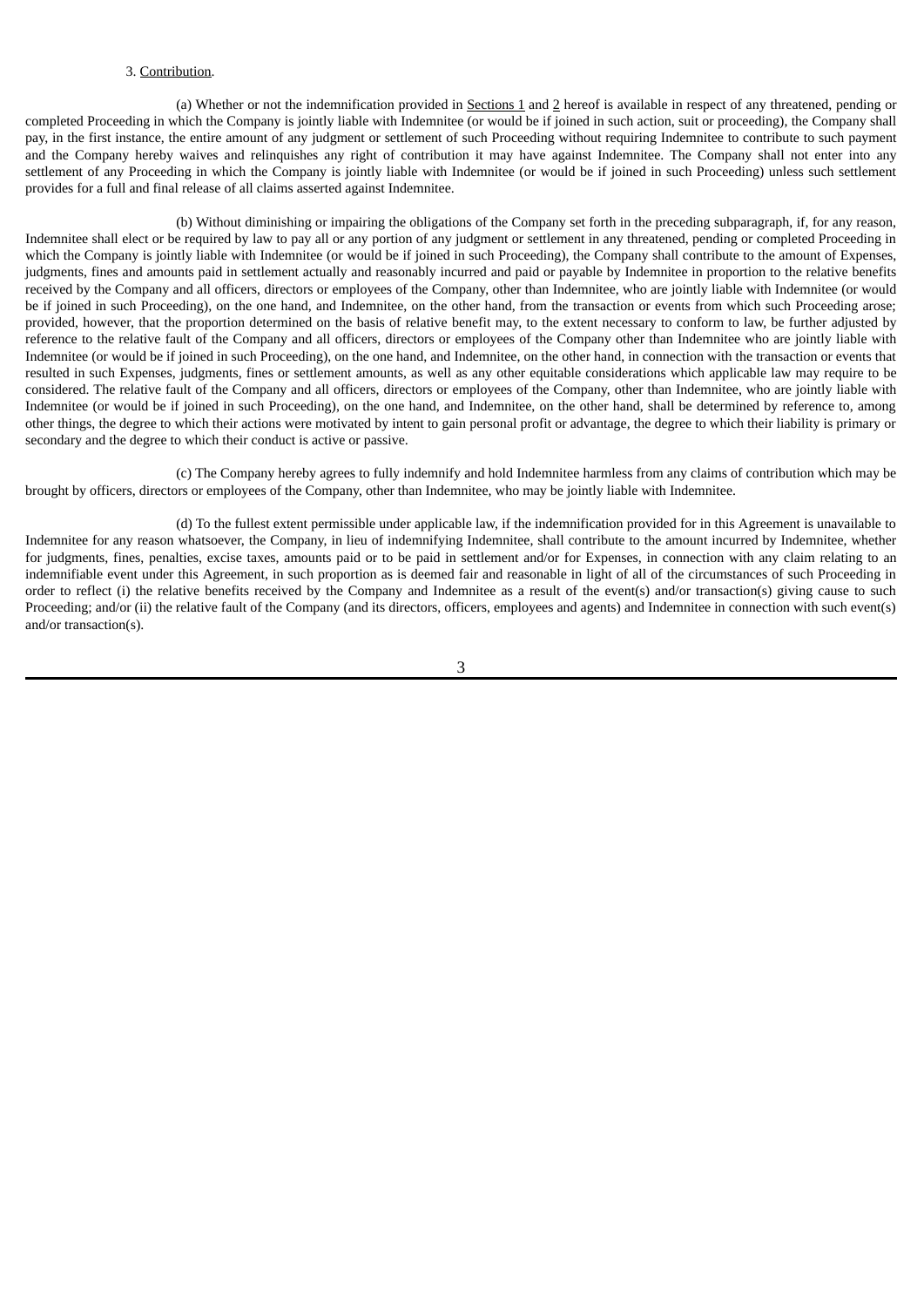3. Indemnification for Expenses of a Witness. Notwithstanding any other provision of this Agreement, to the extent that Indemnitee is, by reason of his Corporate Status, a witness, or is made (or asked) to respond to discovery requests, in any Proceeding to which Indemnitee is not a party, he shall be indemnified against all Expenses actually and reasonably incurred by him or on his behalf in connection therewith.

4. Advancement of Expenses. Notwithstanding any other provision of this Agreement, the Company shall advance all Expenses incurred by or on behalf of Indemnitee in connection with any Proceeding by reason of Indemnitee's Corporate Status within thirty (30) days after the receipt by the Company of a statement or statements from Indemnitee requesting such advance or advances from time to time, whether prior to or after final disposition of such Proceeding. Such statement or statements shall reasonably evidence the Expenses incurred by Indemnitee and shall include or be preceded or accompanied by a written undertaking by or on behalf of Indemnitee to repay any Expenses advanced if it shall ultimately be determined by a final judicial determination (as to which all rights of appeal therefrom have been exhausted or lapsed) that Indemnitee is not entitled to be indemnified against such Expenses. Any advances and undertakings to repay pursuant to this Section 4 shall be unsecured and interest free.

5. Procedures and Presumptions for Determination of Entitlement to Indemnification. It is the intent of this Agreement to secure for Indemnitee rights of indemnity that are as favorable as may be permitted under the DGCL and public policy of the State of Delaware. Accordingly, the parties agree that the following procedures and presumptions shall apply in the event of any question as to whether Indemnitee is entitled to indemnification under this Agreement:

(a) To obtain indemnification under this Agreement, Indemnitee shall submit to the Company a written request, including therein or therewith such documentation and information as is reasonably available to Indemnitee and is reasonably necessary to determine whether and to what extent Indemnitee is entitled to indemnification, provided that Indemnitee shall not be required to provide any documentation or information which is privileged or otherwise protected from disclosure. The Secretary of the Company shall, promptly upon receipt of such a request for indemnification, advise the Board in writing that Indemnitee has requested indemnification. Notwithstanding the foregoing, any failure of Indemnitee to provide such a request to the Company, or to provide such a request in a timely fashion, shall not relieve the Company of any liability that it may have to Indemnitee unless, and to the extent that, such failure actually and materially prejudices the interests of the Company.

(b) Upon written request by Indemnitee for indemnification pursuant to the first sentence of Section 5(a) hereof, a determination with respect to Indemnitee's entitlement thereto shall be made in the specific case by one of the following four methods, which shall be at the election of Indemnitee, in his sole discretion: (1) by a majority vote of the disinterested directors, even though less than a quorum, (2) by a majority vote of a committee of disinterested directors designated by a majority vote of the disinterested directors, even though less than a quorum, (3) if there are no disinterested directors or if a Change of Control shall have occurred after the date hereof, by Independent Counsel in a written opinion to the Board, a copy of which shall be delivered to the Indemnitee, or (4) by a simple majority of the stockholders of the Company voting on the matter. For purposes hereof, disinterested directors are those members of the Board who are not parties to the Proceeding in respect of which indemnification is sought by Indemnitee.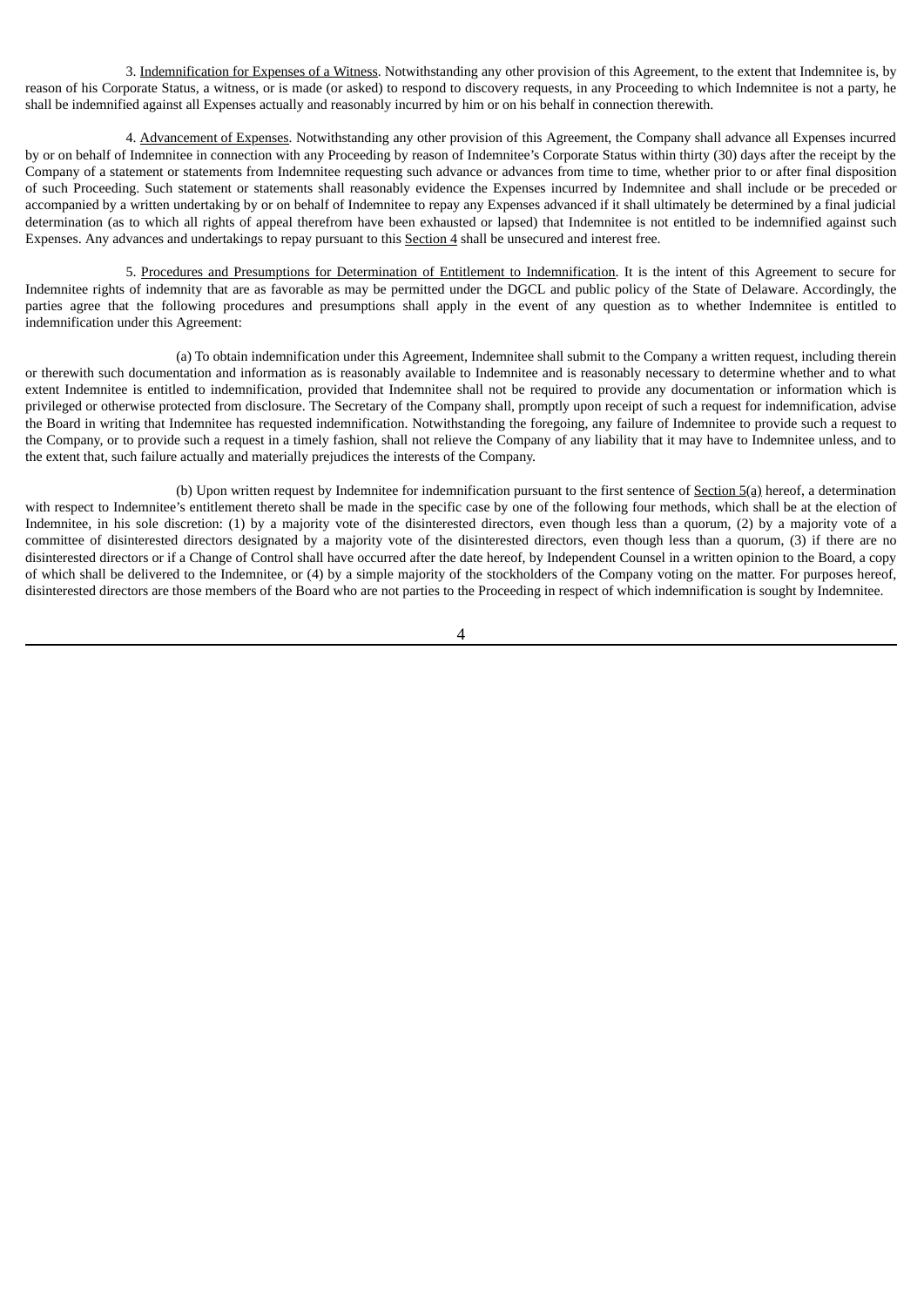"**Change of Control**" shall mean the occurrence of any of the following:

(a) any "person," as such term is currently used in Section 13(d) of the Securities Exchange Act of 1934, as amended (the "**1934 Act**") (a "person"), becomes a "beneficial owner" (as such term is currently used in Rule 13d-3 promulgated under the 1934 Act (a "**Beneficial Owner**") of 30% or more of the Voting Stock (as defined below) of the Company;

(b) the Board of Directors of the Company adopts any plan of liquidation providing for the distribution of all or substantially all of the Company's assets;

(c) all or substantially all of the assets or business of the Company are disposed of in any one or more transactions pursuant to a sale, merger, consolidation or other transaction (unless the shareholders of the Company immediately prior to such sale, merger, consolidation or other transaction beneficially own, directly or indirectly, in substantially the same proportion as they owned the Voting Stock of the Company, more than fifty percent (50%) of the Voting Stock or other ownership interests of the entity or entities, if any, that succeed to the business of the Company);

(d) the Company combines with another company and is the surviving corporation but, immediately after the combination, the shareholders of the Company immediately prior to the combination hold, directly or indirectly, fifty percent (50%) or less of the Voting Stock of the combined company; or

(e) Continuing Directors cease to constitute at least a majority of the Board of Directors of the Company.

"**Voting Stock**" of any entity shall mean the issued and outstanding share capital or other securities of any class or classes having general voting power under ordinary circumstances, in the absence of contingencies, to elect the members of the board of directors (or members of a similar managerial body if such entity has no board of directors) of such entity.

"**Continuing Director**" means a director who either was a director of the Company on the Commencement Date or who became a director of the Company subsequent thereto and whose election, or nomination for election by the Company's shareholders, was approved by a majority of the Continuing Directors then on the Board of Directors of the Company.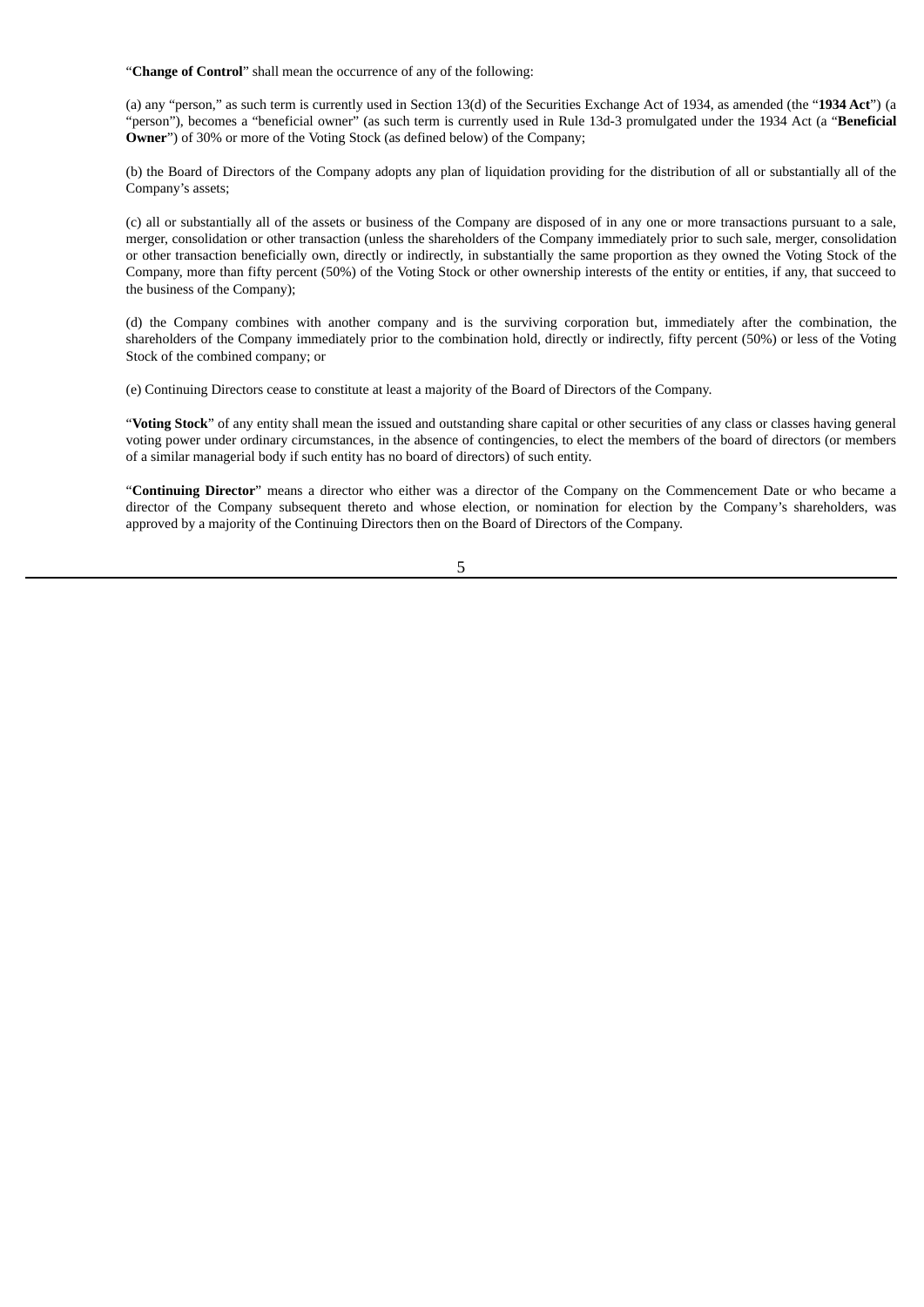(c) If the determination of entitlement to indemnification is to be made by Independent Counsel pursuant to  $Section 5(b)$  hereof,</u> the Independent Counsel shall be selected as provided in this Section 5(c). The Independent Counsel shall be selected by the Board. Indemnitee may, within 10 days after such written notice of selection shall have been given, deliver to the Company a written objection to such selection; provided, however, that such objection may be asserted only on the ground that the Independent Counsel so selected does not meet the requirements of "**Independent Counsel**" as defined in this Agreement, and the objection shall set forth with reasonable particularity the factual basis of such assertion. Absent a proper and timely objection, the person so selected shall act as Independent Counsel. If a written objection is made and substantiated, the Independent Counsel selected may not serve as Independent Counsel unless and until such objection is withdrawn or a court has determined that such objection is without merit. If, within 20 days after submission by Indemnitee of a written request for indemnification pursuant to Section 5(a) hereof, no Independent Counsel shall have been selected and not objected to, either the Company or Indemnitee may petition the Court of Chancery of the State of Delaware or other court of competent jurisdiction for resolution of any objection which shall have been made by the Indemnitee to the Company's selection of Independent Counsel and/or for the appointment as Independent Counsel of a person selected by the court or by such other person as the court shall designate, and the person with respect to whom all objections are so resolved or the person so appointed shall act as Independent Counsel under  $Section 5(b)$  hereof. The Company shall pay any</u> and all reasonable fees and expenses of Independent Counsel incurred by such Independent Counsel in connection with acting pursuant to Section 5(b) hereof, and the Company shall pay all reasonable fees and expenses (including those incurred by Indemnitee) incident to the procedures of this Section 5(c), regardless of the manner in which such Independent Counsel was selected or appointed.

(d) In making a determination with respect to entitlement to indemnification hereunder, the person or persons or entity making such determination shall presume that Indemnitee is entitled to indemnification under this Agreement. Anyone seeking to overcome this presumption shall have the burden of proof and the burden of persuasion by clear and convincing evidence. Neither the failure of the Company (including by its directors or Independent Counsel) to have made a determination prior to the commencement of any action pursuant to this Agreement that indemnification is proper in the circumstances because Indemnitee has met the applicable standard of conduct, nor an actual determination by the Company (including by its directors or Independent Counsel) that Indemnitee has not met such applicable standard of conduct, shall be a defense to the action or create a presumption that Indemnitee has not met the applicable standard of conduct.

(e) Indemnitee shall be deemed to have acted in good faith if Indemnitee's action is based on the records or books of account of the Enterprise (as hereinafter defined), including financial statements, or on information supplied to Indemnitee by the officers of the Enterprise in the course of their duties, or on the advice of legal counsel for the Enterprise or on information or records given or reports made to the Enterprise by an independent certified public accountant or by an appraiser or other expert selected by the Enterprise. In addition, the knowledge and/or actions, or failure to act, of any director, officer, agent or employee of the Enterprise shall not be imputed to Indemnitee for purposes of determining the right to indemnification under this Agreement. Whether or not the foregoing provisions of this Section 5(e) are satisfied, it shall in any event be presumed that Indemnitee has at all times acted in good faith and in a manner he reasonably believed to be in or not opposed to the best interests of the Company or, with respect to any criminal Proceeding, that Indemnitee had reasonable cause to believe that his conduct was unlawful. Anyone seeking to overcome this presumption shall have the burden of proof and the burden of persuasion by clear and convincing evidence.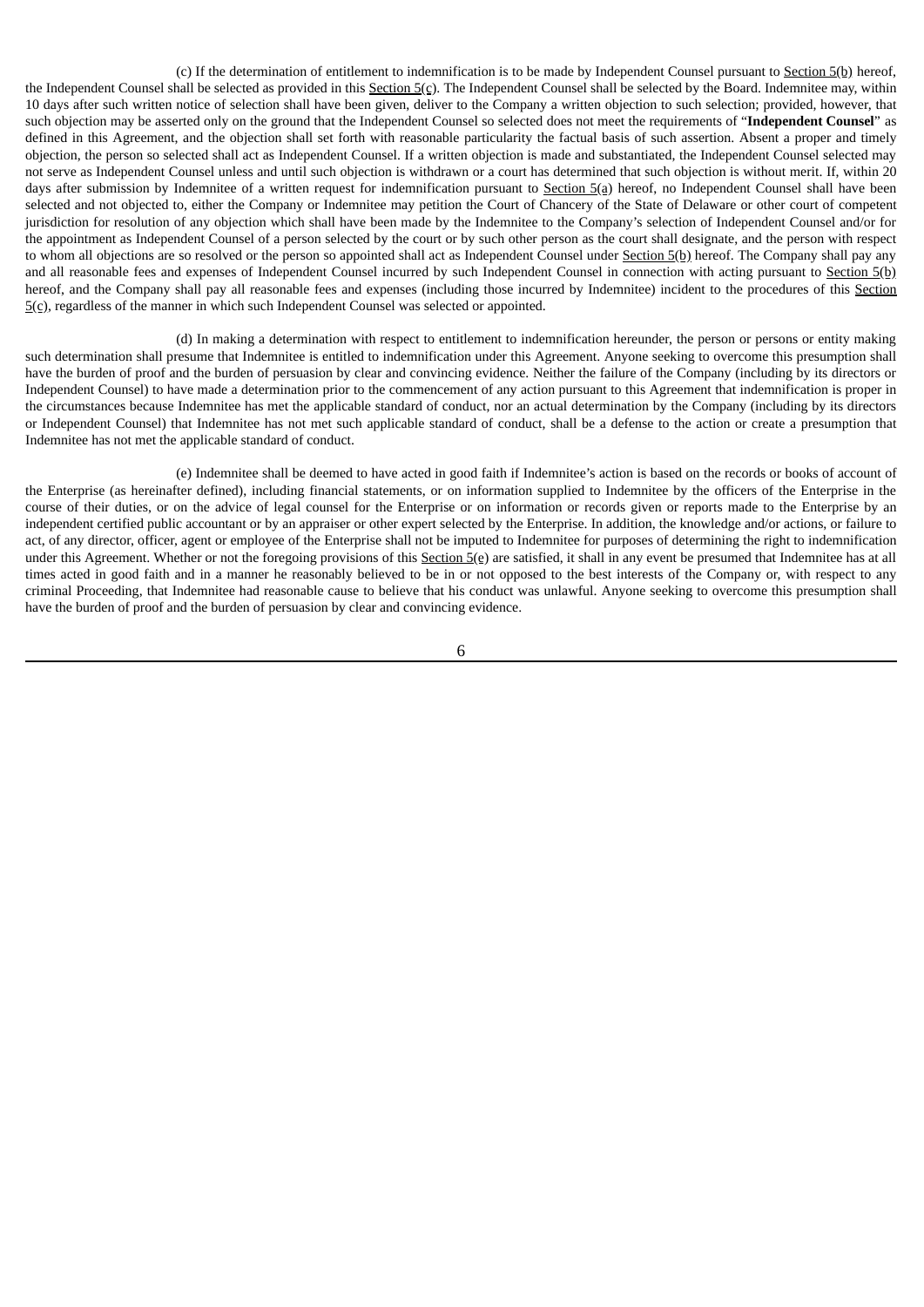(f) If the person, persons or entity empowered or selected under Section 5 to determine whether Indemnitee is entitled to indemnification shall not have made a determination within thirty (30) days after receipt by the Company of the request therefor, the requisite determination of entitlement to indemnification shall be deemed to have been made and Indemnitee shall be entitled to such indemnification absent (i) a misstatement by Indemnitee of a material fact, or an omission of a material fact necessary to make Indemnitee's statement not materially misleading, in connection with the request for indemnification, or (ii) a prohibition of such indemnification under applicable law; provided, however, that such 30-day period may be extended for a reasonable time, not to exceed an additional thirty (30) days, if the person, persons or entity making such determination with respect to entitlement to indemnification in good faith requires such additional time to obtain or evaluate documentation and/or information relating thereto; and provided, further, that the foregoing provisions of this  $Section 5(f)$  shall not apply if the determination of entitlement to indemnification is to be made by the stockholders pursuant to Section 5(b) of this Agreement and if (A) within fifteen (15) days after receipt by the Company of the request for such determination, the Board or the Disinterested Directors, if appropriate, resolve to submit such determination to the stockholders for their consideration at an annual meeting thereof to be held within sixty (60) days after such receipt and such determination is made thereat, or (B) a special meeting of stockholders is called within fifteen (15) days after such receipt for the purpose of making such determination, such meeting is held for such purpose within forty (40) days after having been so called and such determination is made thereat.

(g) Indemnitee shall cooperate with the person, persons or entity making such determination with respect to Indemnitee's entitlement to indemnification, including providing to such person, persons or entity upon reasonable advance request any documentation or information which is not privileged or otherwise protected from disclosure and which is reasonably available to Indemnitee and reasonably necessary to such determination. Any Independent Counsel, member of the Board or stockholder of the Company shall act reasonably and in good faith in making a determination regarding the Indemnitee's entitlement to indemnification under this Agreement. Any costs or expenses (including attorneys' fees and disbursements) incurred by Indemnitee in so cooperating with the person, persons or entity making such determination shall be borne by the Company (irrespective of the determination as to Indemnitee's entitlement to indemnification) and the Company hereby indemnifies and agrees to hold Indemnitee harmless therefrom.

(h) The Company acknowledges that a settlement or other disposition short of final judgment may be successful if it permits a party to avoid expense, delay, distraction, disruption and uncertainty. In the event that any Proceeding to which Indemnitee is a party is resolved in any manner other than by adverse judgment against Indemnitee (including, without limitation, settlement of such Proceeding with or without payment of money or other consideration) it shall be presumed that Indemnitee has been successful on the merits or otherwise in such Proceeding. Anyone seeking to overcome this presumption shall have the burden of proof and the burden of persuasion by clear and convincing evidence.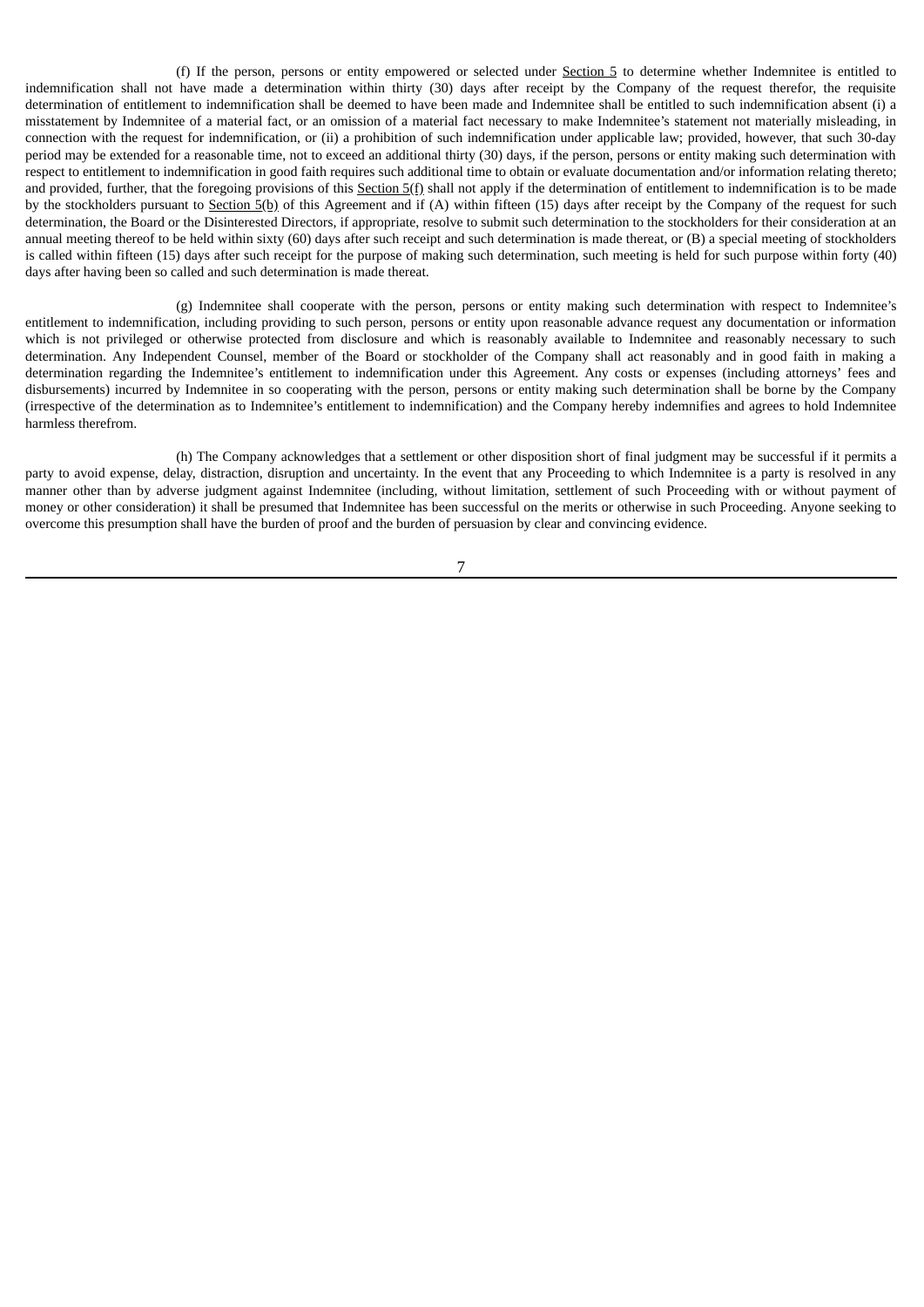(i) The termination of any Proceeding or of any claim, issue or matter therein, by judgment, order, settlement or conviction, or upon a plea of nolo contendere or its equivalent, shall not (except as otherwise expressly provided in this Agreement) of itself adversely affect the right of Indemnitee to indemnification or create a presumption that Indemnitee did not act in good faith and in a manner which he reasonably believed to be in or not opposed to the best interests of the Company or, with respect to any criminal Proceeding, that Indemnitee had reasonable cause to believe that his conduct was unlawful.

#### 6. Remedies of Indemnitee.

(a) In the event that (i) a determination is made pursuant to Section 5 of this Agreement that Indemnitee is not entitled to indemnification under this Agreement, (ii) advancement of Expenses is not timely made pursuant to Section 4 of this Agreement, (iii) no determination of entitlement to indemnification is made pursuant to Section 5(b) of this Agreement within 30 days after receipt by the Company of the request for indemnification (subject to extension, as provided in  $Section(5(f))$ , (iv) payment of indemnification is not made pursuant to this Agreement within ten (10) days after receipt by the Company of a written request therefor or (v) payment of indemnification is not made within ten (10) days after a determination has been made that Indemnitee is entitled to indemnification or such determination is deemed to have been made pursuant to Section 5 of this Agreement, Indemnitee shall be entitled to an adjudication in an appropriate court of the State of Delaware, or in any other court of competent jurisdiction, of Indemnitee's entitlement to such indemnification. Indemnitee shall commence such proceeding seeking an adjudication within 180 days following the date on which Indemnitee first has the right to commence such proceeding pursuant to this Section 6(a). The Company shall not oppose Indemnitee's right to seek any such adjudication.

(b) In the event that a determination shall have been made pursuant to Section 5(b) of this Agreement that Indemnitee is not entitled to indemnification, any judicial proceeding commenced pursuant to this Section 6 shall be conducted in all respects as a de novo trial on the merits, and Indemnitee shall not be prejudiced by reason of the adverse determination under Section 5(b).

(c) If a determination shall have been made pursuant to Section 5(b) of this Agreement that Indemnitee is entitled to indemnification, the Company shall be bound by such determination in any judicial proceeding commenced pursuant to this Section 6, absent (i) a misstatement by Indemnitee of a material fact, or an omission of a material fact necessary to make Indemnitee's misstatement not materially misleading in connection with the application for indemnification, or (ii) a prohibition of such indemnification under applicable law.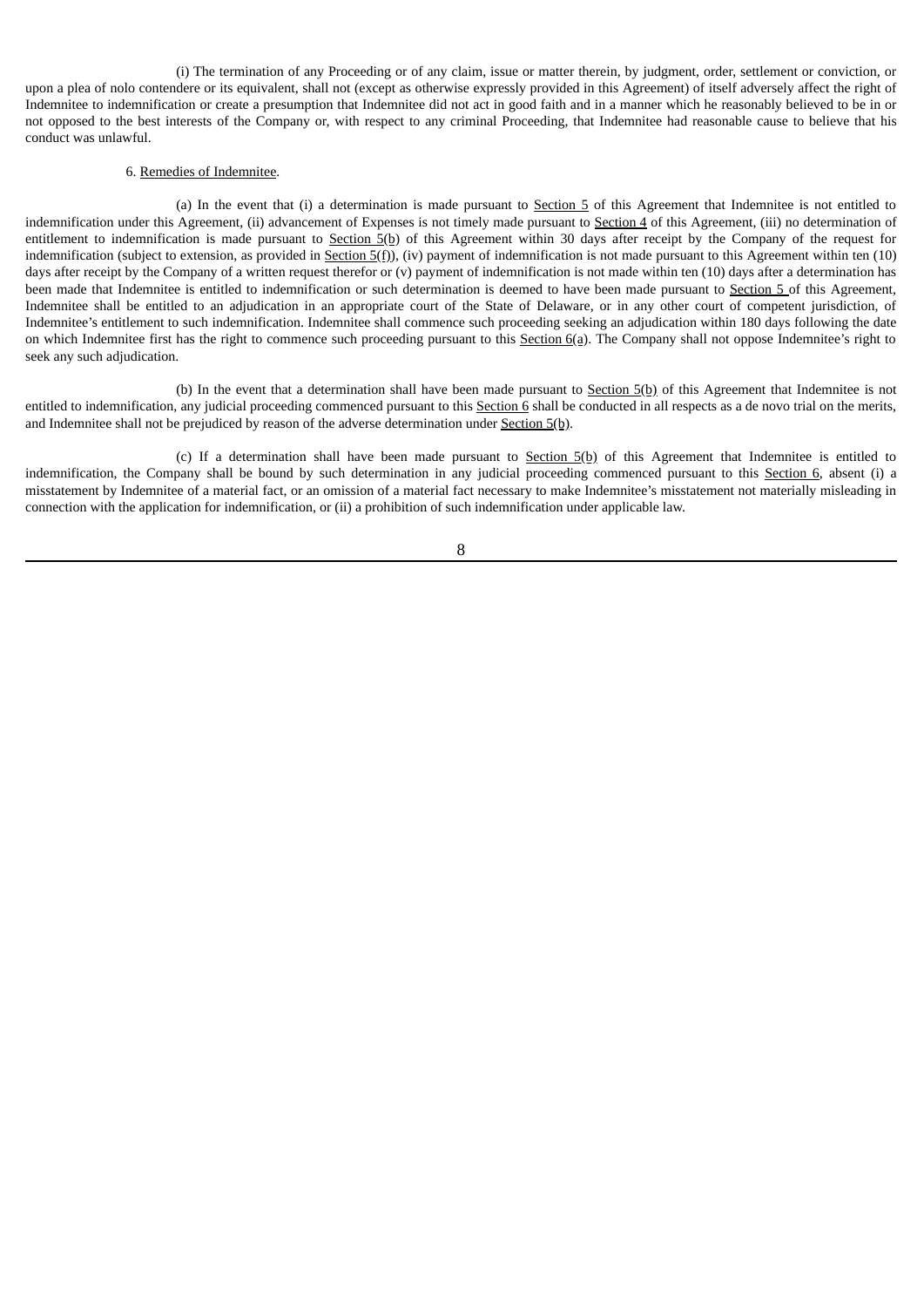(d) In the event that Indemnitee, pursuant to this Section 6, seeks a judicial adjudication of his rights under, or to recover damages for breach of, this Agreement, or to recover under any directors' and officers' liability insurance policies maintained by the Company, the Company shall pay on his behalf, in advance within ten (10) days after the receipt by the Company of a statement from Indemnitee requesting such payment, any and all expenses (of the types described in the definition of Expenses in this Agreement) actually and reasonably incurred by him in such judicial adjudication, regardless of whether Indemnitee ultimately is determined to be entitled to such indemnification, advancement of expenses or insurance recovery.

(e) The Company shall be precluded from asserting in any judicial proceeding commenced pursuant to this Section 6 that the procedures and presumptions of this Agreement are not valid, binding and enforceable and shall stipulate in any such court that the Company is bound by all the provisions of this Agreement. The Company shall indemnify Indemnitee against any and all Expenses and, if requested by Indemnitee, shall (within ten (10) days after receipt by the Company of a written request therefore) advance, to the extent not prohibited by law, such expenses to Indemnitee, which are incurred by Indemnitee in connection with any action brought by Indemnitee for indemnification or advance of Expenses from the Company under this Agreement or under any directors' and officers' liability insurance policies maintained by the Company, regardless of whether Indemnitee ultimately is determined to be entitled to such indemnification, advancement of Expenses or insurance recovery, as the case may be.

(f) Notwithstanding anything in this Agreement to the contrary, no determination as to entitlement to indemnification under this Agreement shall be required to be made prior to the final disposition of the Proceeding.

#### 7. Non-Exclusivity; Survival of Rights; Insurance; Primacy of Indemnification; Subrogation.

(a) The rights of indemnification as provided by this Agreement shall not be deemed exclusive of any other rights to which Indemnitee may at any time be entitled under applicable law, the Certificate of Incorporation, the By-laws, any agreement, a vote of stockholders, a resolution of directors of the Company, or otherwise. No amendment, alteration or repeal of this Agreement or of any provision hereof shall limit or restrict any right of Indemnitee under this Agreement in respect of any action taken or omitted by such Indemnitee in his Corporate Status prior to such amendment, alteration or repeal. To the extent that a change in the DGCL, whether by statute or judicial decision, permits greater indemnification than would be afforded currently under the Certificate of Incorporation, By-laws and this Agreement, it is the intent of the parties hereto that Indemnitee shall enjoy by this Agreement the greater benefits so afforded by such change. No right or remedy herein conferred is intended to be exclusive of any other right or remedy, and every other right and remedy shall be cumulative and in addition to every other right and remedy given hereunder or now or hereafter existing at law or in equity or otherwise. The assertion or employment of any right or remedy hereunder, or otherwise, shall not prevent the concurrent assertion or employment of any other right or remedy.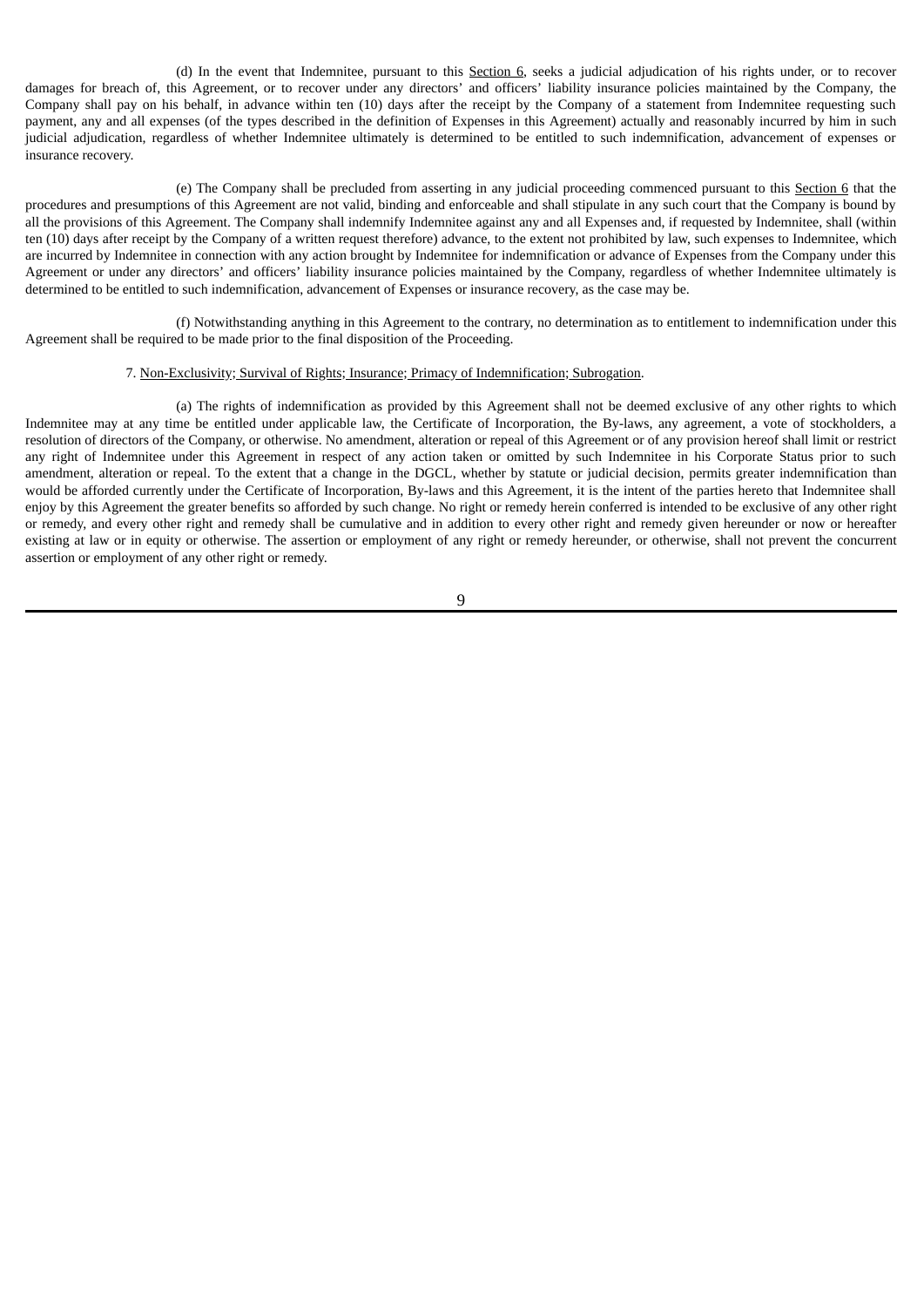(b) To the extent that the Company maintains an insurance policy or policies providing liability insurance for directors, officers, employees, or agents or fiduciaries of the Company or of any other corporation, partnership, joint venture, trust, employee benefit plan or other enterprise that such person serves at the request of the Company, Indemnitee shall be covered by such policy or policies in accordance with its or their terms to the maximum extent of the coverage available for any director, officer, employee, agent or fiduciary under such policy or policies. If, at the time of the receipt of a notice of a claim pursuant to the terms hereof, the Company has directors' and officers' liability insurance in effect, the Company shall give prompt notice of the commencement of such proceeding to the insurers in accordance with the procedures set forth in the respective policies. The Company shall thereafter take all necessary or desirable action to cause such insurers to pay, on behalf of the Indemnitee, all amounts payable as a result of such proceeding in accordance with the terms of such policies.

(c) In the event of any payment under this Agreement, the Company shall be subrogated to the extent of such payment to all of the rights of recovery of Indemnitee (other than against the Outside Indemnitors), who shall execute all papers required and take all action necessary to secure such rights, including execution of such documents as are necessary to enable the Company to bring suit to enforce such rights.

(d) The Company hereby acknowledges that the Indemnitee may have other sources of indemnification or insurance, whether currently in force or established in the future (collectively, the "**Outside Indemnitors**"). The Company hereby agrees: (i) that it is the indemnitor of first resort (i.e., its obligations to the Indemnitee are primary and any obligation of the Outside Indemnitors to advance expenses or to provide indemnification for the same expenses or liabilities incurred by the Indemnitee are secondary); (ii) that it shall be required to advance the full amount of Expenses incurred by the Indemnitee and shall be liable in full for all indemnifiable amounts to the extent legally permitted and as required by the Company's Certificate of Incorporation and Bylaws or any agreement between the Company and the Indemnitee, without regard to any rights the Indemnitee may have against the Outside Indemnitors and (iii) that it irrevocably waives, relinquishes and releases the Outside Indemnitors from any and all claims against the Outside Indemnitors for contribution, subrogation or any other recovery of any kind in respect thereof. The Company further agrees that no advancement or payment by the Outside Indemnitors on behalf of the Indemnitee with respect to any claim for which the Indemnitee have sought indemnification from the Company shall affect the foregoing and the Outside Indemnitors shall have a right of contribution and/or be subrogated to the extent of such advancement or payment to all of the rights of recovery of the Indemnitee against the Company. The Company and the Indemnitee agree that the Outside Indemnitors are express third party beneficiaries of the terms hereof.

(e) The Company's obligation to indemnify or advance Expenses hereunder to Indemnitee who is or was serving at the request of the Company as a director, officer, employee or agent of any other corporation, partnership, joint venture, trust, employee benefit plan or other enterprise shall be reduced by any amount Indemnitee has actually received as indemnification or advancement of expenses from such other corporation, partnership, joint venture, trust, employee benefit plan or other enterprise.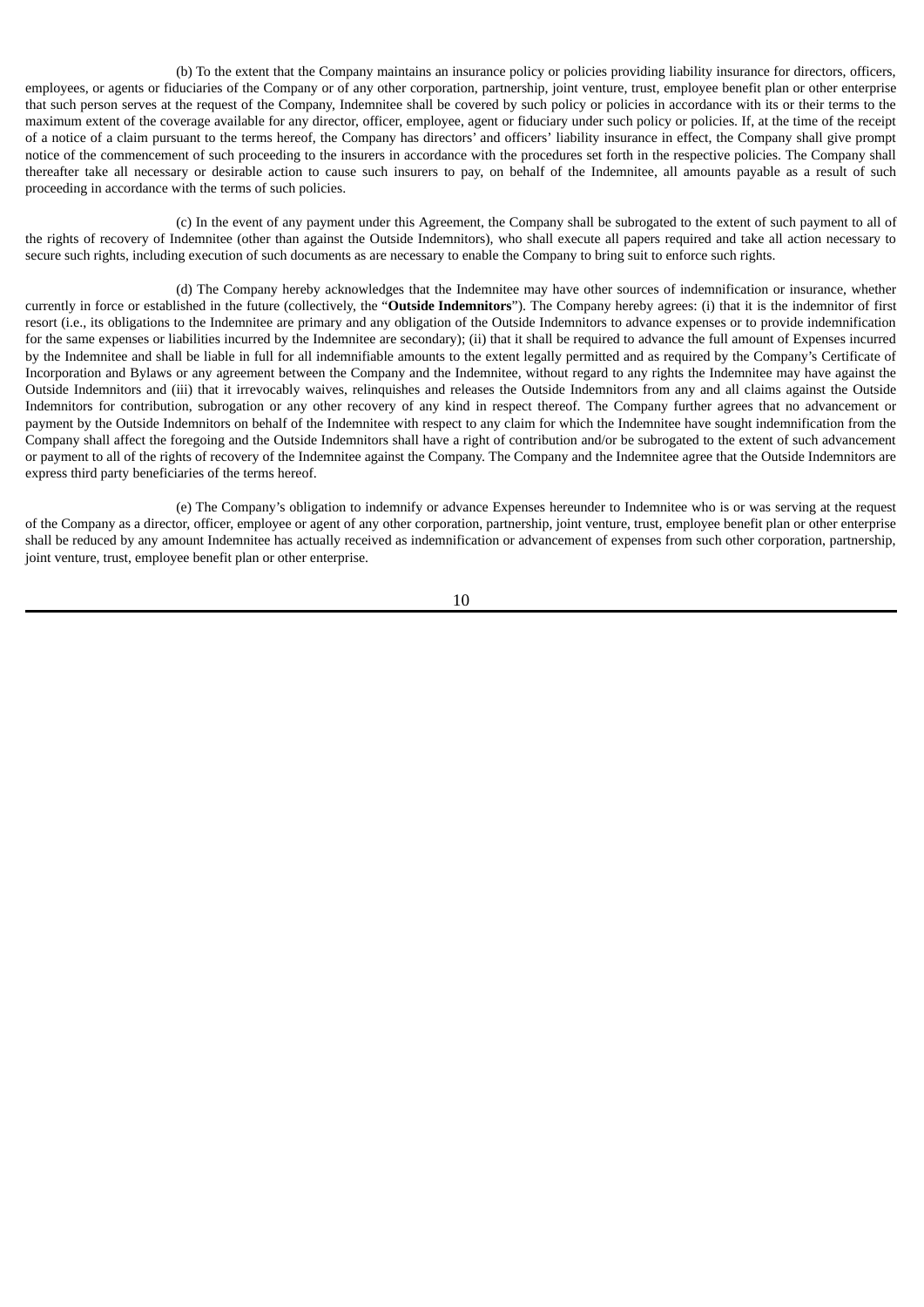8. Exception to Right of Indemnification. Notwithstanding any provision in this Agreement, the Company shall not be obligated under this Agreement to make any indemnity in connection with any claim made against Indemnitee:

(a) for an accounting of profits made from the purchase and sale (or sale and purchase) by Indemnitee of securities of the Company within the meaning of Section 16(b) of the Securities Exchange Act of 1934, as amended, or similar provisions of state statutory law or common law; or

(b) in connection with any Proceeding (or any part of any Proceeding) initiated by Indemnitee, including any Proceeding (or any part of any Proceeding) initiated by Indemnitee against the Company or its directors, officers, employees or other indemnitees, unless (i) the Board authorized the Proceeding (or any part of any Proceeding) prior to its initiation, (ii) the Company provides the indemnification, in its sole discretion, pursuant to the powers vested in the Company under applicable law or (iii) such Proceeding is brought by Indemnitee to assert, interpret or enforce his rights under this Agreement.

9. Duration of Agreement. All agreements and obligations of the Company contained herein shall continue during the period Indemnitee is an officer or director of the Company (or is or was serving at the request of the Company as a director, officer, employee or agent of another corporation, partnership, joint venture, trust or other enterprise) and shall continue thereafter so long as Indemnitee shall be subject to any Proceeding (or any proceeding commenced under Section 6 hereof) by reason of his Corporate Status, whether or not he is acting or serving in any such capacity at the time any liability or expense is incurred for which indemnification can be provided under this Agreement. This Agreement shall be binding upon and inure to the benefit of and be enforceable by the parties hereto and their respective successors (including any direct or indirect successor by purchase, merger, consolidation or otherwise to all or substantially all of the business or assets of the Company), assigns, spouses, heirs, executors and personal and legal representatives.

10. Security. To the extent requested by Indemnitee and approved by the Board, the Company may at any time and from time to time provide security to Indemnitee for the Company's obligations hereunder through an irrevocable bank line of credit, funded trust or other collateral. Any such security, once provided to Indemnitee, may not be revoked or released without the prior written consent of the Indemnitee.

#### 11. Enforcement.

(a) The Company expressly confirms and agrees that it has entered into this Agreement and assumes the obligations imposed on it hereby in order to induce Indemnitee to serve as an officer or director of the Company, and the Company acknowledges that Indemnitee is relying upon this Agreement in serving as an officer or director of the Company.

(b) This Agreement constitutes the entire agreement between the parties hereto with respect to the subject matter hereof and supersedes all prior agreements, and understandings, oral, written and implied, between the parties hereto with respect to the subject matter hereof.

(c) The Company shall not seek from a court, or agree to, a "bar order" which would have the effect of prohibiting or limiting the Indemnitee's rights to receive advancement of expenses under this Agreement.

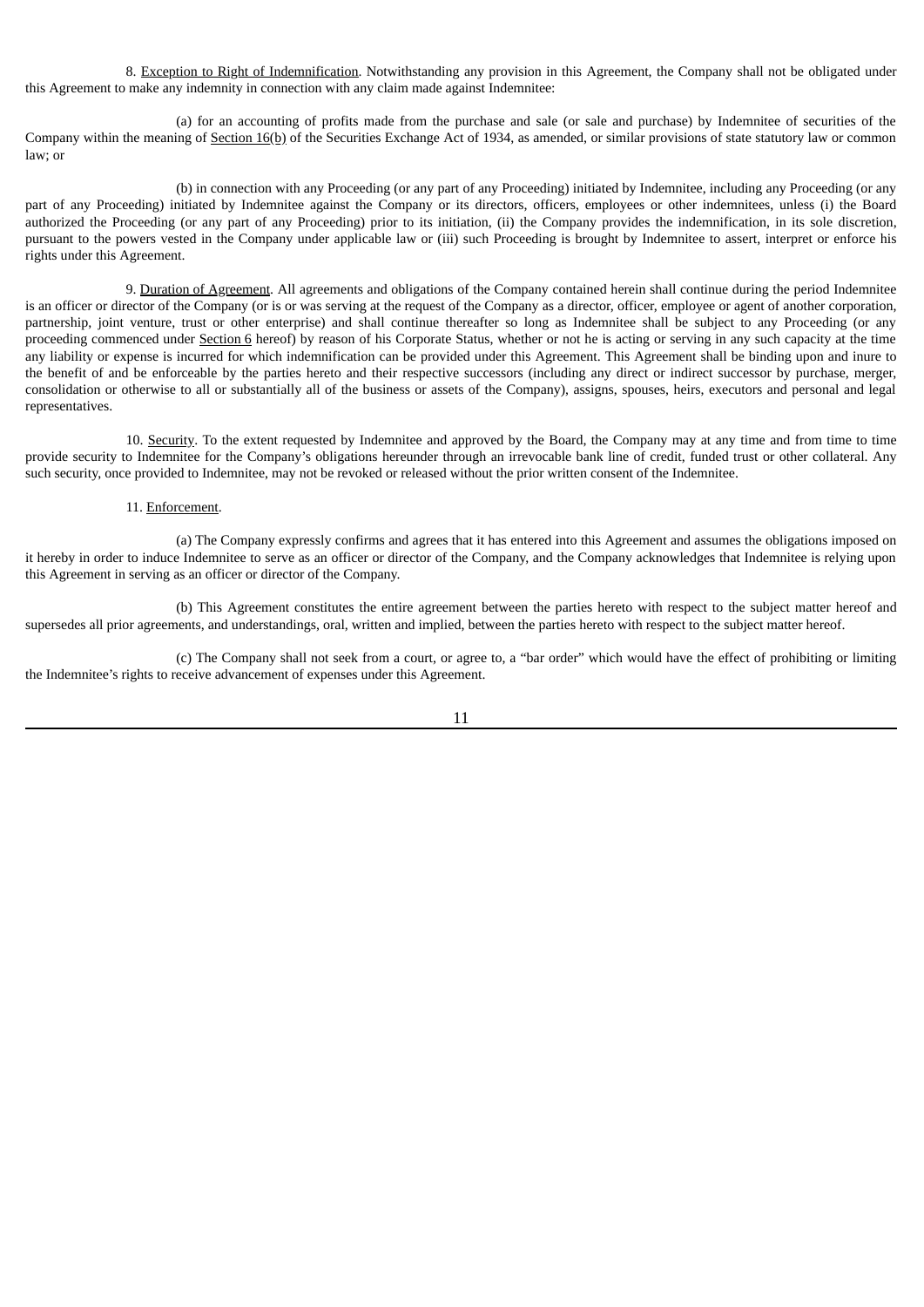#### 12. Definitions. For purposes of this Agreement:

(a) "**Corporate Status**" describes the status of a person who is or was a director, officer, employee, agent or fiduciary of the Company or any subsidiary thereof or of any other corporation, partnership, joint venture, trust, employee benefit plan or other enterprise that such person is or was serving at the express written request of the Company.

(b) "**Disinterested Director**" means a director of the Company who is not and was not a party to the Proceeding in respect of which indemnification is sought by Indemnitee and who is not subject to any other relationship that may reasonably prejudice such director's determination as to the Indemnitee's entitlement to indemnification hereunder.

(c) "**Enterprise**" shall mean the Company and any other corporation, partnership, joint venture, trust, employee benefit plan or other enterprise that Indemnitee is or was serving at the express written request of the Company as a director, officer, employee, agent or fiduciary.

(d) "**Expenses**" shall include all reasonable attorneys' fees, retainers, court costs, transcript costs, fees of experts, witness fees, travel expenses, duplicating costs, printing and binding costs, telephone charges, postage, delivery service fees and all other disbursements or expenses of the types customarily incurred in connection with prosecuting, defending, preparing to prosecute or defend, investigating, participating, or being or preparing to be a witness in a Proceeding, or responding to, or objecting to, a request to provide discovery in any Proceeding. Expenses also shall include Expenses incurred in connection with any appeal resulting from any Proceeding and any federal, state, local or foreign taxes imposed on the Indemnitee as a result of the actual or deemed receipt of any payments under this Agreement, including without limitation the premium, security for, and other costs relating to any cost bond, supersede as bond, or other appeal bond or its equivalent.

(e) "**Independent Counsel**" means a law firm, or a member of a law firm, that is experienced in matters of corporation law and neither presently is, nor in the past five years has been, retained to represent: (i) the Company or Indemnitee in any matter material to either such party (other than with respect to matters concerning Indemnitee under this Agreement, or of other indemnitees under similar indemnification agreements), or (ii) any other party to the Proceeding giving rise to a claim for indemnification hereunder. Notwithstanding the foregoing, the term "Independent Counsel" shall not include any person who, under the applicable standards of professional conduct then prevailing, would have a conflict of interest in representing either the Company or Indemnitee in an action to determine Indemnitee's rights under this Agreement. The Company agrees to pay the reasonable fees of the Independent Counsel referred to above and to fully indemnify such counsel against any and all Expenses, claims, liabilities and damages arising out of or relating to this Agreement or its engagement pursuant hereto.

(f) "**Proceeding**" includes any threatened, pending or completed action, suit, arbitration, alternate dispute resolution mechanism, investigation, inquiry, administrative hearing or any other actual, threatened or completed proceeding, whether brought by or in the right of the Company or otherwise and whether civil, criminal, administrative or investigative, in which Indemnitee was, is or will be involved as a party or otherwise, by reason of his or his Corporate Status, by reason of any action taken by him or of any inaction on his part while acting in his Corporate Status; in each case whether or not he is acting or serving in any such capacity at the time any liability or expense is incurred for which indemnification can be provided under this Agreement; including one pending on or before the date of this Agreement, but excluding one initiated by an Indemnitee pursuant to Section 6 of this Agreement to enforce his rights under this Agreement.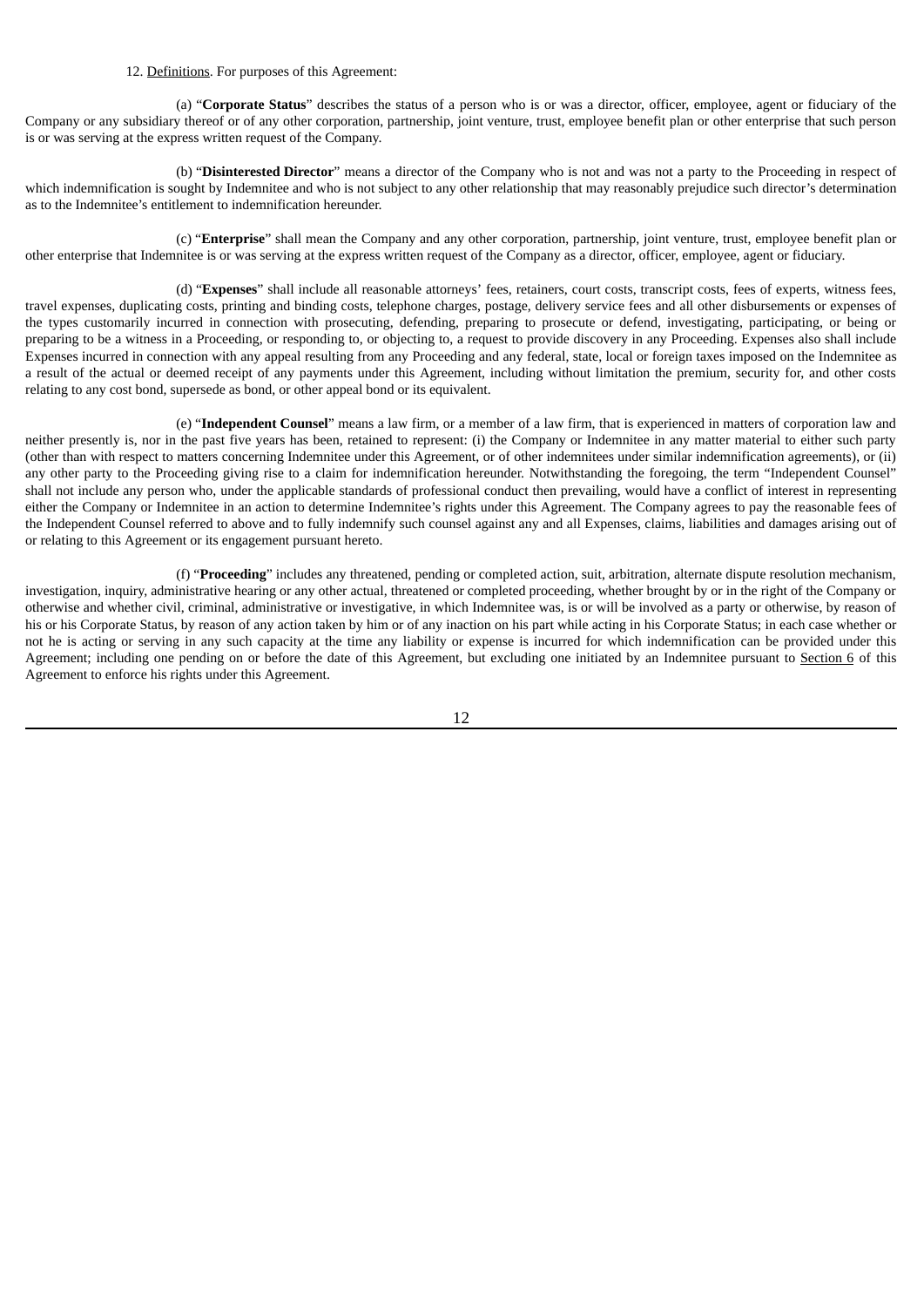13. Severability. The invalidity or unenforceability of any provision hereof shall in no way affect the validity or enforceability of any other provision. Without limiting the generality of the foregoing, this Agreement is intended to confer upon Indemnitee indemnification rights to the fullest extent permitted by applicable laws. In the event any provision hereof conflicts with any applicable law, such provision shall be deemed modified, consistent with the aforementioned intent, to the extent necessary to resolve such conflict.

14. Modification and Waiver. No supplement, modification, termination or amendment of this Agreement shall be binding unless executed in writing by both of the parties hereto. No waiver of any of the provisions of this Agreement shall be deemed or shall constitute a waiver of any other provisions hereof (whether or not similar) nor shall such waiver constitute a continuing waiver.

15. Notice By Indemnitee. Indemnitee agrees promptly to notify the Company in writing upon being served with or otherwise receiving any summons, citation, subpoena, complaint, indictment, information or other document relating to any Proceeding or matter which may be subject to indemnification covered hereunder. The failure to so notify the Company shall not relieve the Company of any obligation which it may have to Indemnitee under this Agreement or otherwise unless and only to the extent that such failure or delay materially prejudices the Company.

16. Notices. All notices and other communications given or made pursuant to this Agreement shall be in writing and shall be deemed effectively given: (a) upon personal delivery to the party to be notified, (b) when sent by confirmed electronic mail or facsimile if sent during normal business hours of the recipient, and if not so confirmed, then on the next business day, (c) five (5) days after having been sent by registered or certified mail, return receipt requested, postage prepaid, or (d) one (1) day after deposit with a nationally recognized overnight courier, specifying next day delivery, with written verification of receipt. All communications shall be sent to Indemnitee at the address set forth below Indemnitee signature hereto, and to the Company, at its principal executive offices to the attention of the President, or to such other address as may have been furnished to Indemnitee by the Company or to the Company by Indemnitee, as the case may be.

17. Counterparts. This Agreement may be executed in two or more counterparts, each of which shall be deemed an original, but all of which together shall constitute one and the same Agreement. This Agreement may also be executed and delivered by facsimile signature and in two or more counterparts, each of which shall be deemed an original, but all of which together shall constitute one and the same instrument.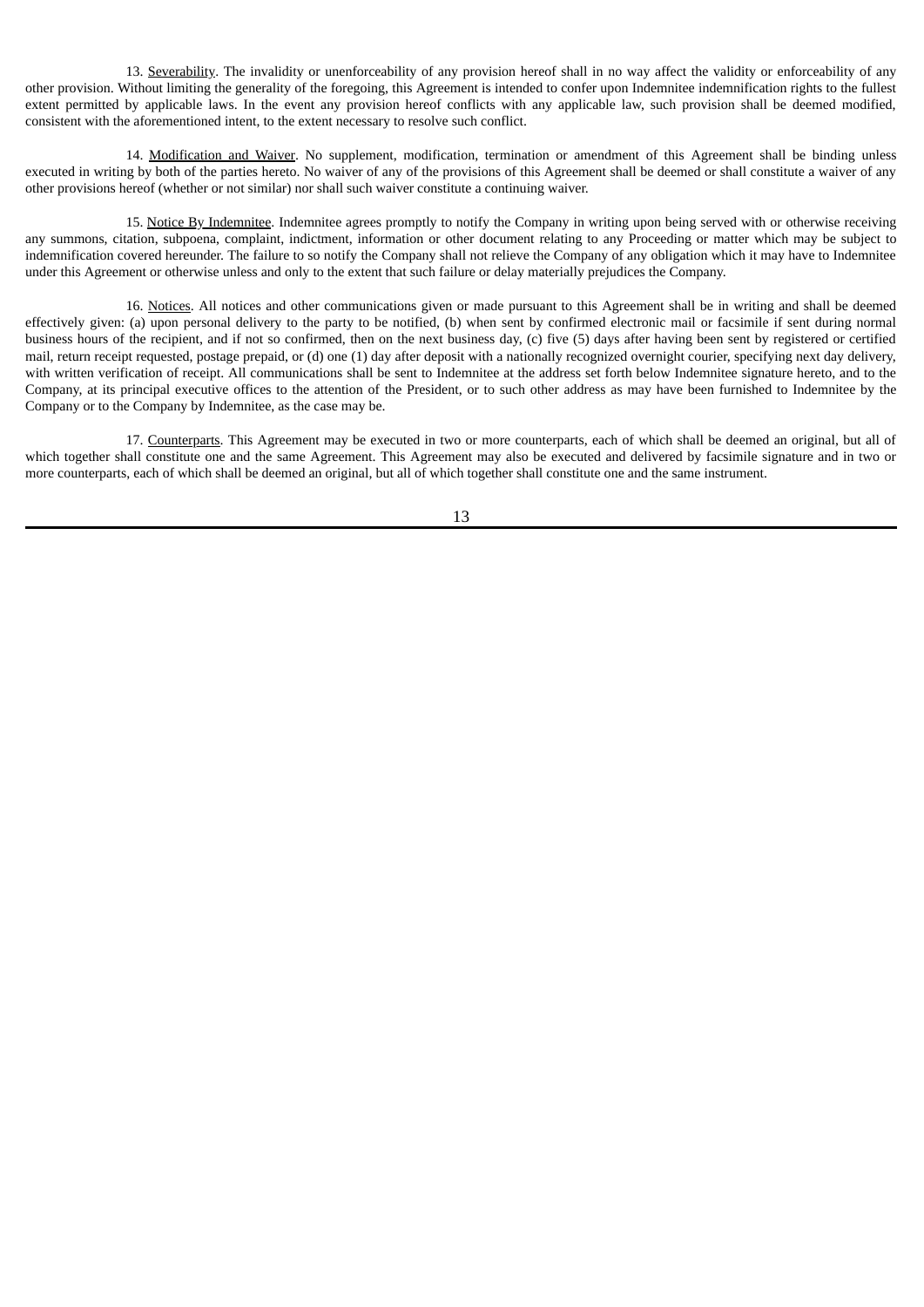18. Headings. The headings of the paragraphs of this Agreement are inserted for convenience only and shall not be deemed to constitute part of this Agreement or to affect the construction thereof.

19. Governing Law and Consent to Jurisdiction. This Agreement and the legal relations among the parties with respect to the subject matter of this Agreement shall be governed by, and construed and enforced in accordance with, the laws of the State of Delaware, without regard to its conflict of laws rules. The Company and Indemnitee hereby irrevocably and unconditionally (i) agree that any action or proceeding arising out of or in connection with this Agreement shall be brought only in the Chancery Court of the State of Delaware (the "**Delaware Court**"), and not in any other state or federal court in the United States of America or any court in any other country, (ii) consent to submit to the exclusive jurisdiction of the Delaware Court for purposes of any action or proceeding arising out of or in connection with this Agreement, (iii) waive any objection to the laying of venue of any such action or proceeding in the Delaware Court, and (iv) waive, and agree not to plead or to make, any claim that any such action or proceeding brought in the Delaware Court has been brought in an improper or inconvenient forum.

# *SIGNATURE PAGE TO FOLLOW*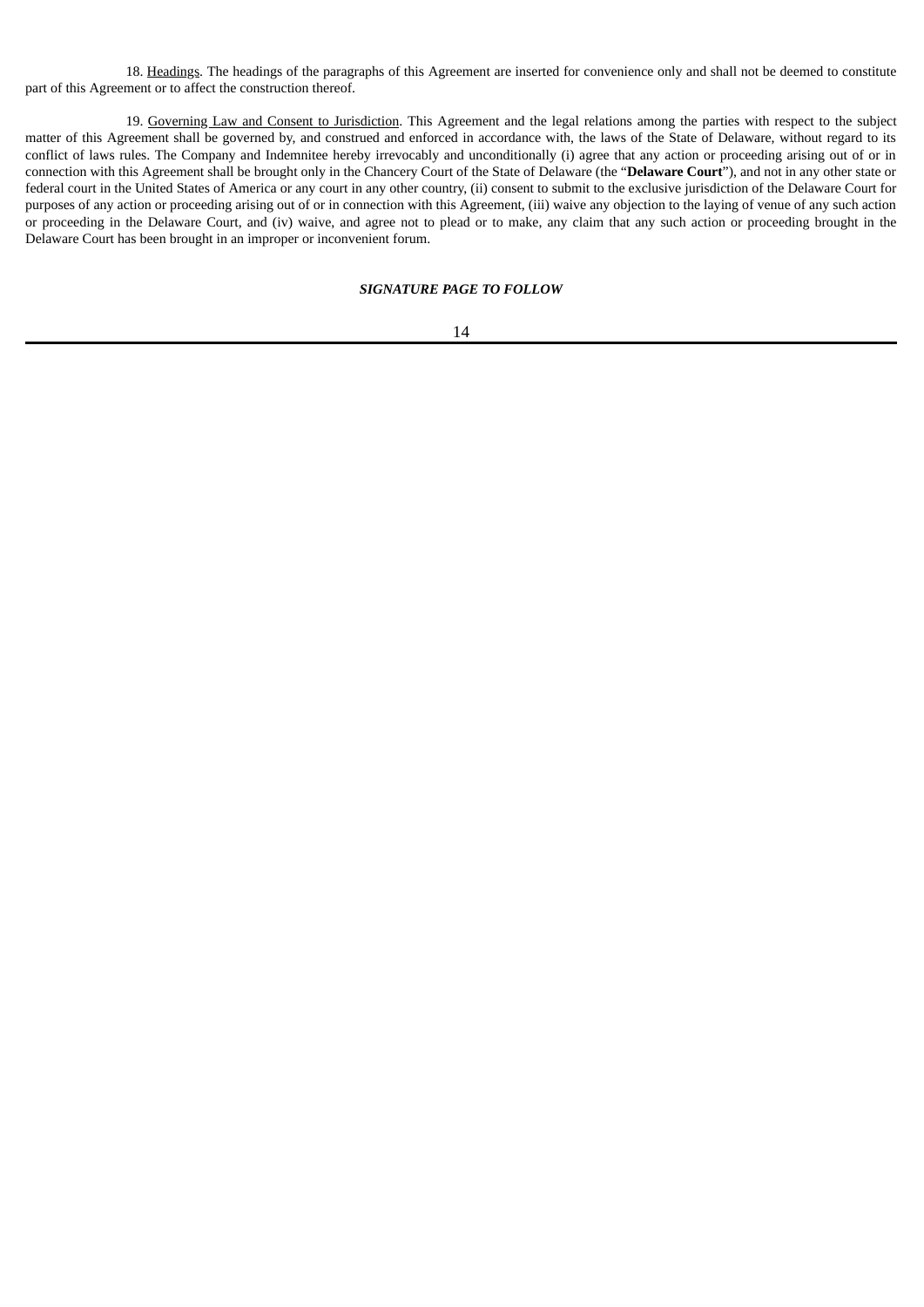## **COMPANY**

ORAMED PHARMACEUTICALS INC.

By: /s/ Nadav Kidron

Name: Nadav Kidron Title: Chief Executive Officer

# **INDEMNITEE**

/s/ Kevin Rakin

Name: Kevin Rakin

Address:36 Church Lane, Westport, CT 06880, USA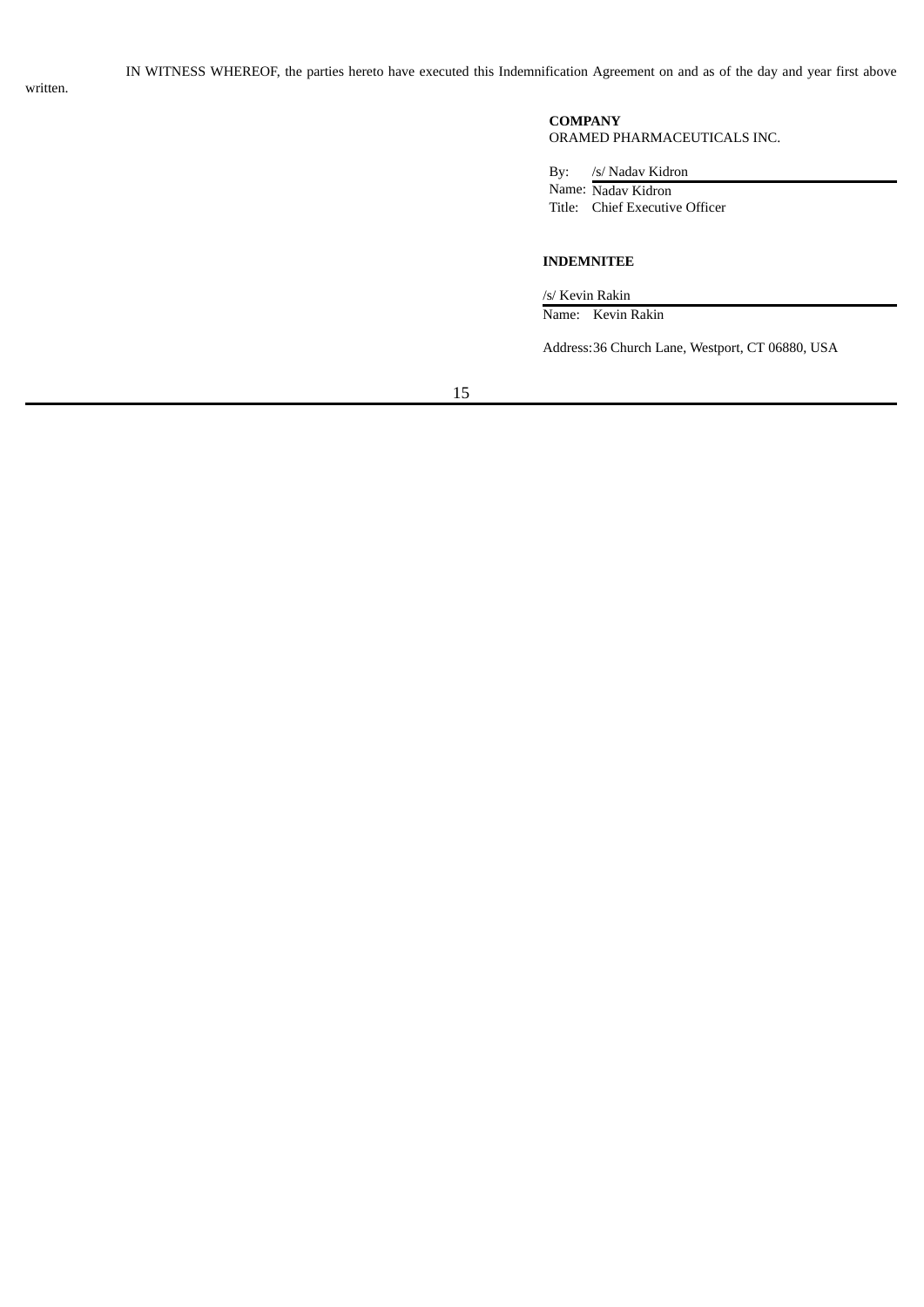#### Schedule to Exhibit 10.2

The following executive officers and directors are each party to an Indemnification Agreement or Amended and Restated Indemnification Agreement with the Company, each of which is substantially identical in all material respects to the representative Indemnification Agreement filed herewith and is dated as of the respective date listed below.

| <b>Name of Signatory</b>                              | <b>Date</b>       |
|-------------------------------------------------------|-------------------|
| Nadav Kidron                                          | March 26, 2017    |
| President, Chief Executive Officer and Director       |                   |
| Miriam Kidron                                         | March 26, 2017    |
| Chief Medical and Technology Officer and Director     |                   |
| Avraham Gabay                                         | May 19, 2019      |
| Former Chief Financial Officer                        |                   |
| Aviad Friedman                                        | March 26, 2017    |
| Director                                              |                   |
| Dr. Arie Mayer, Ph.D.                                 | December 5, 2019  |
| Director                                              |                   |
| <b>Leonard Sank</b>                                   | January 26, 2017  |
| Director                                              |                   |
|                                                       |                   |
| Joshua Hexter<br>Chief Operating & Business Officer   | September 8, 2019 |
|                                                       |                   |
| David Silberman<br><b>Chief Financial Officer</b>     | July 4, 2021      |
|                                                       |                   |
| Michael Rabinowitz<br><b>Chief Commercial Officer</b> | July 25, 2021     |
|                                                       |                   |
|                                                       |                   |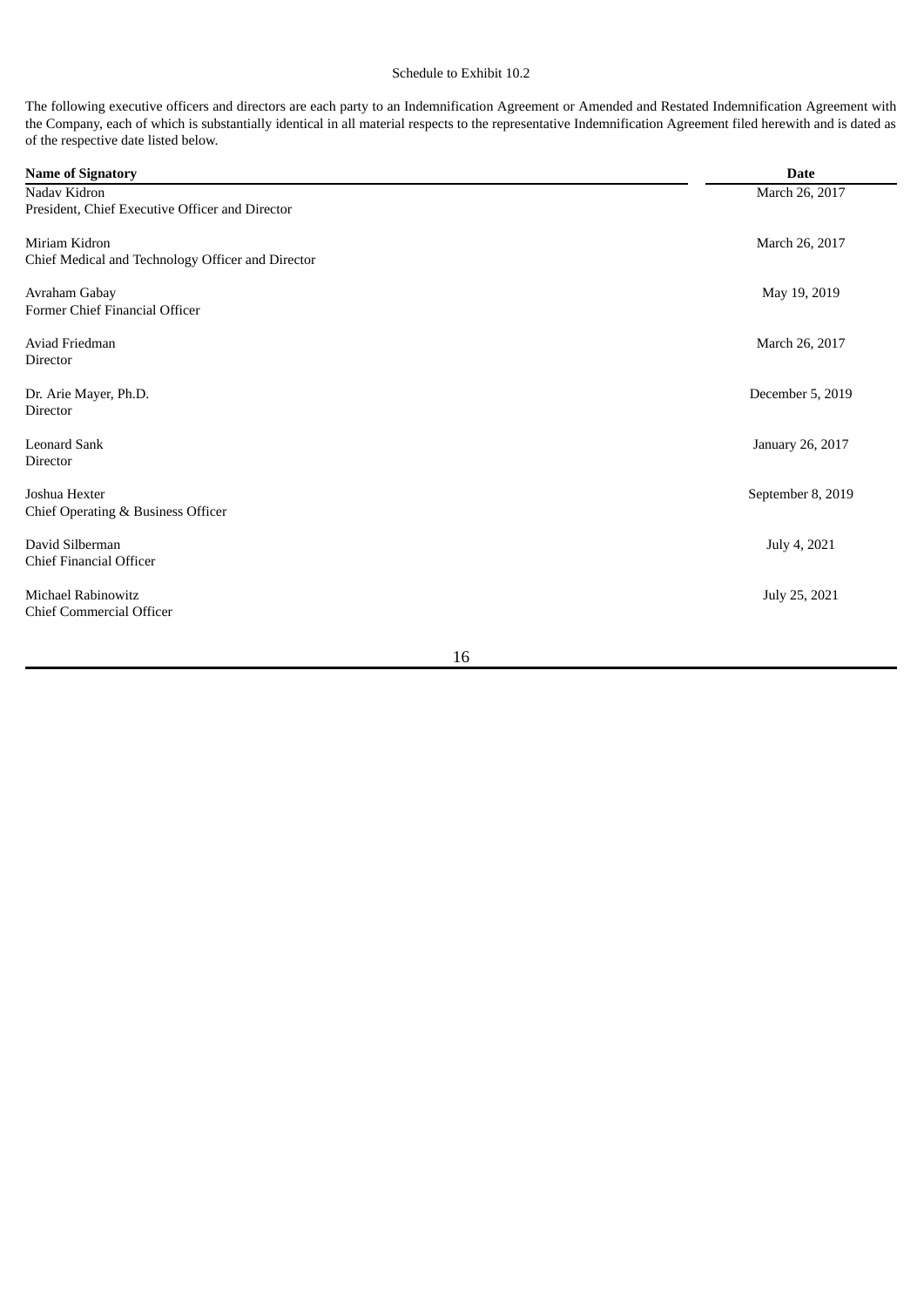#### **First Amendment to Employment Agreement**

This First Amendment to Employment Agreement (this "**First Amendment**") is entered into as of this 19th day of September 2021 and is effective as of September 1, 2021, by and between **Joshua Hexter**, an individual residing in Jerusalem, Israel (the "**Executive**"), and **Oramed Ltd.,** a company incorporated under the laws of the State of Israel, with an address at Mamilla 20, Jerusalem, Israel 9414904 (the "**Company**").

**WHEREAS,** the Company and the Executive entered into an employment agreement, dated as of August 18, 2021 (the "**Employment Agreement**"); and

**WHEREAS,** Company and the Executive desire to amend the terms and conditions of the Employment Agreement to increase the Executive's salary.

**NOW, THEREFORE,** the Company and the Executive agree as follows:

1. In Section 2.1(a) of the Employment Agreement – Salary, the following paragraph is hereby added:

As of September 1, 2021, the Executive shall be entitled to a gross monthly salary of NIS 64,400 (the "**Salary**").

2. Except for the changes and/or additions stated herein, all the other terms of the Employment Agreement shall remain valid and bind the parties without any change. In the case of a contradiction between the provisions of this First Amendment and the provisions of the Employment Agreement, the provisions of this First Amendment shall prevail. Without limiting the generality of the foregoing, the term "Agreement" as used in the Employment Agreement shall be deemed to be the Employment Agreement as amended by this First Amendment.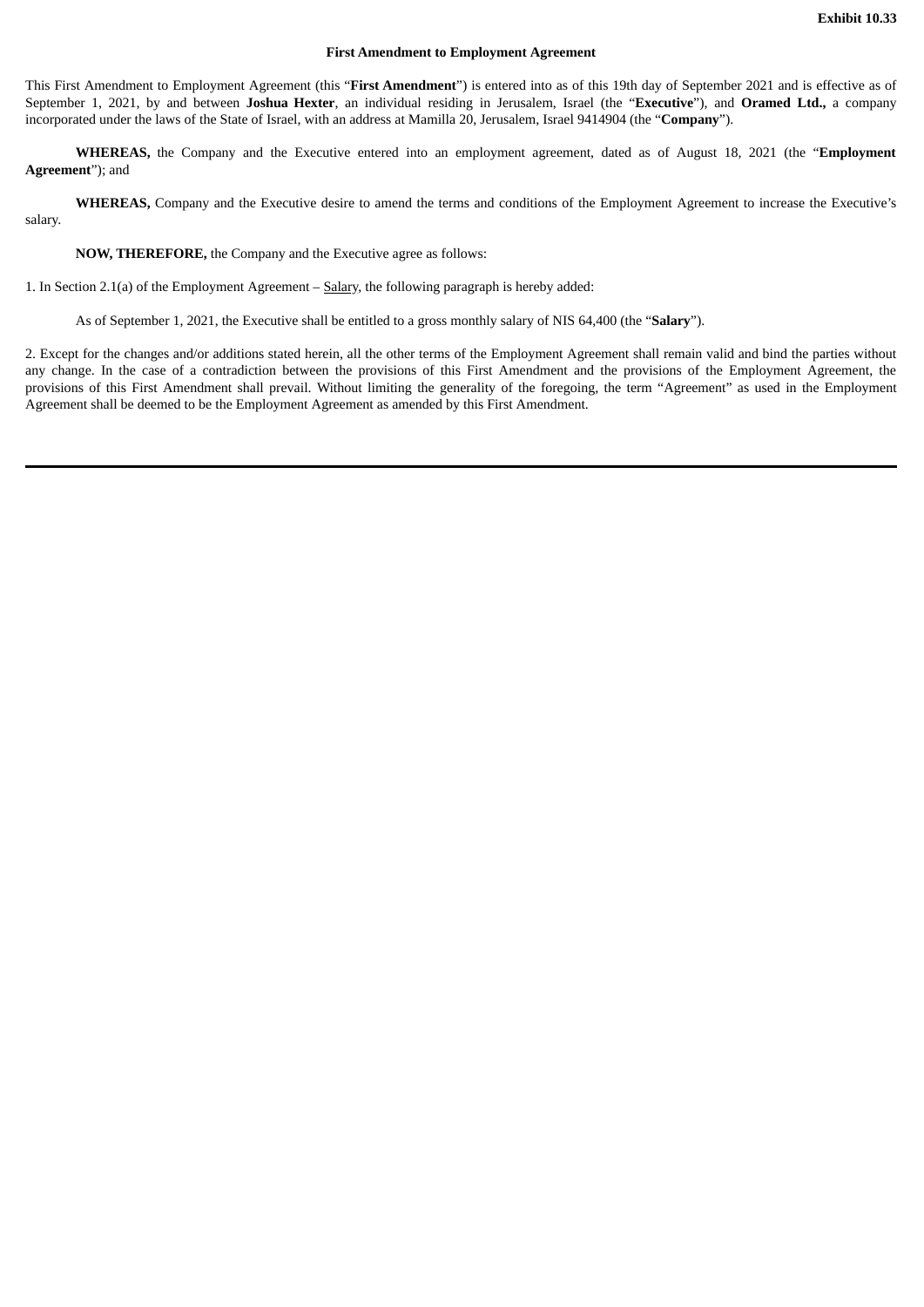IN WITNESS WHEREOF, the parties have executed this First Amendment to Employment Agreement as of September 19, 2021.

# **Oramed Ltd.**

/s/ Nadav Kidron Nadav Kidron, CEO

/s/ Joshua Hexter

Joshua Hexter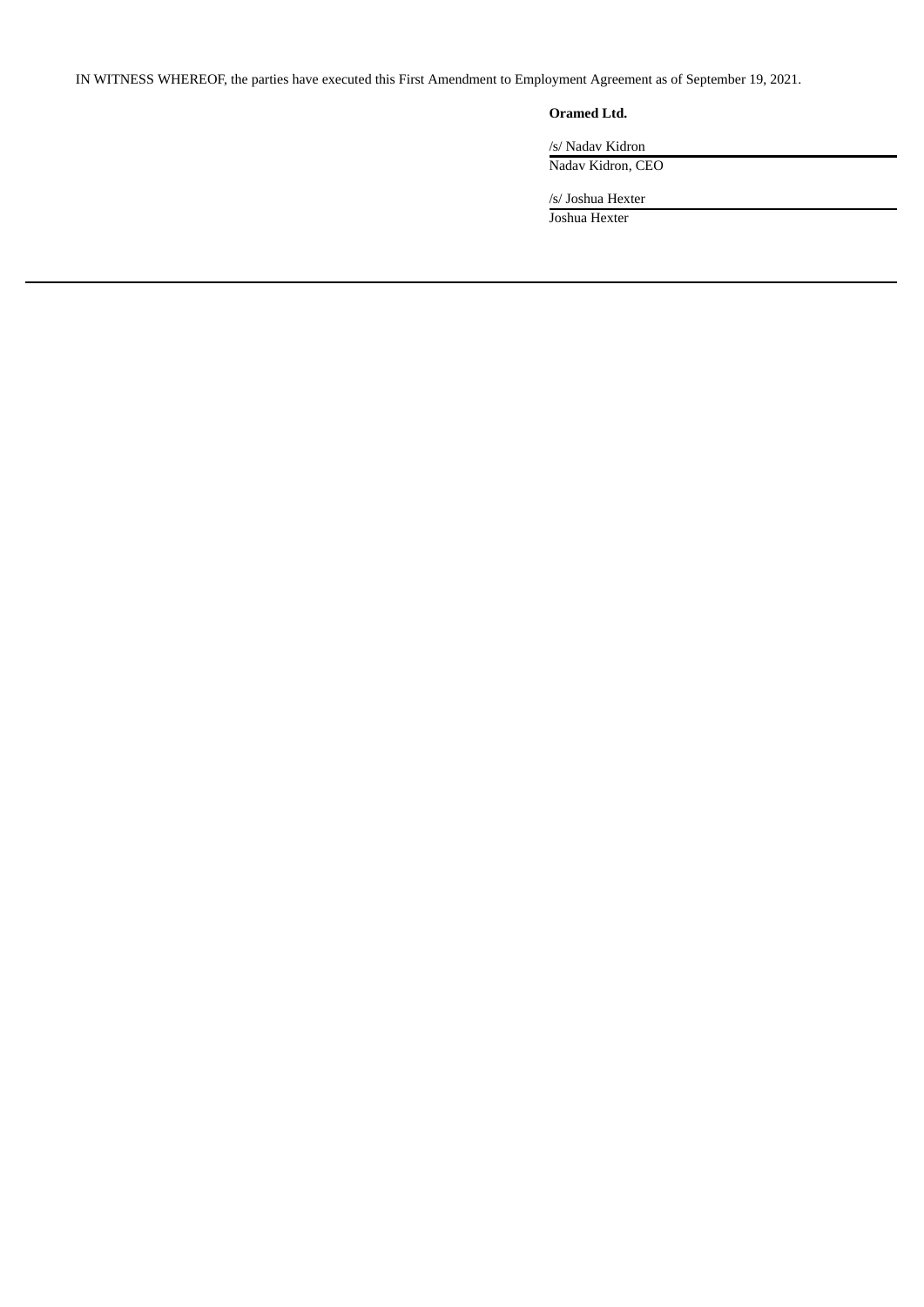# **SUBSIDIARIES**

Oramed Ltd. – Incorporated in the State of Israel

Oramed HK Limited – Incorporated in Hong Kong

Oravax Medical Inc. – Incorporated in the State of Delaware (63% owned by Oramed Pharmaceuticals Inc.)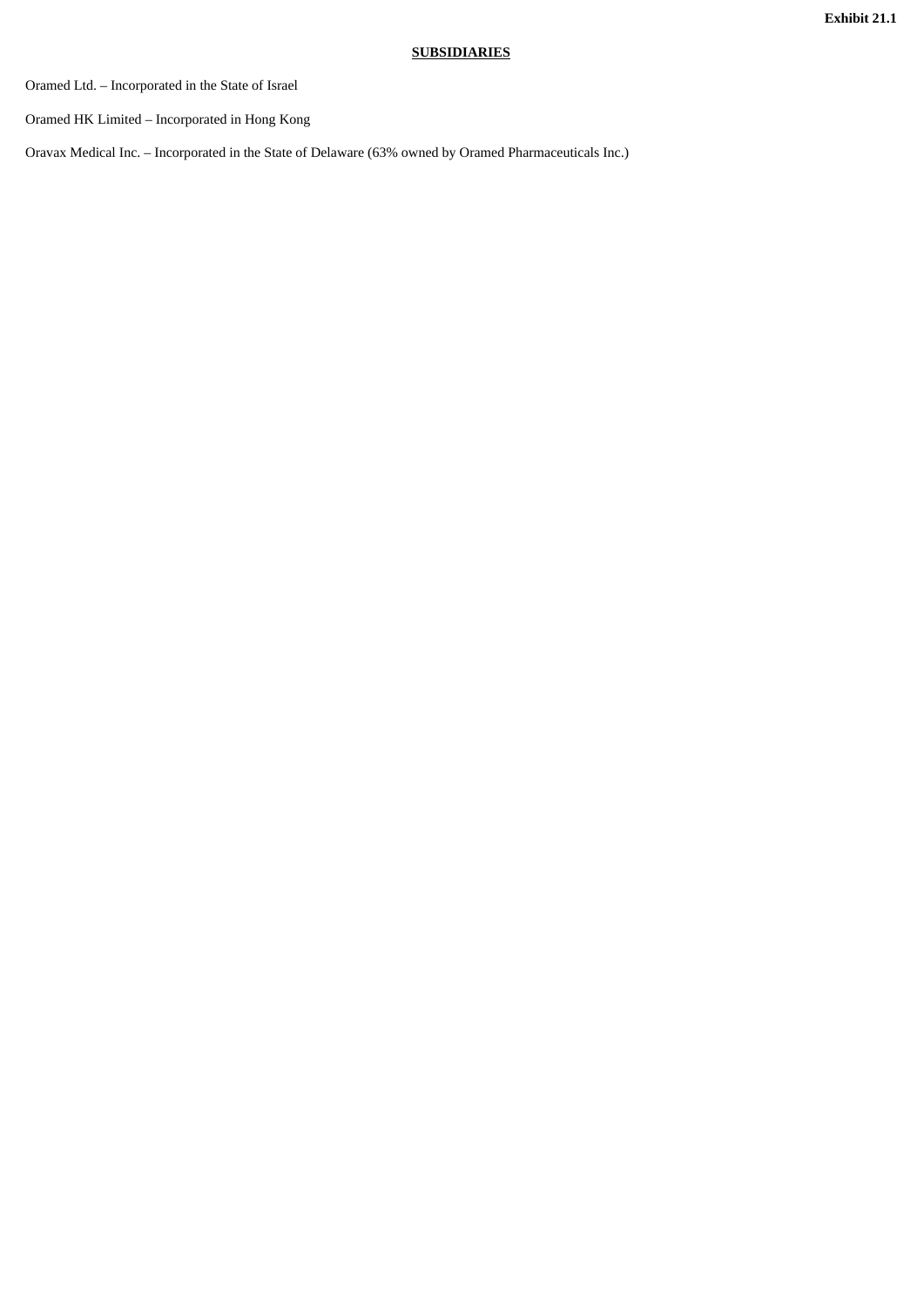

# **CONSENT OF INDEPENDENT REGISTERED PUBLIC ACCOUNTING FIRM**

We hereby consent to the incorporation by reference in the Registration Statements on Form S-3 (Nos. 333-252696 and 333-257926 and 333-190497) and Form S-8 (Nos. 333-244380, 333-234303, 333-213835, 333-199120, 333-190222 and 333-163919) of Oramed Pharmaceuticals Inc. of our report dated November 24, 2021 relating to the financial statements, which appears in this Form 10-K.

Tel-Aviv, Israel /S/ Kesselman & Kesselman November 24, 2021<br>
November 24, 2021 Certified Public Accountants (lsr.) A member firm of PricewaterhouseCoopers International Limited

*Kesselman & Kesselman, Derech Menachem Begin 146, Tel-Aviv 6492103, Israel, P.O Box 7187 Tel-Aviv 6107120 Telephone: +972 -3- 7954555, Fax:+972 -3- 7954556, www.pwc.com/il*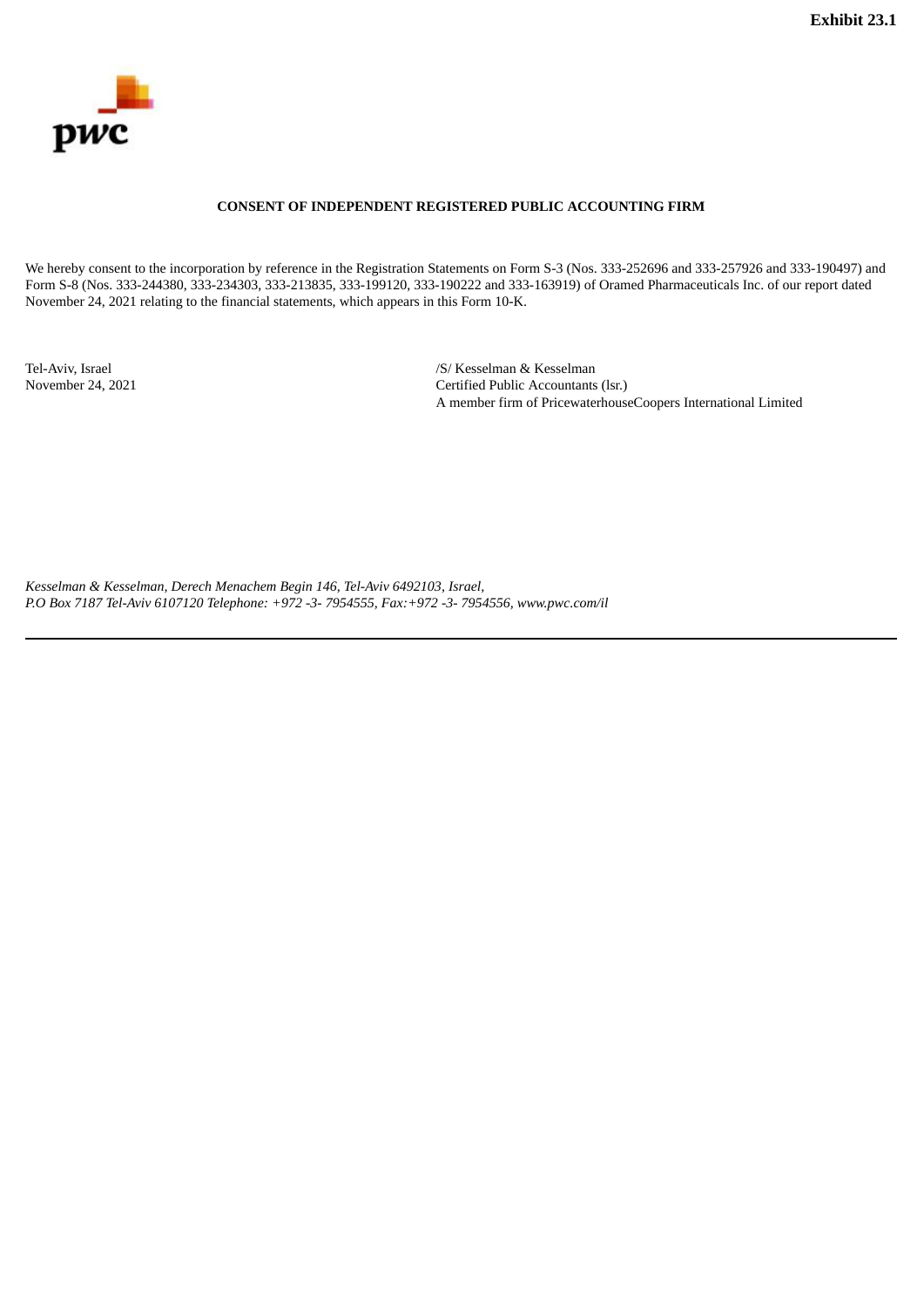## **CERTIFICATION PURSUANT TO RULE 13a-14(a) AND 15d-14(a) UNDER THE SECURITIES EXCHANGE ACT OF 1934, AS AMENDED**

I, Nadav Kidron, certify that:

- 1. I have reviewed this Annual Report on Form 10-K of Oramed Pharmaceuticals Inc.;
- 2. Based on my knowledge, this report does not contain any untrue statement of a material fact or omit to state a material fact necessary to make the statements made, in light of the circumstances under which such statements were made, not misleading with respect to the period covered by this report;
- 3. Based on my knowledge, the financial statements, and other financial information included in this report, fairly present in all material respects the financial condition, results of operations and cash flows of the registrant as of, and for, the periods presented in this report;
- 4. The registrant's other certifying officer(s) and I are responsible for establishing and maintaining disclosure controls and procedures (as defined in Exchange Act Rules 13a-15(e) and 15d-15(e)) and internal control over financial reporting (as defined in Exchange Act Rules 13a-15(f) and 15d-15(f)) for the registrant and have:
	- (a) Designed such disclosure controls and procedures, or caused such disclosure controls and procedures to be designed under our supervision, to ensure that material information relating to the registrant, including its consolidated subsidiaries, is made known to us by others within those entities, particularly during the period in which this report is being prepared;
	- (b) Designed such internal control over financial reporting, or caused such internal control over financial reporting to be designed under our supervision, to provide reasonable assurance regarding the reliability of financial reporting and the preparation of financial statements for external purposes in accordance with generally accepted accounting principles;
	- (c) Evaluated the effectiveness of the registrant's disclosure controls and procedures and presented in this report our conclusions about the effectiveness of the disclosure controls and procedures, as of the end of the period covered by this report based on such evaluation; and
	- (d) Disclosed in this report any change in the registrant's internal control over financial reporting that occurred during the registrant's most recent fiscal quarter (the registrant's fourth fiscal quarter in the case of an annual report) that has materially affected, or is reasonably likely to materially affect, the registrant 's internal control over financial reporting; and
- 5. The registrant's other certifying officer(s) and I have disclosed, based on our most recent evaluation of internal control over financial reporting, to the registrant's auditors and the audit committee of the registrant's board of directors (or persons performing the equivalent functions):
	- (a) All significant deficiencies and material weaknesses in the design or operation of internal control over financial reporting which are reasonably likely to adversely affect the registrant's ability to record, process, summarize and report financial information; and
	- (b) Any fraud, whether or not material, that involves management or other employees who have a significant role in the registrant's internal control over financial reporting.

Date: November 24, 2021 By: /s/ Nadav Kidron

Nadav Kidron President and Chief Executive Officer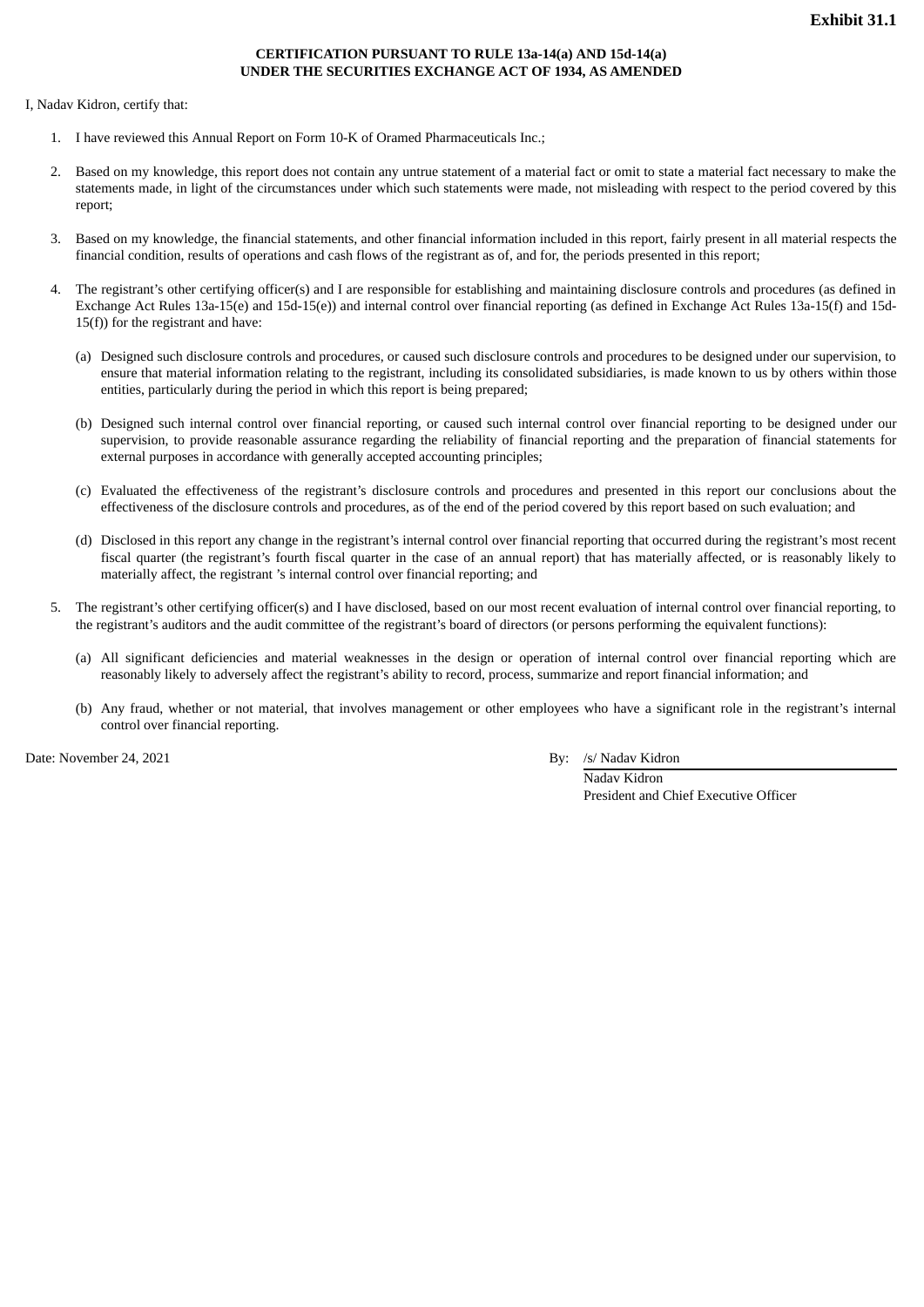## **CERTIFICATION PURSUANT TO RULE 13a-14(a) AND 15d-14(a) UNDER THE SECURITIES EXCHANGE ACT OF 1934, AS AMENDED**

I, David Silberman, certify that:

- 1. I have reviewed this Annual Report on Form 10-K of Oramed Pharmaceuticals Inc.;
- 2. Based on my knowledge, this report does not contain any untrue statement of a material fact or omit to state a material fact necessary to make the statements made, in light of the circumstances under which such statements were made, not misleading with respect to the period covered by this report;
- 3. Based on my knowledge, the financial statements, and other financial information included in this report, fairly present in all material respects the financial condition, results of operations and cash flows of the registrant as of, and for, the periods presented in this report;
- 4. The registrant's other certifying officer(s) and I are responsible for establishing and maintaining disclosure controls and procedures (as defined in Exchange Act Rules 13a-15(e) and 15d-15(e)) and internal control over financial reporting (as defined in Exchange Act Rules 13a-15(f) and 15d- $15(f)$ ) for the registrant and have:
	- (a) Designed such disclosure controls and procedures, or caused such disclosure controls and procedures to be designed under our supervision, to ensure that material information relating to the registrant, including its consolidated subsidiaries, is made known to us by others within those entities, particularly during the period in which this report is being prepared;
	- (b) Designed such internal control over financial reporting, or caused such internal control over financial reporting to be designed under our supervision, to provide reasonable assurance regarding the reliability of financial reporting and the preparation of financial statements for external purposes in accordance with generally accepted accounting principles;
	- (c) Evaluated the effectiveness of the registrant's disclosure controls and procedures and presented in this report our conclusions about the effectiveness of the disclosure controls and procedures, as of the end of the period covered by this report based on such evaluation; and
	- (d) Disclosed in this report any change in the registrant's internal control over financial reporting that occurred during the registrant's most recent fiscal quarter (the registrant's fourth fiscal quarter in the case of an annual report) that has materially affected, or is reasonably likely to materially affect, the registrant 's internal control over financial reporting; and
- 5. The registrant's other certifying officer(s) and I have disclosed, based on our most recent evaluation of internal control over financial reporting, to the registrant's auditors and the audit committee of the registrant's board of directors (or persons performing the equivalent functions):
	- (a) All significant deficiencies and material weaknesses in the design or operation of internal control over financial reporting which are reasonably likely to adversely affect the registrant's ability to record, process, summarize and report financial information; and
	- (b) Any fraud, whether or not material, that involves management or other employees who have a significant role in the registrant's internal control over financial reporting.

Date: November 24, 2021 **By:** /s/ David Silberman By: /s/ David Silberman

David Silberman Chief Financial Officer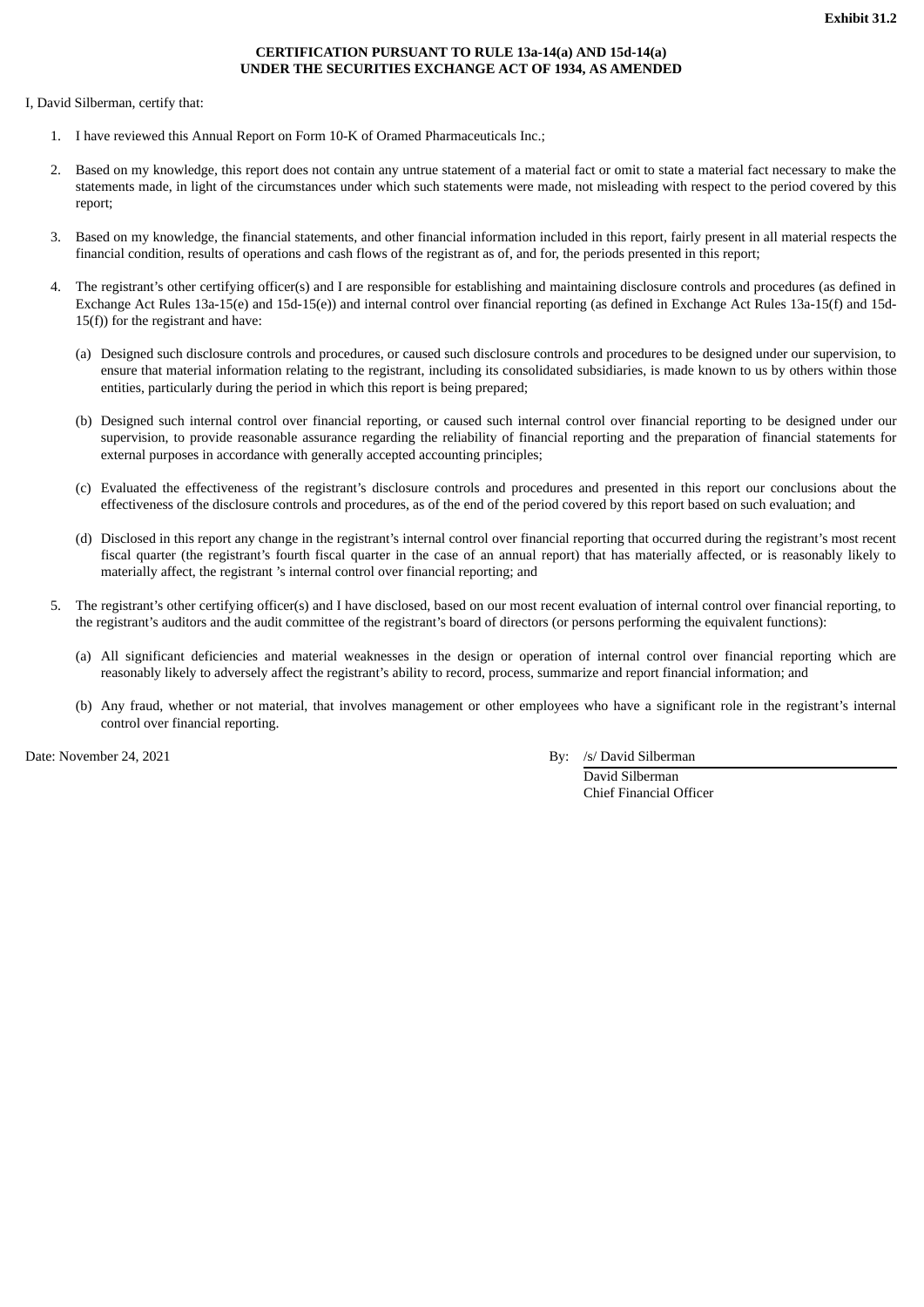## **CERTIFICATION PURSUANT TO 18 U.S.C. SECTION 1350**

In connection with the annual report of Oramed Pharmaceuticals Inc., or the Company, on Form 10-K for the period ended August 31, 2021, as filed with the Securities and Exchange Commission on the date hereof, or the Report, I, Nadav Kidron, President and Chief Executive Officer of the Company, certify, pursuant to 18 U.S.C. Section 1350, that to my knowledge:

1. The Report fully complies with the requirements of section 13(a) or 15(d) of the Securities Exchange Act of 1934; and

2. The information contained in the Report fairly presents, in all material respects, the financial condition and results of operations of the Company.

Dated: November 24, 2021 /s/ Nadav Kidron

Nadav Kidron President and Chief Executive Officer